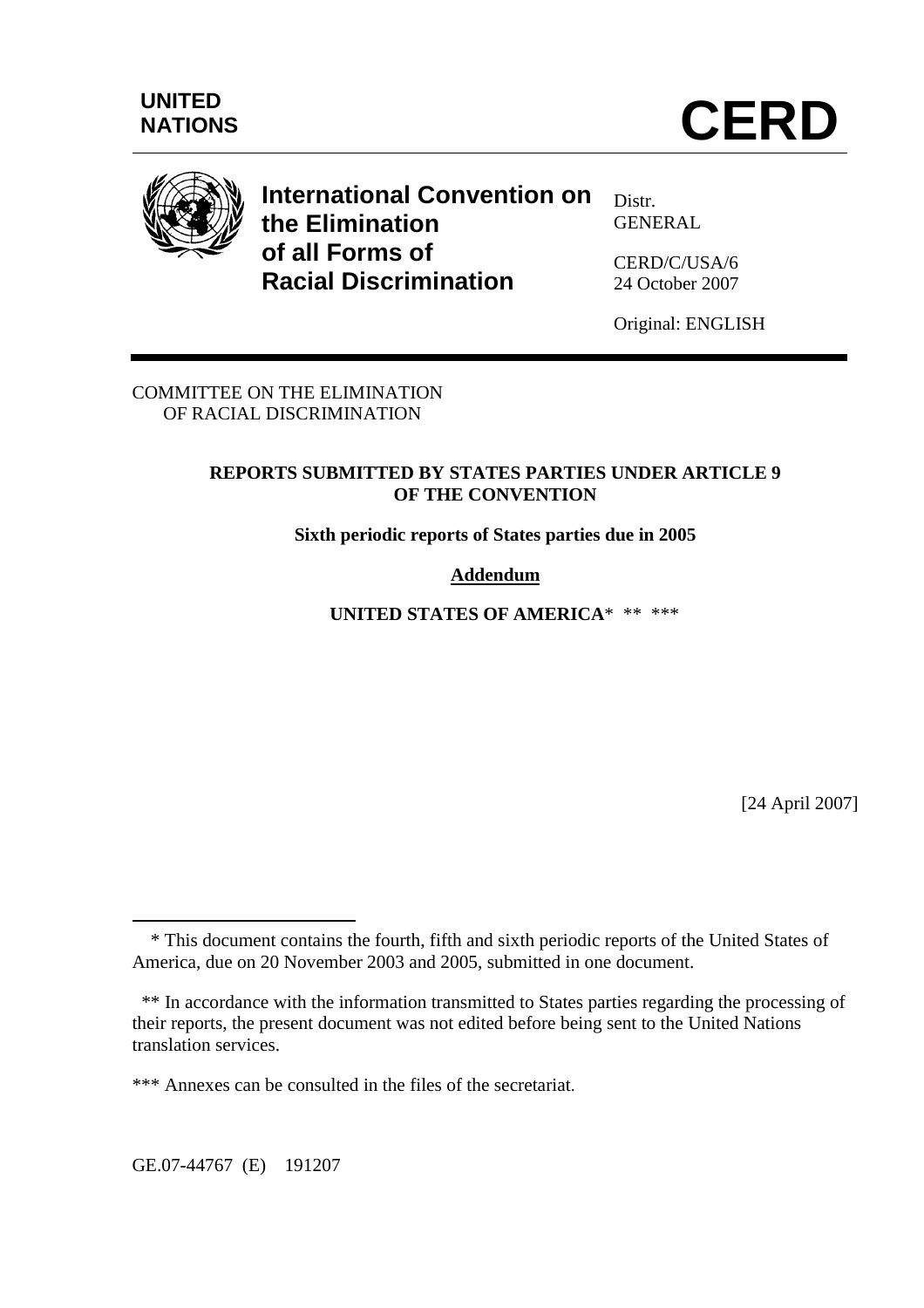# **CONTENTS**

|    |           |                                                                                                                                                                                                                                                                                                                                                                       | Paragraphs  | Page |
|----|-----------|-----------------------------------------------------------------------------------------------------------------------------------------------------------------------------------------------------------------------------------------------------------------------------------------------------------------------------------------------------------------------|-------------|------|
|    |           |                                                                                                                                                                                                                                                                                                                                                                       | $1 - 4$     | 5    |
| Ι. |           |                                                                                                                                                                                                                                                                                                                                                                       | $5 - 54$    | 5    |
|    | A.        |                                                                                                                                                                                                                                                                                                                                                                       | $5 - 6$     | 5    |
|    | <b>B.</b> |                                                                                                                                                                                                                                                                                                                                                                       | $7 - 38$    | 6    |
|    | C.        |                                                                                                                                                                                                                                                                                                                                                                       | $39 - 40$   | 14   |
|    | D.        |                                                                                                                                                                                                                                                                                                                                                                       | $41 - 47$   | 14   |
|    | Ε.        |                                                                                                                                                                                                                                                                                                                                                                       | $48 - 51$   | 16   |
|    | F.        |                                                                                                                                                                                                                                                                                                                                                                       | $52 - 54$   | 17   |
| П. |           | <b>INFORMATION RELATING TO ARTICLES 2 TO 7 OF</b>                                                                                                                                                                                                                                                                                                                     | $55 - 307$  | 17   |
|    | A.        |                                                                                                                                                                                                                                                                                                                                                                       | $58 - 134$  | 18   |
|    |           | 1.<br>Information on the legislative, judicial, administrative or<br>other measures that give effect to the provisions                                                                                                                                                                                                                                                | $58 - 125$  | 18   |
|    |           | Information on the special and concrete measures taken in<br>2.<br>the social, economic, cultural and other fields to ensure the<br>adequate development and protection of certain racial<br>groups or individuals belonging to them, for the purpose<br>of guaranteeing them the full and equal enjoyment of<br>human rights and fundamental freedoms, in accordance |             |      |
|    |           |                                                                                                                                                                                                                                                                                                                                                                       |             | 45   |
|    | <b>B.</b> |                                                                                                                                                                                                                                                                                                                                                                       | 135         | 48   |
|    | $C$ .     |                                                                                                                                                                                                                                                                                                                                                                       | $136 - 147$ | 48   |
|    |           | Information on the legislative, judicial, administrative<br>1.<br>or other measures that give effect to the provisions of<br>article 4 of the Convention, in particular measures taken<br>to give effect to the undertaking to adopt immediate and<br>positive measures designed to eradicate all incitement to,                                                      | $136 - 145$ | 48   |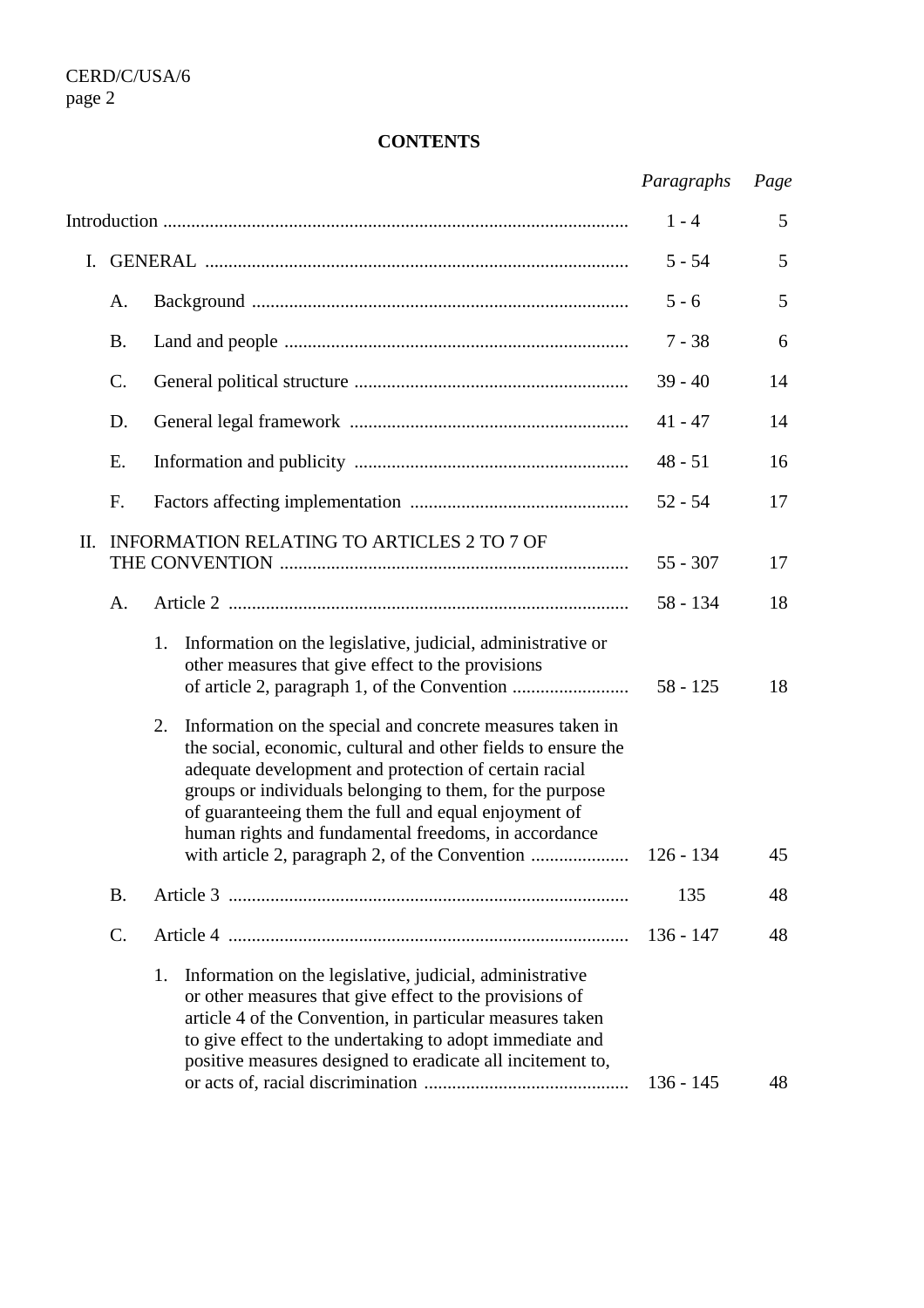CERD/C/USA/6<br>page 3 page 3

# **CONTENTS (***continued***)**

# *Paragraphs Page*

|    | 2. | Information on appropriate measures taken to give effect<br>to general recommendations I, VII and XV, on article 4                                                                                                                                                                                                                                                                                    | 146         | 51 |
|----|----|-------------------------------------------------------------------------------------------------------------------------------------------------------------------------------------------------------------------------------------------------------------------------------------------------------------------------------------------------------------------------------------------------------|-------------|----|
|    | 3. | Information in response to Decision 3 (VII) adopted by                                                                                                                                                                                                                                                                                                                                                | 147         | 51 |
| D. |    |                                                                                                                                                                                                                                                                                                                                                                                                       | $148 - 278$ | 52 |
|    | 1. | The right to equal treatment before the tribunals and all                                                                                                                                                                                                                                                                                                                                             | 149 - 179   | 53 |
|    | 2. | The right to security of person and protection by the<br>State against violence or bodily harm, whether inflicted<br>by government officials or by an individual group or                                                                                                                                                                                                                             | $180 - 198$ | 62 |
|    | 3. | Political rights - information on the means for<br>guaranteeing these rights, and on their enjoyment                                                                                                                                                                                                                                                                                                  | $199 - 217$ | 66 |
|    | 4. |                                                                                                                                                                                                                                                                                                                                                                                                       | 218         | 71 |
|    | 5. |                                                                                                                                                                                                                                                                                                                                                                                                       | $219 - 278$ | 71 |
| Ε. |    |                                                                                                                                                                                                                                                                                                                                                                                                       | $279 - 289$ | 90 |
|    | 1. | Information on the legislative, judicial, administrative<br>or other measures that give effect to the provisions of<br>article 6 of the Convention, in particular measures<br>taken to assure to everyone effective protection and<br>remedies, through competent national tribunals and<br>other State institutions, against any acts of racial<br>discrimination which violate his/her human rights |             |    |
|    |    |                                                                                                                                                                                                                                                                                                                                                                                                       | $279 - 286$ | 90 |
|    | 2. | Measures taken to assure to everyone the right to seek<br>from such tribunals just and adequate reparation or<br>satisfaction for any damage as a result of such                                                                                                                                                                                                                                      |             |    |
|    |    |                                                                                                                                                                                                                                                                                                                                                                                                       | 287         | 92 |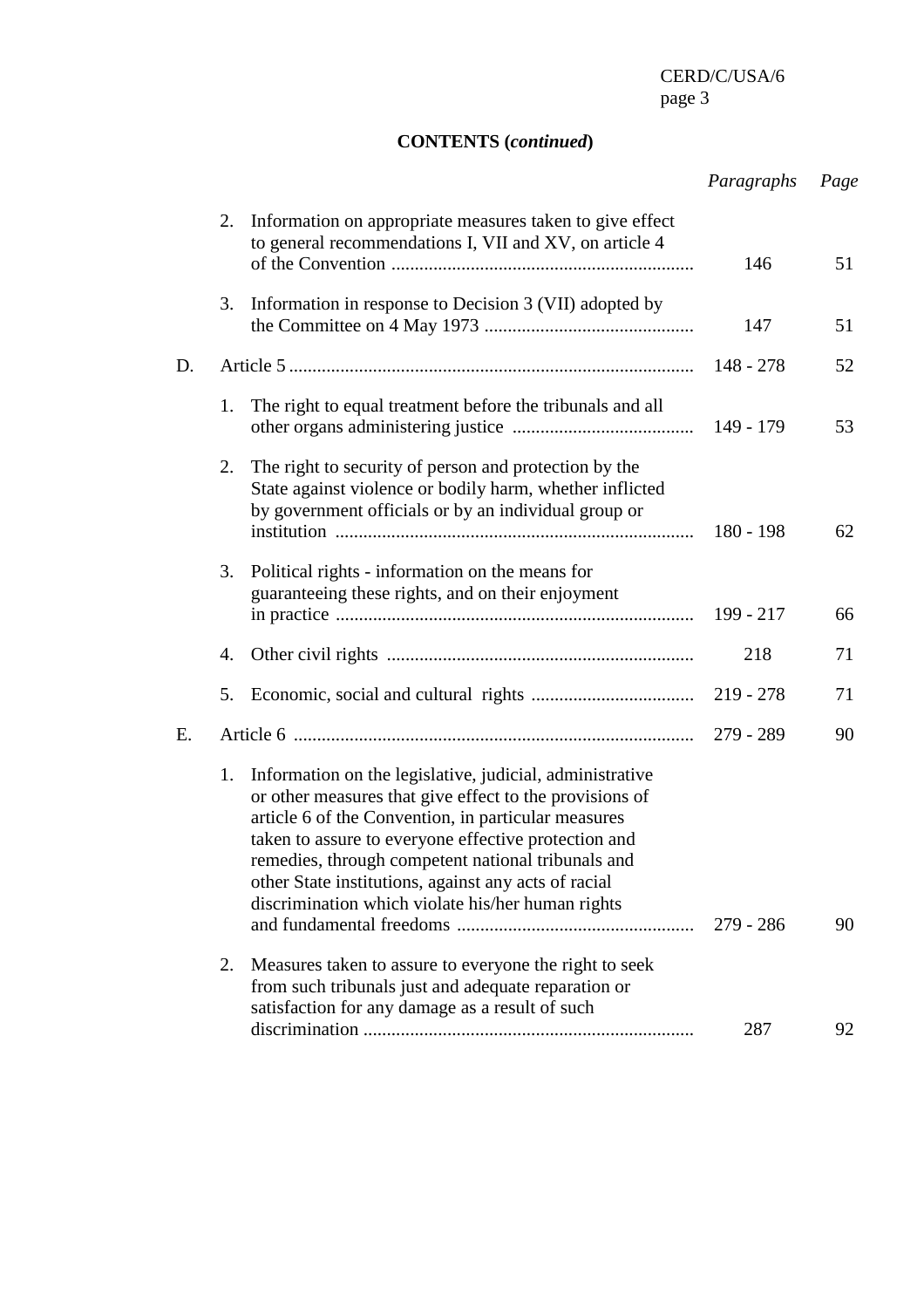# **CONTENTS (***continued***)**

|                        |    |                                                                                                                                                                                        | Paragraphs  | Page |
|------------------------|----|----------------------------------------------------------------------------------------------------------------------------------------------------------------------------------------|-------------|------|
|                        |    | 3. Information on the practice and decisions of courts and<br>other judicial and administrative organs relating to cases<br>of racial discrimination as defined under article 1 of the |             |      |
|                        |    | Convention                                                                                                                                                                             | 288         | 92   |
|                        | 4. | Information in connection with general                                                                                                                                                 | 289         | 92   |
| F.                     |    |                                                                                                                                                                                        | $290 - 307$ | 93   |
| <b>III. CONCLUSION</b> |    |                                                                                                                                                                                        | 308         | 97   |
|                        |    | COMMITTEE COMMENTS AND RECOMMENDATIONS                                                                                                                                                 | 309 - 358   | 98   |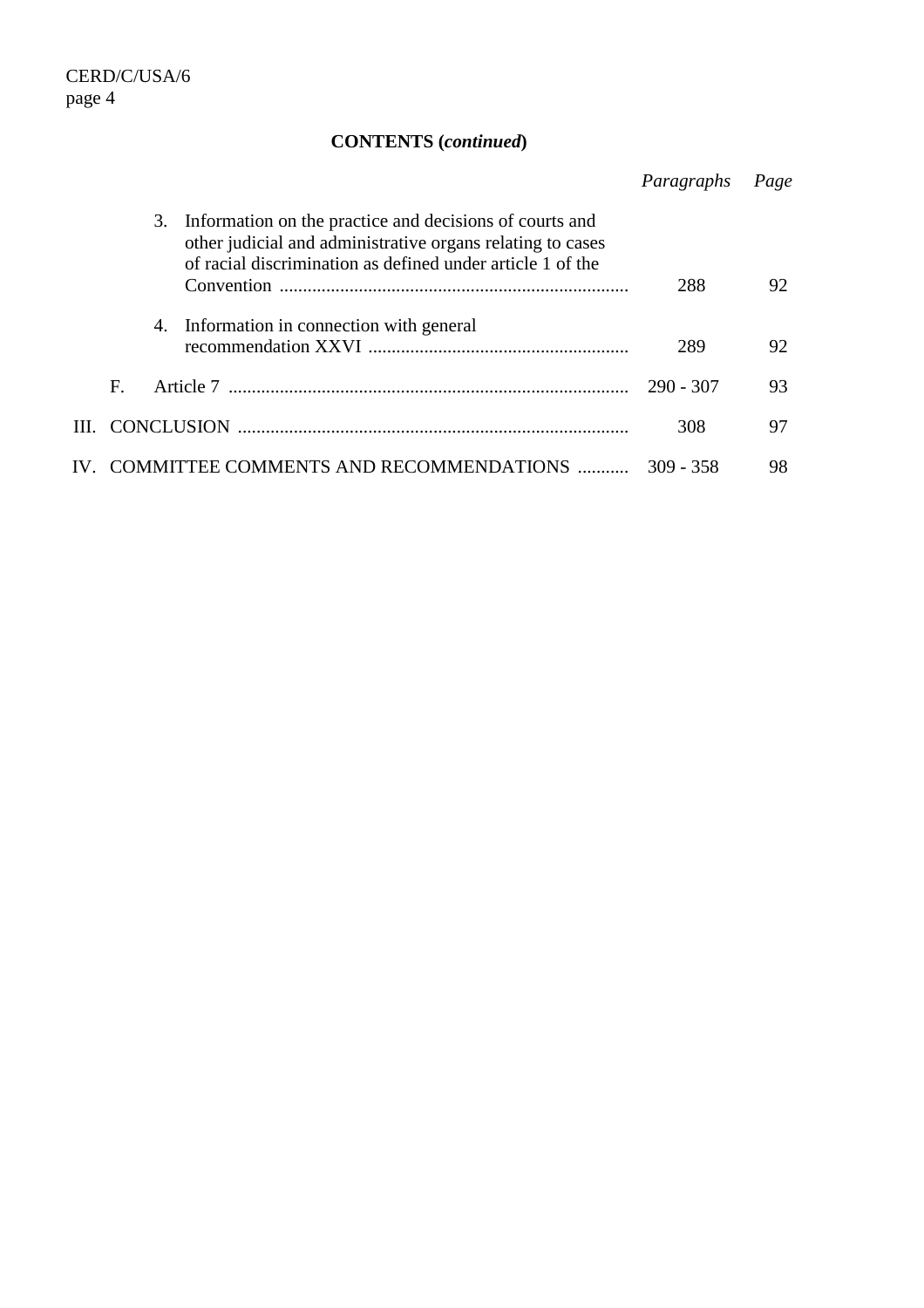#### **Introduction**

1. The Government of the United States of America welcomes the opportunity to report to the Committee on the Elimination of Racial Discrimination on measures giving effect to its undertakings under the International Convention on the Elimination of All Forms of Racial Discrimination (CERD), pursuant to article 9 thereof. This document constitutes the fourth, fifth, and sixth periodic reports of the United States. Its organization follows the General Guidelines regarding the form and contents of periodic reports to be submitted by States parties, adopted by the Committee in August 2000 (CERD/C/70/Rev.5) and the guidelines for Initial Parts of State Party Reports ("Core Documents") (HRI/GEN/2/Rev 3) of 8 May 2006.

2. This report was prepared by the U.S. Department of State with extensive assistance from the White House, the Civil Rights Division of the U.S. Department of Justice, the Equal Employment Opportunity Commission, and other relevant departments and agencies of the federal government and of the states. Contributions were also solicited and received from interested members of the numerous non-governmental organizations and other public interest groups active in the area of civil rights, civil liberties, and human rights in the United States.

3. The United States submitted its initial, second, and third periodic reports as a single document to the Committee on the Elimination of Racial Discrimination in September 2000, hereinafter "Initial U.S. Report" or "Initial Report." A copy can be viewed at http://www.state.gov/. The United States made its oral presentation to the Committee on August 3 and 6, 2001. Accordingly, the purpose of this fourth, fifth, and sixth periodic report is to provide an update of relevant information since the submission of the Initial Report.

4. The legal and policy framework through which the United States gives effect to its Convention undertakings has not changed dramatically since the Initial Report. As described in that Report, the United States Constitution; the constitutions of the various states and territories; and federal, state, and territorial law and practice provide strong and effective protections against discrimination on the basis of race, color, ethnicity, and national origin in all fields of public endeavor and with regard to substantial private conduct as well. These protections, as administered through executive action and the judicial system, continue to apply.

## **I. GENERAL**

## **A. Background**

5. The information provided in this report supplements that provided in the Initial U.S. Report filed in 2000 (CERD/C/351/Add.1). It also supplements the information provided by the U.S. delegation at the meetings of the Committee, which discussed the Initial U.S. Report on August 3 and 6, 2001 (CERD/C/SR/1474, 1475, 1476). The information provided herein takes into account the concluding observations of the Committee (CERD/A/56/18, paragraphs 380-407), published on August 14, 2001, as well as relevant general Committee recommendations and other Committee actions.

6. In this consolidated report, the United States has sought to respond to the Committee's concerns as fully as possible. In this regard, the United States notes the discussion of U.S. reservations, understandings, and declarations to the Convention contained in paragraphs 145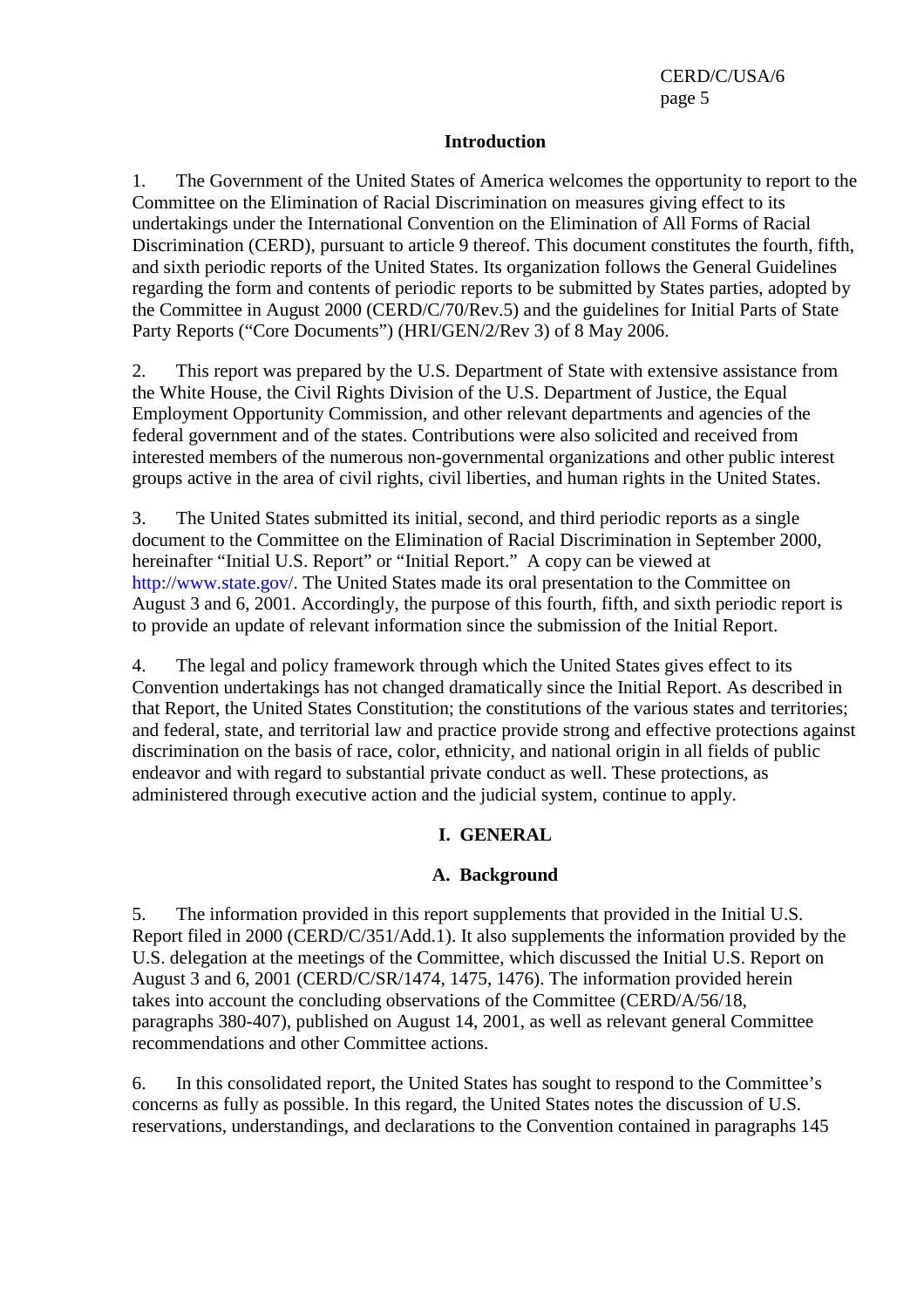through 173 of the Initial U.S. Report. The United States maintains its position with regard to these reservations, understandings, and declarations, and with respect to other issues as discussed in this report.

# **B. Land and people**

7. Neither the land area nor the basic federal-state organization of the United States has changed since submission of the Initial U.S. Report in 2000. Nor has there been change in the relationship between the United States and the outlying areas under U.S. jurisdiction - Puerto Rico, the Virgin Islands, American Samoa, Guam, the Northern Mariana Islands, and several very small islands.

# **Update of general census data**

8. The population of the United States, which was 281.4 million at the time of the 2000 census, was estimated to be 296.4 million in July 1, 2005 - an increase of approximately 5.3 percent. By the year 2010, the population is projected to be 308.9 million an increase of approximately 9.8 percent from 2000; and by 2050, the population is projected to have increased by 49.2 percent from the 2000 figure, to 419.9 million.

9. The U.S. is a multi-racial, multi-ethnic, and multi-cultural society in which racial and ethnic diversity is ever increasing. Virtually every national, racial, ethnic, cultural, and religious group in the world is represented in the U.S. population. As described in the Initial U.S. Report, the racial and ethnic categories used since 1997 in the U.S. census are: White; Black or African American; American Indian and Alaska Native (AIAN); Asian; and Native Hawaiian and Other Pacific Islander (NHPI). Members of these racial categories are also classified separately as belonging to one of two ethnic categories: Hispanic or Latino origin, or non-Hispanic or Latino origin.**<sup>1</sup>**

10. In the 2000 census, 97.6 percent of all respondents reported only one race. The group reporting White alone accounted for 75 percent of the population, down from about 80 percent in 1990. The Black or African American alone population represented just over 12 percent of the total, approximately the same as in 1990. Just under 1 percent of all respondents indicated American Indian and Alaska Native only, also approximately the same as in 1990. About 4 percent indicated Asian alone, up from about 3 percent in 1990. The smallest racial group was the Native Hawaiian and Other Pacific Islander alone population, representing 0.1 percent of the total. The remainder of the "one race" respondents - 5.5 percent of all respondents - indicated only the "some other race alone" category, which consisted predominately of persons of

<sup>&</sup>lt;sup>1</sup> For reasons of simplicity, this report generally uses the single terms "African American" and "Hispanic" to refer to the respective categories of persons, rather than the terms "Black or African American" and "Hispanic or Latino" employed by the Census Bureau. On occasion, however, the terms "Black" or "Latino" are used, depending on the context and the source. Also, on occasion the report uses the single term "American Indian" rather than the full Census term "American Indian and Alaska Native."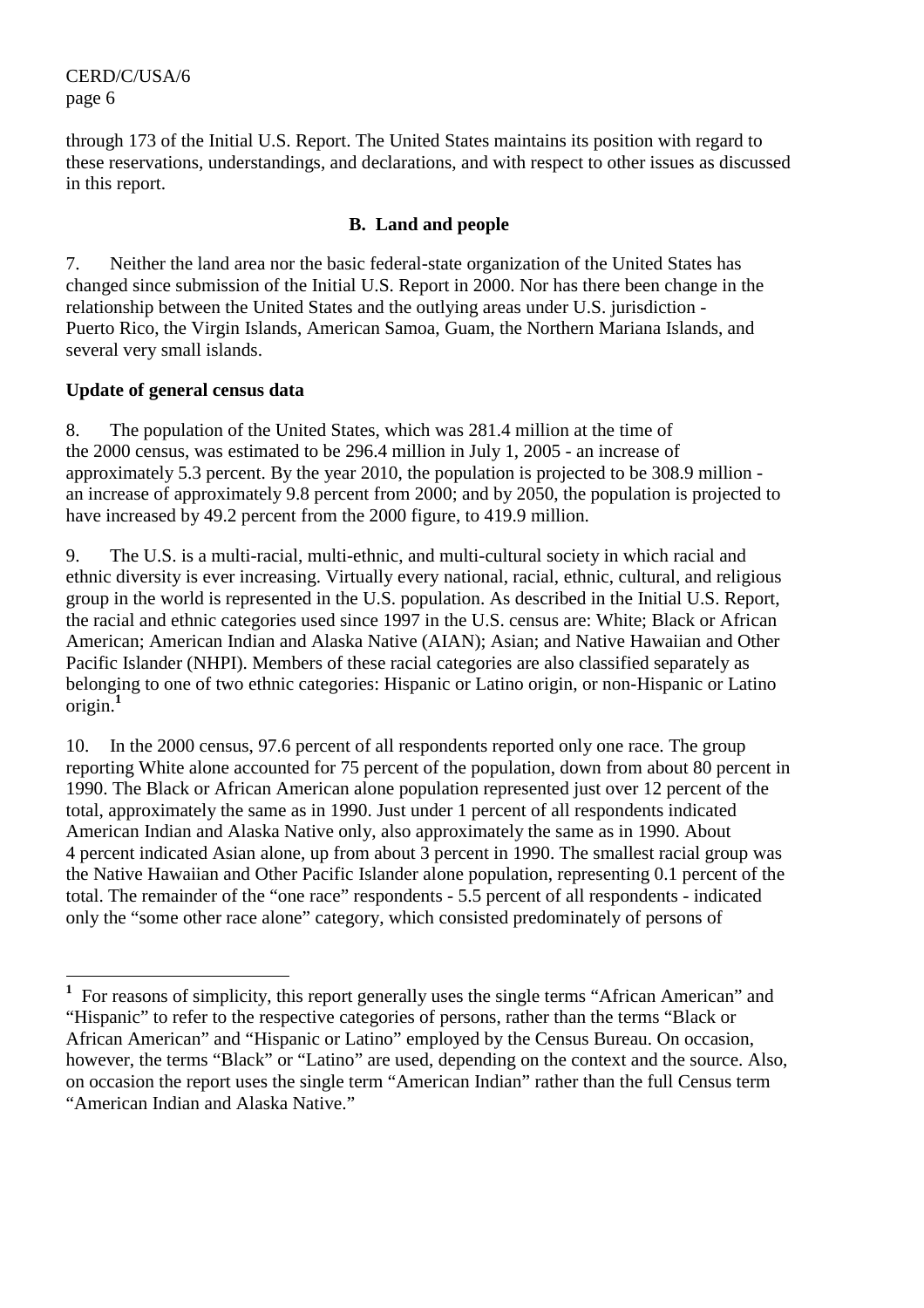Hispanic origin. This percentage was up from approximately 4 percent in 1990. Two and fourth tenths of a percent of all respondents reported two or more races, and 0.02 percent reported four or more races.

11. Looking at ethnicity, although the U.S. population remains primarily White non-Hispanic, the proportion of the population falling into that category is decreasing. Census projections from March, 2004 show that the White non-Hispanic portion of the population declined from 75.7 percent in 1990 to 69.4 percent in 2000, and is projected to decline further to 65.1 percent by 2010 and to 50.1 percent by 2050. Although the number of White non-Hispanic persons in the United States is projected to grow by 2.8 percent from 2000 to 2010, the growth rate for this group is projected to be much lower than the growth rates for other racial and ethnic categories. For example, during the 2000 to 2010 period, the Hispanic (of any race) population is projected to grow by 34.1 percent, the African American population to grow by 12.9 percent, the Asian population to grow by 33.3 percent, and the other races category (American Indian and Alaska Native alone, Native Hawaiian and Other Pacific Islander alone, and two or more races) to grow by 30.7 percent. In addition, in 2000 1.2 million people reported Arab ancestry, up from 610,000 in 1980. This represents a 41 percent rate of growth during the 1980s and a 38 percent growth in the 1990s. The table below contains census data on the projected population of the United States by race and Hispanic origin from 2000 to 2050.

#### **Table 1a**

| Population or percent and race or | 2000    | 2010    | 2020    | 2030     | 2040     | 2050     |
|-----------------------------------|---------|---------|---------|----------|----------|----------|
| Hispanic origin                   |         |         |         |          |          |          |
| Population                        |         |         |         |          |          |          |
| Total                             | 282 125 | 308 936 | 335 805 | 363 584  | 391 946  | 419 854  |
| White alone                       | 228 548 | 244 995 | 260 629 | 275 731  | 289 690  | 302 626  |
| Black alone                       | 35 818  | 40 454  | 45 365  | 50 442   | 55 876   | 61 361   |
| Asian alone                       | 10 684  | 14 24 1 | 17988   | 22 5 8 0 | 27 992   | 33 430   |
| All other races <sup>1</sup>      | 7 0 7 5 | 9 2 4 6 | 11 822  | 14 8 31  | 18 3 8 8 | 22 4 3 7 |
| Hispanic (of any race)            | 35 622  | 47 756  | 59 756  | 73 055   | 87 5 85  | 102 560  |
| White alone, not Hispanic         | 195 729 | 201 112 | 205 936 | 209 176  | 210 331  | 210 283  |
| Percent of total population       |         |         |         |          |          |          |
| Total                             | 100.0   | 100.0   | 100.0   | 100.0    | 100.0    | 100.0    |
| White alone                       | 81.0    | 79.3    | 77.6    | 75.8     | 73.9     | 72.1     |
| Black alone                       | 12.7    | 13.1    | 13.5    | 13.9     | 14.3     | 14.6     |
| Asian alone                       | 3.8     | 4.6     | 5.4     | 6.2      | 7.1      | 8.0      |
| All other races <sup>1</sup>      | 2.5     | 3.0     | 3.5     | 4.1      | 4.7      | 5.3      |
| Hispanic (of any race)            | 12.6    | 15.5    | 17.8    | 20.1     | 22.3     | 24.4     |
| White alone, not Hispanic         | 69.4    | 65.1    | 61.3    | 57.5     | 53.7     | 50.1     |

**Projected population of the United States, by race and Hispanic origin: 2000 to 2050 (in thousands except as indicated. As of July 1. Resident population)** 

*Source*: U.S. Census Bureau, 2004, "U.S. Interim Projections by Age, Sex, Race, and Hispanic Origin," http://www.census.gov/ipc/www/usinterimproj/.

<sup>1</sup> Includes American Indian and Alaska Native alone, Native Hawaiian and Other Pacific Islander alone, and two or more races.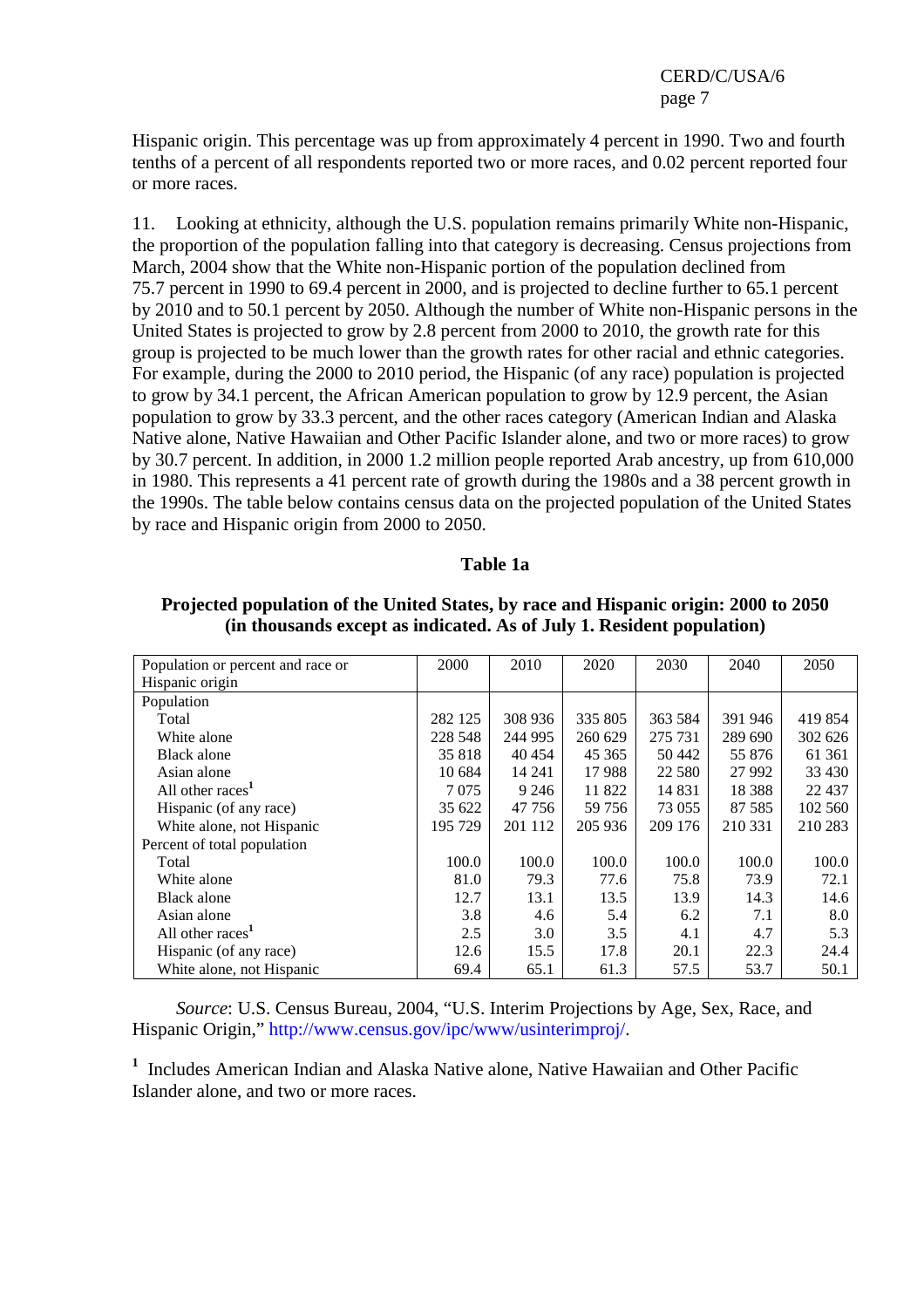12. The distribution of the U.S. population by urban vs. rural residence and region of the country varied considerably by race and ethnicity in 2000. African Americans, Hispanics, and Asian Americans were more likely to live in urban areas (defined as areas with populations of 50,000 or more) than were non-Hispanic Whites. For example, in 2000, although African Americans alone represented only 12.3 percent of the population overall, they constituted 14.6 percent of the persons living in urban areas. Likewise, although Hispanics made up only 12.5 percent of the population overall, they represented 15.5 percent of urban inhabitants. Asian Americans alone represented 5 percent of urban inhabitants, compared to only 3.6 percent of the population overall. By contrast, non-Hispanic Whites composed 62.7 percent of urban dwellers compared to 69.1 percent of the population overall.

13. Of the total population in 2000, 19 percent lived in the Northeast; 23 percent in the Midwest; 36 percent in the South; and 22 percent in the West. However, over half of the African American population (54 percent) lived in the South, including 54.8 percent of those indicating African American alone, and 53.6 percent of the African American alone or in combination population. Other minority groups were concentrated in the West, including 43 percent of American Indians and Alaska Natives alone or in combination; 49 percent of Asians alone or in combination; 73 percent of Native Hawaiian and Other Pacific Islanders alone or in combination; and 43.5 percent of Hispanics.

14. According to the U.S. Census American Community Survey (ACS), in 2004 the foreign-born population was estimated to be 34.3 million (12 percent of the total U.S. household population). This represented an increase of 73 percent from 1990. The foreign-born population was located throughout the United States.

15. Within the foreign-born population, 42 percent were naturalized U.S. citizens. Of the foreign-born population, about one-in-five had entered the United States since 2000. The foreign-born population comes to the United States from throughout the world: 54.8 percent were born in the Americas (9.2 percent in the Caribbean, 36.3 percent in Central America, 6.7 percent in South America, and 2.4 percent in North America); 27 percent in Asia; 14.3 percent in Europe; 3.3 percent in Africa; and 0.6 percent in Oceania.

16. Although direct estimates of the unauthorized population are not available, recent efforts have yielded estimates of a residual population that includes unauthorized as well as "quasi-legal" migrants - persons who are legally present in the United States, but who have not obtained legal permanent resident (LPR) status. This residual foreign-born population was estimated to be about 3.8 million in 1990 and about 8.7 million in 2000. Of the residual foreign born population, about 27 percent were from Mexico in 1990 and about 47 percent were from Mexico in 2000.

17. Although English is the predominant language of the United States, in 2004 approximately 50 million (19 percent) of the 266 million people aged 5 and above spoke a language other than English at home. Thirty-one million people spoke Spanish, and 7.6 million spoke an Asian or Pacific Island language. French and German were the next most common languages spoken. In 2004, twenty-two million people (8.4 percent of the total population) indicated that they did not speak English "very well." The highest percentages of non-English speakers were found in the states of California, New Mexico, and Texas.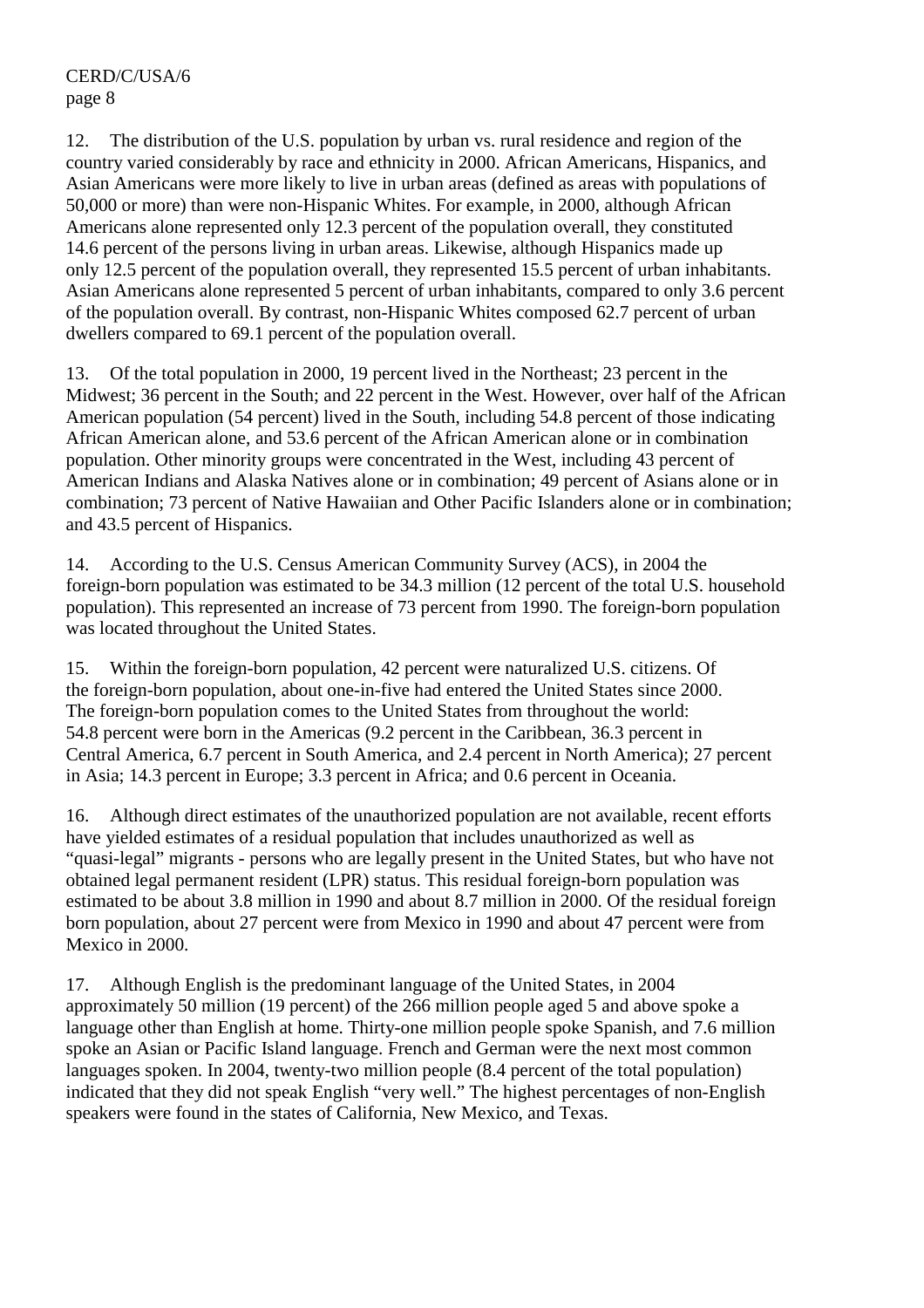#### **Socio-economic data on American Indian and Alaska native populations and native Hawaiian and other Pacific Islander populations**

18. In its comments and recommendations of August 14, 2001, the Committee requested additional socio-economic data on, in particular: (a) the indigenous and Arab American population; and (b) the populations of the States of Alaska and Hawaii. That information is included in this and the following sub-sections.

19. There are 561 federally-recognized American Indian Tribes and Alaska Native tribal governments in the United States. Each tribe generally has its own language, culture, and tribal political and governmental system. Numerous groups are also petitioning through an established federal process to have their tribal status determined. In 2000, 74 percent of all AIAN respondents reported a specific tribal affiliation. The tribal groupings that included 100,000 or more persons were Cherokee, Navajo, Latin American Indian, Choctaw, Sioux, and Chippewa.**<sup>2</sup>**

20. Of the total United States population, 2.5 million people (0.9 percent) reported AIAN alone, and an additional 1.6 million reported AIAN and at least one other race. The AIAN population grew at a greater rate than the general population from 1990 to 2000, increasing between 26 percent and 110 percent, depending on whether AIAN alone or AIAN in combination with other races was measured. Forty-three percent of this population lived in the west, and 31 percent lived in the south. The AIAN population has a slightly higher ratio of males to females than does the population as a whole: the AIAN alone population had 99.4 males for every 100 females, and the AIAN alone or in combination population had 97.5 males for every 100 females; by contrast, the total population had 96.1 males for every 100 females. The AIAN population also tends to be somewhat younger than the U.S. population: 33.3 percent were under 19, as compared to 25.6 percent for the nation as a whole.

21. In 2000, 874,000 persons (0.3 percent of the population) identified as Native Hawaiian and Other Pacific Islander. Of these, approximately 46 percent said they were NHPI alone, and 54 percent identified as NHPI in combination with other races. The most common combination was NHPI and Asian. The NHPI category includes diverse populations differing in language and culture, with Polynesian, Micronesian, and Melanesian cultural backgrounds. The NHPI category is unique in that it is the only racial category for which the number of respondents reporting two or more races was higher than the number reporting only one race. The NHPI population increased at a rate between 9 and 140 percent from 1990 to 2000, depending on whether NHPI alone or in combination with other races was measured. About three-quarters of this group lived in the west, and over half lived in Hawaii and California (although the 50 percent figure was a reduction from 1990). Native Hawaiian was the largest group, followed by Samoans, and Guamanians or Chamorros. Together these groups constituted 74 percent of the persons reporting NHPI alone, and 71 percent of the NHPI in combination group.

<sup>&</sup>lt;sup>2</sup> Note that the term "tribe" or "tribal" as used in this report means an Indian or Alaska Native tribe, band, nation, pueblo, village, or community that the Secretary of the Interior acknowledges to exist as an Indian tribe pursuant to the Federally Recognized Indian Tribe List Act of 1994, 25 U.S.C. 479a.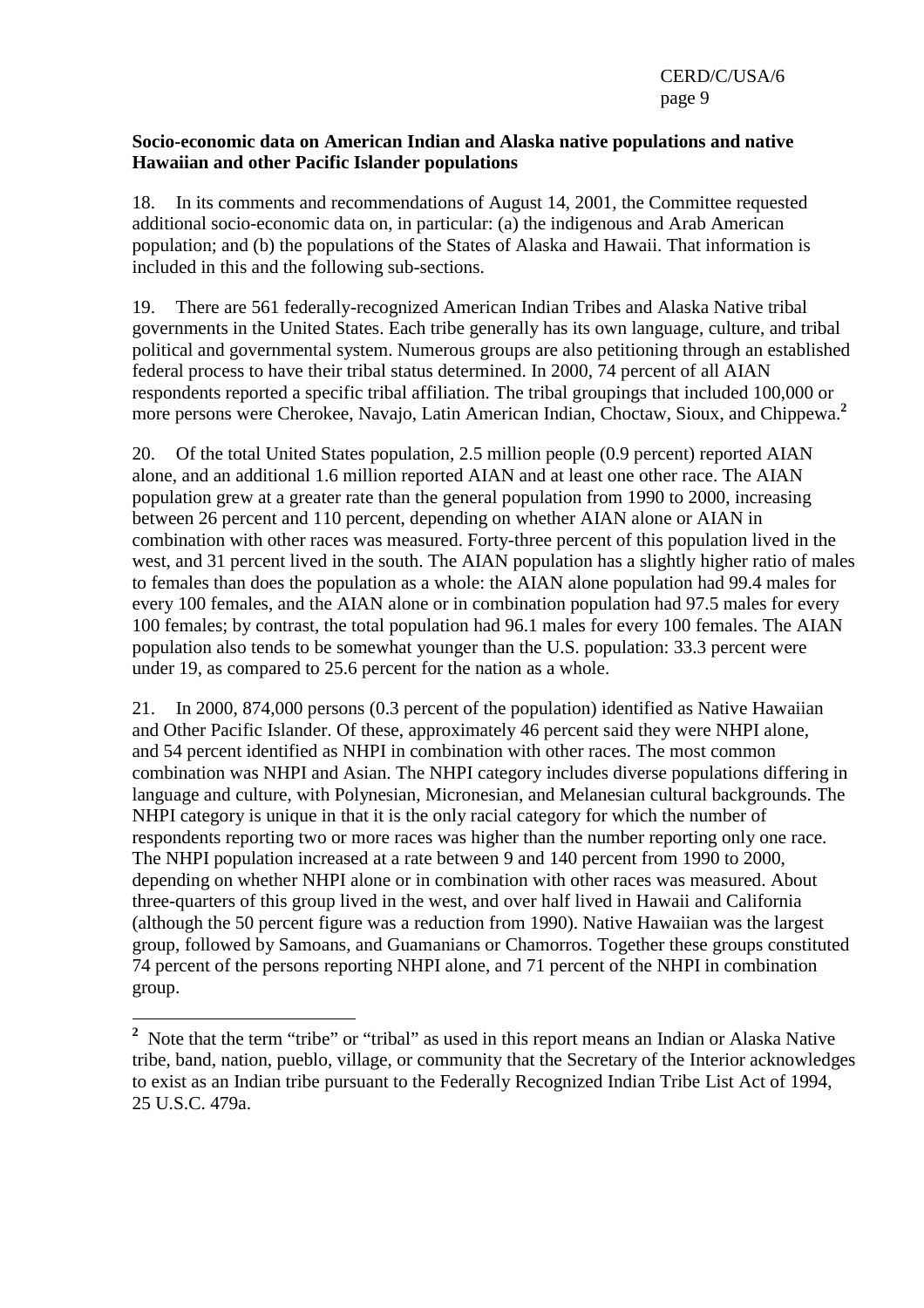22. The AIAN population tends to have lower school attendance and rates of educational attainment than the U.S. population as a whole, although these rates are improving. The same is also true for the NHPI population, although the NHPI percentages are closer to the national average. For the U.S. population in general, the high school dropout rate (the percentage of 16-19 year olds not enrolled in high school and not high school graduates) was 9.8 percent in 2000, down from 11.2 percent in 1990. By contrast, 16.1 percent of AIAN alone students had dropped out of high school, down from 18.1 percent in 1990. The dropout rate for NHPI alone students was 11 percent for both 2000 and 1990. Likewise, college attendance for both groups was below the national average. Overall, 34 percent of young adults (18 to 24 years old) in the U.S. attended college in 2000, compared to 21 percent for the corresponding AIAN alone population and 30 percent for the corresponding NHPI alone population. These patterns were reflected in overall educational attainment for persons more than 25 years old:

| Overall educational attainment | AIAN alone | NHPI alone | Overall |
|--------------------------------|------------|------------|---------|
|                                | $\%$       | $\%$       | $\%$    |
| High school graduate or more   | 70.9       | 78.3       | 80.4    |
| Some college or more           | 41.7       | 44.6       | 51.8    |
| <b>BA</b> or more              | 11.5       | 13.8       | 24.4    |
| Advanced degree                | 3.9        | 4.         | 8.9     |

 (*Source*: Census 2000: Educational Attainment of the Population 25 Years and Over by Age, Sex, Race, and Hispanic or Latino Origin.)

23. Lower educational attainment, in turn, is reflected in the statistics concerning employment, occupation, and income. The 2004 American Community Survey showed that unemployment was higher for the AIAN alone (14 percent) and NHPI alone (9.9 percent) populations than for the population as a whole (7.2 percent). Those who were working tended to work less in management and more in jobs such as construction and transportation. For example, while 33.6 percent of the overall population worked in management and professional positions, 24.3 percent of the AIAN alone and 23.3 percent of the NHPI alone populations worked in those professions. American Indians and Alaska Natives alone tended to work more heavily in production, transportation and material moving (16.8 percent compared to 14.6 percent overall), construction (12.9 percent compared to 9.4 percent overall), and farming, fishing and forestry (1.3 percent compared to 0.7 percent overall). Likewise, Native Hawaiians and Other Pacific Islanders alone tended to work more heavily in the service professions (20.8 percent compared to 14.9 percent overall) and in transportation and material moving (16.5 percent compared to 14.6 percent overall).

24. In 1999, household income for these two groups was also less than the national average. Compared to a mean household income of \$56,644 for the population overall, the mean for the AIAN alone population was \$40,135, and that for the NHPI alone group was \$53,096. The 2004 American Community Survey showed poverty rates of 24.7 percent for the AIAN population and 18.1 percent for the NHPI group, compared to 13.3 percent overall. For families, the figures were 10.1 percent for all families, contrasted with 20.5 percent for AIAN families and 15.1 percent for NHPI families. Monthly housing costs were among the lowest for AIAN alone inhabitants - \$879 compared to the national median of \$1,088 for units with a mortgage, and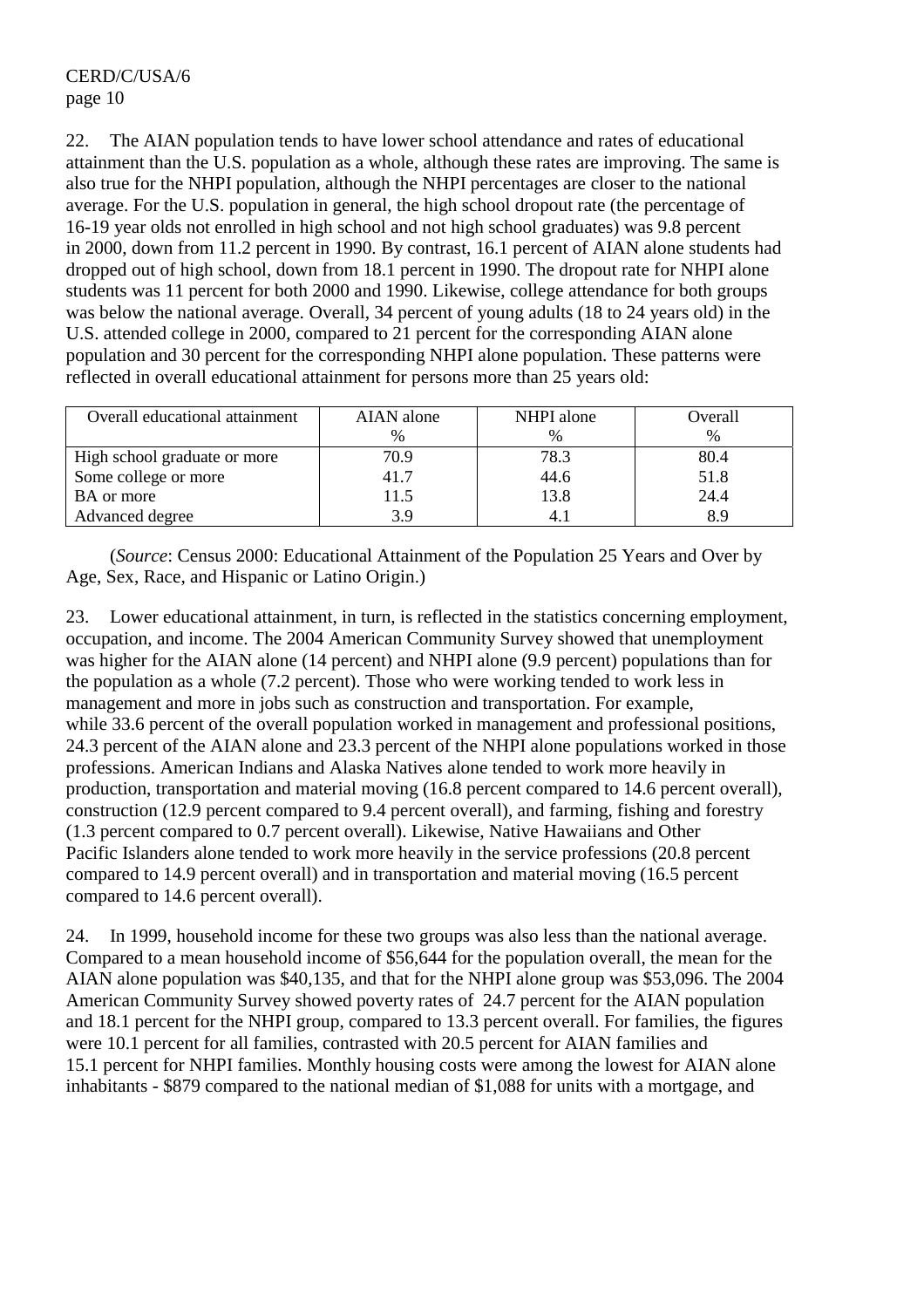\$216 compared to \$295 for units without a mortgage. On the other hand, monthly housing costs for NHPI alone members were higher than the national median for units with a mortgage (\$1,261) and close to the median for non-mortgage units. This may be because NHPI persons are concentrated in California and Hawaii, two states with very high homeowner costs and housing values.

#### **Socio-economic data on the Arab-American population**

25. Census 2000 was the first U.S. census to analyze data and produce reports specifically on U.S. persons of Arab ancestry. In 1997, when the U.S. Census Bureau revised the federal standards for classification of race and ethnicity, it noted a lack of consensus on the definition of an Arab ethnic category, and recommended further research. The reports from the 2000 census are contributing to this ongoing research, and are being analyzed in consultation and collaboration with experts in the Arab community. Persons considered as being of Arab ancestry for purposes of the census reports were those who indicated ancestries originating from Arabic-speaking countries or areas of the world - persons who reported being Arab, Egyptian, Iraqi, Jordanian, Lebanese, Middle Eastern, Moroccan, North African, Palestinian, Syrian, etc. As many as two ancestries were tabulated per respondent and, if either fell into the definition of Arab, the person was considered to be "of Arab ancestry" for purposes of analysis.

26. In 2000, 1.2 million people reported Arab ancestry - up from 860,000 in 1990 and 610,000 in 1980. This represents a 41 percent increase in the 1980s and 38 percent increase in the 1990s. Approximately 850,000 of these 1.2 million persons reported only Arab ancestry (either one Arab ancestry or two ancestries both of which were Arab). In addition, more than a quarter of the Arab population (28 percent) also reported a second, non-Arab ancestry; among those, 14.7 percent reported Irish, 13.6 percent Italian, and 13.5 percent German. Lebanese, Syrian, and Egyptian ancestry accounted for about three-fifths of the Arab ancestries reported: 37 percent indicated Lebanese ancestry, 12 percent Syrian, and 12 percent Egyptian. The next highest was Palestinian, at 6 percent. A substantial portion of the Arab population (20 percent) identified themselves as having general Arab ancestries, such as Arab, Arabic, Middle Eastern, or North African. Those who described their ancestry in general terms as "Arab," "Arabic," or some other generalized term were most likely to be under 18, while those who made specific designations, such as "Syrian" or "Lebanese," were more likely to be older.

27. The population indicating solely Arab ancestry also tended to be more heavily male than the U.S. population overall - 57 percent compared to 49 percent population wide. The median age of the male Arab population was 33 years - two years below the median age for the total U.S. population of males, which was 35 years. The female Arab population tended to be most highly concentrated in the 0-9 and 20-35 age ranges.

28. The Arab population was fairly evenly distributed among the four regions of the United States, with about half of that population concentrated in five states: California, Florida, Michigan, New Jersey, and New York. Michigan had the highest proportion of Arabs in its population, and six of the ten largest cities in the United States were among the ten places with the largest Arab populations (New York, Los Angeles, Chicago, Houston, Detroit, and San Diego).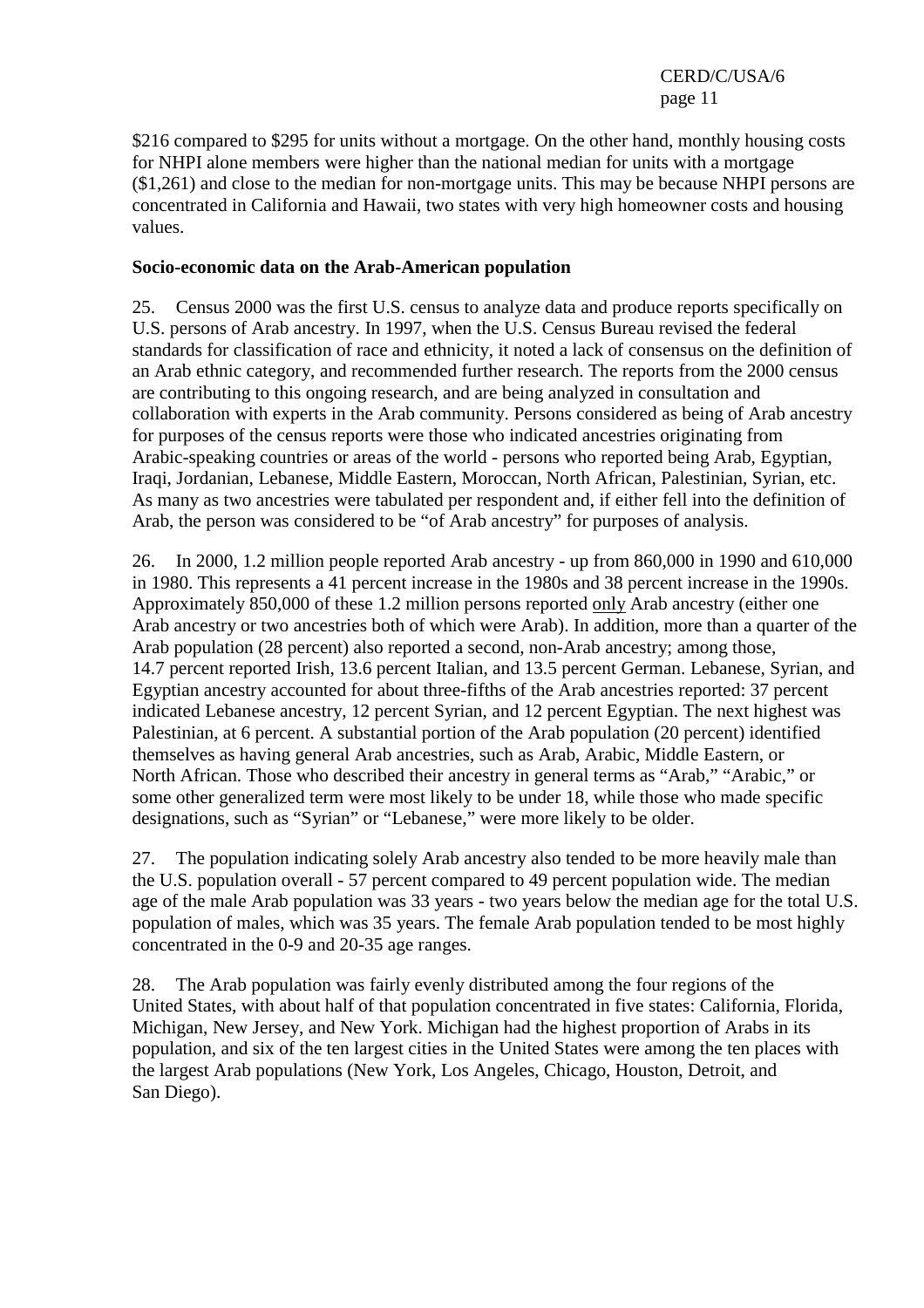29. The socio-economic data below describe persons of sole Arab ancestry, i.e., those indicating only one Arab ancestry or two ancestries both of which were Arab. Almost half of the residents of sole Arab ancestry (46 percent) were born in the United States or born abroad to U.S. citizen parents, compared to 89 percent for the U.S. as a whole. Of the 54 percent who were foreign born, approximately half had arrived during the 1990s, and over half had become naturalized citizens by 2000 - a higher proportion than for the U.S. foreign-born population as a whole.

30. Persons of sole Arab ancestry tended to be more highly educated than the U.S. population as a whole. More than 40 percent of Arab Americans 25 years of age or older had college degrees or higher, as compared to 24 percent for the population as a whole. Likewise, the proportion of Arabs 25 years or older with high school diplomas or higher (84 percent) exceeds that for the population as a whole (80 percent). The population of sole Arab ancestry also tended to live in married households at a greater rate than the population as a whole - 60 percent compared to 53 percent. Female family householders with no husband present were less common among Arab households than among U.S. households as a whole - 6 percent as compared to 12 percent. Similar relationships are seen when comparing the Arab population as a whole (including those with two ancestries one of which was not Arab) to the total U.S. population. Although 69 percent of Arabs of sole Arab ancestry spoke a language other than English at home, 65 percent of those indicated that they spoke English "very well" representing 44 percent of overall Arabs aged five and older.

31. Persons of sole Arab ancestry tended to work in management, professional, and related occupations at a higher rate than the population as a whole; approximately 42 percent of Arabs aged 16 and above worked in those occupations, compared with 34 percent for the U.S. overall. Likewise, a higher proportion of persons of sole Arab ancestry tended to work in sales and office occupations than the population as a whole (30 percent compared to 27 percent), while the proportion of the sole Arab population working in construction, extraction, and maintenance jobs was lower (5.4 percent compared to 9.4 percent), as was the proportion working in production, transportation, and material moving (10.7 percent compared to 14.6 percent). Men of Arab descent were more likely, and women less likely, to be in the labor force than their counterparts in the total population.

32. Median earnings for the sole Arab population were also higher than those for the U.S. population overall (for men, \$41,700 compared to a national median of \$37,100, and for women \$31,800 compared to a national median of \$27,200). This was also true for Arab families, which had higher median incomes than U.S. families in general (\$52,300 compared to \$50,000). Nevertheless, a higher percentage of persons of sole Arab ancestry fell into the poverty range (17 percent compared to 12 percent). Poverty rates were highest among those younger than 18 years.

## **Socio-economic data on the populations of the States of Alaska and Hawaii**

33. Alaska is the largest state in the United States in land area, but has one of the smallest populations - only 626,932 persons in 2000. In 2000, its population was more heavily male and slightly younger than the national average. For persons listing one race, Alaska's population was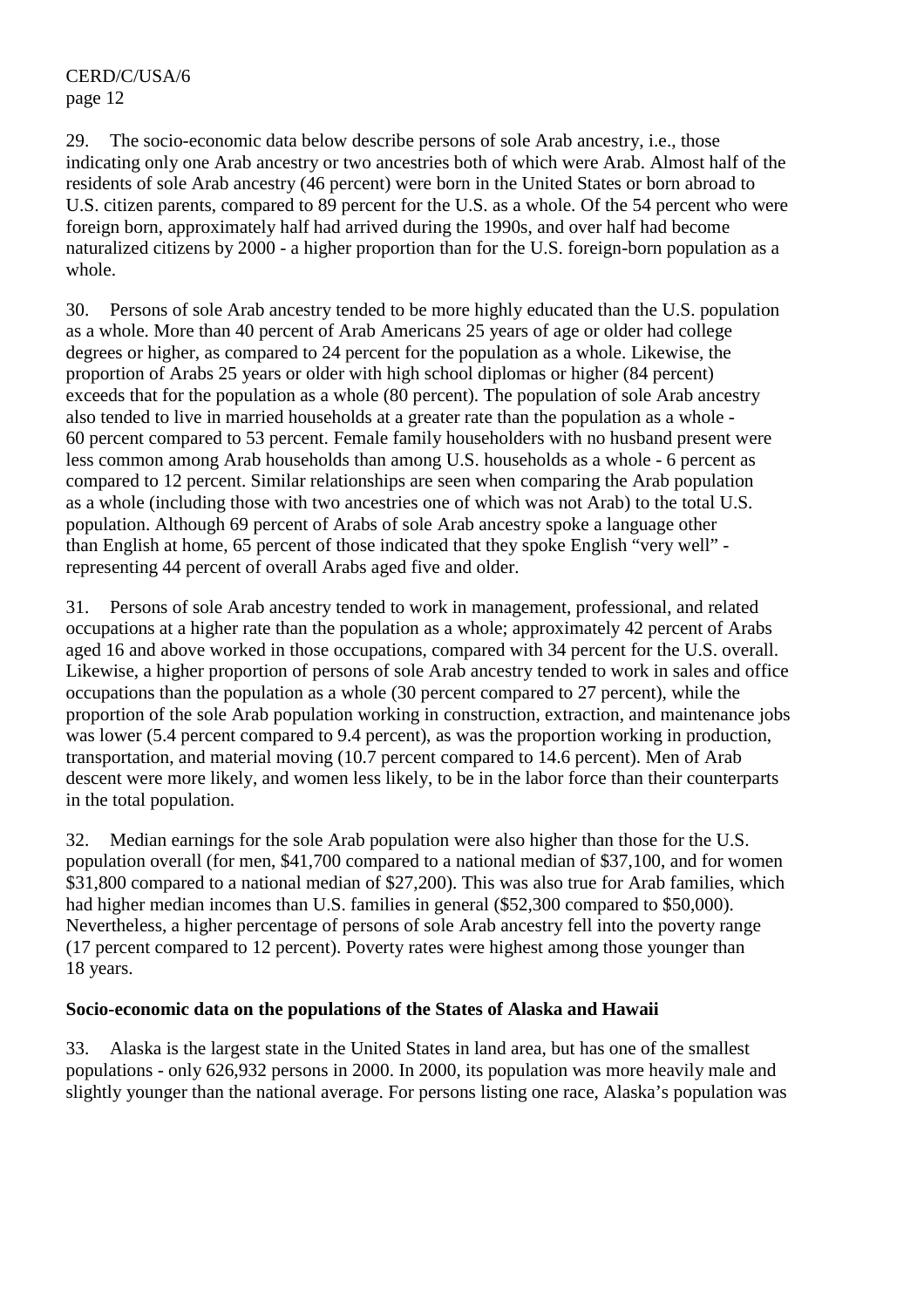much more heavily American Indian and Alaska Native than the national average - 15.6 percent as opposed to 0.09 percent. By contrast, its African American alone population was smaller (3.5 percent as opposed to 12.3 percent), and its White population was also smaller (69.3 percent as opposed to 75.1 percent) than the national average. Its Asian population was slightly above the national average (4 percent as opposed to 3.6 percent). The percentage of the Alaska population listing Hispanic ethnicity was considerably below the national average (4.1 percent as opposed to 12.5 percent). Persons listing two or more races were also elevated in Alaska - 5.4 percent as opposed to 2.4 percent nationally. Alaska had a considerably lower percentage of foreign born residents than the nation as a whole (5.9 percent as opposed to 11.1 percent nationally).

34. Alaska's population was somewhat more educated than the national average. Of the population 25 years and over, 88.3 percent of Alaskans were high school graduates or higher, contrasted with 80.4 percent nationally; and 24.7 percent of Alaskans had a college degree or higher, compared to 24.4 percent nationally. In Alaska, 14.3 percent of the population spoke a language other than English at home, as compared to 17.9 percent of the population in general.

35. A higher proportion of Alaska's 16 years and older population was in the workforce than was true nationally (71.3 percent as opposed to 63.9 percent). Likewise, fewer Alaskan families and individuals fell below the poverty level than was true nationally (6.7 percent compared to 9.2 percent for families, and 9.4 percent compared to 12.4 percent for individuals).

36. By contrast, the population of Hawaii in 2000 was 1,211,537, about twice that of Alaska. Also in contrast to Alaska, Hawaii's population was slightly older than the national average; for example, 13.3 percent of Hawaiians were 65 years and older, compared to 12.4 percent nationally. Hawaii was closer to the national average in its male-female ratio - 50.2 percent were male (compared to 49.1 percent nationally), and 49.8 percent were female (compared to 50.9 percent nationally). An unusually large proportion of Hawaiians described themselves as being of two or more races (21.4 percent compared to 2.4 percent nationally). Of those indicating only one race, Native Hawaiian and Other Pacific Islanders constituted 9.4 percent of the population, as opposed to 0.1 percent nationally. Asians also constituted an extremely high percentage of the population - 41.6 percent as opposed to 3.6 percent nationally. Conversely, the proportion of Whites was considerably lower - 24.3 percent, as compared to 75.1 percent nationally. In addition, African Americans and persons of Hispanic origin were less prevalent in Hawaii than in the nation as a whole. African Americans alone constituted only 1.8 percent of the population, compared to 12.3 percent nationally, while persons of Hispanic ethnicity made up only 7.2 percent of the Hawaiian population, compared to 12.5 percent nationally.

37. Like Alaska, the people of Hawaii tended to have higher levels of education than the national average. Eighty four point six percent of Hawaiians age 25 and older were high school graduates or higher, compared to 80.4 percent of the U.S. population overall. Twenty-six point two percent of Hawaiians had college degrees or higher, compared to 24.4 percent nationally. A considerably greater proportion of Hawaiians said that they spoke a language other than English at home - 26.6 percent compared to 17.9 percent nationally.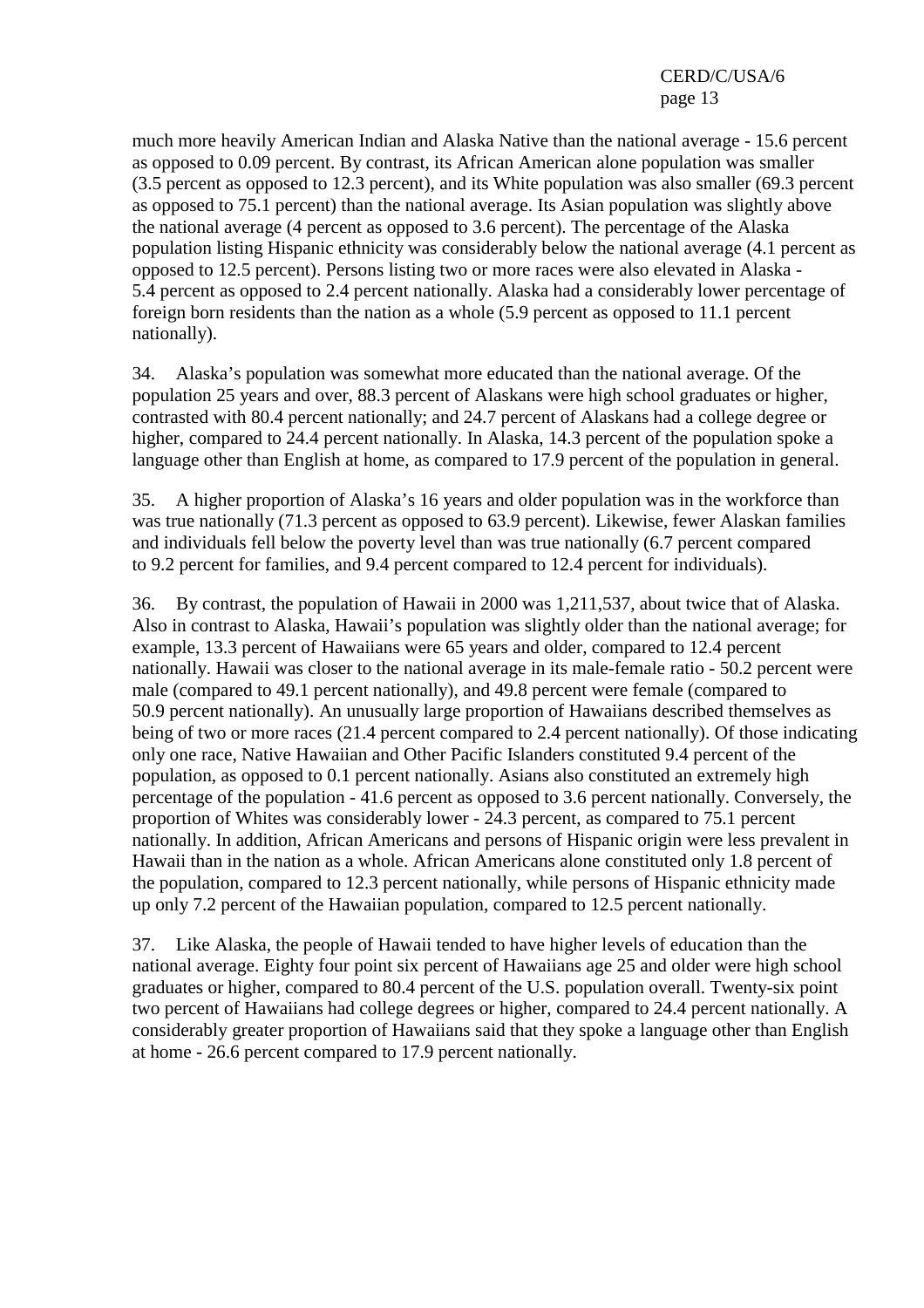38. The proportion of Hawaiians in the labor force was slightly higher than the national average (64.5 percent compared to 63.9 percent), and Hawaiian individuals and families tended to fall below the poverty level at a lower rate than the total U.S. population (7.6 percent compared to 9.2 percent for families, and 10.7 percent compared to 12.4 percent for individuals).

#### **C. General political structure**

39. Since the Initial U.S. Report in 2000, there have been no changes in the political structure of the United States, or its basic relationships with United States territories, or with the AIAN or NHPI populations. The Office of Hawaiian Relations within the Department of the Interior was established in the fall of 2005 to "preserve and promote Hawaii's natural and historic resources and the Native Hawaiian culture."

40. The issue of the federal government relationship with Native Hawaiians continues to be under discussion. The Initial U.S. Report noted that, in response to a U.S. Supreme Court case, Rice v. Cayetano, 528 U.S. 495 (2000), which cast doubt on the authority of Congress to legislate in a manner that grants Native Hawaiian preferences, the Departments of Interior and Justice were in the process of preparing a report on a reconciliation process between the federal government and Native Hawaiians. The final report, which encompassed the results of meetings and consultations with the Native Hawaiian community, was issued in October 2000. Based on meetings and consultations with the Native Hawaiian community, the report called for the federal government to honor the unique relationships with Native Hawaiians and to respond to their needs for more local control within the framework of Federal law. A version of the Native Hawaiian Government Reorganization Act has been introduced in every Congress since the 106th (in 2000). When the Native Hawaiian Government Reorganization Act of 2005 was introduced in both chambers of the U.S. Congress, it would have formed a governing entity of and for Native Hawaiians, and extended to it federal recognition similar to the recognition extended to American Indian tribes. Specifically, it would have authorized the U.S. Government to enter into negotiations with this governing entity to address specified matters. The bill was thoroughly debated in a number of public forums, including the U.S. Civil Rights Commission, but failed to reach the floor for a vote in the United States Senate in 2005 or 2006. The Administration opposed the bill on the ground that it would "divide people by their race" and would raise serious and difficult constitutional questions regarding the permissibility of "racebased qualifications for participation in government entities and programs." The Administration also questioned the authority of Congress to grant tribal status to Native Hawaiians. The U.S. Civil Rights Commission advised that this bill risked "further subdivid[ing] the American people into discrete subgroups accorded varying degrees of privilege."

## **D. General legal framework**

41. The basic Constitutional and legal framework through which U.S. obligations under the Convention are implemented remains the same. The Constitution provides for equal protection of the laws and establishes a carefully balanced governmental structure to administer those protections. Among other factors:

• Under the Fifth and Fourteenth Amendments, all persons are equal before the law and are equally entitled to constitutional protection. All states are equal, and none may receive special treatment from the federal government. Within the limits of the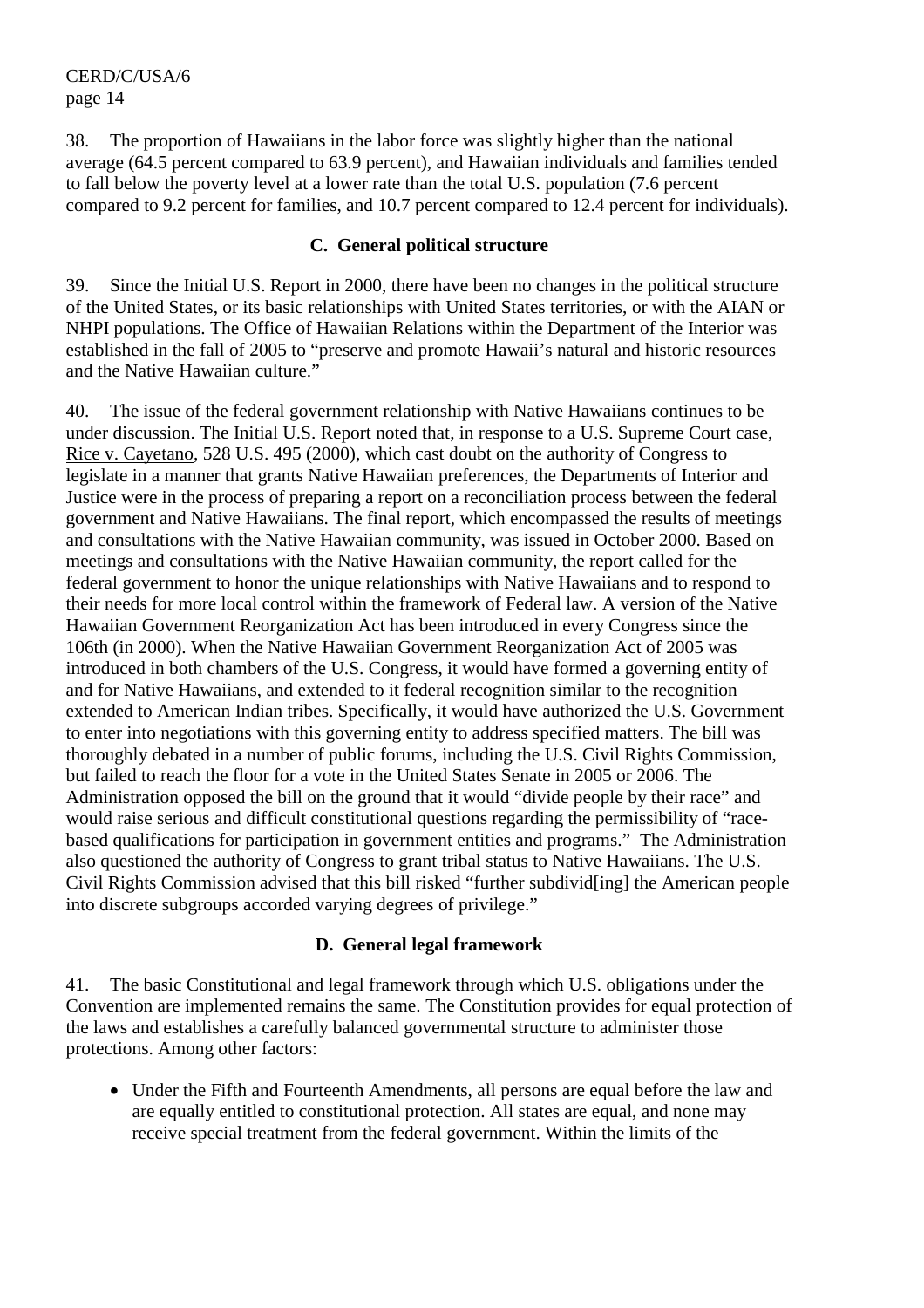Constitution, each state must give "full faith and credit" to the public acts, records, and judicial proceedings of every other state. State governments, like the federal government, must be republican in form, with final authority resting with the people;

- The Constitution stands above all other laws, executive acts, and regulations, including treaties;
- Powers not granted to the federal government are reserved to the states or the people.

42. In addition to the civil rights protections of the federal Constitution, laws, and courts - state constitutions, laws, and courts play an important role in civil rights protections. In this regard, state constitutions and laws must, at a minimum, meet the basic guarantees of the U.S. Constitution. Moreover, in keeping with the federal system of government, in many cases state laws actually afford their citizens greater protections than the federal Constitution requires. See, e.g., Locke v. Davey, 540 U.S. 712, 724 n. 8 (2004) (noting that, "at least in some respects," Washington State's constitution provides greater protections than the Federal Free Exercise Clause).

43. Day-to-day administration and enforcement of federal laws rests in the hands of various executive departments and independent agencies. Since 2000, there have been only a few changes in the division of responsibilities described in that Report. Except for the changes noted in this report, the governmental structure in place to deal with discrimination remains basically as it was described in 2000.

44. Department of Homeland Security. As a result of the events of 11 September 2001 (hereinafter 9/11), Congress created a new Department of Homeland Security (DHS) in 2003. This Department combines a number of other departments, agencies, and portions of departments, such as the Coast Guard, the Transportation Security Administration, the Federal Emergency Management Agency, and the former Immigration and Naturalization Service. Within DHS, Congress established an Office for Civil Rights and Civil Liberties, led by the DHS Officer for Civil Rights and Civil Liberties who reports directly to the Secretary of Homeland Security. The Office is charged with investigating allegations of abuses of civil rights, civil liberties, and discrimination on the basis of race, ethnicity, and religion by employees or officials of the Department of Homeland Security. In addition, it assists the senior leadership in developing policies and initiatives that are mindful of fundamental rights and liberties and provides leadership to DHS's Equal Employment Opportunity Program. The Office leads the Department's civic engagement efforts and conducts outreach to non-governmental organizations and others, including the Arab American and Muslim American communities.

45. As part of the creation of the Department of Homeland Security, the Immigration and Naturalization Service (INS) ceased to exist as an independent agency within the Department of Justice. The functions of the former INS were transferred to three bureaus of the new DHS: U.S. Citizenship and Immigration Services (CIS), U.S. Immigration and Customs Enforcement (ICE), and U.S. Customs and Border Protection (CBP). The Executive Office for Immigration Review and Board of Immigration Appeals, however, remained within the Department of Justice. See Homeland Security Act of 2002, 116 Stat. 2135, 2178, 2192, Nov. 25, 2002.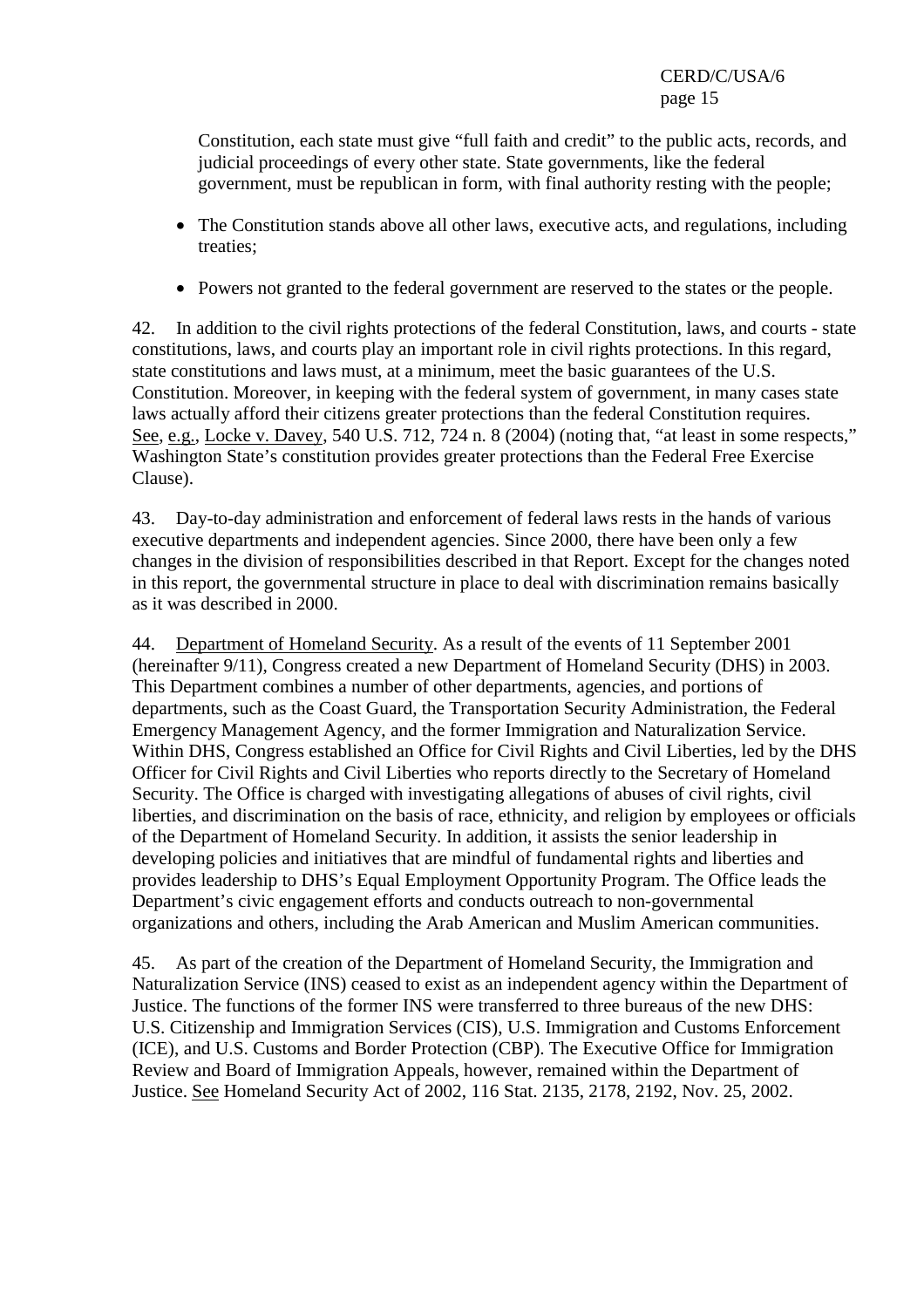46. Department of Defense. Within the Department of Defense, the former Deputy Assistant Secretary for Equal Opportunity has now been changed to a Deputy Under Secretary for Equal Opportunity. This position remains responsible for implementing and monitoring the Department's civilian and military equal opportunity/affirmative action plan goals and objectives. The Department of Defense has numerous policies and programs designed to ensure equal opportunity in the military. The nature and scope of these programs are generally as described in the Initial U.S. report.

47. Other Agencies. Since 2000, several other agencies have also created new bureaus, offices, or training entities to work on issues related to racial and ethnic discrimination or to work specifically with various racial or ethnic groups. For example, the Department of the Interior (DOI) established the Office of Hawaiian Relations in 2005. In 2006, DOI set up a new bureau and office specifically to assist American Indians and Alaska Natives. DOI established: (1) the Bureau of Indian Education to improve academic achievement of Indian students served in the 184 schools on 63 Indian reservations in 23 states; and (2) the Office of Indian Energy and Economic Development, to bring new jobs, businesses, and funds to American Indian and Native Alaska communities. The Department of Housing and Urban Development (HUD) also formed several offices to address problems of discrimination in housing: (1) the Office of Systemic Investigations (OSI) to investigate cases with significant impact on population groups or geographic locations; (2) the Office of Education and Outreach (OEO) to increase public awareness of federal fair housing laws and HUD's role in enforcing them; and (3) the National Fair Housing Training Academy to train housing discrimination investigators at local, state, and federal levels. The Agriculture Department also established the Office of Minority and Socially Disadvantaged Farmers. Finally, the United States Information Agency - which handles outreach to other nations - has been moved into the Department of State.

## **E. Information and publicity**

48. Information about human rights is readily available in the United States. As a general matter, persons are well informed about their civil and political rights, including the rights of equal protection, due process, and non-discrimination. The scope and meaning of - and issues concerning enforcement of - individual rights are openly and vigorously discussed in the media, freely debated within the various political parties and representative institutions, and litigated before the courts at all levels.

49. The expansion of internet services and the ever-increasing availability of internet access in the years since 2000 have made information concerning human rights and racial and ethnic discrimination even more readily accessible to the U.S. public. Virtually every federal and state agency has a website on which information about the agency structure and programs - including those of agency offices of civil rights - can be found. Many of these websites include relevant information in languages other than English, which increases dissemination both to persons with limited English proficiency within the U.S. as well as to persons outside the U.S. who may be interested in the civil rights protections that the U.S. affords its citizens and residents.

50. Information concerning the work of the UN Committee on Elimination of Racial Discrimination is likewise readily available on the internet in the United States, as are all U.S. reports to the Committee. As part of our public outreach, this periodic report will be published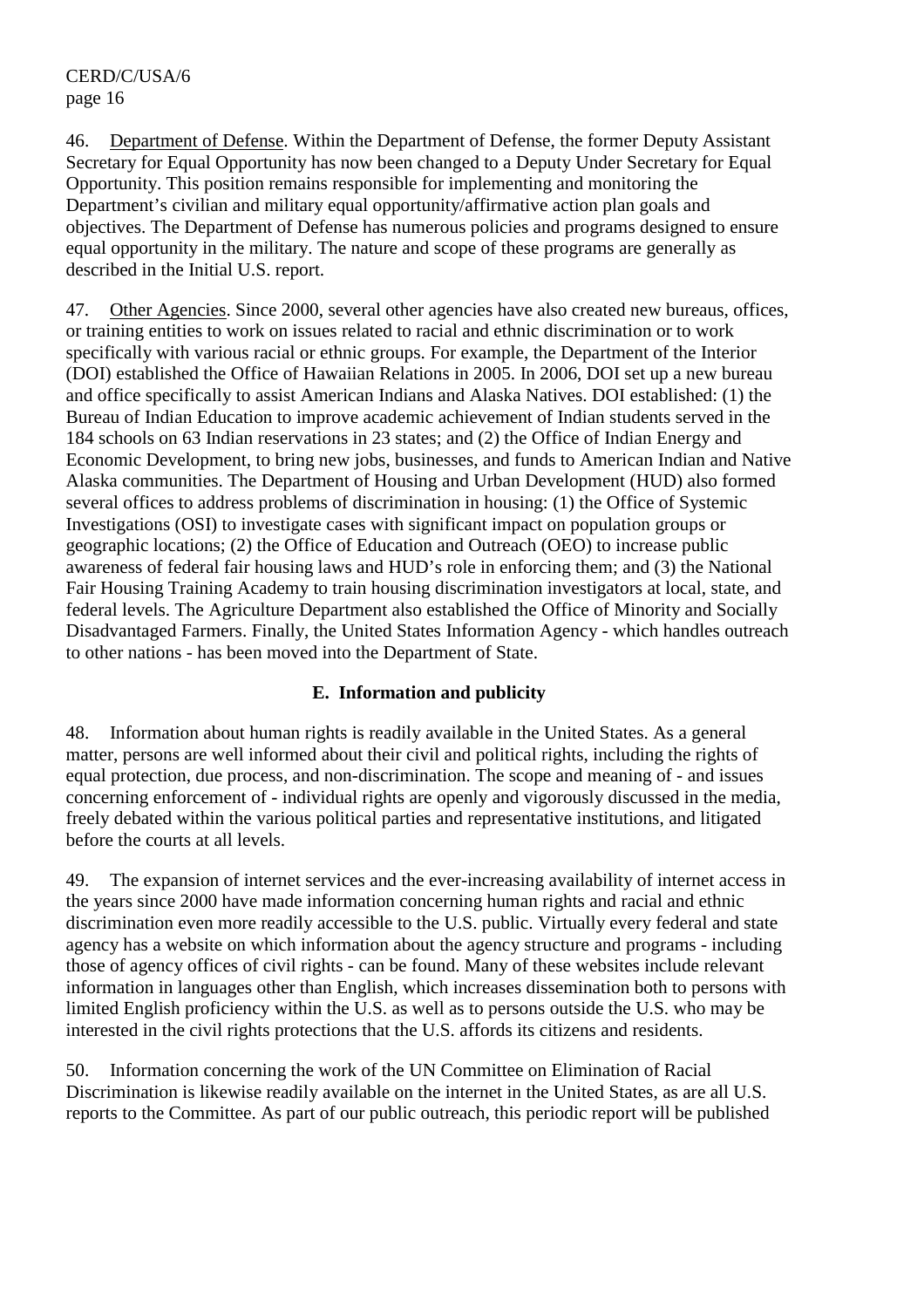and made available to the public through the U.S. Government Printing Office and the depositary library system. Copies of the report and the Convention will also be widely distributed within the executive branch of the U.S. Government, to federal judicial authorities, to relevant members of Congress and their staffs, and to relevant state officials, state and local bar associations, and non-government human rights organizations. The report and the Convention will also be available on the Department of State website at http://www.state.gov.

51. Specific examples of publicity and outreach programs undertaken since the Initial U.S. Report are described below in the discussion of article 5.

# **F. Factors affecting implementation**

52. As noted in the Initial U.S. Report, the United States has made significant progress in the improvement of race relations over the past half-century. Due in part to the extensive constitutional and legislative framework that provides for effective civil rights protections, overt discrimination is far less pervasive than it was in the early years of the second half of the Twentieth Century. As the United States continues to become an increasingly multi-ethnic, multi-racial, and multi-cultural society, many racial and ethnic minorities have made strides in civic participation, employment, education, and other areas.

53. Nonetheless, significant challenges still exist. Subtle, and in some cases overt, forms of discrimination against minority individuals and groups continue to plague American society, reflecting attitudes that persist from a legacy of segregation, ignorant stereotyping, and disparities in opportunity and achievement. Such problems are compounded by factors such as inadequate understanding by the public of the problem of racial discrimination, lack of awareness of the government-funded programs and activities designed to address it, lack of resources for enforcement, and other factors.

54. In addition, two subjects of concern have been particularly acute in the years since 2000. The first involves the increase in bias crimes and related discriminatory actions against persons perceived to be Muslim, or of Arab, Middle Eastern, or South Asian descent, after the terrorist attacks of 9/11. The second involves the impacts of the changing demographic caused by high rates of immigration into the United States - both legal and illegal. The continuing legacies described above, in addition to these more recent issues, create on-going challenges for the institutions in the United States that are charged with the elimination of discrimination. Thus, despite significant progress, numerous challenges still exist, and the United States recognizes that a great deal of work remains to be done.

## **II. INFORMATION RELATING TO ARTICLES 2 TO 7 OF THE CONVENTION**

55. The United States is a vibrant, multi-racial, multi-ethnic, and multi-cultural democracy in which individuals have the right to be protected against discrimination based, *inter alia*, on race, color, and national origin in virtually every aspect of social and economic life. The U.S. Constitution and federal law prohibit discrimination in a broad array of areas, including education, employment, public accommodation, transportation, voting, housing and mortgage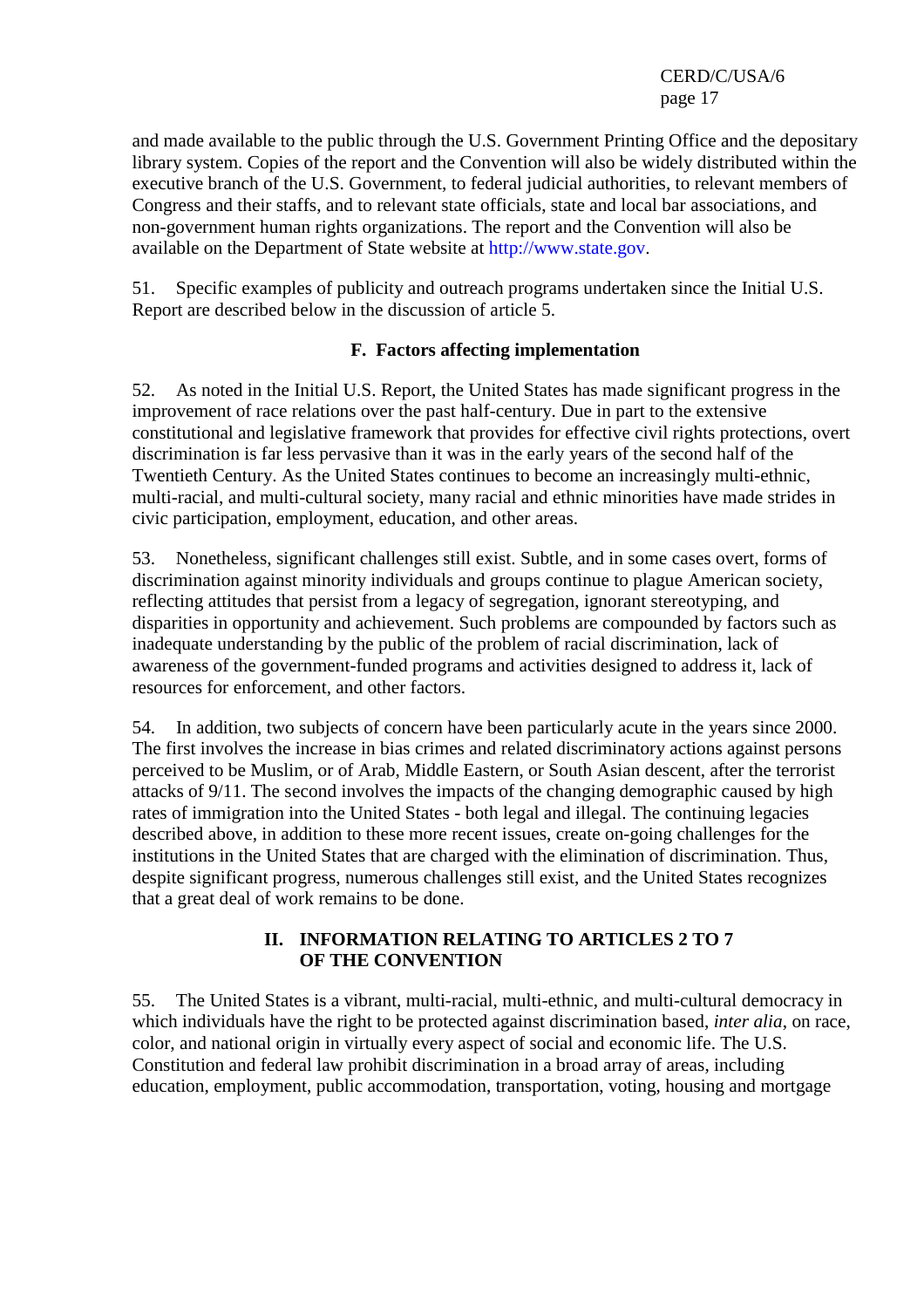credit access, as well as in the military, and in programs receiving federal financial assistance. In addition, nondiscrimination obligations are imposed on federal contractors and subcontractors by Executive Order. The federal government has established a wide-ranging set of enforcement procedures to administer these laws and Executive Orders, with the U.S. Department of Justice exercising a major coordination and leadership role on most critical enforcement issues. State and local governments also have complementary legislation and enforcement mechanisms to further these goals. At both the federal and state levels, enforcement agencies have worked, and continue to work, to improve enforcement of civil rights laws and to promote education, training, and technical assistance.

56. As noted in the Initial U.S. Report, although the definition used in article 1 (1) of the Convention contains two specific terms ("descent" and "ethnic origin") not typically used in U.S. federal civil rights legislation and practice, no indication exists in the negotiating history of the Convention that those terms encompass characteristics not already subsumed in the terms "race," "color," and "national origin" as those terms are used in existing U.S. law. See, e.g., Saint Frances College v. Al-Khazraji, 481 U.S. 604 (1987); Shaare Tefila Congregation v. Cobb, 481 U.S. 615 (1987); Roach v. Dresser Industrial Valve, 494 F. Supp. 215 (W.D. La. 1980). The United States thus interprets its undertakings and intends to carry out its obligations under the Convention on that basis.

57. The United States collects its census data in a manner that allows analysis and assessment by racial, ethnic, gender, and other characteristics. In addition, in the 2000 census, information was also collected on Americans of Arab ancestry. Census information relevant to this periodic report was presented in Part I and will be referenced, as appropriate, in this section.

## **A. Article 2**

## **1. Information on the legislative, judicial, administrative or other measures that give effect to the provisions of article 2, paragraph 1, of the Convention**

**Measures taken to give effect to the undertaking to engage in no act or practice of racial discrimination against persons, groups of persons or institutions and to ensure that all public authorities and public institutions, national and local, shall act in conformity with this obligation** 

58. As required by article 2 (1) (a), racial discrimination by the government is prohibited throughout the United States. The Fifth, Thirteenth, Fourteenth, and Fifteenth Amendments to the U.S. Constitution guarantee that no public authority may engage in any act or practice of racial discrimination against persons, groups of persons, or institutions. These prohibitions apply with equal force at the federal, state, and local levels, and all public authorities and institutions must comply. U.S. law extends this prohibition to private organizations, institutions, and employers under many circumstances.Examples of enforcement actions against both public and private institutions are set forth in subsection 2 below and throughout this report.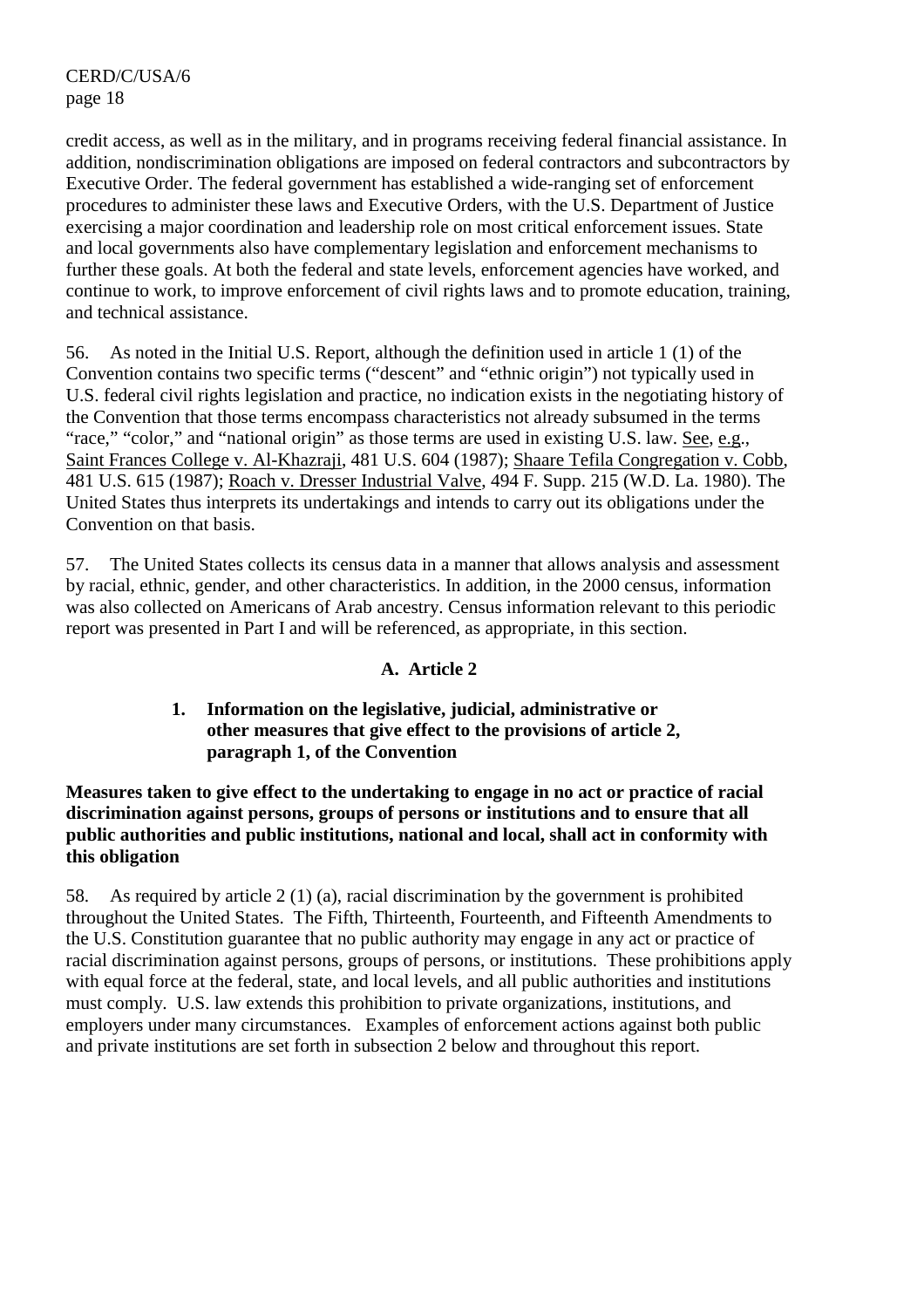#### **Measures taken to give effect to the undertaking not to sponsor, defend or support racial discrimination by any persons or organizations**

59. As required by article 2 (1) (b), the U.S. Government does not sponsor, defend, or support discrimination. The U.S. Constitution prohibits discrimination on the basis of race at every level of government - federal, state, and local. A number of federal statutes, including the Civil Rights Act of 1964, prohibit discrimination by state or local governments; private entities in the areas of employment, housing, transportation, and public accommodation; and private entities that receive federal financial assistance. The federal government is actively engaged in the enforcement of anti-discrimination statutes against public and private entities in the areas of employment, housing and housing finance, access to public accommodations, and education. In addition, most states and some localities also have laws prohibiting similar types of activity, and in many cases state and federal authorities have entered into work sharing arrangements to ensure effective handling of cases where state and federal jurisdiction overlap. Examples of federal employment, housing, and education cases, as well as state enforcement in these areas, are set forth in this section. Numerous other examples in areas such as public accommodations, police conduct, prisoner rights, voting rights, hate crimes, and others are described in other sections of the report.

#### **Examples of enforcement actions: employment**

60. The Equal Employment Opportunity Commission (EEOC) is charged with enforcing federal civil rights laws with regard to discrimination in public and private sector workplaces. The Department of Justice also brings employment cases, and the Department of Labor's Office of Federal Contract Compliance Programs ensures that federal contractors and subcontractors do not discriminate in employment. Since 2000, the EEOC has received and handled approximately 80,000 charges a year, with well over that number in 2003. This is approximately the same annual rate as in the 1990s, with the exception of 1995, when the number was unusually elevated. In 2006, however, the agency received only 75,768 charges. These charges included 113,765 instances of discrimination in private and public sector workplaces. In 2006, 62 percent of all charges alleged race or gender discrimination, or retaliation in violation of Title VII of the Civil Rights Act of 1964. The Commission filed 371 lawsuits, recovered \$44.3 million through litigation, plus \$229.9 million in settlement, conciliation, and other closures, bringing the total to \$274.2 million. The amounts obtained through settlement in fiscal year 2006 included \$61.4 million in settlement, conciliation, and other closures of 5,232 race discrimination charges; \$21.2 million in settlement, conciliation, and other closures of 1,666 national origin discrimination charges; and \$5.7 million in settlement, conciliation, and other closures of 499 religion discrimination charges. Settlements and court decisions also included non-monetary elements to assist in ensuring that offending behavior does not recur.

61. Examples of cases brought since 2000 by the EEOC, the Department of Justice Civil Rights Division, and the Department of Labor Office of Federal Contract Compliance Programs follow. Others are described in other sections of the report. Enforcement cases that go to court often take a number of years from beginning to end. Thus, cases brought since 2000 that have not been settled may still have been proceeding through the courts at the time this report was written.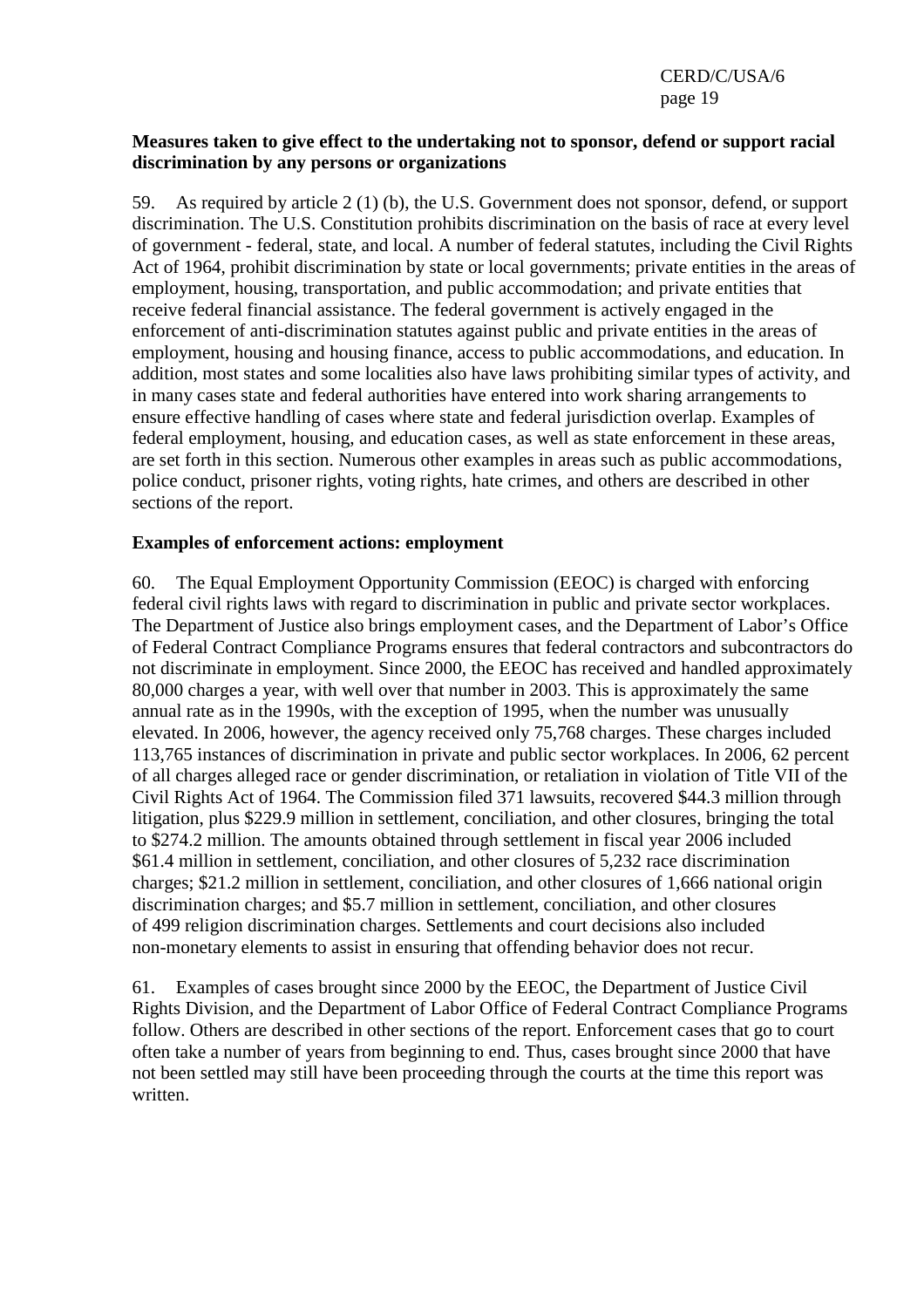- In June 2006, the Commission settled a case involving allegations that a homebuilder had disciplined an African American supervisor and discharged him from his position because of his race. Of the employer's 70 employees, this supervisor was the only African American. During his employment, the supervisor complained about racial hostility on the part of some of the subcontractors (e.g., using racial epithets, refusing to communicate directly with him, completing tasks for him more slowly than for White construction superintendents), but the defendant downplayed the concerns and told him to deal with the problems himself. The supervisor was eventually disciplined and discharged for incidents for which similarly-situated Whites were not disciplined. The parties resolved the case through a two-year consent decree under which the employee will receive \$46,000 in compensatory damages. The decree enjoins defendant from racial discrimination, racial harassment, and other discrimination prohibited under Title VII. The decree also prohibits defendant from engaging in reprisal or retaliation. EEOC v. Bob Ward New Homes, No. JFM-05CV2728 (D. Md. June 27, 2006).
- In June 2005, the Commission, Ford Motor Co., and the United Auto Workers (UAW) union resolved, through a consent order, thirteen charges concerning a written test for skilled trades apprentice positions that had a disparate impact on African American applicants. The order provides that Ford and the UAW will use a validated apprenticeship selection test. The settlement also provides that the company will select 280 class members for apprentice positions, consisting of current and former employees of African descent who took the prior test over an eight-year period but were not placed on an apprenticeship eligibility list. The thirteen charging parties each received \$30,000, and the approximately 3,400 additional class members received \$2,400 each, for a total recovery of approximately \$8.55 million. EEOC v. Ford Motor Co. and United Automobile Workers of America, No. 1:04-CV-00854 (S.D. Ohio 2005).
- In another 2005 case, the Commission found evidence that an employment agency coded and referred applicants based on their race and sex, and that some of the agency's client-employers made requests for individuals of a particular race or gender. Under a consent decree, the employment agency paid \$285,000 into a Claim Fund to be distributed among qualified claimants identified by the Commission, and three agency clients paid \$50,000 in administrative costs. The agreement also included specific requirements to prevent the recurrence of race- and sex-based exclusion of applicants and to open up employment opportunities for African American and female applicants, including appointment of an outside contractor to provide annual training regarding lawful interviewing, screening, and hiring procedures. EEOC v. EGW Temps., Inc, No. 00 CIV 833S (W.D.N.Y. 2005).
- An employer with an all-White workforce relied heavily on word-of-mouth recruiting to fill vacancies. The Commission alleged that the company denied employment to African American applicants because of their race. The case arose out of a Commissioner's Charge and included discriminatory practices going as far back as 1991. Despite receiving applications from many African American workers, the company relied on referrals from its current employees, many of whom were Eastern European immigrants who were not likely to refer African Americans.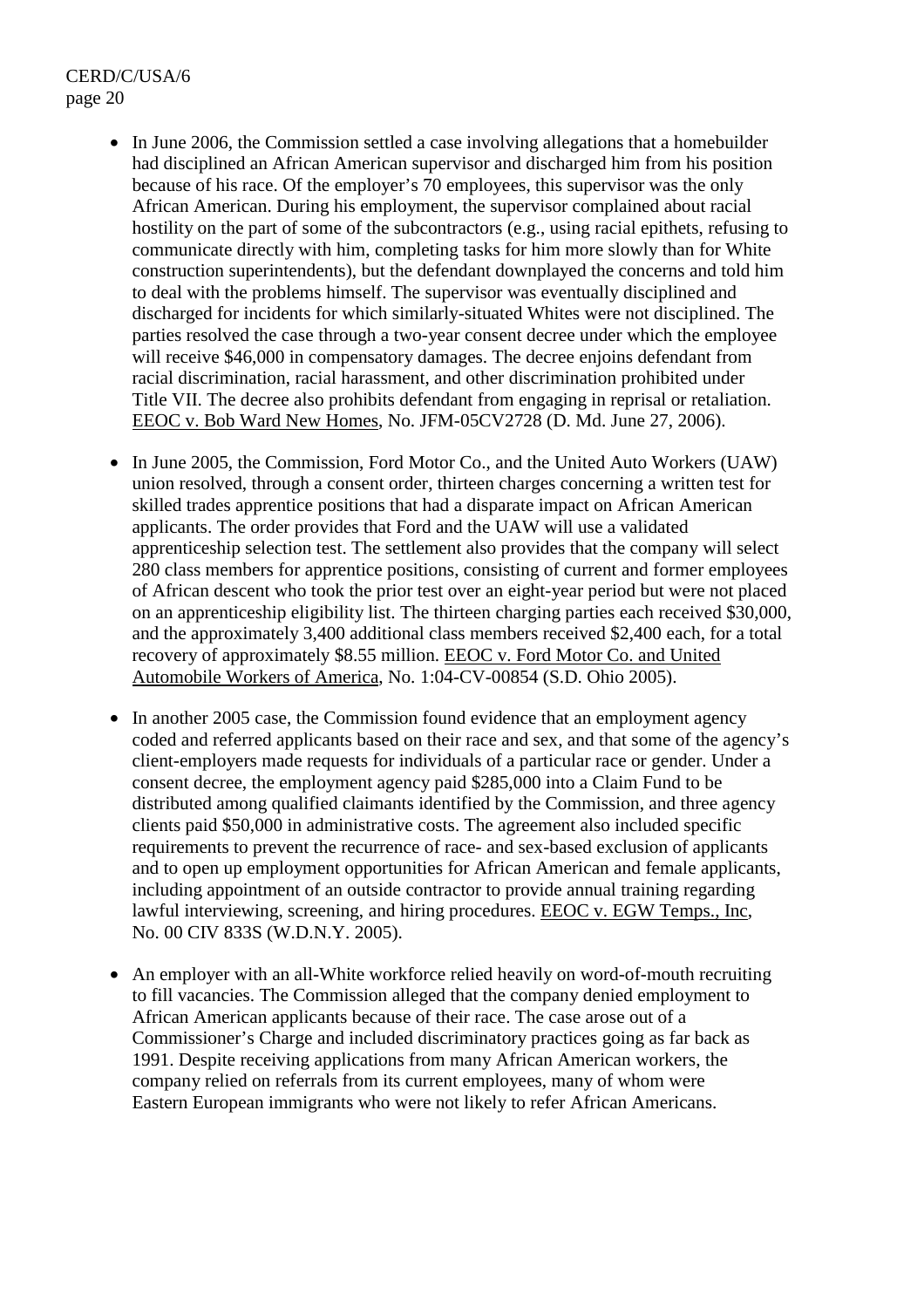The case was resolved by a consent decree providing \$2.5 million in damages for approximately 325 claimants. The company was enjoined from using race or sex in hiring and job assignments, and is required to fill production positions during the three-year term of the decree by alternating hires between interested claimants and other applicants. EEOC v. Carl Buddig & Co. (N.D. Ill. 2004).

62. In addition to filing individual claims, the Justice Department Civil Rights Division is also charged with authority to investigate and challenge patterns or practices of employment discrimination. Such suits are complex, time consuming, and resource-intensive. As a result, the Division has historically managed only one case per year. In 2004, however, the Department prevailed in one major pattern or practice trial and filed four additional lawsuits. It filed two in 2005, and had filed three in 2006 as of October.

- One such case involved a suit against the State of Delaware, the State Department of Public Safety, and the Division of State Police for violation of Title VII of the Civil Rights Act in hiring police. The case alleged that use of a multiple-choice reading comprehension and writing test called "Alert" to screen applicants for employment in the Police Department had created a disparate, negative impact on African American applicants. The Court found no intention to discriminate in using the test; nor did it consider the test itself to be offensive. Nonetheless, it found that the cut-off score set by the state was too high and had discriminated against African American applicants. Thus, the Court held the State of Delaware's administration of the test to be unlawful under Title VII. U.S. v. State of Delaware, 2004 WL 609331 (D. Del. 2004).
- A second case alleged that the New York Transit Authority had engaged in a "pattern or practice" of discrimination against Muslim, Sikh, and similarly situated employees who wear religious head coverings by not reasonably accommodating their religious observances, practices, and beliefs through selective enforcement of its uniform policies. United States v. New York Transit Authority, No. \_\_\_\_ (E.D.N.Y.). This case is still being litigated before the United States District Court for the Eastern District of New York.
- The Department of Justice sued the University of Guam, alleging that it had discriminated against eleven individuals formerly employed in administrative and faculty positions on the basis of their national origin or race and/or in retaliation for complaints made by them. By virtue of a settlement agreement, the individuals - Filipino American, African American, American Indian, and Caucasian - received monetary payments totaling \$775,000. The agreement also required the University to issue a new written policy prohibiting employment discrimination and to provide anti-discrimination training to all management level and supervisory employees. United States v. University of Guam, No. (D. Guam, 2004).
- The Department of Justice sued the City of Virginia Beach for its use of a written test that disproportionately excluded African Americans and Hispanics in violation of Title VII. United States v. City of Virginia Beach, Virginia, No. \_\_\_\_\_ (E.D.Va.). The case, which was resolved through the entry of a consent decree, focused on the city's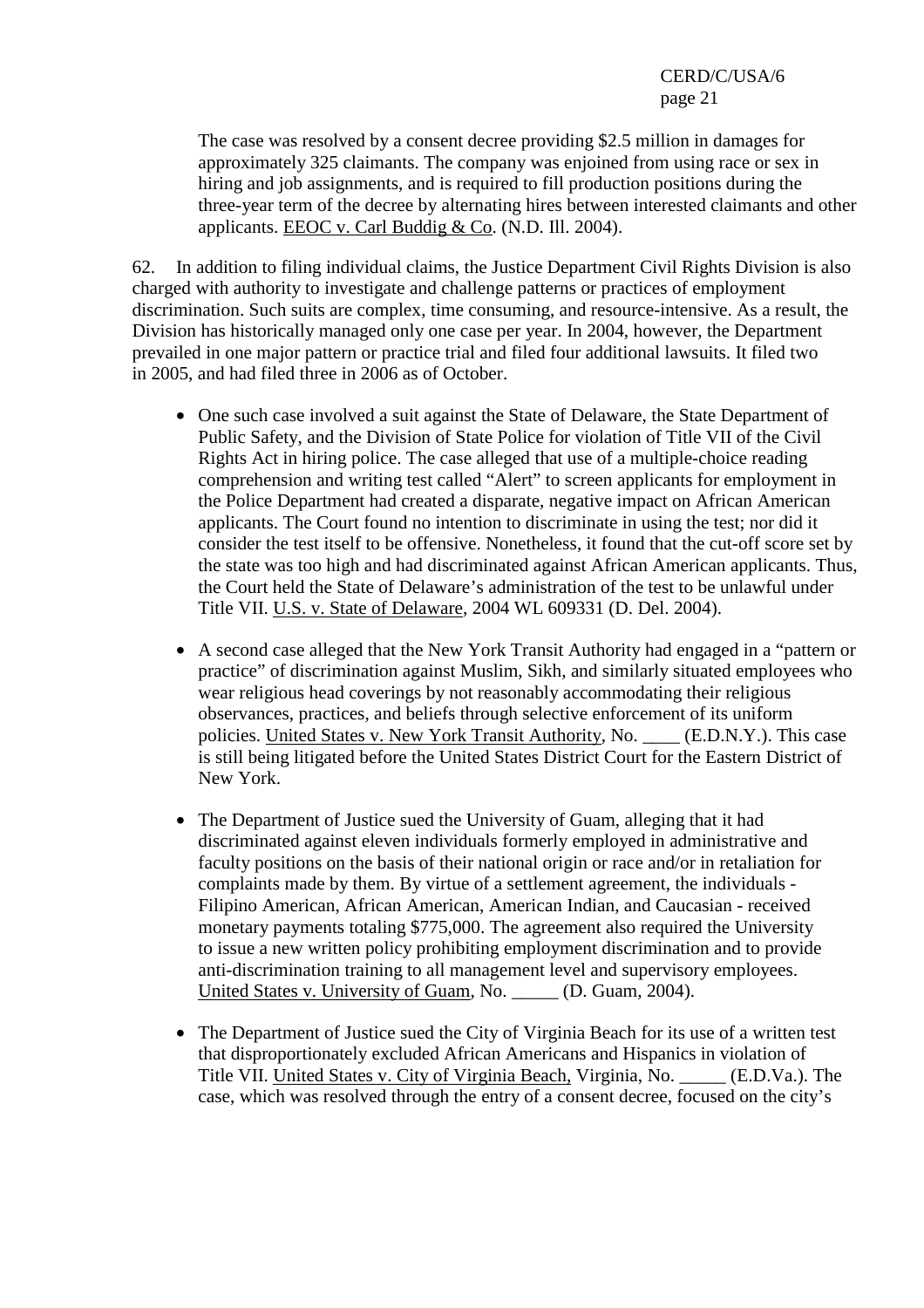use of a mathematics examination as a selection device for choosing new police officer hires. The Justice Department alleged that in addition to disproportionately excluding African Americans and Hispanics, the test was not valid in that it did not test for skills needed to be an entry-level Virginia Beach Police Officer. Title VII prohibits tests that have a disparate impact on the basis of race or national origin and that cannot be shown to be related to the job in question.

• In March 2004, the Community Relations Service of the U.S. Department of Justice became involved in a 1980s education desegregation case in Roanoke, Alabama that involved, among other factors, the hiring of minority teachers and administrators. CRS was asked to mediate an agreement between the Roanoke school system and the African American community to reduce racial conflicts and tension plaguing the school district. The tensions derived from multiple issues, including allegations that the school system: (1) lacked minority teachers and administrators; (2) had a racially disparate disciplinary policy for minority students; and (3) failed to provide appropriate curriculum containing such subjects as African American history. CRS held mediation sessions with school district officials and African American community leaders for several months to discuss the issues in the case and prepare for formal mediation. As a result of CRS's services: (1) a workable relationship and open lines of communication were established; (2) the parties collaborated and implemented the goals of the agreements; and (3) a capacity-building mechanism was put in place for resolving future tensions. More specifically, the school district has worked with minority community leaders to recruit and retain minority teachers and administrators. The school district also agreed to review disciplinary policies in the school system and reviewed the school curriculum to ensure that appropriate subjects such as African American history are taught in the classrooms. CRS has continued to assist the parties.

63. The Department of Labor's Office of Federal Contract Compliance Programs (OFCCP) ensures that employers doing business with the federal government comply with the laws and regulations requiring non-discrimination in employment. The program enforces its mandate by detecting and remedying systemic discrimination and by providing compliance assistance to employers. In fiscal year 2005 (October 1, 2004 to September 30, 2005), OFCCP recovered a record \$45,156,462 for 14,761 American workers who had been subjected to unlawful discrimination. Of that recovery, 97 percent was collected in cases of systemic discrimination, defined as those involving a significant number of workers or applicants subjected to discrimination because of an unlawful employment practice or policy. The fiscal year 2005 results represent a 42 percent increase over the recoveries in fiscal year 2000 and a 56 percent increase over fiscal year 2001. Examples of these cases follow:

• In 2003, DOL filed an Administrative Complaint alleging that INA Bearing, a ball bearing manufacturer, engaged in hiring discrimination based on race, and assignment discrimination based on gender, with respect to machine operators. OFCCP found that 613 minority individuals had not been hired due to discriminatory practices. In addition 62 female employees were hired but were improperly channeled into low-paying jobs. In 2005 the company agreed to a \$1.1 million settlement. The settlement included \$900,000 in back pay, interest, and benefits (including \$30,000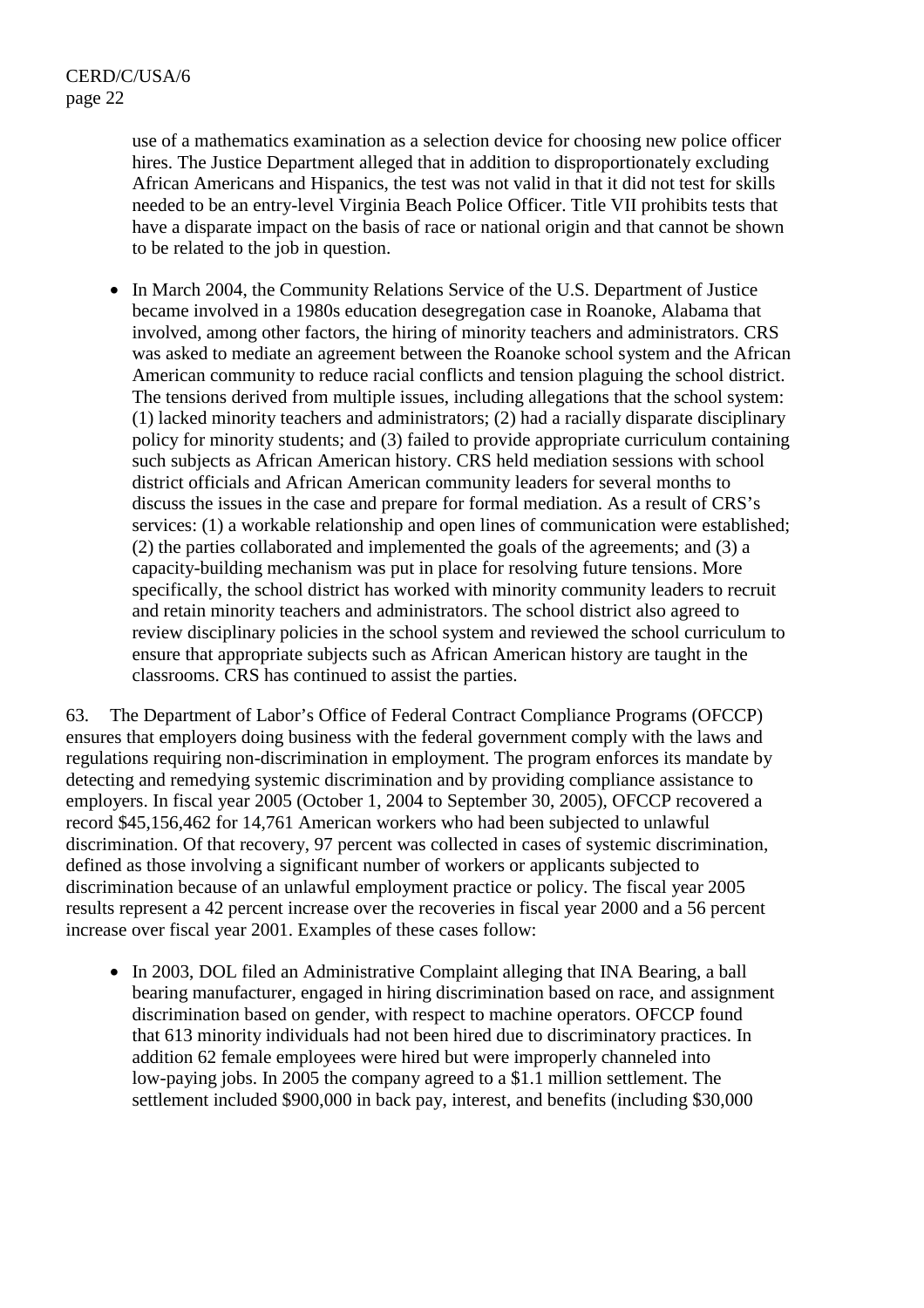in lieu of retroactive seniority); it also included \$200,000 in training for new hires and promoted females that was required to be spent over a two year period. INA also agreed to hire 30 minority applicants from the affected class over a 24-month period and to offer promotions to 27 females from the affected class over a 12-month period.

- In fiscal year 2005, an OFCCP compliance review of American Trans Air, Inc. found that the company discriminated against African Americans and Hispanics in hiring. OFCCP's compliance evaluation was closed after the company agreed to a conciliation agreement that provided for significant back pay as well as job offers to 84 victims of discrimination. The total value of the conciliation agreement, including annualized salaries of those offered employment, was \$2,867,840.
- Also in fiscal year 2005, OFCCP signed a conciliation agreement with Benchcraft-Blue Mountain Upholstery after a compliance evaluation found that the company's selection practices were racially discriminatory. The company agreed to provide back pay, to offer positions to 178 of the affected class members, and to train managers and others involved with the hiring process. The total value of the conciliation agreement, including annualized salaries for those offered employment, was \$6,283,345.

#### **Examples of enforcement actions: fair housing and lending**

64. Ensuring equal opportunity in housing is one of the strategic goals of the U.S. Department of Housing and Urban Development (HUD). HUD's Office of Fair Housing and Equal Opportunity (FHEO) carries out this strategic goal by administering laws that prohibit discrimination on the bases of race, color, religion, sex, national origin, disability, and familial status. In addition, FHEO educates lenders, housing providers, developers, architects, homeseekers, landlords, and tenants about their rights and obligations under the law. Working with national, state, and local partners - as well as the private and nonprofit sectors - FHEO is involved in a cooperative effort to increase access to the nation's housing stock so that more Americans can obtain housing of their choice. The laws implemented by FHEO include the Fair Housing Act, which is Title VIII of the Civil Rights Act of 1968, as amended in 1988; and other civil rights laws, including Title VI of the Civil Rights Act of 1964, Section 109 of the Housing and Community Development Act of 1974, and Section 3 of the Housing and Urban Development Act of 1968.

65. Since the initial U.S. report, HUD's Office of Policy Development and Research has published several volumes estimating the national level of racial and ethnic housing discrimination against African Americans, Hispanics, and Asian Americans and Pacific Islanders. In addition, statewide estimates were drawn up for Native Americans and Alaska Natives in three states. The methodology involved matched pairs of testers who sought housing in the sales or rental market; one tester was a non-Hispanic White, and the second was of a minority race or ethnicity. The reports showed that discrimination in the sales market had declined significantly in the decade prior to the report's issuance. However, the decline was more modest in the rental market for African Americans, and there was no change at all for Hispanics. The findings also generally indicated that the treatment shown to the non-Hispanic White tester remained more favorable than that shown to the minority tester, further indicting that the problem of housing discrimination persists in many parts of the nation.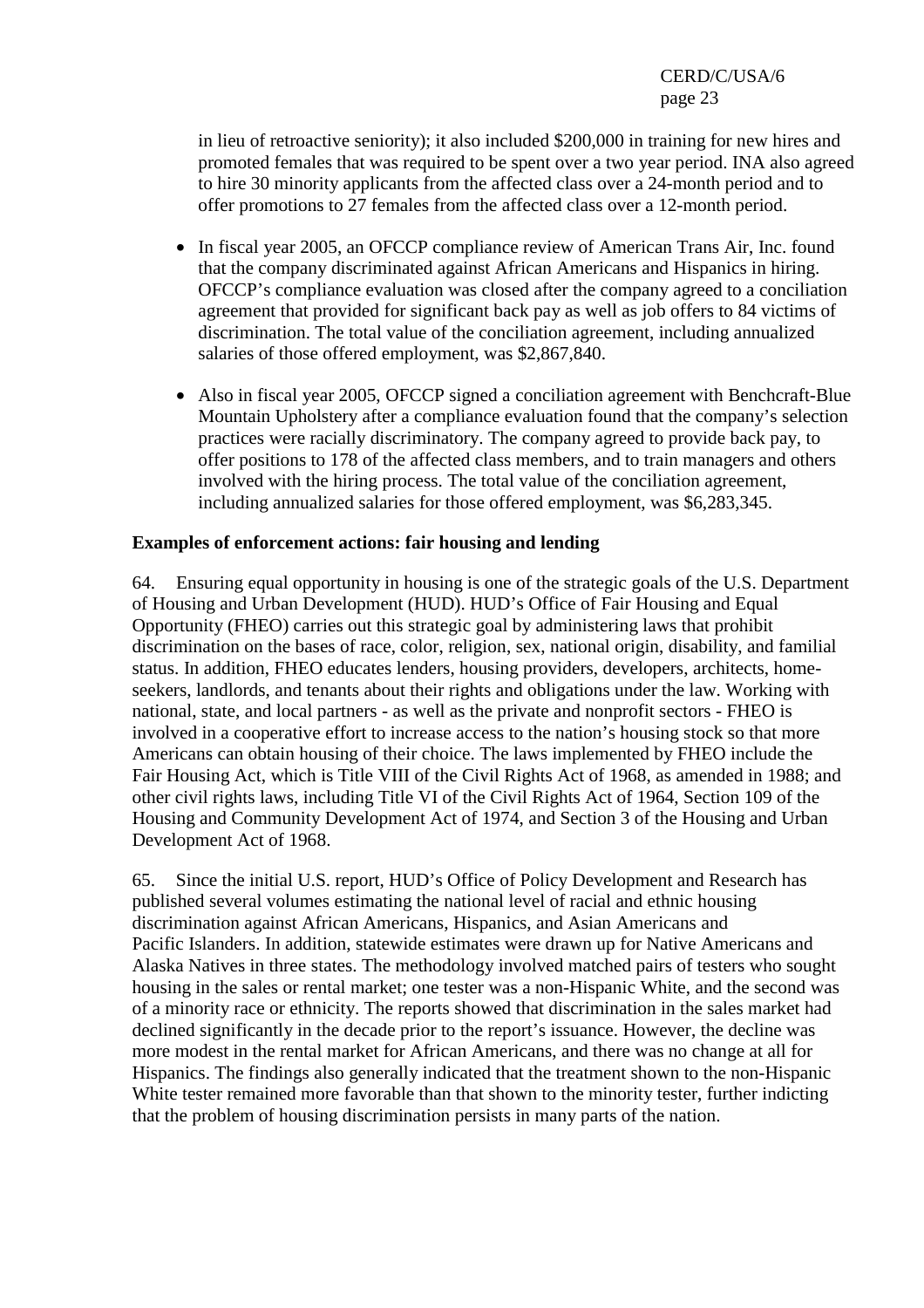66. The HUD Fair Housing Office includes an enforcement arm that receives complaints and investigates cases. In many regions of the U.S., HUD, through FHEO, also funds state or local government fair housing enforcement agencies to receive complaints and to investigate them, as long as the state or local government can show that it enforces a fair housing law that provides rights, remedies, procedures, and opportunities for judicial review that are substantially equivalent to those provided in the Fair Housing Act. By the end of fiscal year 2005, there were 103 such agencies in 37 states and the District of Columbia. In fiscal year 2005, HUD and the 103 state, county, and city Fair Housing Assistance Program agencies that partner with HUD received 9,254 complaints or cases. Of those complaints, 3,472 were based on race and 860 were based on national origin discrimination against Hispanics. Examples of cases investigated and managed by HUD's Fair Housing Office are set forth below:

- An African American couple, Mr. and Mrs. Benton, made a full-price offer on a home in Scott, Arkansas. The seller's agent, however, advised the buyer's agent that the offer was not acceptable, and inquired if the buyers were African American. Instead, the seller, Mr. Arnett, accepted a lower offer, contingent on financing, from the neighbors, who were White. The neighbors did not apply for financing and, several months later, the house was sold to White buyers for nearly \$10,000 less than the original offer. On October 26, 2004, HUD issued a charge of discrimination against the sellers, who agreed to settle the case. Under the terms of the settlement, Mr. Arnett will pay the Bentons \$15,000 and will attend fair housing training. Benton, et al. v. Arnett et al.
- Ms. Puerto and her husband, a Hispanic couple, sought to purchase a home in Pflugerville, Texas. A couple of days before closing, the owner of Capital Funding Group - the couple's brokers and loan processors - informed them that the interest rate was being raised from 9 to 10 percent and that the down payment was being raised from \$5,000 to \$12,000. Ms. Puerto terminated the transaction and demanded a refund of her \$1,030 deposit. Instead, the broker demanded an additional \$300. During the investigation, a former employee of Capital Funding Group admitted that the owners of Capital Funding Group had targeted Hispanics and mistreated them because they felt Hispanics would often sign documents that they did not (or were unable to) read. On July 12, 2005, HUD charged Capital Funding Group with discrimination on the basis of national origin in violation of the Fair Housing Act in this case and three others. On August 8, 2005, an election was made to have the case tried in federal court, where it remains in litigation. Puerto v. Capital Funding Group, et. al.
- Ms. Jones, a young White female with a bi-racial daughter rented a house in Saraland, Alabama, but was made to feel so uncomfortable by her landlord (once the landlord had seen the daughter) that she and her daughter moved out. She contacted the Mobile Fair Housing Center, which sent two tester families to the housing development - one a family with an African American husband, White wife and bi-racial child, and the other a White family. After the first family was told no houses were available, and the second family was offered three possible homes, HUD then charged the landlord with discrimination on the basis of race in violation of the Fair Housing Act. On April 21, 2005, the parties elected to have the case heard in federal court where it remains in litigation, Jones v. Stevens.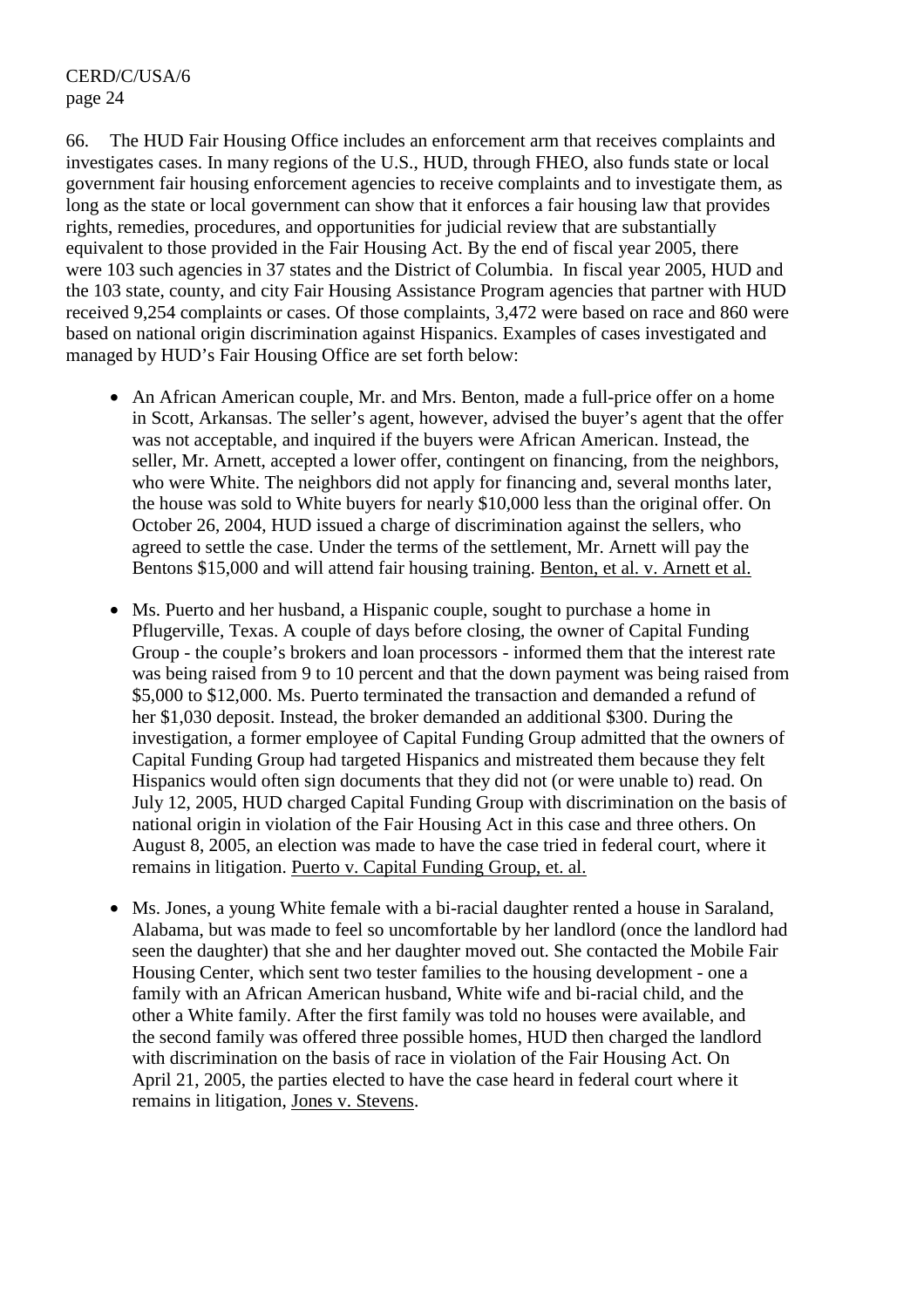67. The Civil Rights Division of the Justice Department is also charged with ensuring non-discriminatory access to housing, public accommodations, and credit. During fiscal year 2006 (October 2005 through September 2006), the Housing Section filed 31 lawsuits, including 19 pattern or practice cases. One of the programs used aggressively by the Civil Rights Division is its Fair Housing Testing Program, in which persons with different characteristics pose as potential tenants seeking to rent apartments in the same facility at approximately the same time. On February 15, 2006, the Attorney General announced a major new civil rights initiative: Operation Home Sweet Home. He made a public commitment that over the next two years the Division would conduct a record-high number of fair housing tests in order to expose housing providers who are discriminating against people trying to rent or buy homes. During fiscal year 2006, the Civil Rights Division increased the number of fair housing tests conducted by 38 percent compared to fiscal year 2005. Examples of recent cases are described here, including a case involving evidence developed by the Fair Housing Testing Program.

- On January 18, 2005, the Division filed the lawsuit United States v. Dawson Development Co., L.L.C., No. 4:05-cv-0095-CLS (N.D. Ala.), alleging that the defendants - the owner and manager of Park Place Apartments in Boaz, Alabama discriminated against African Americans in the rental of apartments at Park Place. In testing conducted by the Fair Housing Testing Program, the manager told the African American testers that there were no apartments available, but told the White testers who visited the apartments the same day that apartments were available. The manager also failed to call the African American testers when apartments became available, but left messages with the White testers encouraging them to rent apartments at Park Place. The Division entered into a Consent Order with the owner of the complex, enjoining it from further race discrimination, requiring it to adopt uniform non-discriminatory rental and application procedures, and requiring it to pay \$32,700-\$49,700 for victims of the defendants' discrimination in addition to a \$17,000 civil penalty. The Division then won its trial against the property manager, after which the court imposed a \$10,000 civil penalty against that defendant.
- On August 29, 2006, the Court approved and entered a Consent Decree in United States v. Kreisler, Jr., a/k/a/ Bob Peterson, No. 03-cv-3599 (D. Minn.). The Division's pattern or practice complaint, filed in 2003, alleged that Kreisler violated the Fair Housing Act when he discriminated against African American tenants at two apartment complexes he owned and managed by: evicting African Americans while not evicting similarly situated non-African Americans, requiring African American tenants to vacate their apartments permanently due to "renovation work" while not requiring non-African American tenants to do so, and failing to provide necessary and requested maintenance to African American tenants while providing such maintenance to non-African American tenants. Under the terms of the Consent Decree, the defendants must pay \$525,000 to 19 households, hire an independent management company to operate the rental properties, post and publish a nondiscrimination policy, and correct the rental records of several former tenants against whom defendants filed unlawful detainer actions. The defendants will also pay a \$50,000 civil penalty.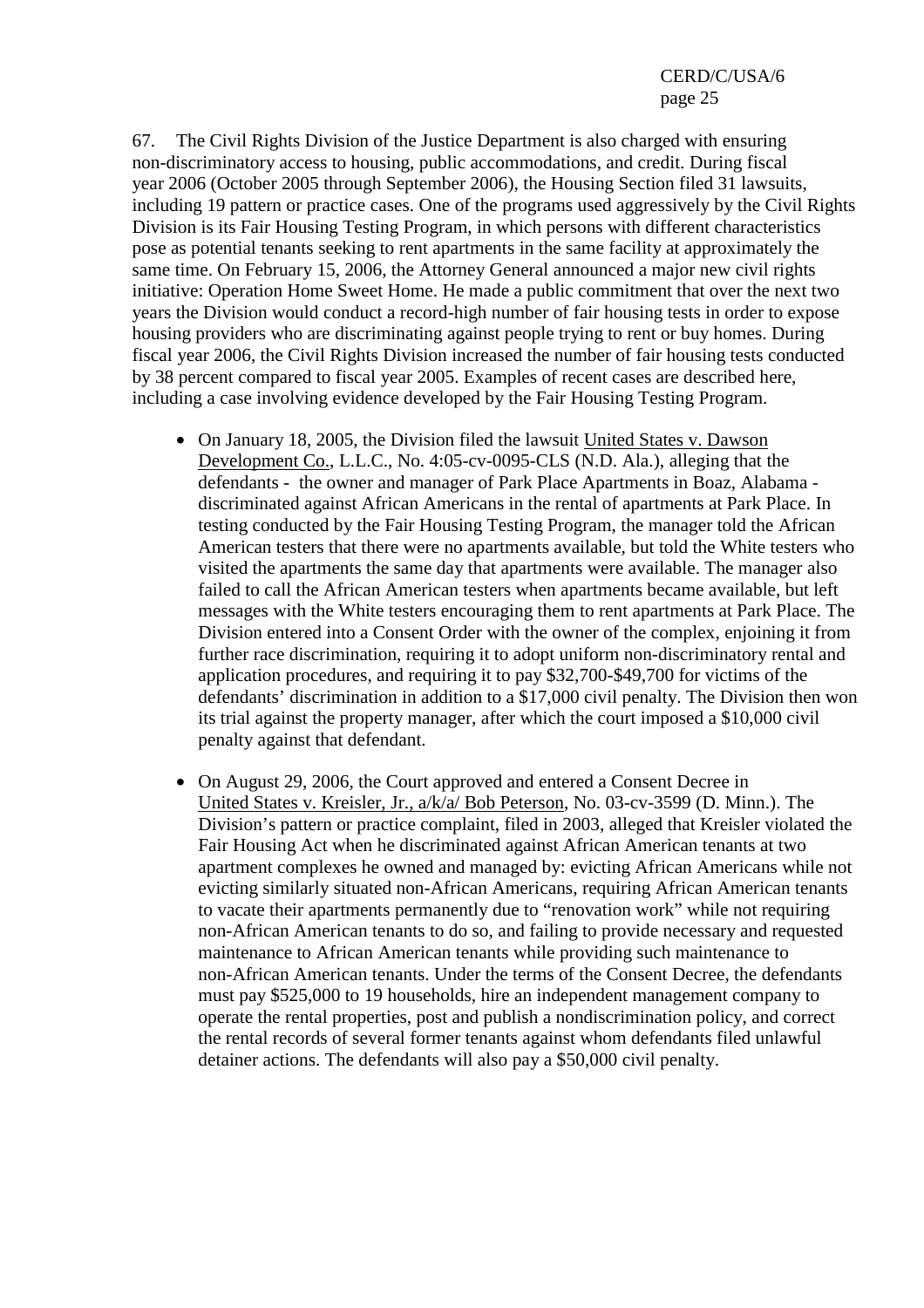• On August 7, 2006, the Division filed a complaint in United States v. Sterling, No. CV 06-4885-PJW (C.D. Cal.), a pattern or practice case alleging discrimination on the basis of race, national origin, and familial status. The complaint alleges that the defendants refused to rent to non-Korean prospective tenants, misrepresented the availability of apartment units to non-Korean prospective tenants, and provided inferior treatment to non-Korean tenants in the Koreatown section of Los Angeles.

68. Lawsuits brought by the Civil Rights Division have not only defended the rights of Americans to obtain housing, but also to obtain the financing necessary to purchase homes. While a lender may legitimately take into account a broad range of factors in considering whether to make a loan, race has no place in determining creditworthiness. "Redlining" is the term employed to describe a lender's refusal to lend in certain areas based on the race of the area's residents. In 2006, the Division filed and resolved a major redlining case under the Fair Housing Act and the Equal Credit Opportunity Act (ECOA).

• On October 13, 2006, the Justice Department filed a complaint alleging that Centier Bank discriminated on the basis of race and national origin by refusing to provide its lending services to residents of minority neighborhoods in the Gary, Indiana, metropolitan area, in violation of the Fair Housing Act and the Equal Credit Opportunity Act. The Division successfully resolved the suit with a consent decree, under which Centier will open new offices and expand existing operations in the previously excluded areas, invest \$3.5 million in a special financing program, and spend at least \$875,000 for consumer financial education, outreach to potential customers, and promotion of its products and services in these previously excluded areas. United States v. Centier Bank, No. 2:06-CV-344 (N.D. Ind.).

## **Examples of enforcement action: education**

69. The mainstay of the Justice Department Civil Rights Division's work in the area of education is a substantial docket of open desegregation cases under which school districts remain under court orders. Some of the cases are decades old. Although most of these cases have been inactive for years, each represents an as-of-yet unfilled mandate to root out the vestiges of segregation and return control of constitutionally compliant public school systems to local officials.

70. To promote compliance by school districts, the Division initiates case reviews to monitor issues such as student assignment, faculty assignment and hiring, transportation policies, extracurricular activities, the availability of equitable facilities, and the distribution of resources. In 2004, the Civil Rights Division initiated 44 case reviews - the largest number in any given year. In addition, during that year the Division obtained additional relief through a combination of litigation, consent decrees, and out of court settlements in 23 cases. In 2006, the Division initiated 38 case reviews. Since 2000 the Division has initiated more than 228 reviews, which have resulted in the return of local control in more than 126 school districts.

• United States v. Chicago Board of Education is a longstanding case, initiated in 1980, involving the failure of the third largest school district in the United States to comply with an earlier court order covering student and faculty assignments and the funding of certain educational programs. In 2004, the court entered a consent decree requiring that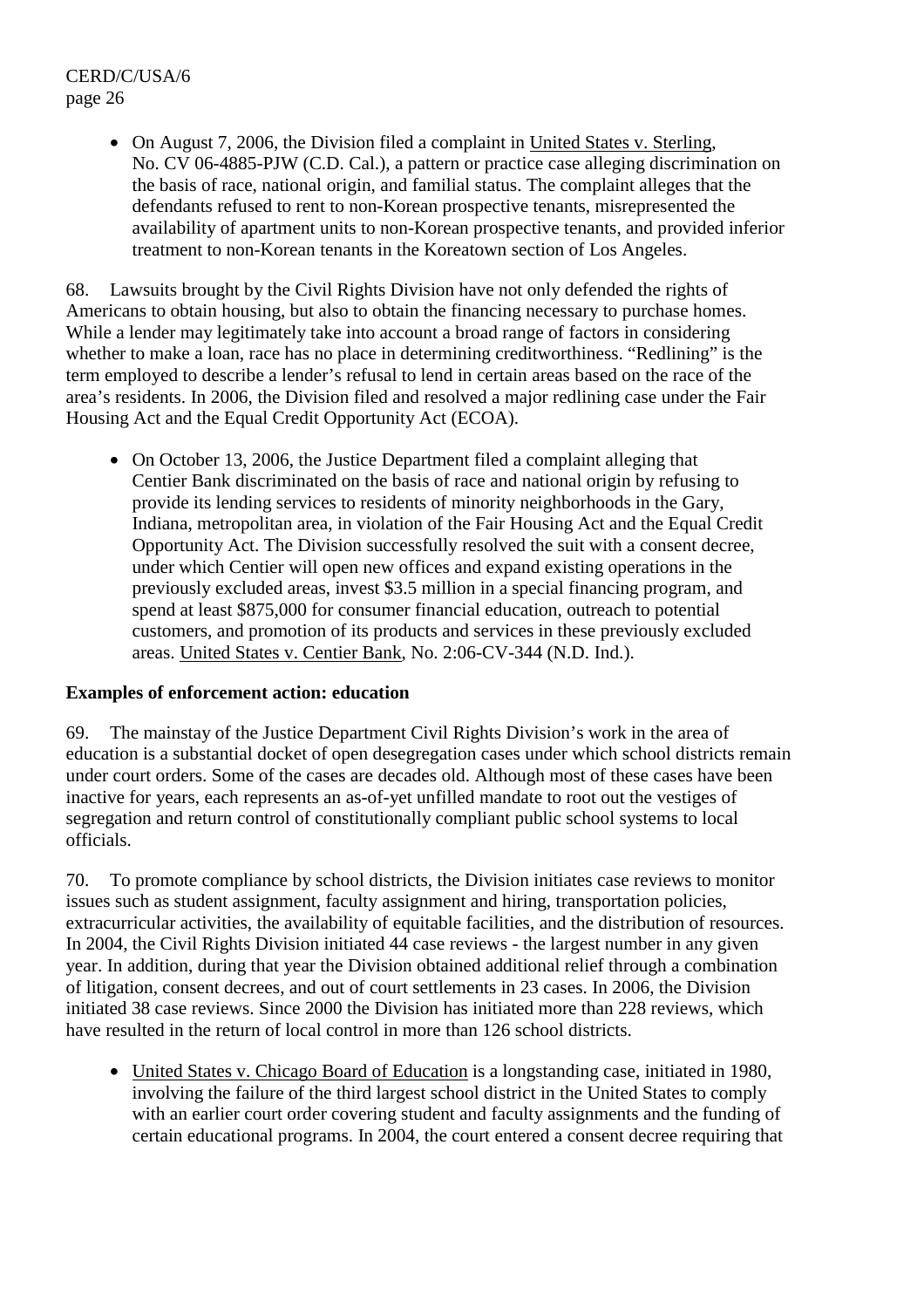many minority students be given the choice to transfer to racially integrated schools. The consent decree also addressed the district's failure to fund adequately certain minority schools and to provide appropriate services to English Language Learners. In 2006, a Second Amended Consent Decree was entered to ensure further opportunities for English Language Learners.

- In a case brought in the 1960s, the Bertie County Board of Education in North Carolina was ordered to develop a school desegregation plan to eliminate a racially-segregated dual system of schools in the county. In 2002, the Department of Justice sought further relief, alleging that Askewville Elementary School in Bertie County was operating as a racially-identifiable White school, based on its school population, faculty, and staff composition. In 2004, the Court granted the Justice Department's motion for further relief. In 2005, the Justice Department reached an agreement with the school district that resulted in the closing of Askewville Elementary, as well as J.P. Law Elementary, a predominantly Black school with dilapidated facilities. U.S. v. Bertie County Board of Education.
- In a case in McComb County, Mississippi, the Civil Rights Division has challenged in federal court the school district's classroom assignment practices that segregate students by assigning or clustering a disproportionate number of White students to classrooms in this predominantly minority district as well as its practice of granting certain student awards on the basis of race. The case was heard in 2006 and the Division is awaiting a decision from the court. U.S. v. McComb County Board of Education.
- In another case, the Covington County Board of Education in Alabama, with support from the United States Government, filed a motion to terminate an ongoing case from 1963. Holding that Covington County was now in compliance with anti-discrimination laws, the court dismissed the case. Lee v. Covington County Board of Education, 2006 WL 269942 (M.D. Ala. 2006). This case was part of a project started by the court in the Middle District of Alabama to move the cases toward closure and a return to local control.

## **Enforcement of anti-discrimination laws in the territories**

71. Claims of racial and ethnic discrimination are also actively pursued in U.S. territories. Since 2000, the Virgin Islands has experienced a larger volume of cases than the U.S. territories in the Pacific. Two cases in the courts in the Virgin Islands are: (1) Petersen v. Budget Marine V I, Inc., 2004 WL 3237537 (D. V.I. 2004) in which the plaintiff contends he was let go from his employment and replaced by a White male from the continental United States; and (2) Frorup-Alie v. V. I. Housing Finance Authority, 2004 WL 1092317 (D. V.I. 2004), involving a claim of discrimination based on race (African American) and national origin (native Virgin Islander). The plaintiff claims that the Housing Finance Authority created a hostile working environment in which other employees yelled at her and talked about her in Spanish in her presence. A case involving employment discrimination by the University of Guam is described above. Additionally, the Civil Rights Division of the Department of Justice has prosecuted human trafficking cases and brought suits to protect prisoners' rights in the territories.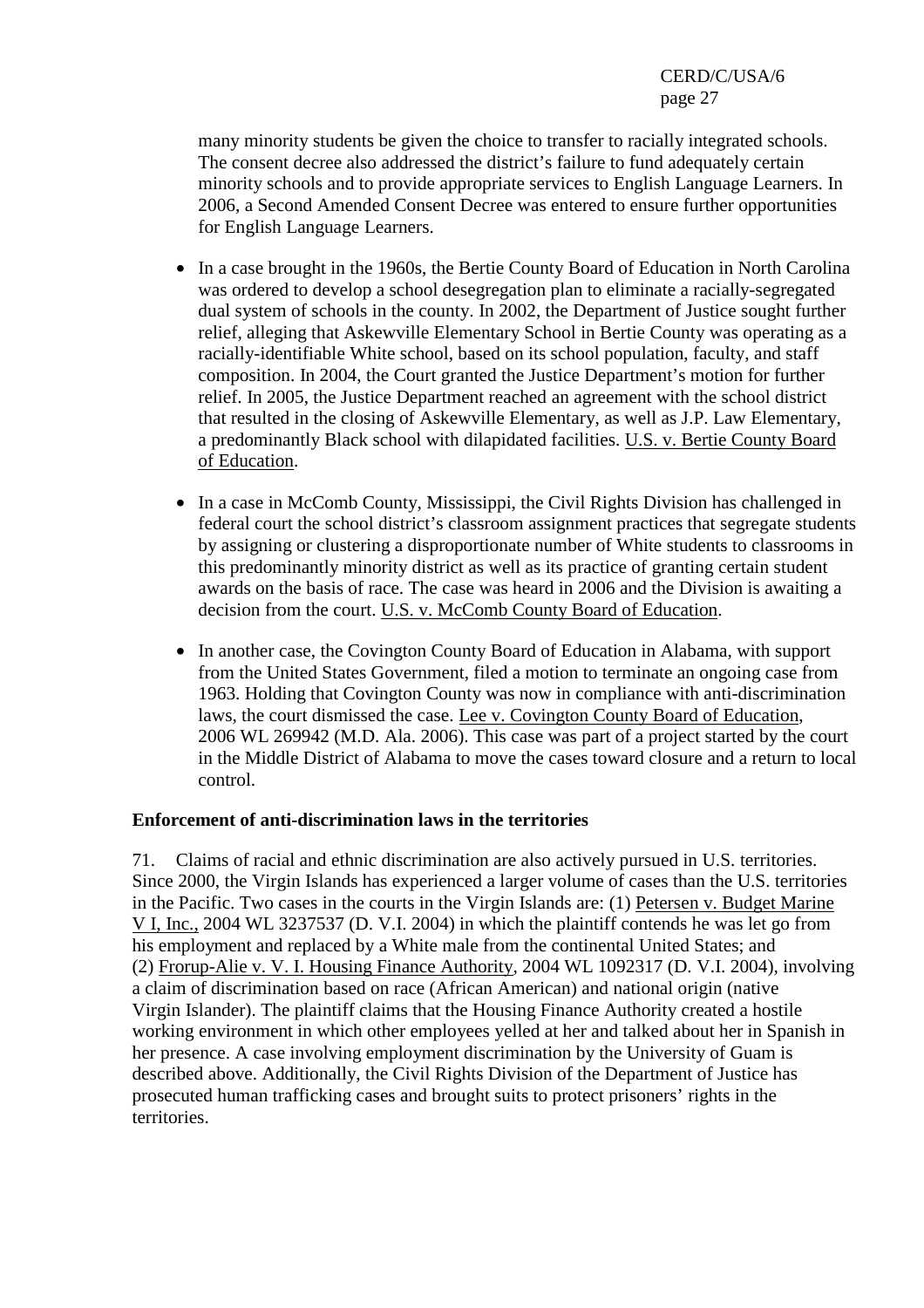#### **Enforcement of anti-discrimination laws by the states**

72. Most states have state civil rights or human rights commissions or offices that administer and enforce state laws prohibiting discrimination in areas such as employment, education, housing, and access to public accommodations. These offices generally investigate complaints and ensure, where appropriate, that charges are filed and cases are heard. They generally also have advisory and educational functions, informing residents of the state about enforcement of their civil rights. The few states that do not have designated civil rights or human rights offices or commissions administer their civil rights laws through their Attorney General's Offices. Some counties and cities also have commissions to administer their civil rights laws. For example, a complainant in Chicago may have four choices in bringing an employment claim - the federal Equal Employment Opportunity Commission, the Illinois Department of Human Rights, the Cook County Human Rights Commission, or the Chicago City Human Rights Commission. California also has a full system of civil rights agencies. In addition to three state entities - the California Department of Fair Employment and Housing, the California Department of Justice Civil Rights Enforcement Section, and the California Fair Employment and Housing Commission (a quasi-judicial administrative agency that hears cases and is also involved in regulatory, legislative, and outreach activities), complainants can also contact 13 county civil rights commissions and more than 50 city civil rights bodies. For a full discussion of the human rights/civil rights programs in four states (Illinois, New Mexico, Oregon, and South Carolina) with populations of varying racial and ethnic composition, see Annex I to this report.

73. Most state entities have work sharing agreements with the EEOC and the Department of Housing and Urban Development (HUD) to ensure that complainants' rights are protected under both state and federal law, regardless of where they choose to bring their complaints. Under these agreements, the state civil rights entity and the federal entity (EEOC or HUD) each designate the other as its agent for purpose of receiving and drafting charges. Thus, the state may act as the agent of the EEOC or HUD, receiving, filing, and investigating charges that may fall within federal statutes. Charges can also be transferred from one agency to the other in accordance with the terms of the agreement. For employment cases, state agencies generally adhere to the procedures in the EEOC's state and local handbook. In the employment area, many state laws apply to a wider range of businesses than are covered by the federal law, which applies only to employers with 15 or more employees.

74. Although the processes for handling discrimination complaints differ from state to state, a typical state civil rights process involves several steps. The first is intake of inquiries and complaints. Second is investigation of complaints. Prior to or during this phase, many states offer mediation of disputes at no cost or minimal cost to complainants in order to attempt to resolve issues prior to a formal hearing process. If mediation is not successful, some states also offer conciliation. Third, if the complaint is not settled by mediation or conciliation, and if investigation indicates a possible violation of the law, the case may go to a formal hearing before a hearing officer, an administrative law judge, or a commissioner. The hearing officer, administrative law judge, or commissioner in turn renders a determination or decision - a decision that in some cases must be approved by the entire commission. Decisions may normally be appealed to an appellate authority - usually a state appellate court. In many cases, they may also be enforced in state court through writ of mandamus (ordering the defendant to take action) or injunction (prohibiting the defendant from taking certain actions).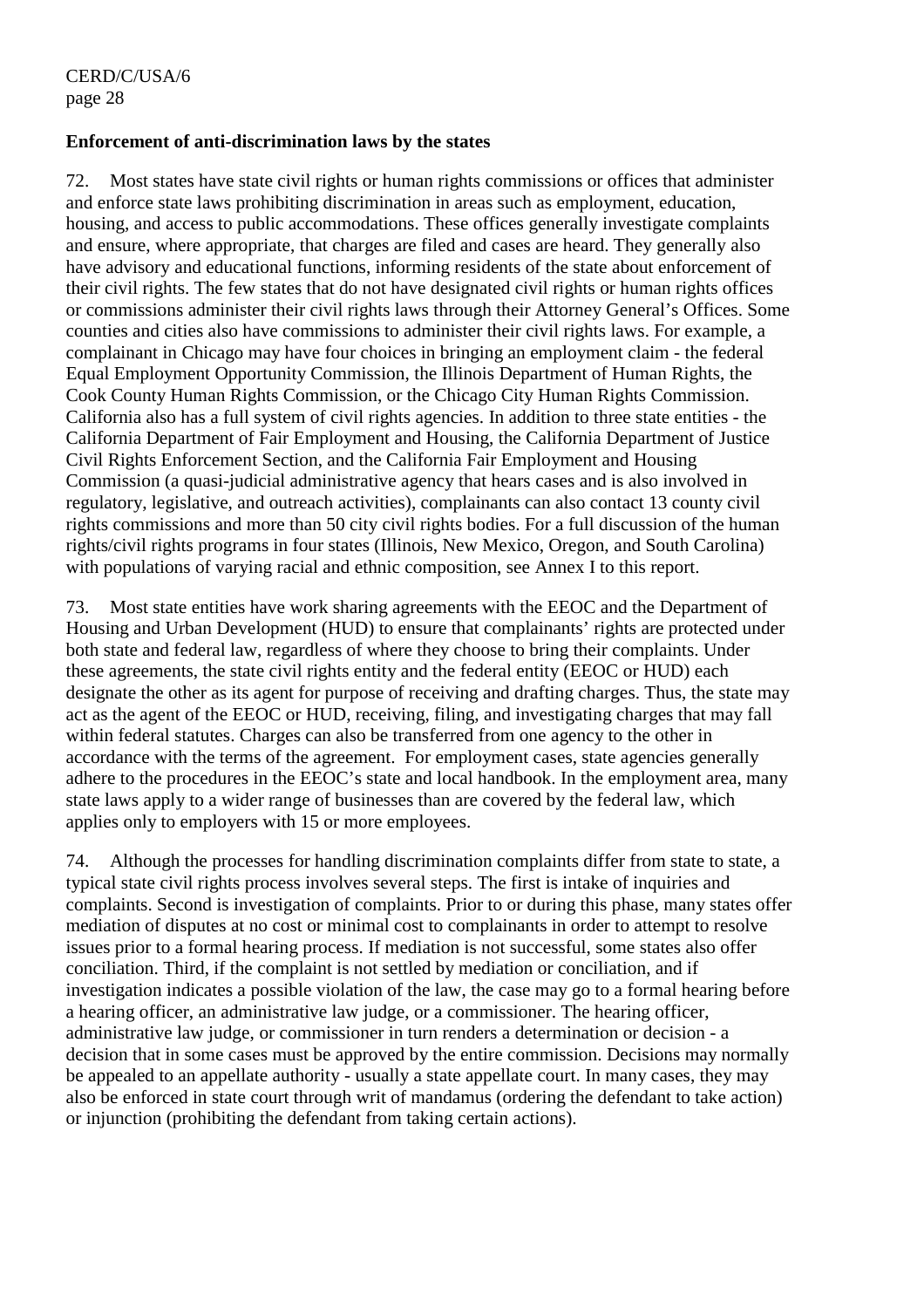75. Most states also provide for removal of cases directly to state court or to federal courts or agencies during the investigation process. As noted above, under work sharing agreements, cases that fall within federal jurisdiction are sometimes transferred to the EEOC or HUD for further action. In addition, most states offer complainants the option of taking cases to state or federal court if the cases meet jurisdictional guidelines - in some cases by filing directly with the court, and in other cases by requesting a right to sue letter from the state civil rights entity that is processing the claim.

76. A large number of complaints are received and investigated by state authorities. For example:

- During 2005, the Illinois Department of Human Rights and Illinois Human Rights Commission received 15,748 inquiries, which led to the filing of 4,055 charges. During that time, the staff also settled 1,238 cases, and 503 complaints were withdrawn. During that year, of the cases docketed, 90 percent were employment cases, 7 percent were housing cases, and 3 percent were public accommodation cases. Race, national origin/ancestry, and color were the bases of discrimination in 32 percent of the employment cases, 47 percent of the housing cases, and 62 percent of the public accommodation cases.
- During 2005, the Civil Rights Division of the Arizona State Attorney General's Office investigated 10,512 new and pending charges and resolved 1,052 cases. Almost 11 percent were resolved through voluntary settlement agreements between parties, generating more than \$200,000 for victims of discrimination. The litigation section resolved 16 lawsuits, the conflict resolution program staff and mediators mediated 234 cases (reaching agreement in 73 percent of them), and the compliance section resolved more than 400 employment discrimination cases. In 2004, the staff also made outreach presentations to more than 3,300 farm workers and trained more than 3,500 persons in law enforcement groups, universities, community groups, businesses, and other organizations. An example of a case from Arizona is Heredia et al. v. Hacienda San Luis - a group of six cases that involved allegations of housing discrimination and redlining. The defendant was alleged to have taken advantage of the vulnerable status of non-English speaking farm workers. These cases were settled in favor of the complainants.
- In fiscal year 2003-04, the Tennessee Human Rights Commission pursued 840 employment cases, of which 234 (28 percent) were based on race, and 140 housing discrimination cases, of which 47 percent (66) were based on race. In fiscal year 2004-05, the Commission pursued 915 employment cases of which 237 (26 percent) were based on race, and 67 housing cases of which 30 (45 percent) were based on race. The Commission also reached approximately 1.5 million Tennessee residents with outreach activities concerning pursuit of civil rights.
- The New Mexico Human Rights Act of 1969 established two human rights bodies in the state - the Human Rights Division in the New Mexico Department of Labor, which investigates complaints and provides training and public education, and the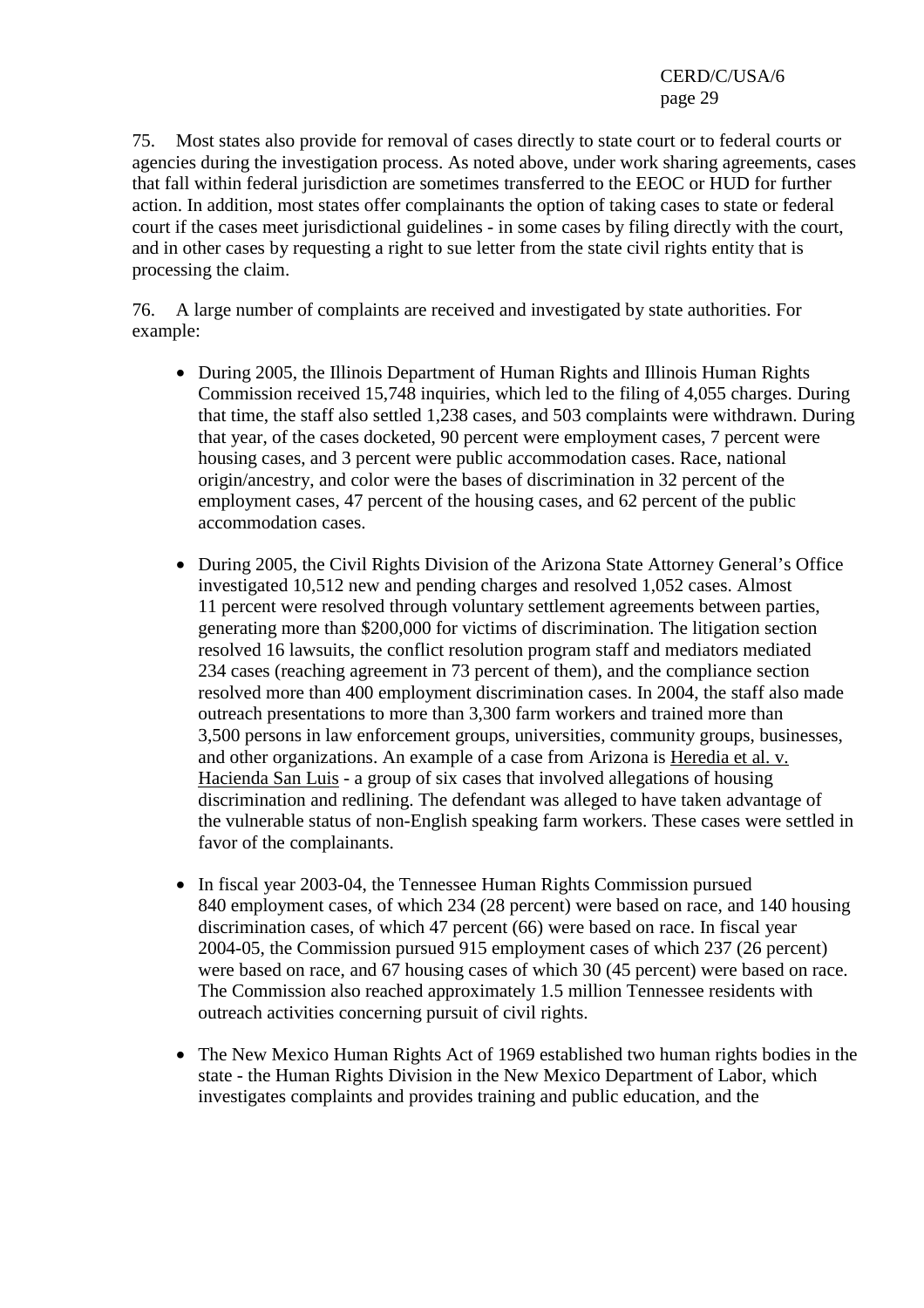New Mexico Human Rights Commission, which hears discrimination cases. The Human Rights Division investigates an average of 600-800 cases per year; in fiscal year 2006, the number was 635. In the same year, the Division mediated 194 cases, of which 149 were successfully settled. Of the 1,304 complaints filed in fiscal year 2006, 170 (13 percent) were based on national origin, 109 (8 percent) on race, and 283 (22 percent) on retaliation. Of the 635 cases investigated and resolved, 135 (21 percent) were resolved through settlement, 404 (63.6 percent) led to findings of no probable cause, and 82 (13 percent) were resolved through the administrative hearing process. For cases resolved in favor of claimants, monetary awards totaled \$1,051,237.

- The South Carolina Human Affairs Commission (SCHAC), established by the 1972 South Carolina Human Affairs Law, investigates and hears complaints of discrimination in the areas of employment, housing, and public accommodation. In fiscal years 2005-06, there were 1,238 employment complaints filed and 1,218 final actions in such cases. Mediation was used for 162 cases, with a resolution rate of 70 percent. Fair housing complainants filed 88 complaints, and 86 cases were resolved that year; public accommodations complaint activity involved the filing of 66 complaints, with final resolution of 74 cases.
- During 2006, 1,488 complaints were filed with the Nevada Equal Rights Commission (NERC), resulting in 1,035 charges of discrimination. Under Nevada law, NERC's authority extends to discrimination in employment, public accommodations, and housing. In addition to the authority to hold hearings, NERC has the authority to hold informal settlement conferences and conciliations to resolve complaints prior to litigation. In 2006, the NERC held twenty-five conciliations, of which ten were successfully settled and fifteen were unsuccessful. The unsuccessful employment cases were referred to the federal EEOC for possible further action under the work sharing agreement between Nevada and the EEOC. The NERC also offers educational outreach programs, primarily in the area of employment law.
- The Civil Rights Division of the Oregon Bureau of Labor and Industry administers Oregon's civil rights laws. The Civil Rights Division receives approximately 30,000 inquiries per year, of which approximately 2,000 to 2,500 result in the filing of formal discrimination complaints each year. Approximately 98 percent of the complaints relate to employment, one percent to housing, and one percent to discrimination with regard to public accommodations. In turn, approximately 22 percent of the complaints are based on race, color, or national origin discrimination. The Division also has an active education and outreach program, providing information to employers and the public. On the average, 5,000 to 6,000 managers, supervisors, and employers are trained each year.
- Under Kentucky law, the Kentucky Commission on Human Rights, composed of eleven members appointed by the Governor, administers and enforces the civil rights laws of the Commonwealth of Kentucky. According to the reports of the Commission, in fiscal year 2004-05 there were 343 civil rights complaints filed, of which 160 (47 percent) were based on race, and in fiscal year 2005-06 there were 383 complaints filed, of which 164 (43 percent) were based on race. One recent case example is as follows: In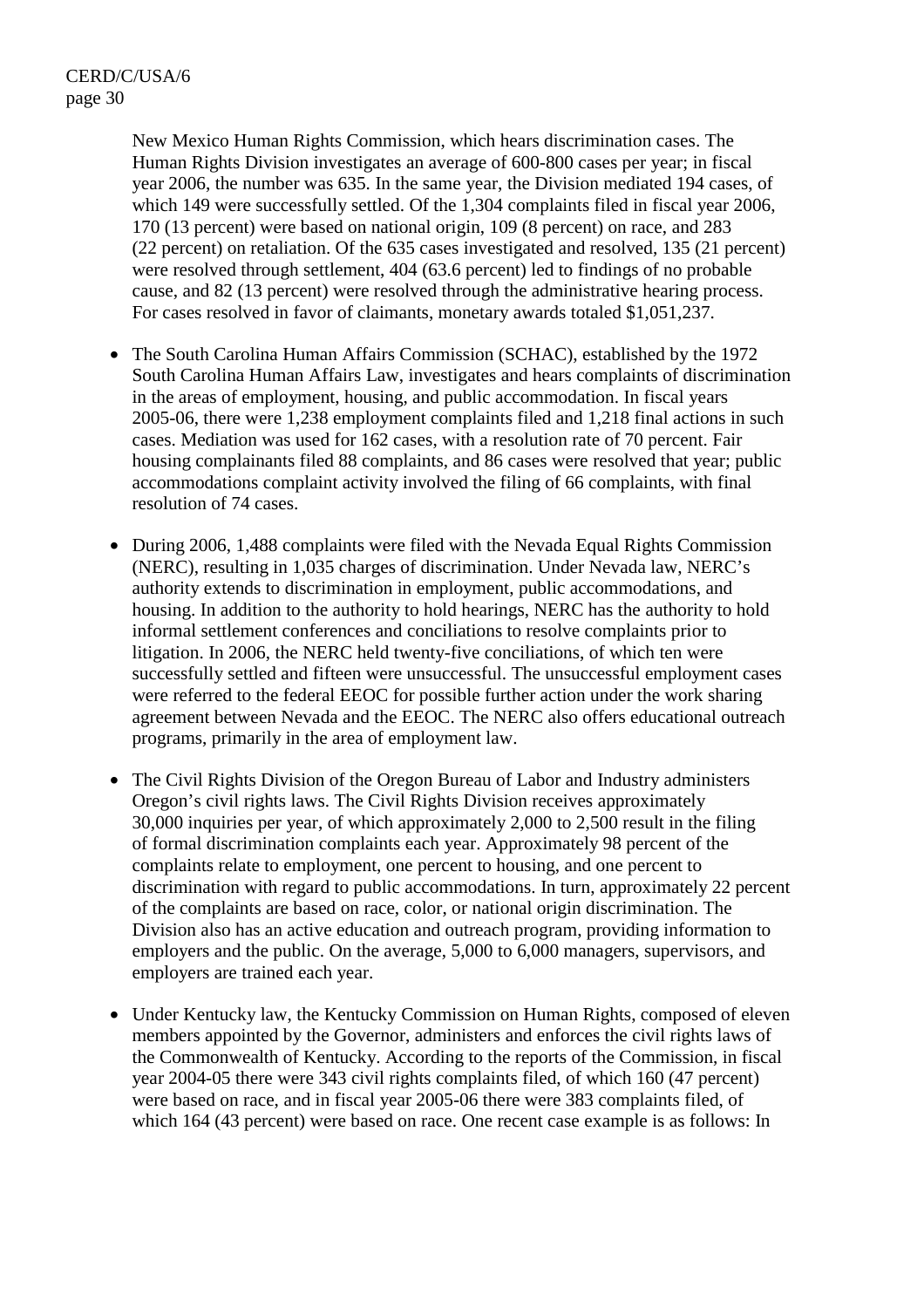December 2004, the Kentucky Commission on Human Rights filed suit in state court, seeking civil damages against the perpetrators of a cross-burning in Boone County in Northern Kentucky in 2004. The perpetrators pled guilty to three federal counts of violation of civil rights, intimidation, and aiding and abetting. In addition, the civil suit alleged that the cross-burning violated the U.S. Fair Housing Act and Kentucky Civil Rights Act and sought actual and punitive damages for the victims. The Office of the Attorney General joined as an intervening plaintiff. The case was scheduled for trial in March 2007. The family left the neighborhood after the incident and intervened in the civil action in lieu of an administrative hearing before the Commission.

- Vermont has several laws aimed at protecting citizens against harassment, discrimination, and criminal acts based on race, ethnicity, color, and national origin. In 2004-05, 143 employment charges were filed and 171 cases were resolved, with benefits of \$647,459 for complainants. That same year, 50 housing charges were filed and 30 were resolved, with benefits of \$28,428 for complainants. Thirty-two public accommodation charges were filed in 2004-05, and 28 were resolved, providing benefits of \$5,250.
- During fiscal year 2004-05, the Hawaii Civil Rights Commission received over 6,500 inquiries. Of those, 784 intakes were completed and 612 complaints were actually filed. Three hundred and sixty-two of these cases originated with Hawaiian state investigators, and another 250 originated with the EEOC. The 612 cases included 530 employment cases, 30 public accommodations cases, 50 housing cases, and 2 cases involving the state and state-funded services. Race, national origin/ancestry, and color were the basis of approximately 21 percent of the employment cases and 33 percent of the public accommodations cases.
- During fiscal year 2005, the Maryland Human Relations commission received 943 complaints and completed 915 cases, obtaining over \$850,000 for victims of discrimination. The mediation unit held 177 mediations and reached agreement or closed 62 percent of those. The staff also provided training and outreach to more than 7,000 Maryland residents and 137 organizations. Examples of cases in Maryland are: MCHR v. Triangle Oil Company (employment discrimination based on race by reducing hours and wages and terminating the complainant from his job); Newkirk v. Chase Real Estate Company et al. (racial discrimination in rental of a house); and MCHR v. Elton Smith, Jr. (harassment of an interracial couple by an African American neighbor).

#### **Enforcement against private entities: constitutional limitations and reservation**

77. As noted in the Initial U.S. Report, the definition of "racial discrimination" under article 1 (1) of the Convention, the obligation imposed in article 2 (1) (d) to bring to an end all racial discrimination "by any persons, group or organization," and the specific requirements of paragraphs 2 (1) (c) and (d) and articles 3 and 5 may be read as imposing a requirement on States parties to take action to prohibit and punish purely private conduct of a nature generally held to lie beyond the proper scope of governmental regulation under current U.S. law. For this reason,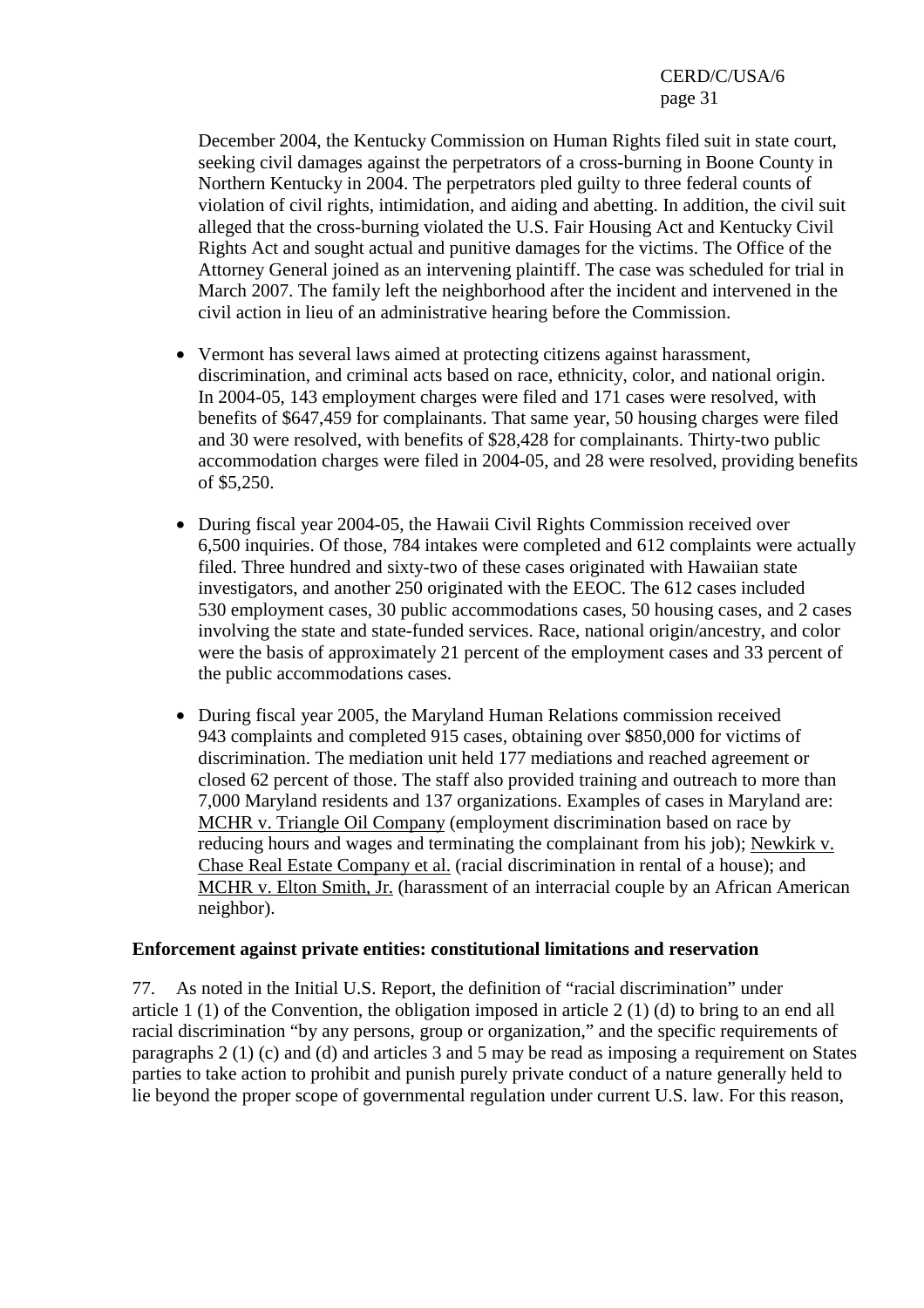the United States indicated through formal reservation that U.S. undertakings are limited by the reach of constitutional and statutory protections under U.S. law as they may exist at any given time:

"[T]he Constitution and laws of the United States establish extensive protections against discrimination, reaching significant areas of non-governmental activity. Individual privacy and freedom from governmental interference in private conduct, however, are also recognized as among the fundamental values which shape our free and democratic society. The United States understands that the identification of the rights protected under the Convention by reference in article 1 to fields of "public life" reflects a similar distinction between spheres of public conduct that are customarily the subject of governmental regulation, and spheres of private conduct that are not. To the extent, however, that the Convention calls for a broader regulation of private conduct, the United States does not accept any obligation under this Convention to enact legislation or take other measures under paragraph (1) of article 2, subparagraphs (1) (c) and (d) of article 2, article 3 and article 5 with respect to private conduct except as mandated by the Constitution and laws of the United States."

That reservation remains in effect, and the specific delineation of current constitutional and statutory protections, as set forth in the Initial U.S. Report, has not changed.

78. Nonetheless, as seen in the enforcement actions described in this report, U.S. law does extend to private conduct in many instances. Basic United States civil rights laws (42 U.S.C. 1981, 1982) have been used to prohibit private actors from engaging in racial discrimination in activities such as the sale or rental of private property, admission to private schools, and access to public facilities. In addition, enforcement against private parties who engage in discrimination in public accommodations and employment may also be pursued under Titles II and VII of the 1964 Civil Rights Act, which are based on the commerce power of Congress. Executive Order 11246 provides a basis for public enforcement actions against federal contractors and subcontractors who engage in employment discrimination. The Fair Housing Act forms the basis for enforcement against private parties in the area of discrimination in housing. Finally, the spending powers of Congress form the basis for Title VI of the 1964 Civil Rights Act, which prohibits discrimination by both public and private institutions that receive federal funds.

79. States also enforce against private entities. For example, under Kentucky law, in addition to enforcing the Kentucky Civil Rights Act, the Kentucky Commission on Human Rights has a statutory role in addressing unlawful discrimination in proprietary schools and private clubs (KRS 165A.360(1) - proprietary schools), (KRS 141.010 (11) (d) and (13) (f) - private clubs). In the context of proprietary schools, the Commission has authority to block the licensure of schools that discriminate or tolerate discrimination on the basis of race, color, or creed. In the context of private clubs, the Commission has authority to block the availability of tax deductions for payments to clubs that discriminate or tolerate discrimination based on race, color, religion, national origin, or sex. On November 18, 2004, the Kentucky Supreme Court ruled that the Commission has the power to investigate private social clubs for discriminatory membership practices. Represented by staff counsel and the Office of the Attorney General,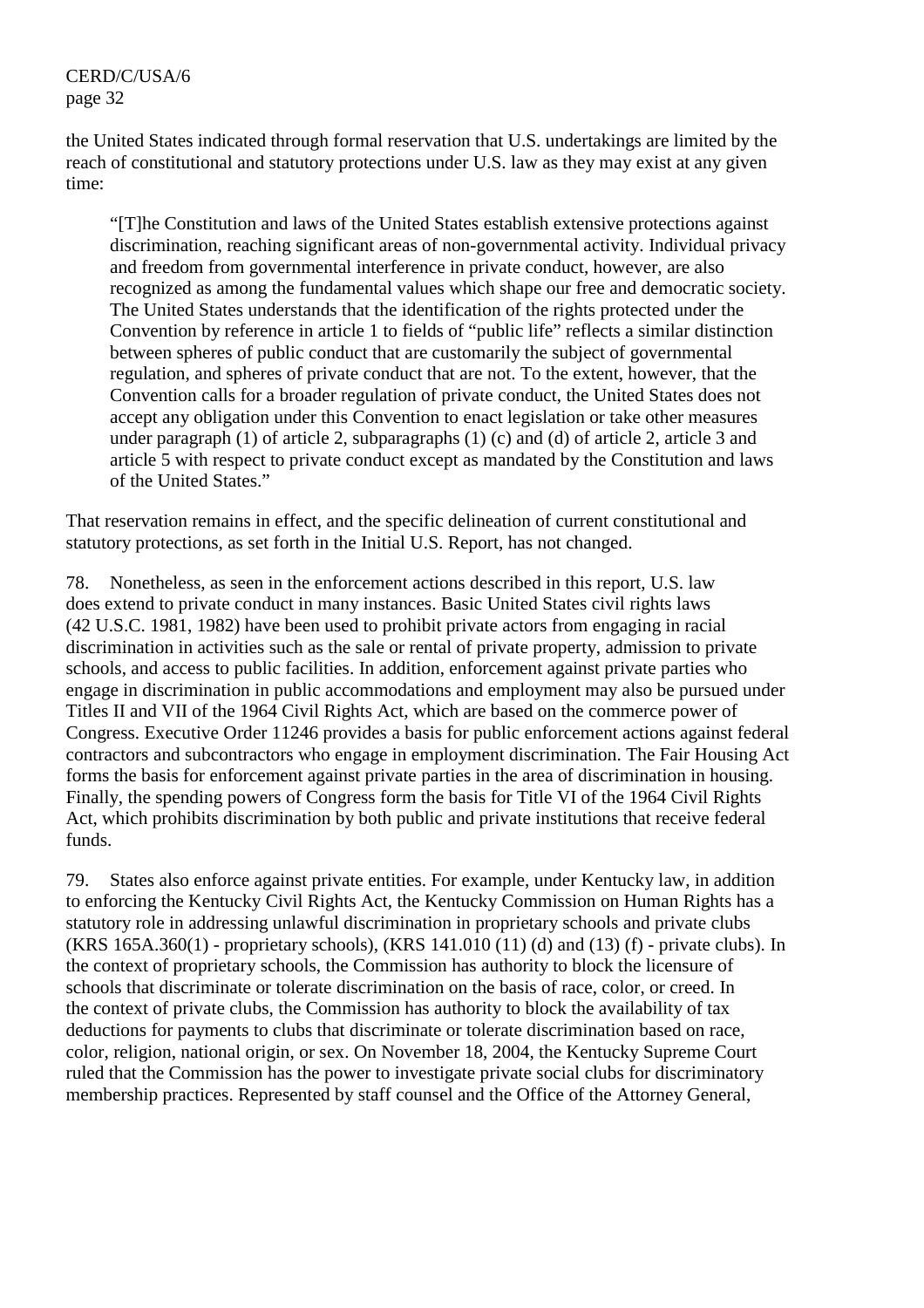the Commission asserted investigative authority over the Pendennis Club of Louisville, the Louisville Country Club, and the Idle Hour Country Club of Lexington. The private clubs had refused to provide their membership records for a determination regarding their racial and gender makeup. The Kentucky Supreme Court's decision in Commonwealth v. Pendennis Club, Inc., 153 S.W. 3d 784 (Ky. 2004) reversed lower court rulings.

80. A number of cases brought against private entities are set forth in the sections on employment and housing, above. Others are described in other sections of the report.

### **Measures taken to review governmental, national and local policies and to amend, rescind or nullify any laws and regulations that have the effect of creating or perpetuating racial discrimination wherever it exists**

81. Article 2 (1) (c) requires States parties to "take effective measures to review governmental, national and local policies . . . which have the effect of creating or perpetuating racial discrimination" and to "amend, rescind or nullify any laws and regulations" that have such effects.

82. The United States continues to satisfy these obligations through its ongoing legislative and administrative processes at all levels of government, as well as through court challenges brought by governmental and private litigants. Laws and regulations in the United States are under continuous legislative and administrative revision and judicial review.

# **Executive review**

83. White House. President Bush has renewed several initiatives that involve review of existing laws and policies with the goal of promoting racial and ethnic equality in the areas, *inter alia*, of education, and economic competitiveness and prosperity. These include the President's Advisory Commission on Educational Excellence for Hispanic Americans (E.O. 13230, October 12, 2001); the President's Board of Advisors on Historically Black Colleges and Universities (E.O. 13256, February, 12, 2002); the Executive Order on Tribal Colleges and Universities (E.O. 13270, July 3, 2002); and the White House Initiative on Asian Americans and Pacific Islanders (E.O. 13339, May 15, 2004). President Bush also continued the Interagency Group on Insular Areas (E.O. 13299, May, 12, 2003). These Executive Orders involve review of existing laws and policies and consideration of recommendations for further action. In most cases, the President has appointed advisory committees for this purpose. The Advisory Committee on Educational Excellence for Hispanic Americans has completed its work and made recommendations, which are discussed in the next section.

84. A number of Executive Branch departments have also undergone legal and policy reviews since 2000.

85. Department of Justice. Shortly after 9/11, the Department of Justice Civil Rights Division reviewed and assessed existing laws and practices and spearheaded a special Initiative to Combat Post 9/11 Discriminatory Backlash. This initiative reflected a commitment by the U.S. government to combat violations of civil rights laws against Arab, Muslim, Sikh, and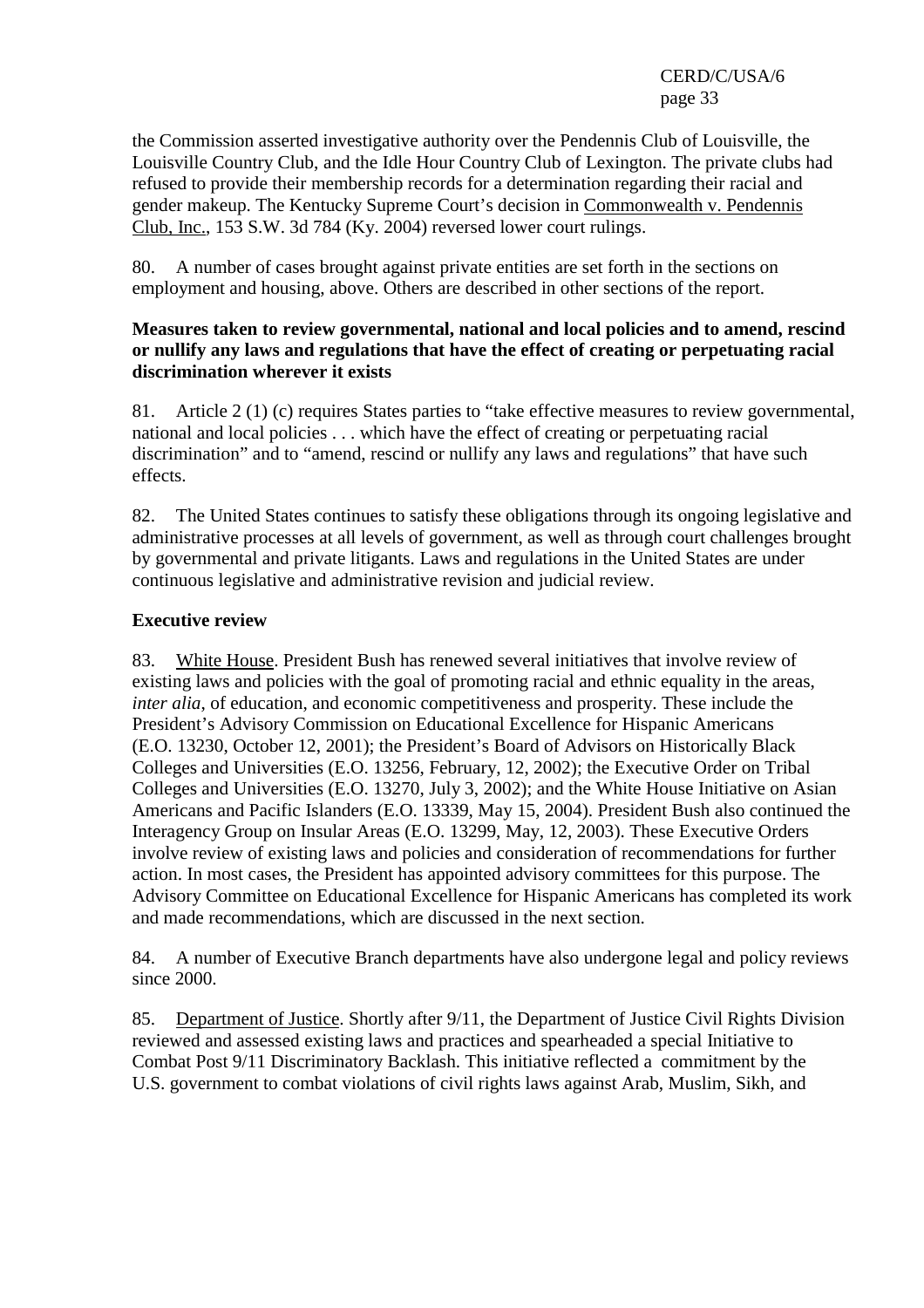South-Asian Americans by: (1) ensuring that processes were in place for individuals to report violations and that cases were handled expeditiously; (2) implementing proactive measures to identify cases involving bias crimes and discrimination being prosecuted at the state level that might merit federal action; (3) conducting outreach to affected communities to provide information on how to file complaints; (4) working with other offices and agencies to ensure accurate referral, effective outreach, and comprehensive provision of services to victims of civil rights violations; and (5) appointing two senior Department of Justice attorneys to focus on post 9/11 backlash issues - a Special Counsel for Post 9/11 National Origin Discrimination and a Special Counsel for Religious Discrimination. More in-depth descriptions of the programs carried out under this initiative appear under the discussion of article 5, Right to Security of Person and Protection by the State against Violence or Bodily Harm, below.

86. On June 17, 2003, the Department of Justice issued policy guidance to ban federal law enforcement officials from engaging in racial profiling. This guidance has also been adopted by DHS. It is described in more detail in the section on racial profiling under subsection 4 (below).

87. Equal Employment Opportunity Commission. In 2005, the EEOC set up a task force to recommend improvements to its investigation and litigation of systemic discrimination cases. Systemic cases are defined as pattern or practice, policy and/or class action cases where the alleged discrimination has a broad impact on an industry, profession, company, or geographic location. In April 2006, the EEOC accepted the recommendations of this task force and announced its decision to make the fight against systemic discrimination an agency-wide top priority. The new plan places responsibility for addressing systemic discrimination in EEOC district field offices and requires each district to develop a plan to ensure that systemic discrimination is being identified and investigated in a coordinated, strategic, and effective agency-wide manner. Such plans must specify the steps that will be taken to identify and investigate systemic discrimination and describe how the work will be accomplished. District plans should ensure a coordinated, national approach to combating systemic discrimination. For example, districts are to partner with one another, and staff with significant systemic experience should serve as team leaders, team members, or mentors on systemic charges being handled by other offices. EEOC will staff systemic lawsuits based on the needs of the case, rather than based on the office where the case arose. The EEOC plan also requires the Office of Information Technology to prepare an action plan addressing the issue of systemic discrimination in the area of technology.

88. Department of Homeland Security - U.S. Immigration and Customs Enforcement (ICE). Since November 2000, U.S. Immigration and Customs Enforcement (ICE) and its predecessor agency, the former Immigration and Naturalization Service (INS), have implemented National Detention Standards for facilities holding immigration detainees for over 72 hours. These standards were the result of extensive discussions among the former INS, the American Bar Association, and other organizations involved in *pro bono* representation and advocacy for immigration detainees. The National Detention Standards ensure consistent treatment and care for detainees that are in ICE custody anywhere in the country. Previously, each facility had adopted its own standards, generally in accordance with state regulations or recognized accrediting organizations such as the American Corrections Association. The standards provide that, subject to reasonable regulation: (1) detainees will have access to a law library and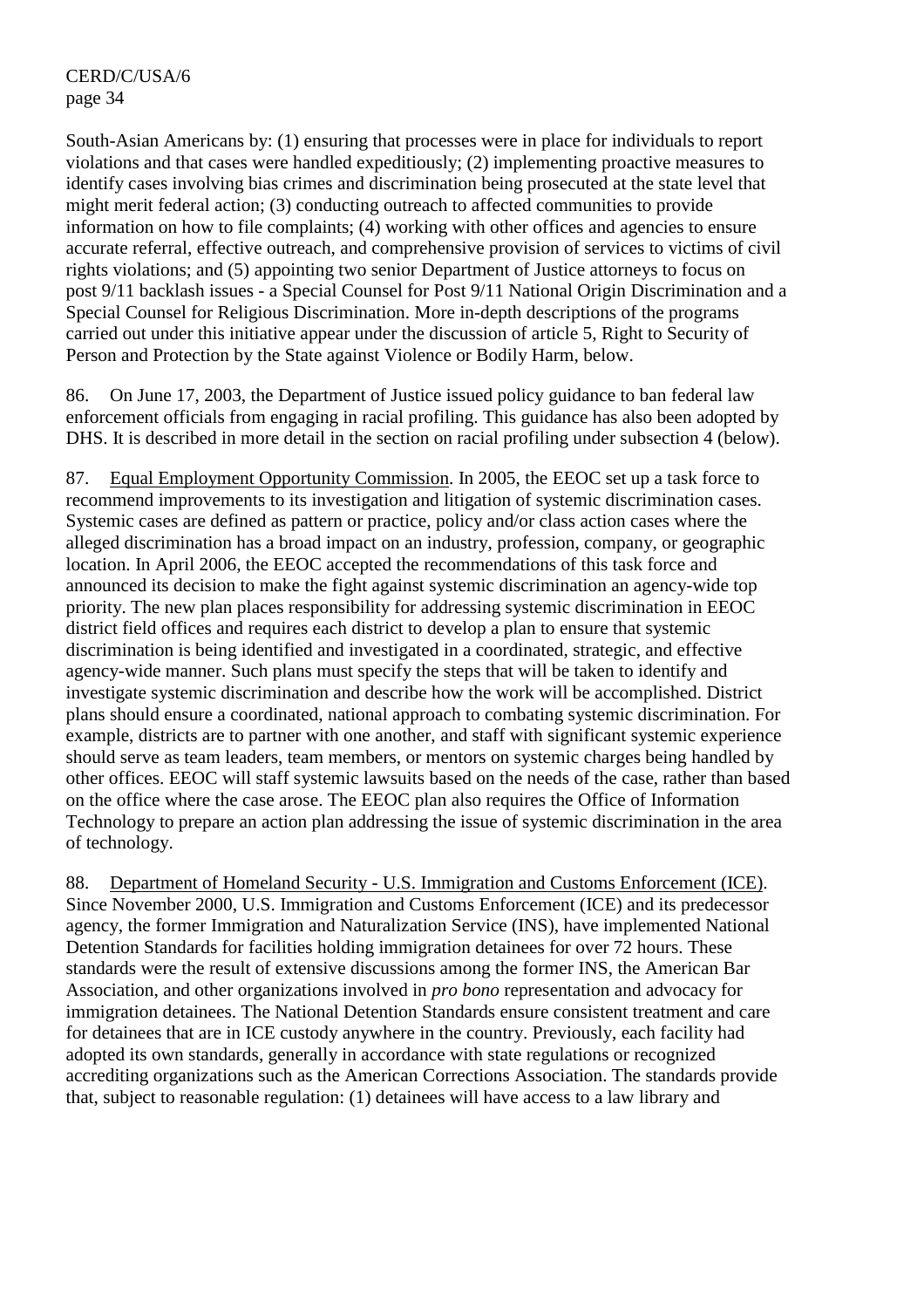supplies to prepare documents for legal proceedings; (2) facilities will permit authorized persons to make legal presentations to detainees to inform them of U.S. immigration law and procedures; (3) detainees will have access to telephones and correspondence and other mail; (4) facilities will permit authorized visits to detainees, including from legal counsel, family, and friends; (5) facilities will implement standard operating procedures that address detainee grievances; (6) detainees will be provided a detainee handbook containing necessary information about the rules and regulations governing the facility; (7) facilities will apply appropriate health standards for meal services; (8) facilities will provide medical services to promote detainee health and well-being, including initial medical screening, primary medical care and emergency care; and (9) facilities will accommodate religious observances of detainees, such as providing for meals after sundown for Muslims participating in the fast during Ramadan.

89. Department of Housing and Urban Development (HUD). In January of 2005, HUD established the Office of Systemic Investigations (OSI) for the purpose of identifying, investigating, and resolving complaints alleging systemic discriminatory practices or cases pertaining to housing. The issues raised in these complaints are often novel or complex and raise legal and policy issues of national importance. These cases include mortgage lending, homeowners insurance, zoning and land use, environmental justice, and design and construction. In some instances, the cases identified for systemic processing include those that affect large numbers of persons. The OSI utilizes various methods to identify persons who may not be aware that they have been victims of discrimination, and the OSI works to prevent future discriminatory acts by addressing systemic practices. In fiscal year 2005, HUD also created a new Division of Education and Outreach (OEO) to increase public awareness of federal fair housing laws and HUD's role in enforcing those laws; HUD also established a National Fair Housing Training Academy to train housing discrimination investigators at local, state, and federal levels.

90. Department of Labor. During the last five years, the Department of Labor Office of Federal Contract Compliance Programs (OFCCP) has refocused its efforts to better detect and remedy systemic discrimination. Systemic discrimination cases are defined as those involving ten or more employees. The shift is designed to: (1) prioritize agency resources to address the worst offenders, those who allow discrimination to be their "standard operating procedure;" (2) achieve maximum leverage of OFCCP resources to protect the greatest number of workers from discrimination; and (3) encourage employers to engage in self-audits by increasing the tangible consequences of not doing so.

## **Legislative and judicial review**

91. The U.S. Congress is constantly assessing the state of U.S. legislation and amending existing legislation or enacting new legislation where deemed necessary. New U.S. laws enacted since the Initial Report are set forth in the next section. In addition, legislation and executive branch actions are constantly being assessed by the judiciary for their consistency with the U.S. Constitution and laws. Examples of court cases since 2000 are set forth throughout this report. The same ongoing executive, legislative, and judicial review occurs in the states and territories of the U.S. with regard to their civil rights laws and enforcement activities.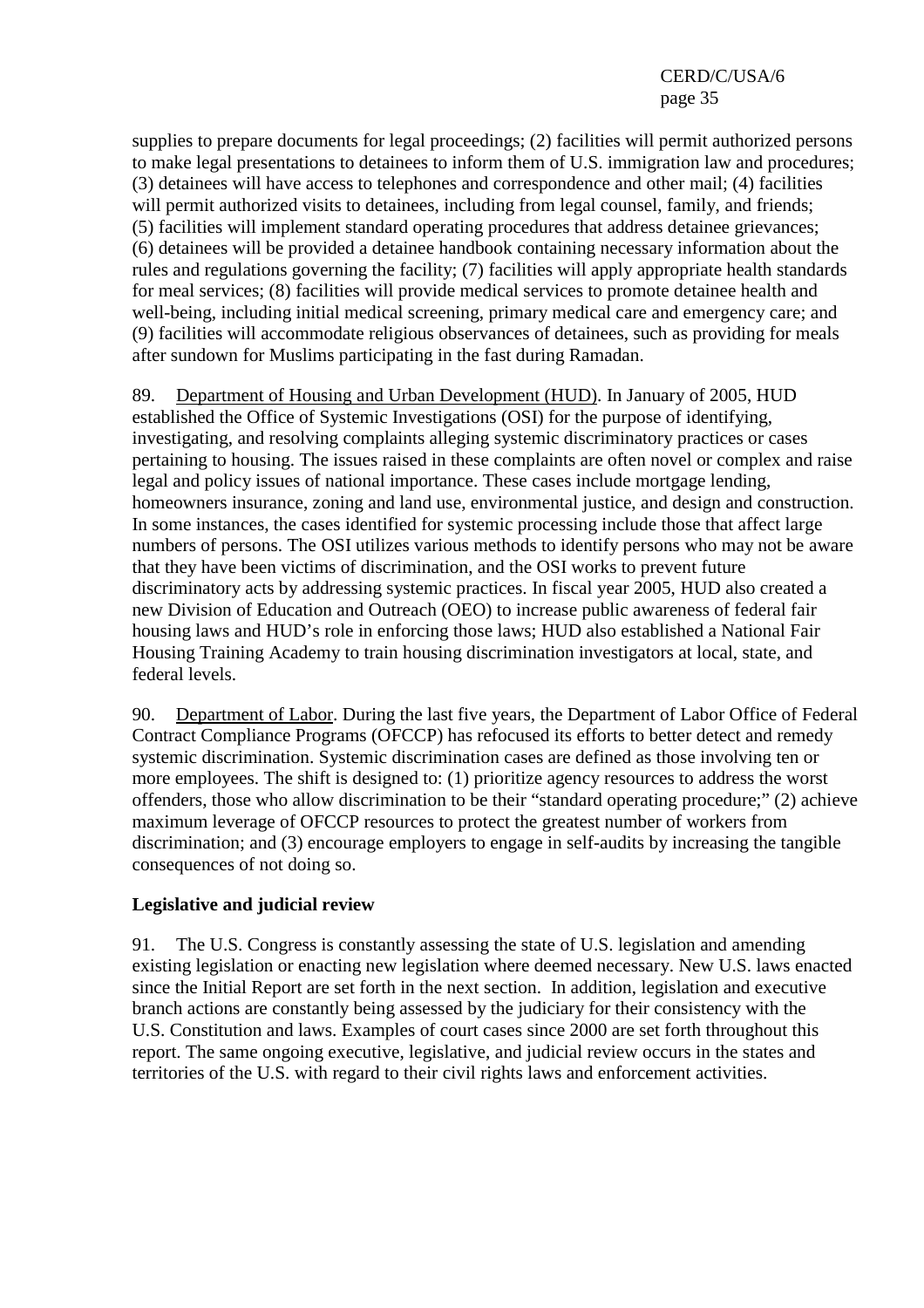#### **Measures taken to give effect to the undertaking to prohibit and bring to an end, by all appropriate means, including legislation as required by the circumstances, racial discrimination by any persons, group or organization**

92. Article 2 (1) (d) requires each State party to "prohibit and bring to an end, by all appropriate means, including legislation as required by the circumstances, racial discrimination by any persons, group or organization." As indicated above, government policy at all levels reflects this undertaking, and numerous mechanisms, including programmatic initiatives, litigation, and legislation, exist to achieve this goal. This section describes a number of specific executive initiatives as well as legislation enacted since 2000 to increase and strengthen U.S. laws and programs in the areas of racial, ethnic, and national origin discrimination.

93. Education. Several Administration initiatives are in place to strengthen federal protections in the area of education. First, the President's Advisory Commission on Educational Excellence for Hispanic Americans, E.O. 13230, established within the Department of Education, is designed to improve opportunities for Hispanic Americans to participate in and benefit from federal education programs, with the specific goal of closing the academic achievement gap. A board of advisors issued a report in 2003, finding*, inter alia,* that despite the high hopes of Hispanic parents, only one of three Hispanic students completed high school, and only one of ten completed college. To empower Hispanic parents and children with regard to education, the initiative includes programs to make Hispanic families aware of their rights and the services to which they are entitled under the No Child Left Behind Act of 2001 (20 U.S.C. 6301 et seq.), including free translation services for parents who do not speak English. It also encompasses a national network of public-private partnerships, denominated Partners for Hispanic Family Learning, to help equip communities and families with educational tools and information resources. Partners for Hispanic Family Learning includes over 200 public and private organizations such as the Hispanic Chamber of Commerce; MANA, a National Latina Organization; the Girl Scouts of the USA; the Parent Institute for Quality Education; State Farm Insurance; and others.

94. The President's Board of Advisors on Historically Black Colleges and Universities (HBCUs), E.O. 13256, also administered by the Department of Education, is designed to strengthen and ensure the viability of the historically Black colleges and universities. The HBCUs, which are open to students of all races and ethnicities, form an important component of the overall United States higher education system, offering strong educational programs in smaller, challenging yet nurturing settings. The Board of Advisors issues an annual federal plan for assistance to HBCUs and makes recommendations to the Secretary of Education and the President. These recommendations address how to increase the private sector role in strengthening these institutions, with particular emphasis on enhancing institutional infrastructure, facility planning and development, and use of new technologies.

95. The Executive Order on Tribal Colleges and Universities, E.O. 13270 is also administered within the Department of Education. Offering high quality college education to students in some of the nation's poorest rural areas, tribal colleges and universities seek to teach and maintain native languages and cultural traditions while providing education and job training that serve to enhance economic development in the communities they serve. The purpose of the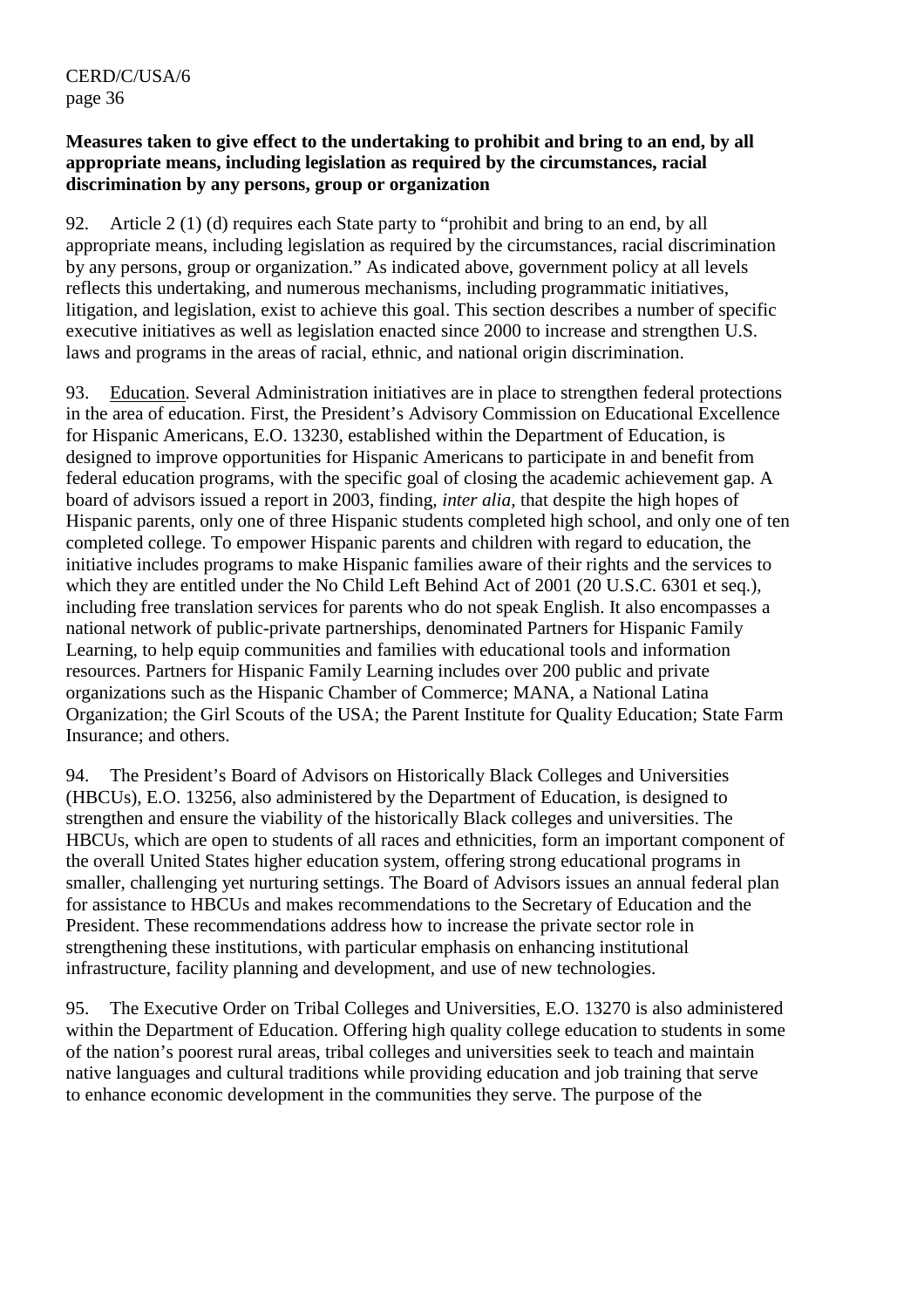Executive Order is to strengthen the institutional capacity, viability, fiscal stability, and physical infrastructure of tribal colleges and universities so they can maintain high standards of educational achievement. The Executive Order also created a Board of Advisors that provides consultation on tribal colleges and relevant Federal and private sector activities, reports progress on these actions, and makes recommendations to the President for implementing the Executive Order to the fullest.

96. In 2002, Congress enacted the No Child Left Behind Act of 2001 (20 U.S.C. 6301 et seq.). This Act reauthorized the Elementary and Secondary Education Act of 1965, and is designed to promote high educational standards and accountability in public elementary and secondary schools, thus providing an important framework for improving the performance of all students. To enable officials to gauge the progress of various groups, the Act requires, as a condition of a state's receipt of federal funds, that the results of annual statewide testing be published and disaggregated at the school, school district, and state levels, by poverty, race, ethnicity, gender, migrant status, disability status, and limited English proficiency (LEP). Each state is required to establish academic content and achievement standards, to define adequate yearly progress for the state as a whole and for schools and school districts, and to work toward ensuring that all students meet these standards by 2013-2014. Adequate yearly progress must include measurable annual objectives for continuous and substantial improvement for all public elementary and secondary students, and for the achievement of economically disadvantaged students, students from major racial and ethnic groups, students with disabilities, and LEP students. If a school or school district fails to make adequate yearly progress, the school or district is subject to a sequence of steps to address the situation, moving from improvement, to corrective action, to restructuring measures designed to improve performance to meet state standards. The Act also focuses on reading in the early grades, and includes programs for LEP students.

97. In 2004, the U.S. Department of Education also began administering the D.C. Choice Incentive Program. The purpose of this \$14 million, five-year demonstration program is to give the parents of school children in the District of Columbia the opportunity to exercise greater choice in the education of their children by providing eligible low-income District of Columbia school children scholarships to attend private schools, including private religious schools. This initiative is one of a number of choice programs administered by the Department of Education.

98. Economic Initiatives. The Administration has also initiated a number of programs to support economic development and job competitiveness of American minority populations. In 2004, President Bush established, within the Department of Commerce, the White House Initiative on Asian Americans and Pacific Islanders, E.O. 13339. This Initiative is designed to increase business participation and improve economic and community development for Asian Americans and Pacific Islanders by ensuring equal opportunity to participate in federal programs and public-sector, private-sector partnerships. The Initiative also called for the creation of the President's Advisory Commission on Asian Americans and Pacific Islanders and the Interagency Working Group composed of Secretaries and Administrators from participating federal agencies. As a result of this initiative, a number of federal agencies, such as the Environmental Protection Agency and the National Science Foundation, have made specific efforts to increase the involvement of Asian Americans and Pacific Islanders in their programs.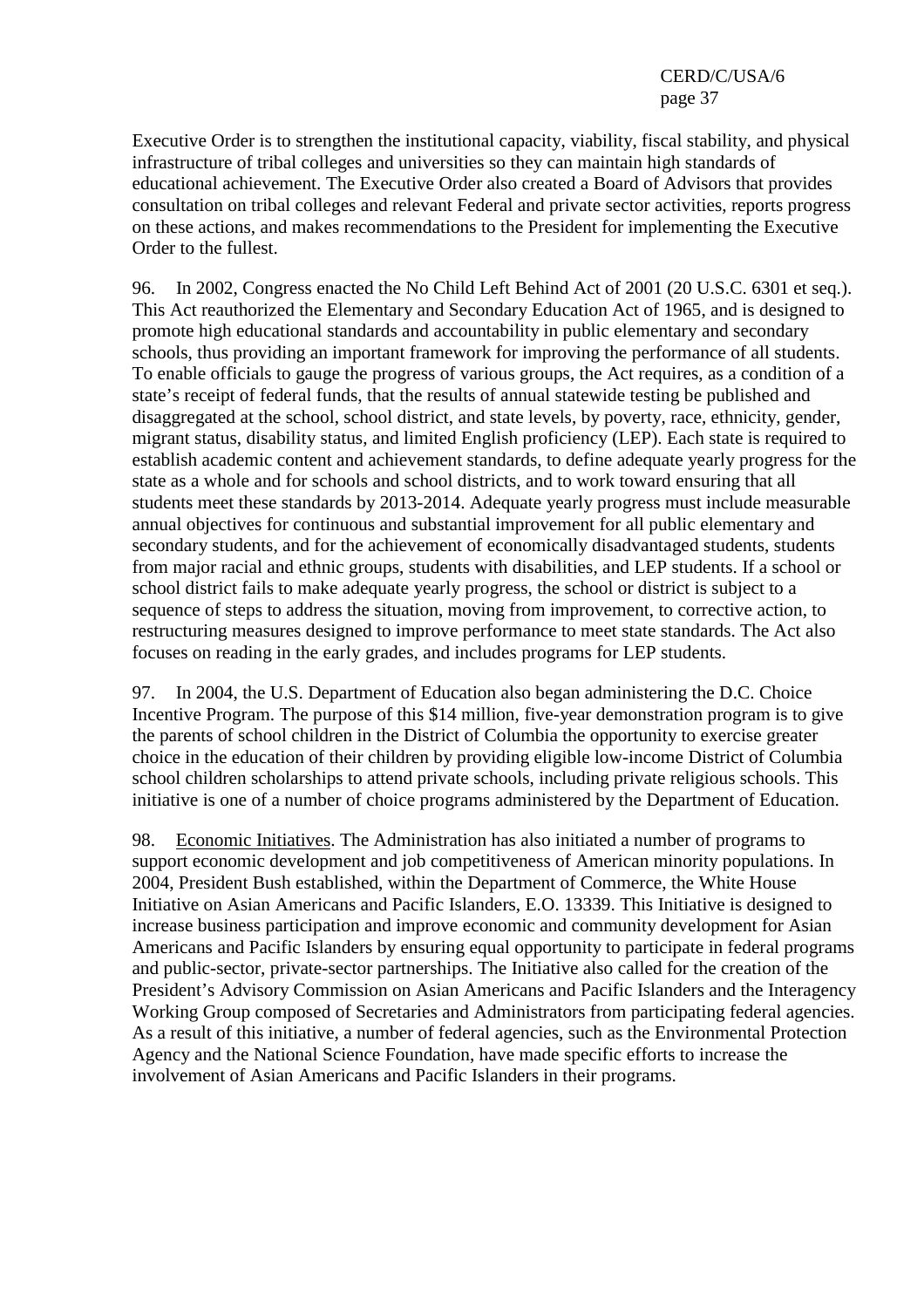99. In 2006, Secretary of the Interior Dirk Kempthorne realigned the Native American and Native Alaskan economic development programs within the Department of the Interior to form the Office of Indian Energy and Economic Development. The Office is organized and sharply focused on the goals of bringing new jobs, new businesses, and new money to American Indian and Alaska Native communities. Secretary Kempthorne tasked the Department to develop innovative, collaborative, and increasingly modern approaches to improve economic development opportunities for Native Americans.

100. Under the leadership of Secretary Elaine L. Chao, the first Asian American woman appointed to a President's cabinet, the Labor Department has contributed to the advancement of the Asian Pacific American community and other American racial and ethnic communities through its partnership activities, targeted compliance assistance, human capital development, and enhanced enforcement of labor laws. Examples of the Department's programs and activities include outreach in appropriate languages; direct enforcement activities in low-wage industries; grants for senior citizen work programs and for training of high-risk youth; and establishment of an internship program that has benefited young Asian Pacific Americans among others. Created in 2001, the Department's annual Asian Pacific American Federal Career Advancement Summit is a free one-day training conference to prepare Asian Pacific Americans for career and leadership opportunities in the federal government. Since 2003, the Labor Department has also sponsored the annual Opportunity Conference to promote economic development in, and access to, government resources by the Asian Pacific, Hispanic, and African American communities.

101. In 2002, former EEOC Chair, Cari M. Dominguez, announced the Administration's Freedom to Compete Initiative. Freedom to Compete is an outreach, education, and coalition-building program designed to help educate America's workforce, deter potential discrimination, and promote compliance and sound employment practices. It complements the agency's enforcement and litigation responsibilities. Since launching the initiative, the EEOC has engaged a cross-section of stakeholders in a dialogue concerning 21<sup>st</sup> century workplace needs and established alliances with new organization partners, such as trade and professional groups. It has also held a series of panel discussions to educate and inform employers and employees about workplace and marketplace trends and challenges affecting segments of the nation's changing population - specifically highlighting Hispanic, American Indian and Alaska Native, African American, and Asian American and Pacific Islander perspectives. As part of this initiative, the Commission also created the annual Freedom to Compete Awards. These awards are presented to employers, organizations, and other entities that have demonstrated results through best practices in promoting fair and open competition in the workplace. Recipients have included large multi-national employers, small and independent businesses, federal and state agencies, and non-profit organizations. Each recipient has demonstrated a commitment to ensuring that all persons have the freedom to compete and advance in the workplace.

102. Agriculture. The claims process established under the Pigford v. Johanns Consent Decree continues to be administered. The Consent Decree was a settlement of the Pigford v. Johanns (D.D.C. 1997) class action brought by African American farmers alleging discrimination in farm credit and non-credit benefit programs. As of November 13, 2006, over 22,000 class members had received more than \$921 million in damages and debt relief. In addition, USDA has developed several other initiatives to assist minority and socially disadvantaged farmers,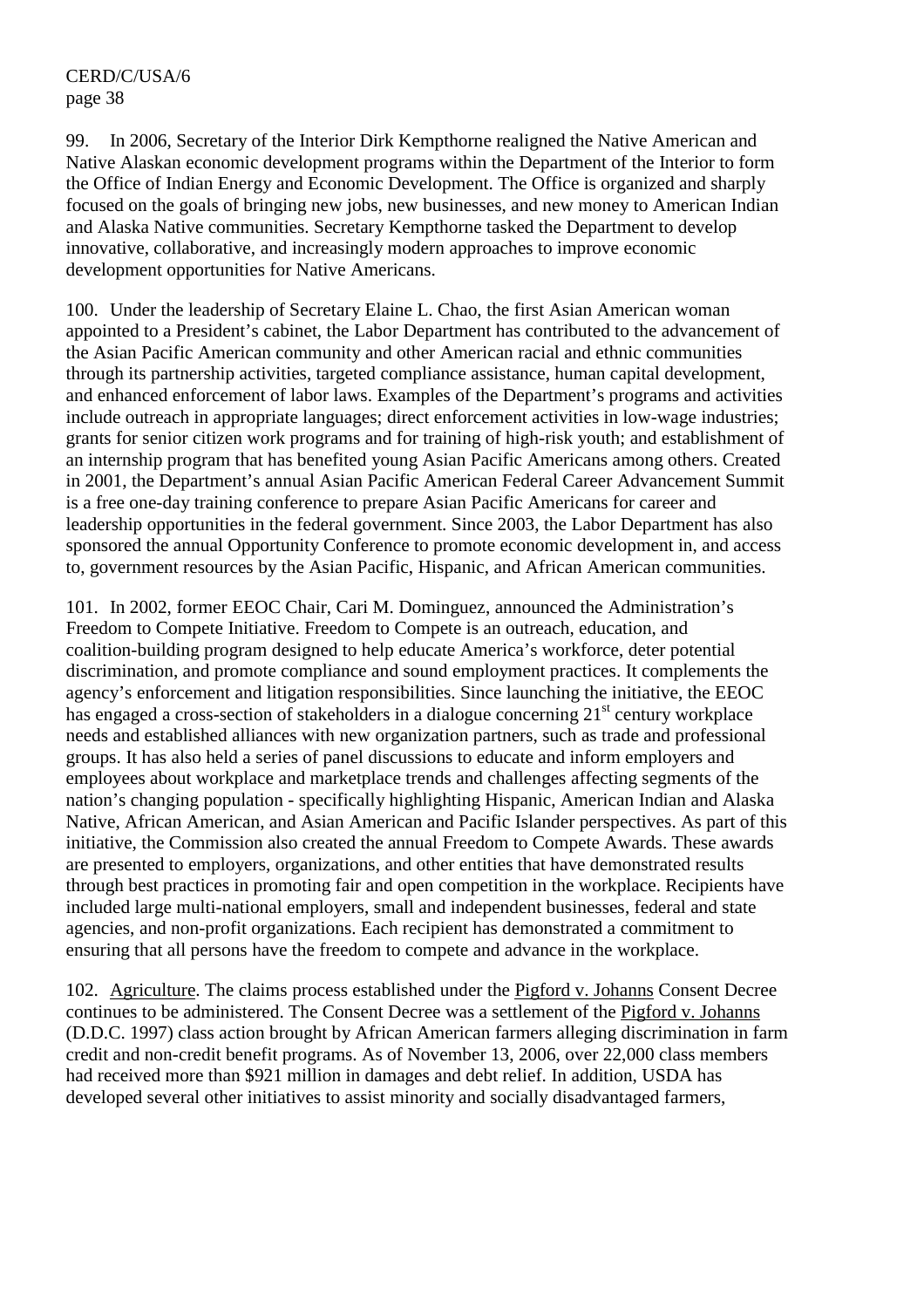including an Office of Minority and Socially Disadvantaged Farmers, a Minority Farm Register to assist in outreach, and new guidelines for improving minority participation in county committee elections.

103. Insular Areas. Recognizing the needs of people inhabiting U.S. insular areas, in May 2003 President Bush re-established the Interagency Group on Insular Areas (IGIA) within the Department of the Interior, E.O. 13299. In consultation with the governors and elected representatives of American Samoa, the U.S. Virgin Islands, and the Commonwealth of the Northern Mariana Islands, the IGIA has provided a forum for important accomplishments in the areas of health care, taxation, immigration, and other matters of concern to the Insular Areas. The group's mission is to address unique problems of the insular areas - such as their remote locations and dependence on air travel - in order to promote economic development, health, education, and other basic needs of the population of those areas. Specific accomplishments of the IGIA include: (1) development of an all-jurisdiction health vital statistics project, in conjunction with the Department of Health and Human Services; and (2) establishment of a governmental forum to discuss issues confronting the Territorial governments, such as a report required by the Energy Policy Act of 2005, support for rural telemedicine projects, and a variety of other issues, such as taxation and immigration.

104. National Origin Discrimination. In 2005 the EEOC issued guidance on national origin discrimination. The guidance is designed to protect against national origin discrimination in American workplaces at a time when issues of discrimination are particularly sensitive in view of America's increasing diversity and the challenges of post 9/11 national origin discrimination. The new guidance explains the prohibition against national origin discrimination and lays out best practices to foster work environments free of national origin bias - including guidance on hiring decisions, harassment, and language issues. It is accompanied by a fact sheet describing some of the national origin issues faced by small employers in today's multi-ethnic American society. In 2006, the Commission received 8,327 charges alleging national origin discrimination, resolved 8,181 charges, and recovered \$21.2 million.

105. In view of the increase in bias experienced by Arab, Muslim, Sikh, South Asian Americans, and others in the wake of 9/11, the administration has also placed a high priority on outreach to these communities and enforcement against discrimination involving such bias.<sup>3</sup> Examples of such activities are set forth in the section on article 5, below.

106. Health. The Minority Health and Health Disparities Research and Education Act, P. L. 106-525, was enacted in November of 2000 to address the fact that, despite progress in overall health in the nation, continuing disparities exist in the burden of illness and death experienced by some minority groups, compared to the U.S. population as a whole. Although

<sup>&</sup>lt;sup>3</sup> While the Convention on the Elimination of All Forms of Racial Discrimination does not encompass anti-Muslim or anti-Sikh religious discrimination, it does encompass discrimination based on other factors at issue in these cases, such as ethnicity and national origin. Therefore, the U.S. has included broad descriptions of its initiatives in this area.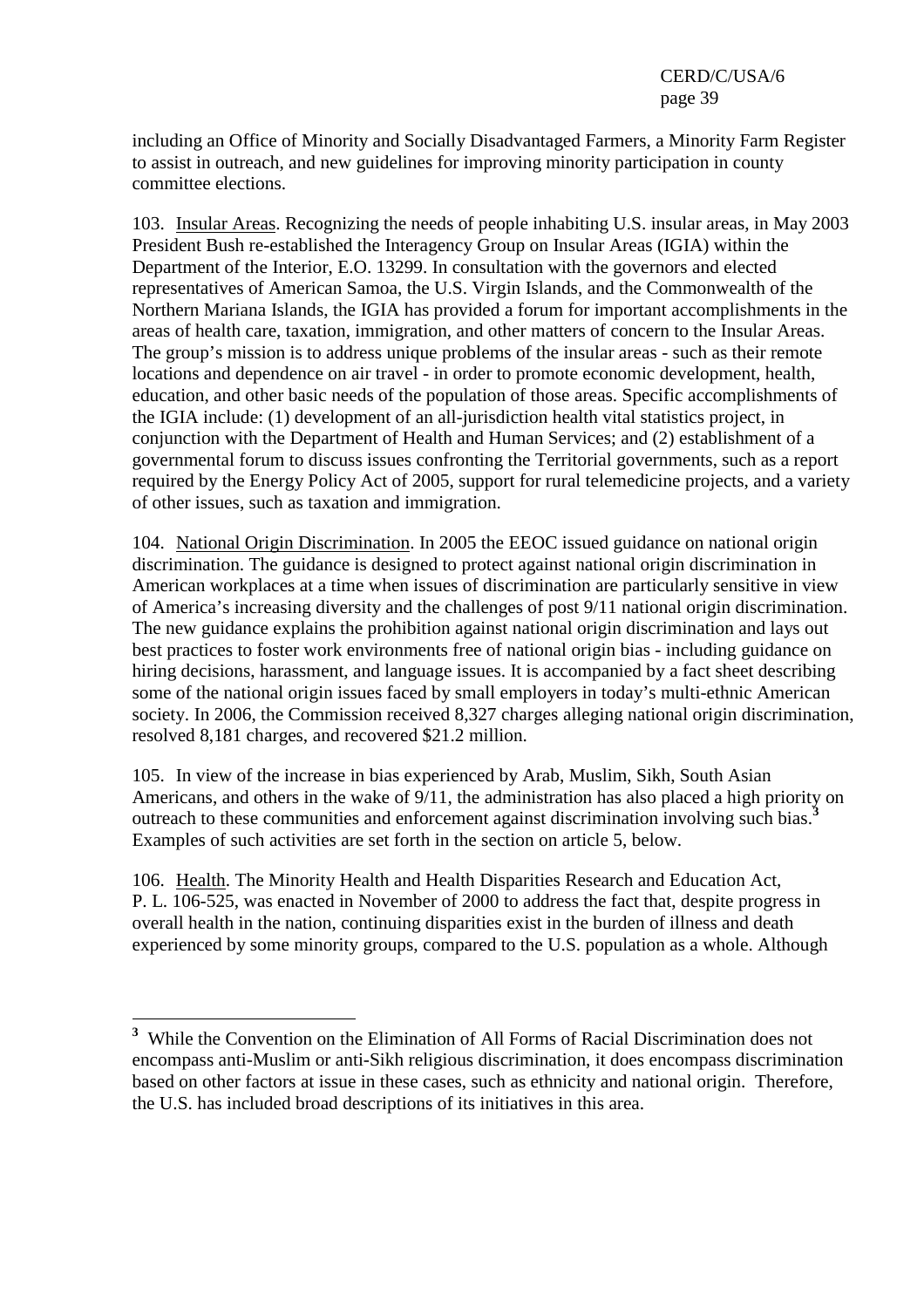a higher number of non-Hispanic White residents fall in the medically underserved category, higher proportions of racial and ethnic minorities are represented among that group. The law establishes a National Center on Minority Health and Health Disparities in the National Institutes of Health (NIH) within the U.S. Department of Health and Human Services (HHS). The Center is to oversee basic and applied research on health disparities, and to provide grants to Centers of Excellence for Research, Education, and Training to train members of minority health-disparity populations as professionals in biomedical and/or behavior research. The act also requires the Agency for Healthcare Research and Quality (AHRQ) in HHS to conduct research to: (1) identify populations for which there are significant disparities in quality, outcomes, cost, or use of healthcare services; (2) identify causes of and barriers to reducing healthcare disparities, by taking into account such factors as socioeconomic status, attitudes toward health, language spoken, extent of education, area and community of residence, and other factors; and (3) conduct research and run demonstration projects to identify, test, and evaluate strategies for reducing or eliminating health disparities. Finally, the act calls for a national campaign to inform the public and health-care professionals about health disparities, with specific focus on minority and underserved communities.

107. In response to Congressional mandate, HHS/AHRQ published two annual reports, the *National Healthcare Quality Report* (NHQR) and the *National Healthcare Disparities Report* (NHDR). Together, the NHQR and NHDR assess the quality of, and existing disparities in, care provided to the American people. The reports have led to on-line state forums, where states can identify the strengths and weaknesses of their health systems over time, and compare their performance on selected measures with other states, regionally, and nationally. The NHQR and NHDR track performance on a number of measures and operate as tools to improve the quality of future health care. Providing a benchmark of health-care performance helps policy makers at all levels target their resources to improve the status of health care, and to diminish disparities of care in minority and vulnerable populations.

108. The HHS Health Resources and Services Administration's Health Center Program, which has been a major component of its health-care safety net for U.S. indigent populations for more than 40 years, is leading initiatives to increase health-care access in the most needy communities. The underserved health center patients include migrant and seasonal farm workers; homeless individuals; people living in rural areas; large numbers of unemployed persons; and substance abusers, among others. Approximately two-thirds of the patients are minorities.

109. Maternal and Child Health Block Grants deliver health care to pregnant women and to children, including children with special health-care needs. The funds support vital immunizations and newborn screening services, and also pay for transportation and case management to help families access care. These legislated responsibilities are consistent with the current emphasis of HHS on reducing racial differences, building capacity and infrastructure for child health, and ensuring quality care.

110. The Ryan White CARE Act, enacted in 1990, provides for grants for treatment and prevention of AIDS as well as AIDS training and education centers. In 1999, Congress established a Minority AIDS Initiative to increase resources targeted for minority HIV/AIDS prevention and treatment. An Organ Transplant Program also supports national efforts to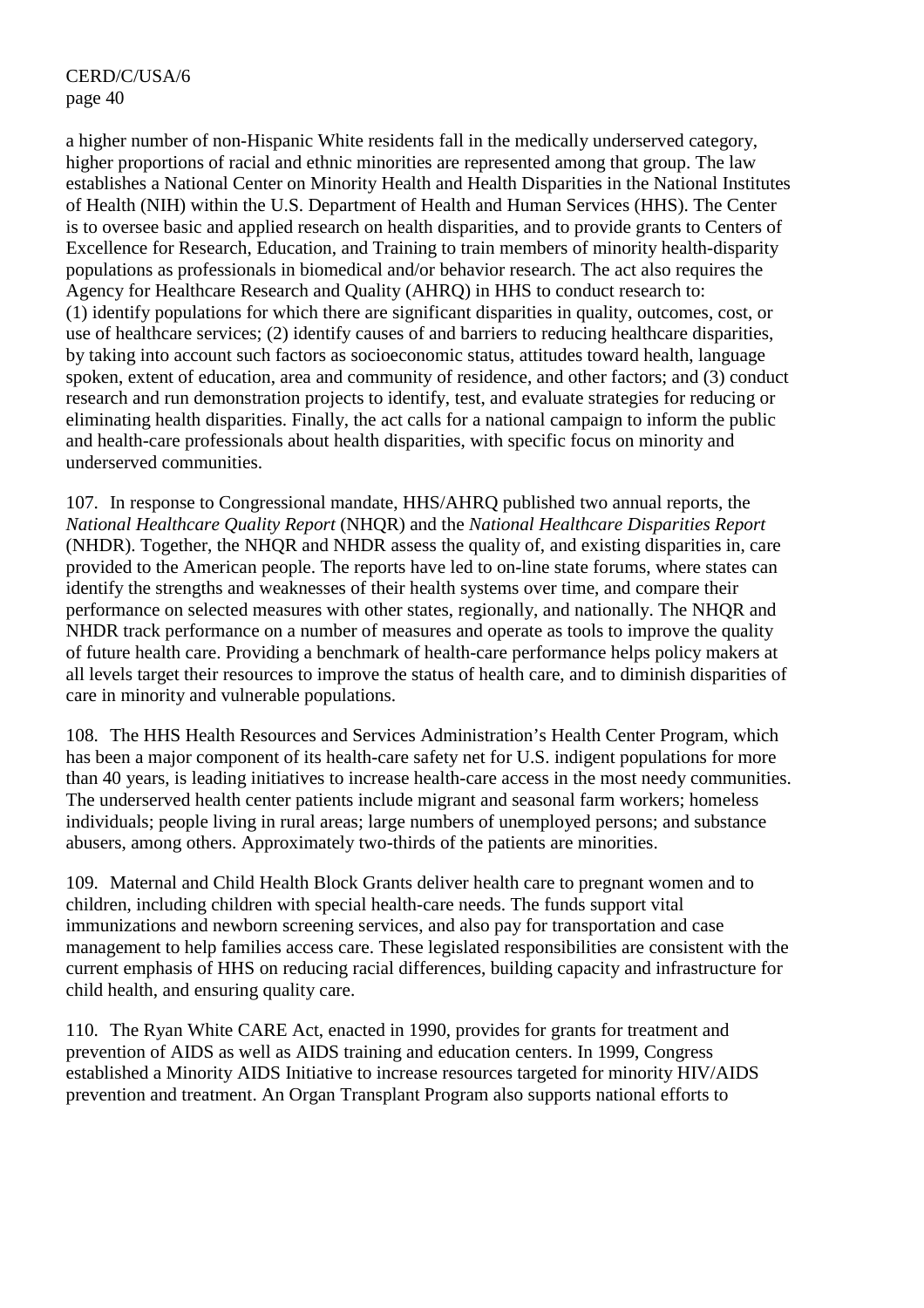increase the numbers of organs made available for transplantation and a national network to facilitate the effective allocation of these scarce life-saving and life-enhancing resources to patients. HHS is making directed efforts to increase minority participation in both donation and usage of organs for transplantation.

111. Racial Profiling. The mission of the Justice Department Civil Rights Division includes combating racial profiling. The current Administration was the first to issue racial profiling guidelines for federal law enforcement officers and remains committed to the elimination of unlawful racial profiling by law enforcement agencies. See *Guidance Regarding the Use of Race by Federal Law Enforcement Agencies*. Specifically, racial profiling is the invidious use of race or ethnicity as a criterion in conducting stops, searches, and other law enforcement investigative procedures, based on the erroneous assumption that a particular individual of one race or ethnicity is more likely to engage in misconduct than any particular individual of another race or ethnicity. Specifically, the Civil Rights Division enforces the Violent Crime Control and Law Enforcement Act of 1994, 42 U.S.C. 14141, the Omnibus Crime Control and Safe Streets Act of 1968, 42 U.S.C. 3789d, and Title VI of the Civil Rights Act, 42 U.S.C. 2000d. The Civil Rights Division receives and investigates allegations of patterns or practice of racial profiling by law enforcement agencies. If a pattern or practice of unconstitutional policing is detected, the Division will typically seek to work with the local agency to revise its policies, procedures, and training protocols to ensure conformity with the Constitution and federal laws.

112. As noted above, in June of 2003 the Department of Justice issued policy guidance to federal law enforcement officials concerning racial profiling. The guidance bars federal law enforcement officials from engaging in racial profiling, even in some instances where such profiling would otherwise be permitted by the Constitution and laws. Federal law enforcement officers may continue to rely on specific descriptions of the physical appearance of criminal suspects, if a specific suspect description exists in that particular case. However, when conducting investigations of specific crimes, federal law enforcement officials are prohibited from relying on generalized racial or ethnic stereotypes. Under the new policy, a federal law enforcement agent may use race or ethnicity only in extremely narrow circumstances - when there is trustworthy information, relevant to the locality or time frame at issue, that links persons of a particular race or ethnicity to an identified criminal incident, scheme, or organization. In the national and border security context, race and ethnicity may be used, but only to the extent permitted by the applicable laws and the Constitution. On June 1, 2004, then-DHS Secretary Tom Ridge formally adopted the DOJ June 2003 guidance and directed all DHS components to develop agency-specific racial profiling training materials, in concert with the DHS Office for Civil Rights and Civil Liberties. That Office is responsible for implementing the DOJ guidance on racial profiling and continues to work with all DHS components to update and strengthen racial profiling training of law enforcement personnel.

113. Under section 1906 of the 2005 Safe, Accountable, Flexible, Efficient Transportation Equity Act: A Legacy for Users, P. L. 109-59, a new grant program was established to strengthen prohibitions on racial profiling by state and local authorities. The grants are administered by the Department of Transportation. A state may qualify for a section 1906 grant in one of two ways: (1) by enacting and enforcing a law that prohibits the use of racial profiling in the enforcement of state laws regulating the use of federal-aid highways, and making available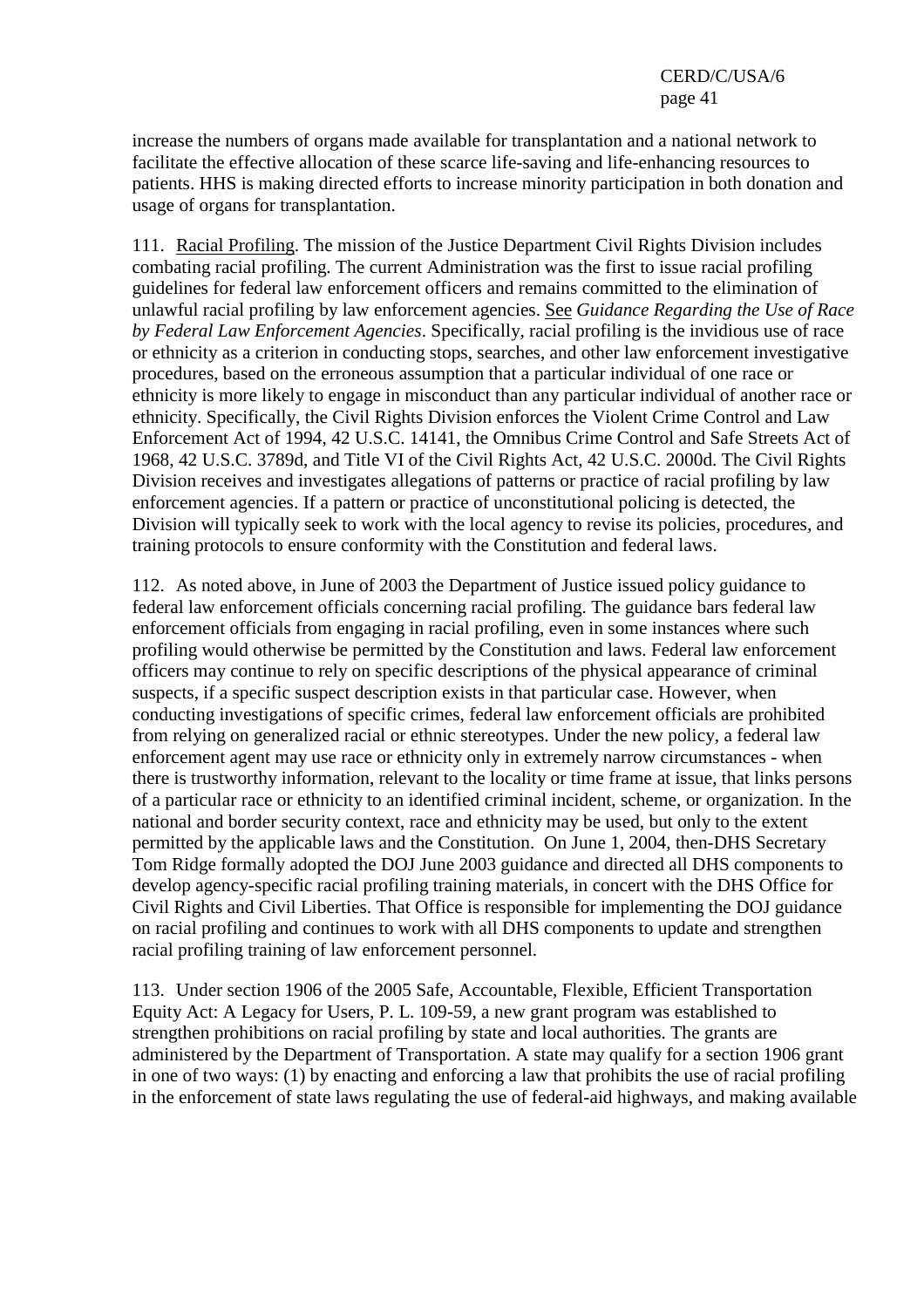statistical information on the race and ethnicity of drivers and passengers for each motor vehicle stop on such highways (a "Law State"); or (2) by providing satisfactory assurances that the state is undertaking activities to prohibit racial profiling and to maintain and provide public access to data on the race and ethnicity of drivers and passengers (an "Assurances State"). A state may qualify for a grant as an Assurances State for no more than two years.

114. Government Accountability and Training. In 2002, Congress enacted the Notification and Federal Employee Anti-discrimination and Retaliation Act of 2002 (NoFEARAct), P. L. 107-174. This act makes federal agencies directly accountable for violations of anti-discrimination and whistleblower protection laws. Under the Act, agencies must pay out of their own budgets for settlements, awards, or judgments against them in whistleblower and discrimination cases. In addition, they must provide the following outreach and training:

- Notify employees and applicants for employment about their rights concerning discrimination and whistleblower laws;
- Post statistical data relating to Federal sector equal employment complaints on their websites;
- Ensure that their managers have adequate training in the management of diverse workforces, in early and alternative conflict resolution, and in good communications skills;
- Conduct studies on the trends and causes of complaints of discrimination;
- Implement new measures to improve the complaint process and environment;
- Initiate timely and appropriate discipline against employees who engage in misconduct related to discrimination or reprisal;
- Produce annual reports of status and progress for the Congress, the Attorney General, and the EEOC.

115. Other Legislation. Additional examples of recent legislation are discussed in other sections of the report, below. These include: (1) The Help America Vote Act, discussed under article 5 - Political Rights; (2) The Native American Housing Enhancement Act of 2005, discussed under article 5 - The Right to Housing; and (3) The Crime Victims' Rights Act, discussed under article 6 - General Recommendation XXVI.

### **Measures taken to give effect to the undertaking to encourage, where appropriate, integrationist multi-racial organizations and movements and other means of eliminating barriers between races, and to discourage anything that tends to strengthen racial division**

116. Article 2 (1) (e) requires each State party to "encourage, where appropriate, integrationist multi-racial organizations and movements and other means of eliminating barriers between races, and to discourage anything which tends to strengthen racial division." Due to its ever-increasing multi-racial, ethnic, and cultural nature and to the open nature of its society, the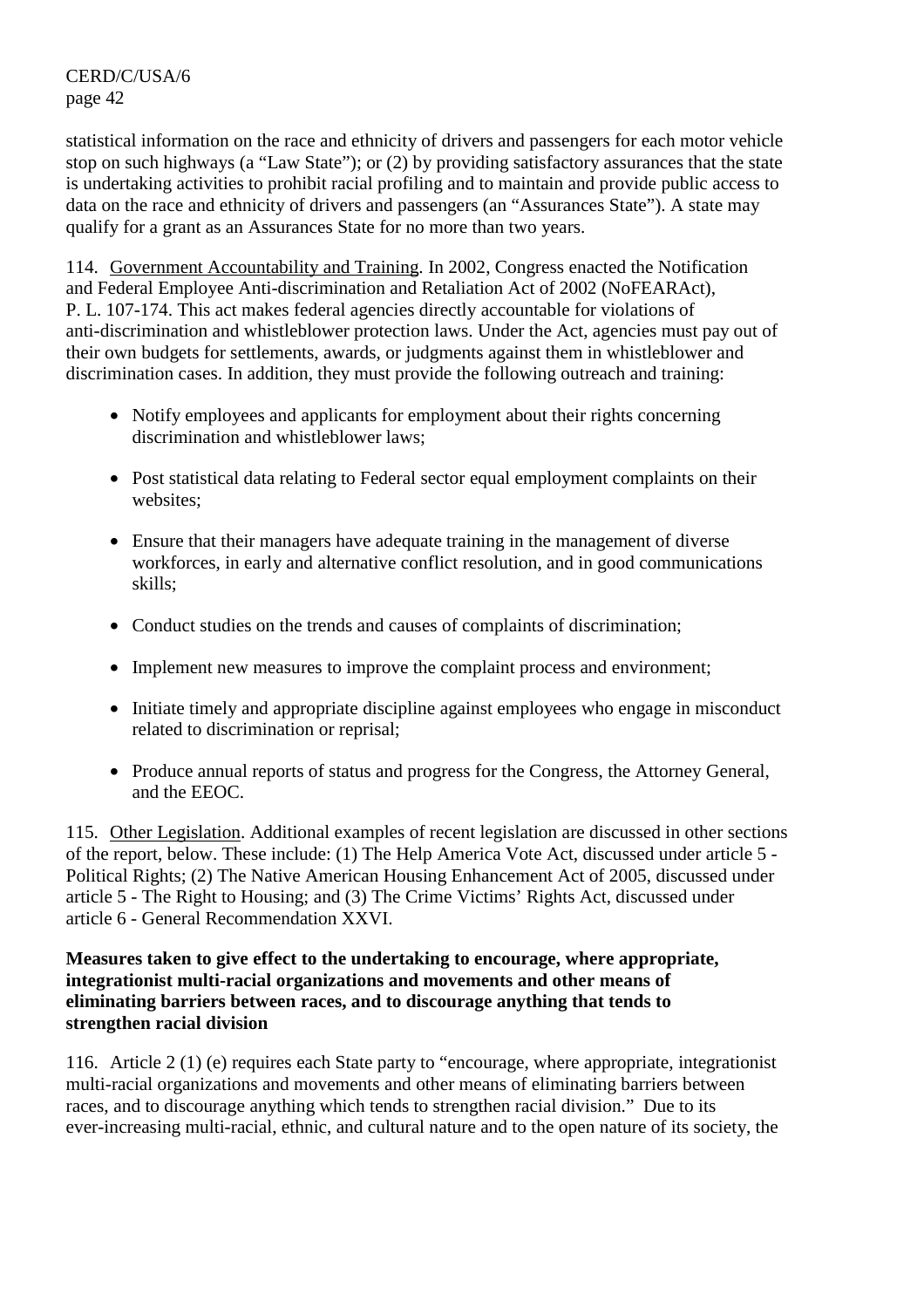United States has a plethora of integrationist organizations and movements that promote ethnic and racial tolerance and coexistence. Many such organizations exist in the non-governmental sector. For example, the Association of Multiethnic Americans (AMEA, www.ameasite.org) - a nationwide confederation of local multiethnic/interracial groups - was founded in November of 1988 by representatives of local multiethnic/multiracial organizations from across the United States. Members of local groups come from all walks of life and include people from many racial/ethnic backgrounds and mixtures. AMEA's primary goal is to promote positive awareness of interracial and multiethnic identity for interracial persons and for the society as a whole. Some of its component multi-racial and multi-ethnic organizations deal with specific racial or ethnic groups (for example, Asian Americans), while others seek to bring together people of all races and ethnicities.

117. Other non-governmental organizations focus less specifically on multi-racial issues, and more on addressing racial and ethnic bias and promoting understanding and tolerance. Examples of such organizations are: Teaching Tolerance (seeking to create a national community committed to human rights); the National Coalition Building Institute (NCBI) (leadership training organization working to eliminate prejudice and inter-group conflict in communities); the Anti-Defamation League (ADL) (combating hate crimes and promoting inter-group cooperation and understanding); Educators for Social Responsibility (promoting character education, violence prevention, and inter-group relations); the National Conference for Community and Justice (NCCJ) (developing young leaders from different racial, ethnic, and religious groups to address prejudice and intolerance); and Facing History and Ourselves (teacher training organization that encourages middle and high school students to examine racism and prejudice and promote a more tolerant society). Some organizations, such as the American-Arab Anti-Discrimination Committee (ADC), the National Association for the Advancement of Colored People (NAACP), and the American Jewish Committee promote tolerance with reference to particular groups of the population.

118. Entities that promote tolerance and understanding also exist in federal, state, and local governments. Within the federal government, for example, the Department of Justice Community Relations Service (CRS) provides conflict resolution services, which include mediation, technical assistance, and training throughout the United States to assist communities in avoiding racial and ethnic conflict. CRS deploys highly skilled professional mediators with experience and cultural awareness to enable affected parties to develop and implement their own solutions to racial and ethnic conflict, tension, and concerns. CRS services are confidential, neutral, and free of charge. In contrast to earlier years when CRS's work dealt mainly with issues concerning the African American population, today its work involves the panoply of racial and ethnic groups in the United States, including new immigrants, Native Americans and Alaska Natives, Hispanic Americans, Asians, South Asians, Somalians, Ethiopians, Arab Americans, and others.

119. After the events of 9/11, CRS conducted an aggressive information, outreach, and conflict resolution effort with Arab American, Muslim, and Sikh communities. First, throughout the remainder of 2001, CRS officials sought guidance from leaders of the national Arab American, Muslim, and Sikh communities. CRS focused its work in cities and states where people of Middle Eastern origin are heavily concentrated and places where hate incidents had occurred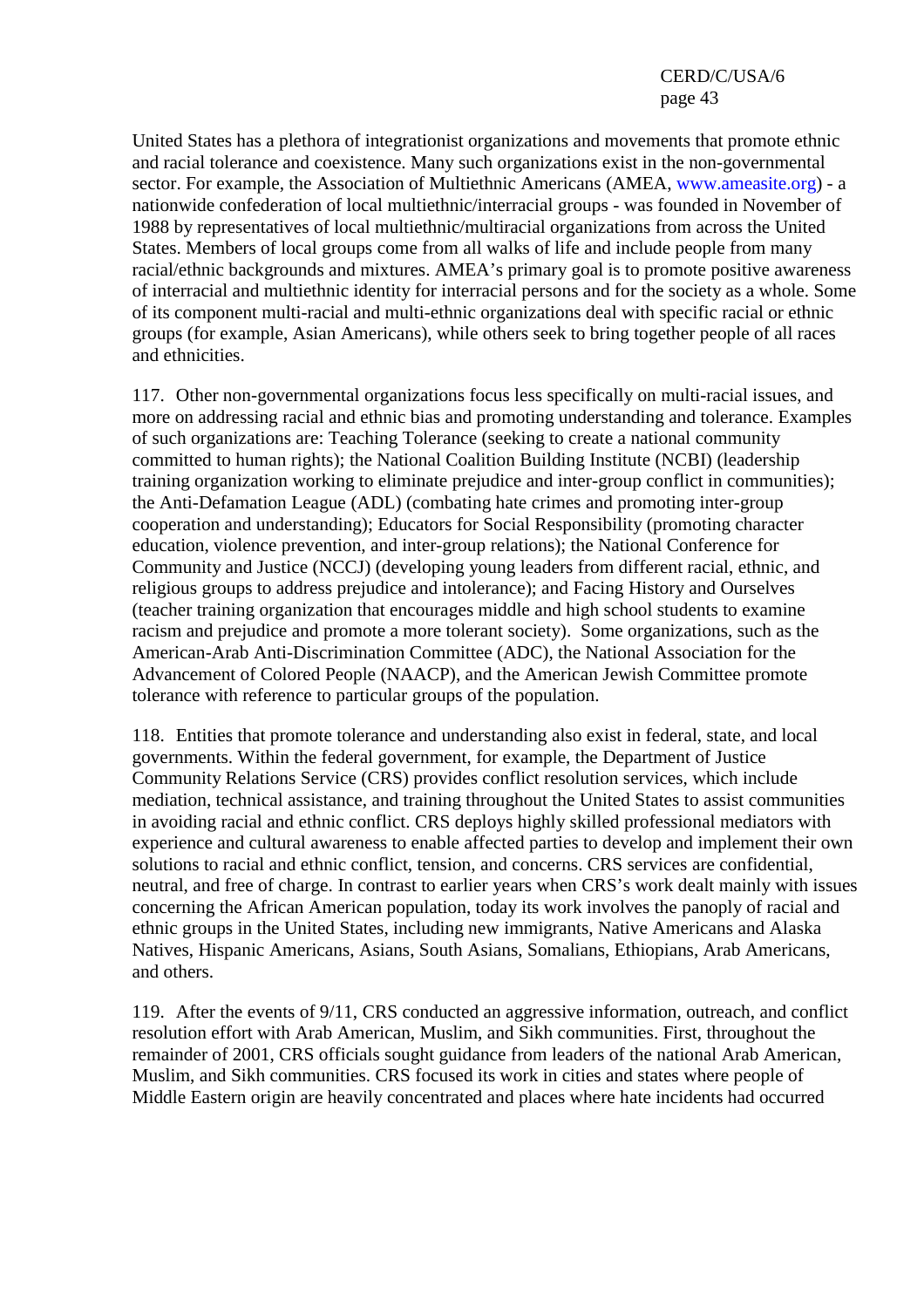against the Middle Eastern communities - in particular the states of California, Michigan, Illinois, New Jersey, New York, Texas, Virginia, Florida, Pennsylvania, Ohio, Massachusetts, Maryland, and the District of Columbia.

120. Based on guidance from the relevant communities, CRS's program goals included: (1) conducting hate crimes training for police departments and school administrators in areas with major Muslim and Arab American populations; (2) helping state and local federal officials establish working groups focusing on 9/11 backlash issues; (3) encouraging municipalities, police departments, schools and colleges, and universities with major Muslim and Arab American populations to plan and organize racial dialogues; (4) assisting local Human Rights Commissions and similar organizations to develop work plans that focus on outreach to the Arab and Muslim communities and strategies to bring about better relations between these communities and the broader community; and (5) convening superintendents of schools and principals to discuss "best practices" and other measures to address backlash affecting Muslim and Arab American students in their school systems.

121. Response to the events of 9/11 also included issuance of a November 19, 2001 "Joint Statement Against Workplace Bias in the Wake of September 11 Attacks." Issued by the EEOC and the Departments of Justice and Labor, this statement reaffirmed the federal government's commitment to upholding laws, regulations, and Executive Orders mandating workplace nondiscrimination. It also noted the government's focus on "preventing and redressing incidents of harassment, discrimination, and violence in the workplace, including such acts directed toward individuals who are, or are perceived to be, Arab, Muslim, Middle Eastern, South Asian, or Sikh." The Joint Statement is available on line at http://www.eeoc.gov/press/ 11-19-01-js.html. In response to concerns about housing security after 9/11, HUD's Fair Housing Office also issued a statement reviewing federal fair housing laws, setting forth answers to questions regarding housing discrimination, and notifying the public how to file fair housing complaints (http://www.hud.gov/offices/fheo/library/sept11.cfm).

122. In fiscal years 2005 (October 2004 through September 2005) and 2006 (October 2005 through September 2006), CRS's work continued to be connected to post-9/11 and hate incidents. CRS worked with local communities to mitigate post-9/11 tensions and conflicts by deploying mediators and providing cultural training to community leaders and law enforcement bodies. CRS also responded to specific hate crime incidents targeted toward Arab, Muslim, and Sikh residents, businesses, and houses of worship. In addition, CRS developed and made available on its website a multimedia Arab American and Muslim cultural awareness training video entitled "The First Three to Five Seconds." This police roll-call video, which is widely requested by law enforcement departments and organizations across the country, can be seen on the CRS website at www.usdoj.gov/crs.

123. In fiscal years 2005 and 2006, CRS responded, respectively, to approximately 757 and 851 community incidents and conflicts based on race, color, or national origin. CRS mediators continue to work with community, government, and law enforcement leaders to prevent or resolve racial tensions related to a wide range of issues, including administration of justice/police-community relations, anti-hate activities, protests and special events, post-9/11 concerns, immigrant community issues, Native American issues, conflicts in educational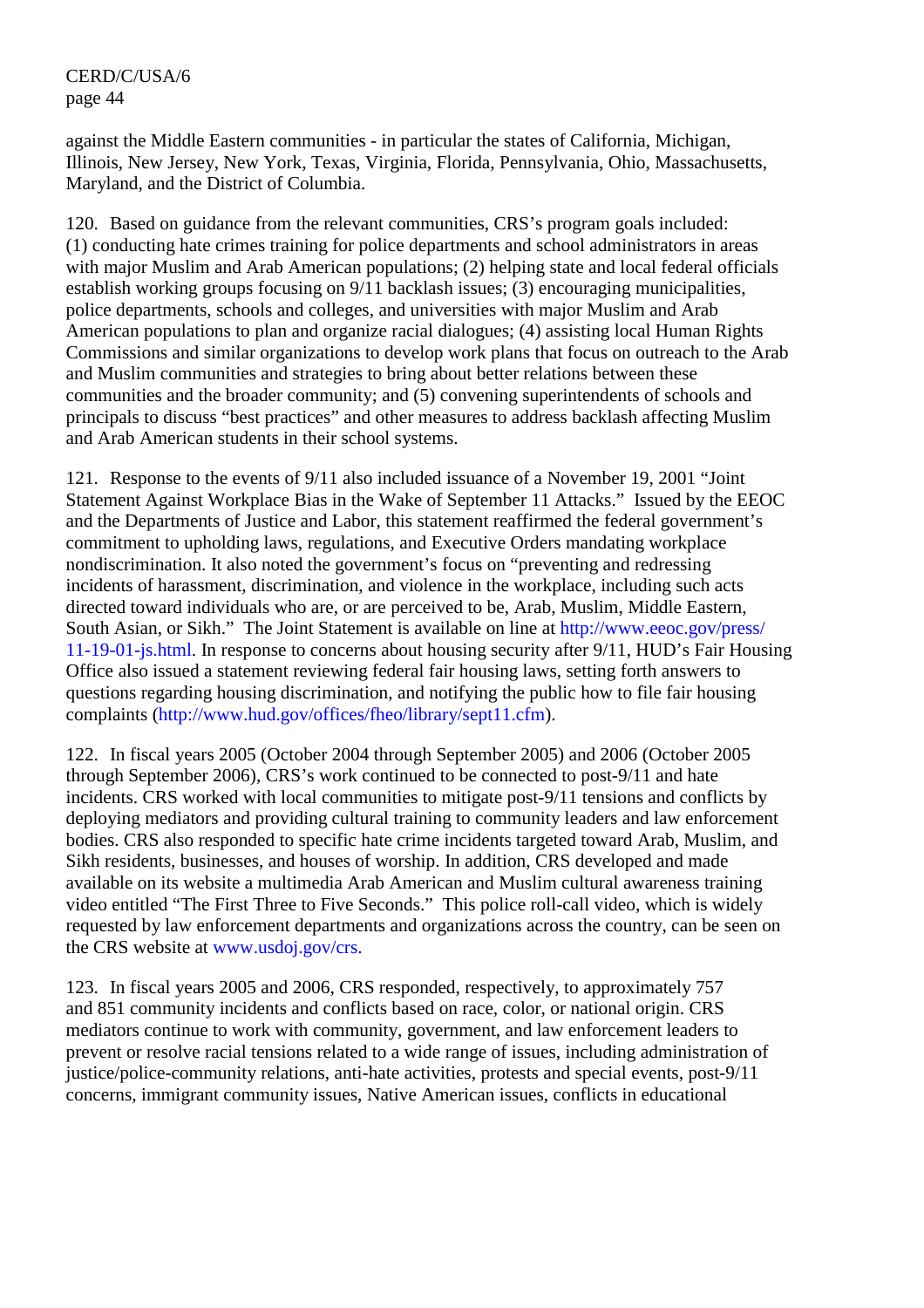institutions, and hate incidents (including vandalism and arson in houses of worship). Services requested include conciliation and mediation, contingency planning, policy training, technical and communication assistance, and partnership building.

124. Organizations promoting tolerance are also active at state and local levels. For example, the California Endowment - the state's largest health foundation - established a 9/11 Special Opportunities Fund, which made more than \$2.4 million in grants to tolerance organizations, Human Relations Commissions, non-governmental organizations, and others to promote understanding of Arab Americans and people of the Islamic faith within the state. Another example is found in Oregon, where the legislature has authorized a Commission on Black Affairs, a Commission on Asian Affairs, and a Commission on Hispanic Affairs, each of which works towards economic, social, political, and legal equality for its corresponding group.

125. The Bush Administration's Faith Based and Community Initiative is also designed to ensure that the nation's religious organizations can and are doing their part to provide social services to underserved populations, and to strengthen their involvement in promoting ethnic and racial tolerance and coexistence. This initiative helps religious organizations obtain grant funds for these purposes.

> **2. Information on the special and concrete measures taken in the social, economic, cultural and other fields to ensure the adequate development and protection of certain racial groups or individuals belonging to them, for the purpose of guaranteeing them the full and equal enjoyment of human rights and fundamental freedoms, in accordance with article 2, paragraph 2, of the Convention**

126. Article 2 (2) provides that, when circumstances so warrant, States parties shall take "special and concrete measures" for the "adequate development and protection of certain racial groups or persons belonging to them, for the purpose of guaranteeing to them the full and equal enjoying of human rights and fundamental freedoms. "Article 1 (4) specifically excludes from the definition of "racial discrimination" "[s]pecial measures taken for the sole purpose of securing adequate advancement of certain racial or ethnic groups or individuals requiring such protection" in order to provide equal enjoyment of human rights and fundamental freedoms. Such measures may not, however, lead to the maintenance of "unequal or separate rights for different racial groups" or "be continued after the objectives for which they were taken have been achieved."

127. The United States acknowledges that article 2 (2) requires States parties to take special measures "when circumstances so warrant" and, as described below, the United States has in place numerous such measures. The decision concerning when such measures are in fact warranted is left to the judgment and discretion of each State Party. The decision concerning what types of measures should be taken is also left to the judgment and discretion of each State Party, and the United States maintains its position that, consistent with the Convention, special measures taken for the sole purpose of securing adequate advancement of certain racial or ethnic groups or individuals requiring such protection may or may not in themselves be race-based. For example, a "special measure" might address the development or protection of a racial group without the measure itself applying on the basis of race (e.g., a measure might be directed at the neediest members of society without expressly drawing racial distinctions).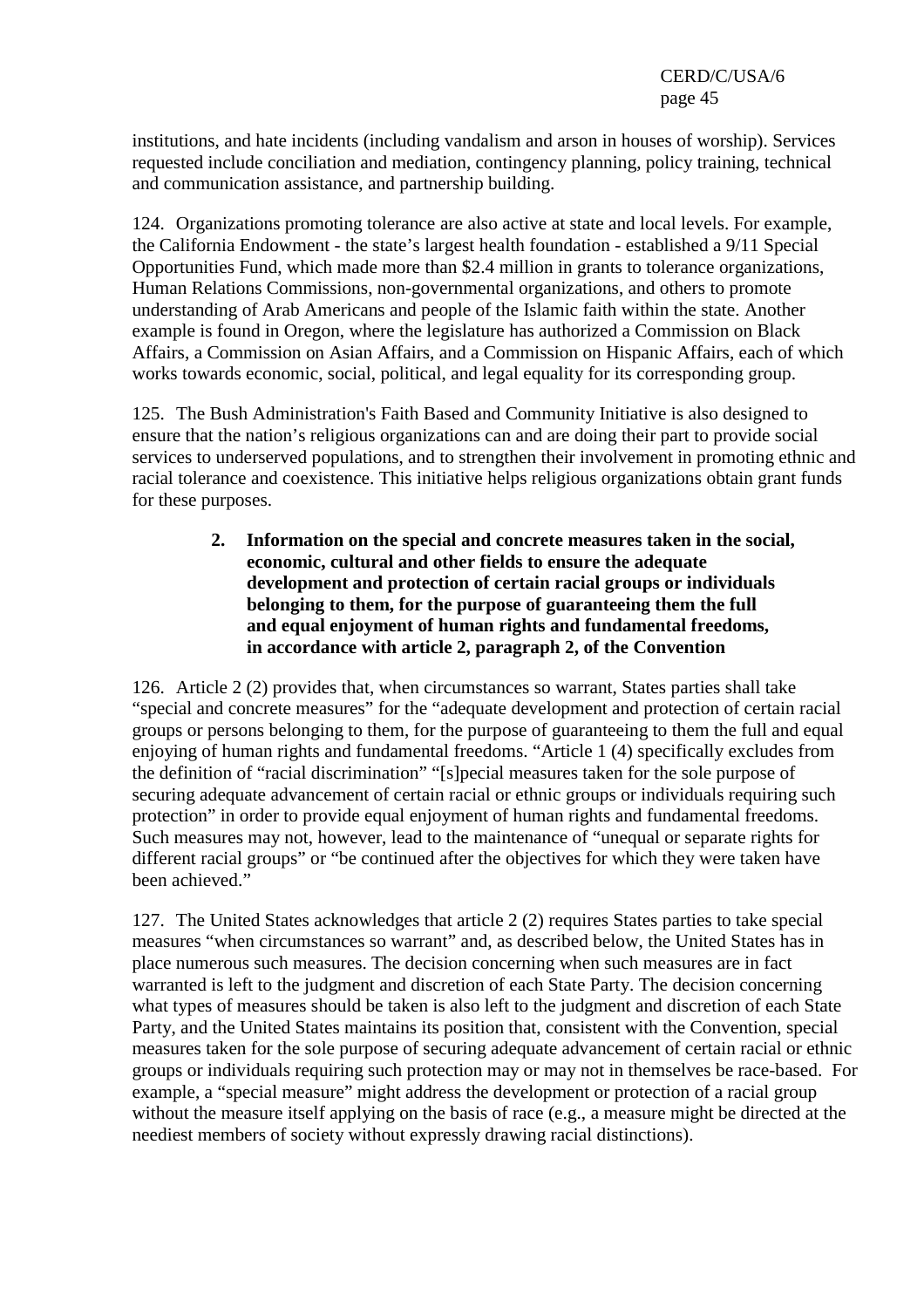128. A substantial number of existing federal ameliorative measures could be considered "special and concrete measures" for the purposes of article 2 (2). These include the panoply of efforts designed to promote fair employment, statutory programs requiring affirmative action in federal contracting, race-conscious educational admission policies and scholarships, and direct support for historically Black colleges and universities, Hispanic-serving institutions, and Tribal colleges and universities. Some provisions are hortatory, such as statutory encouragement for recipients of federal funds to use minority-owned and women-owned banks. Others are mandatory; for example, the Community Reinvestment Act, 12 U.S.C. 2901, requires federally chartered financial institutions to conduct and record efforts to reach out to under-served communities, including, but not limited to, minority communities.

129. Statutory programs such as those described in the Initial U.S. Report continue to operate. They include, but are not limited to:

- Small Business Act requirement that federal agencies set goals for contracting with "small and disadvantaged businesses";
- Small Business Administration (SBA) section 8 (a) Business Development Program and Small and Disadvantaged Business Certification and Eligibility Program;
- SBA Native American Tribal Business Information Centers:
- SBA HUBZone Contracting Program for small businesses in historically underutilized business zones;
- SBA section 7 (j) Small Business Development Assistance Grant Program, section 7(a) Small Business Loan Guaranty Program, and section 7(m) Microloan Program;
- Department of Agriculture programs designed for "socially disadvantaged" farmers and ranchers;
- Department of Education Gear Up discretionary grant program for high-poverty middle schools, colleges and universities, community organizations, and businesses;
- Department of Education and state and local efforts to help students overcome language barriers that impede equal participation in educational programs;
- Treasury Department Minority Bank Deposit Program, Federal Deposit Insurance Corporation (FDIC) Minority Deposit Institutions Program, and Department of Energy Bank Deposit Financial Assistance Program; and
- Department of Transportation preferences for small businesses owned and controlled by socially and economically disadvantaged individuals in DOT-assisted contracts.

130. In general, the proper goal of affirmative action programs, such as those noted above, is to remedy the effects of past and present discrimination. Affirmative action measures may not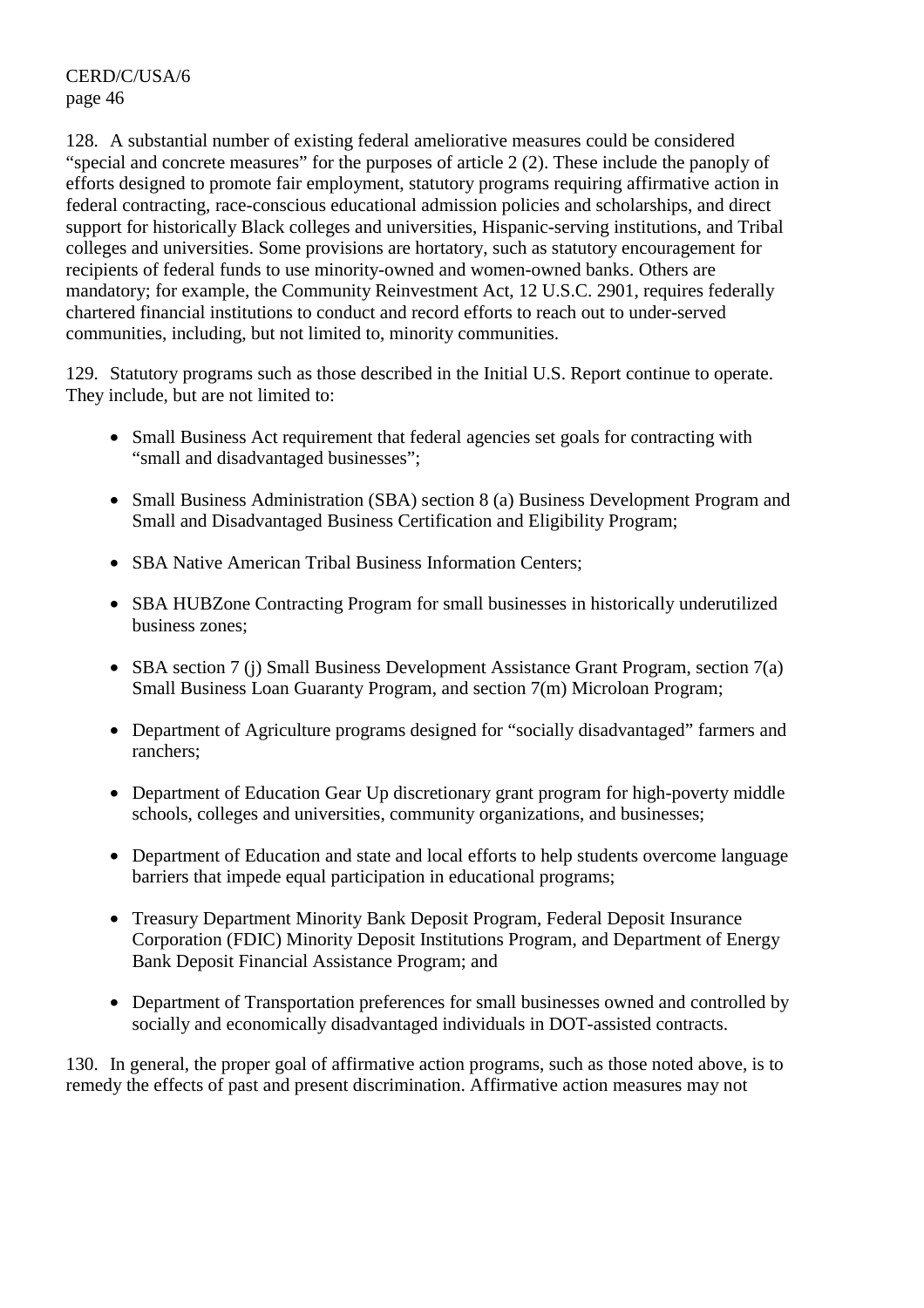create any form of "quotas" or "numerical straightjackets;" nor may they give preference to unqualified individuals, place undue burdens on persons not beneficiaries of the affirmative action programs, or continue to exist or operate after their purposes have been achieved.

131. Any affirmative action plan that incorporates racial classifications must be narrowly tailored to further a compelling government interest, see, e.g., Adarand Constructors, Inc., v. Pena, 515 U.S. 200 (1995). The United States Supreme Court recently addressed the use of racial classifications in university admissions. In Grutter v. Bollinger, 539 U.S. 306 (2003), and Gratz v. Bollinger, 539 U.S. 244 (2003), the Court recognized a compelling interest that permits the limited consideration of race to attain a genuinely diverse student body, including a critical mass of minority students, at universities and graduate schools. Specifically, the Court held that the University of Michigan Law School's interest in "assembling a class that is . . . broadly diverse" is compelling because "attaining a diverse student body is at the heart of [a law school's] proper institutional mission." Grutter, 539 U.S. at 329. In so doing, the Court deferred to the Law School's educational judgment that student-body diversity was essential to its educational mission. In Grutter, the Court further found the Law School's program to be narrowly tailored to achieve this mission because it applied a flexible goal rather than a quota, because it involved a holistic individual review of each applicant's file, and because it did not "unduly burden" individuals who were not members of the favored racial and ethnic groups. The Court also held that "race-conscious admissions policies must be limited in time," and expressed an expectation that "25 years from now, the use of racial preferences will no longer be necessary to further the interest approved today." Id. At 342-43. At the same time, however, in Gratz v. Bollinger, the Court struck down the admissions policies of the University of Michigan's undergraduate program, which automatically awarded points to an applicant's diversity score depending on the applicant's race, because it operated as a mechanical quota that was not "narrowly tailored" to meet the university's objective. See id. at 270.

132. To date, the Court has not recognized the goal of achieving broad diversity as compelling outside of the educational settling. Moreover, whether the goal of achieving simple racial diversity is a compelling interest that would permit the use of racial classifications in an education setting has yet to be determined. In its current term, the Supreme Court is expected to decide whether elementary and secondary schools may use race as a deciding factor in making student assignment decisions in order to achieve (or maintain) racially diverse schools. See Parents Involved in Community Schools v. Seattle School District No. 1, 05-908; Meredith v. Jefferson County Board of Education, 06-915.

133. Debate concerning reverse discrimination (i.e., that racial preference programs are unfair to persons who do not benefit from them) continues. A number of recent lawsuits allege reverse discrimination, and the courts have articulated the standards described above to define which programs do and do not meet constitutional requirements. It continues to be the view of the United States that, consistent with its obligations under the Convention, the United States may adopt and implement appropriately formulated special measures consistent with U.S. constitutional and statutory provisions, and that the Convention gives the State party broad discretion to determine both when circumstances warrant the taking of special measures and how, in such cases, it shall fashion such special measures.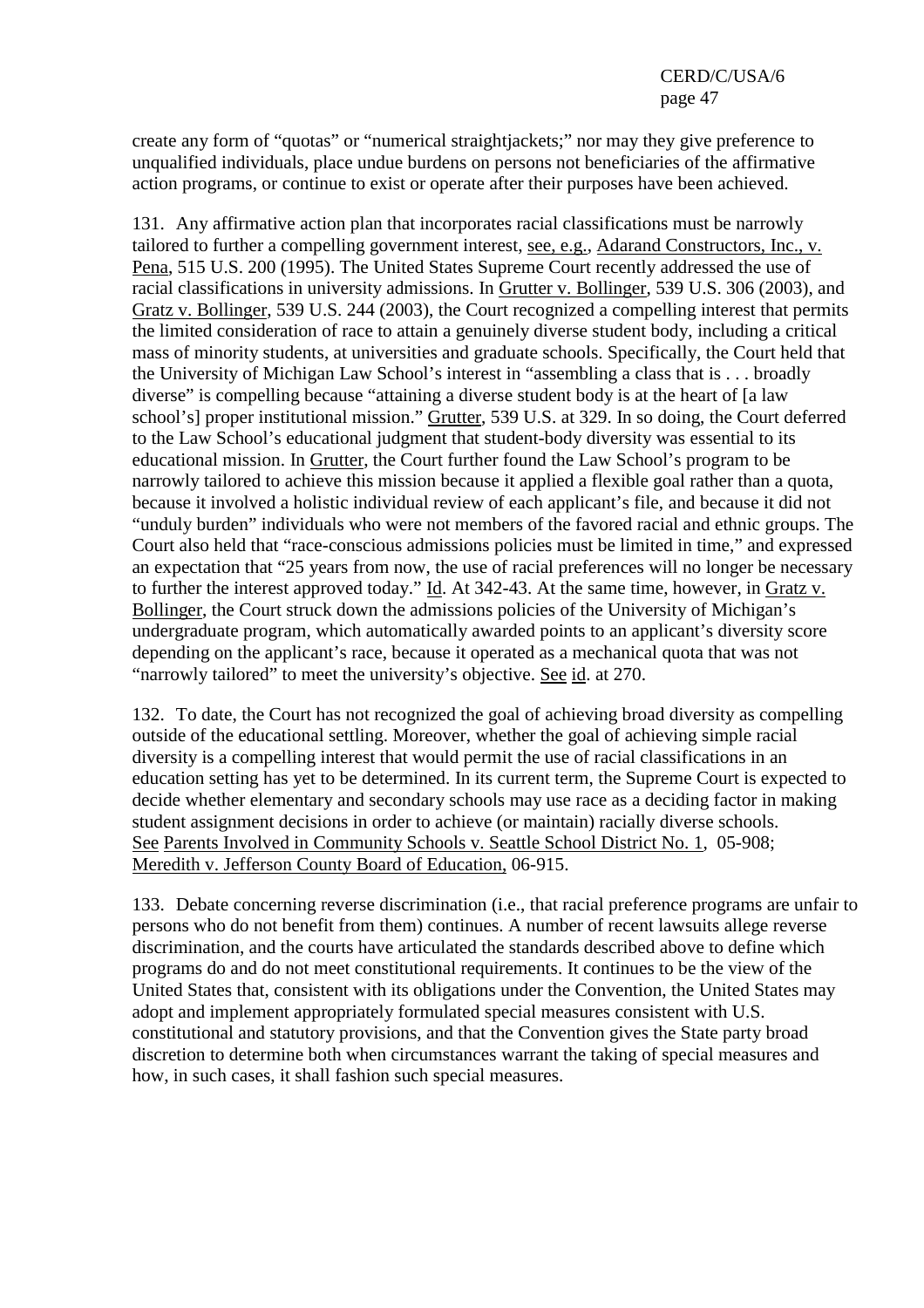134. Based on the Equal Educational Opportunities Act of 1974 (EEOA) and Title VI of the Civil Rights Act of 1964, courts have also continued to uphold the responsibility of states and local school districts to take affirmative steps to rectify the language deficiency of children with limited English proficiency, as required by the landmark decision of Lau v. Nichols, 414 U.S. 563 (1974). For example, in Flores v. Arizona, 405 F. Supp. 2d 1112 (D. Ariz. 2005), the federal district court in Arizona, pursuant to the EEOA, found the State of Arizona's funding of its limited English Proficiency (LEP) programs so inadequate that it enjoined the state from requiring LEP students to pass a particular standardized test as a requirement for graduation from high school until funding was restored to an adequate level.

## **B. Article 3**

135. Article 3 requires States parties to condemn racial segregation and apartheid and to undertake to prevent, prohibit, and eradicate "all practices of this nature" in territories under their jurisdiction. The Initial U.S. Report described the response of the United States Government, state and local governments, and private institutions to governments and institutions that supported or tolerated apartheid. No such policies or practices are permitted in U.S. territories, and it remains the United States position that such practices should be condemned and eradicated wherever they are found.

# **C. Article 4**

## **1. Information on the legislative, judicial, administrative or other measures that give effect to the provisions of article 4 of the Convention, in particular measures taken to give effect to the undertaking to adopt immediate and positive measures designed to eradicate all incitement to, or acts of, racial discrimination**

136. These include, in particular, measures 1. To declare an offence punishable by law all dissemination of ideas based on racial superiority or hatred, incitement to racial discrimination, as well as all acts of violence or incitement to such acts against any race or group of persons of another colour or ethnic origin, and also the provision of any assistance to racist activities, including the financing thereof; 2. To declare illegal and prohibit organizations, and also organized and all other propaganda activities, which promote and incite racial discrimination, and to recognize participation in such organizations or activities as an offence punishable by law; and 3. Not to permit public authorities or public institutions, national or local, to promote or incite racial discrimination. The American people reject all theories of the superiority of one race or group of persons of one color or ethnic origin, as well as theories that attempt to justify or promote racial hatred and discrimination. It is government policy to condemn such theories, and none is espoused at any level of government. The Convention, however, also requires that States parties "undertake to adopt immediate and positive measures designed to eradicate all incitement to, or acts of, such discrimination" as specified in articles 4 (a), (b) and (c). The Committee has stressed the importance with which it views these obligations, as reflected, for example, in General Recommendation VII (1985), General Recommendation XV (1993), and in the Committee's Concluding Observations on the Initial U.S. Report (A/56/18, para. 391).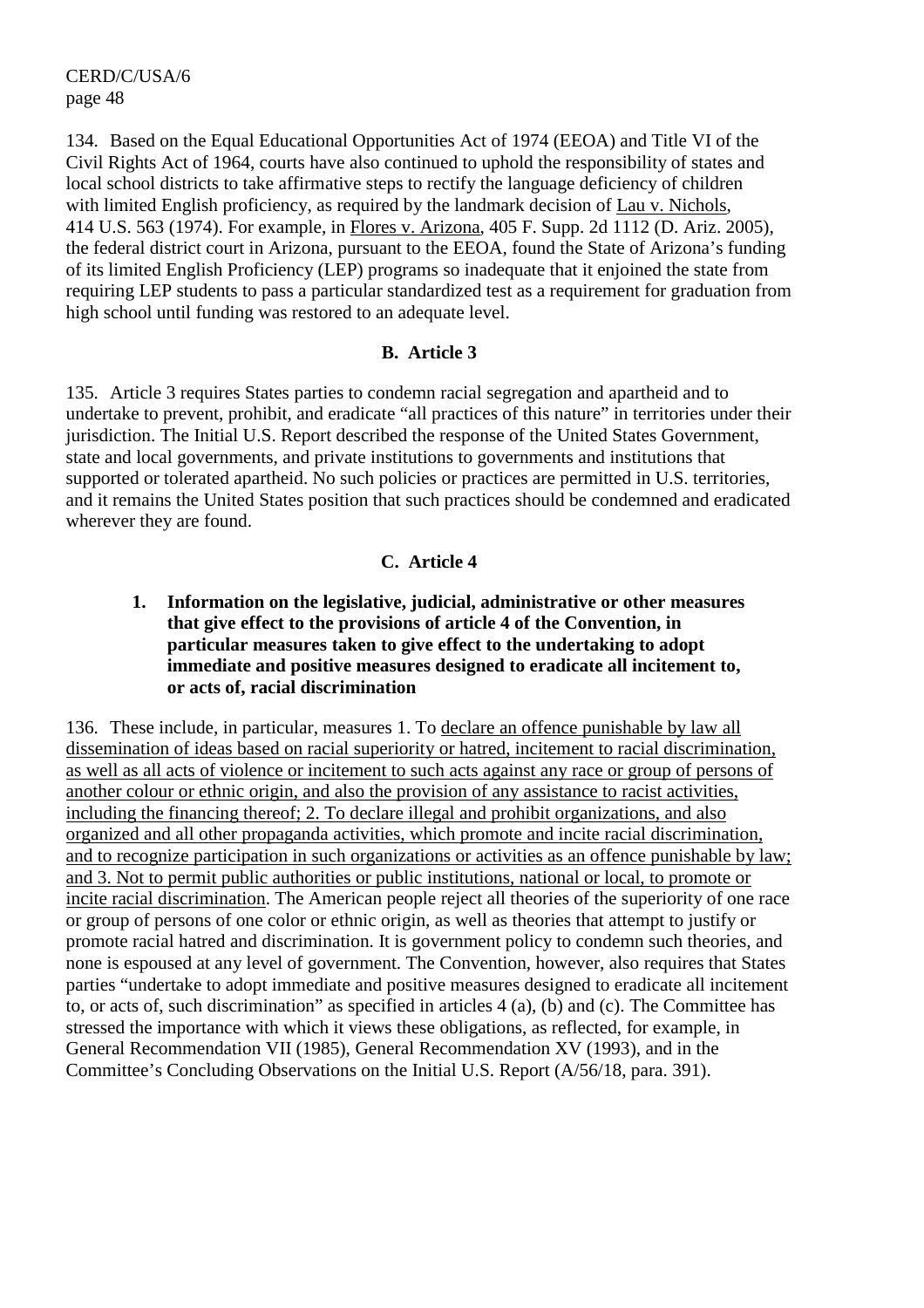137. The United States reiterates that, for the reasons described in paragraphs 147 through 156 of the Initial U.S. Report, its ability to give effect to these requirements is circumscribed by the protections provided in the United States Constitution for individual freedom of speech, expression, and association. Accordingly, at the time it became a State party to the Convention, the United States took a formal reservation to article 4, and to the corresponding provisions of article 7, to make clear that it could not accept any obligation that would restrict the constitutional rights of freedom of speech, expression, and association, through the adoption of legislation or any other measures, to the extent that doing so would violate the Constitution and laws of the United States. That reservation remains in effect and reflects fundamental human rights protections accorded to persons under the United States Constitution.

138. In the United States, speech intended to cause imminent violence may constitutionally be restricted, but only under certain narrow circumstances. In 1992, the U.S. Supreme Court struck down a municipal ordinance making it a misdemeanor to "place on public or private property a symbol, object, appellation, characterization, or graffiti, including, but not limited to, a burning cross or Nazi swastika, which one knows or has reasonable grounds to know arouses anger, alarm or resentment in others on the basis of race, color, creed, religion or gender" on the grounds that it unconstitutionally restricted freedom of speech on the basis of its content, R.A.V. v. City of St. Paul, 505 U.S. 377 (1992). A more recent Supreme Court decision, however, upheld a statute that prohibited cross-burning with the intent of intimidating any person or group of persons, Virginia v. Black, 538 U.S. 343 (2003). Although the Virginia Supreme Court had struck down the statute as unconstitutional on the basis that it singled out a type of speech based on content and viewpoint, the U.S. Supreme Court held that the protections of the first amendment are not absolute, and that cross-burning with the intent to intimidate is in the nature of a true threat - a type of speech that may be banned without infringing the First Amendment, whether or not the person uttering the threat actually intends to carry it out, see Watts v. United States, 394 U.S. 705 (1969). In the Court's view, because cross-burning is such a particularly virulent form of intimidation, the First Amendment permits Virginia to outlaw cross-burning with the intent to intimidate.

139. Thus, consistent with the limitations of the U.S. Constitution, the United States can, and does, give effect to article 4 in numerous areas. For example:

140. Hate Crimes. The Civil Rights Division of the U.S. Department of Justice enforces several criminal statutes that prohibit acts of violence or intimidation motivated by racial, ethnic, or religious hatred and directed against participation in certain activities. Those crimes include: 18 U.S.C. 241 (conspiracy against rights); 18 U.S.C. 245 (interference with federally protected activities); 18 U.S.C. 247(c) (damage to religious property); 42 U.S.C. 3631 (criminal interference with right to fair housing); and 42 U.S.C. 1973 (criminal interference with voting rights). In addition, 47 of the 50 U.S. states enforce state laws prohibiting hate crimes, and organizations to combat hate crimes exist in a number of states.

141. Enforcement against hate crimes - including particular efforts devoted to prosecution of post 9/11 hate crimes targeting Arab Americans and Muslim Americans - is a high priority. Statistics concerning the breakdown of racial and ethnic groups involved in hate crimes cases, as well as specific examples of cases, are set forth in the section on article 5, Security of Person, below.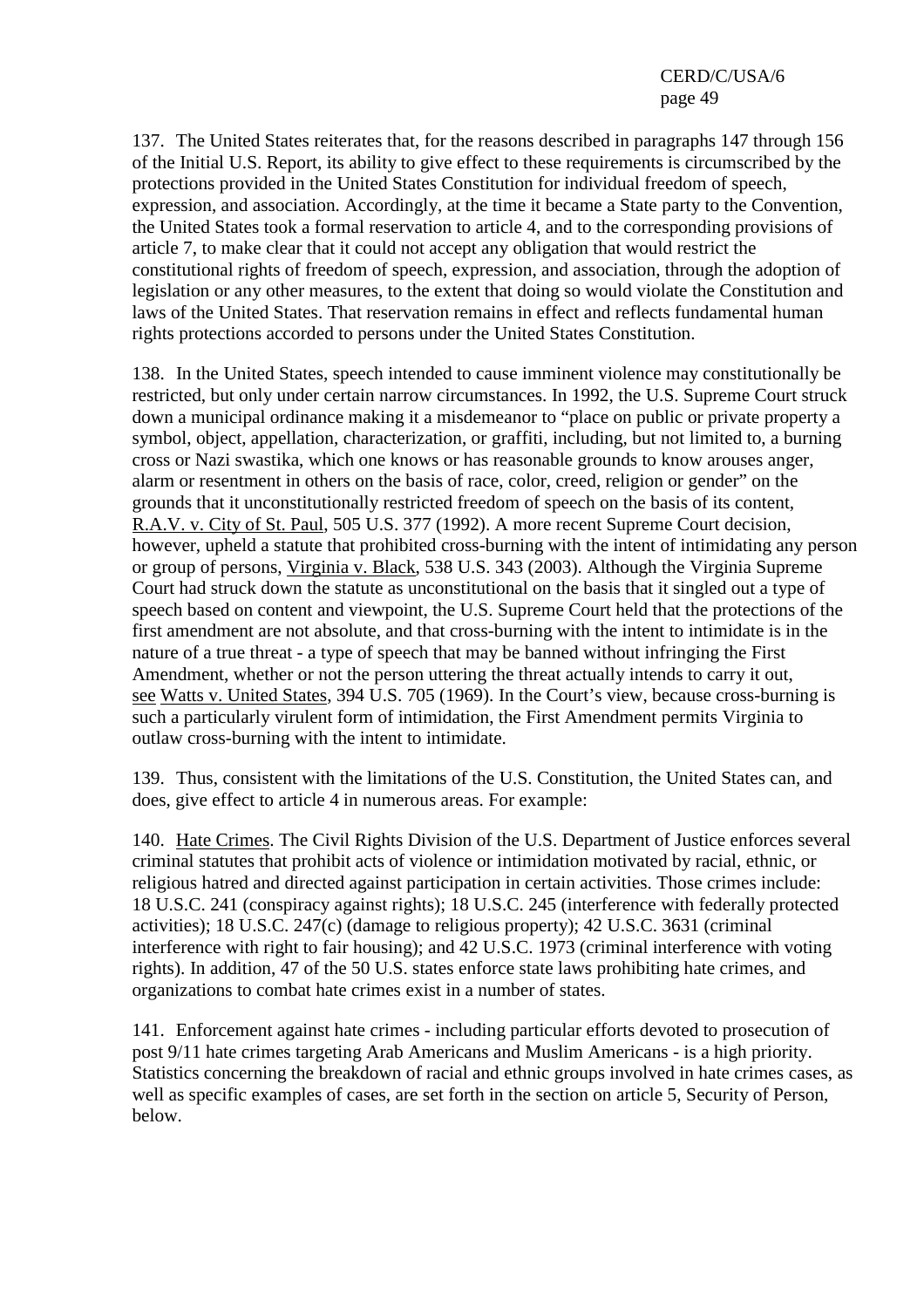142. Hate Crimes on the Internet. The U.S. Supreme Court has made it clear that communications on the internet receive the same constitutional protections under the First Amendment that communications in other media enjoy, Reno v. ACLU, 521 U.S. 844 (1997). Nonetheless, when speech contains a direct, credible threat against an identifiable individual, organization, or institution, it crosses the line to criminal conduct and loses that constitutional protection. See, e.g., Planned Parenthood of the Colombia/Willamette, Inc. v. American Coalition of Life Activists, 290 F. 3d 1058 (9<sup>th</sup> Cir. 2002), cert denied, 539 U.S. 958 (2003); see also Virginia v. Black, 538 U.S. 343 (2003).

143. Because of the difficulties in identifying internet hate crimes and tracking down perpetrators, criminal cases have to date been relatively few in number. As one step in addressing the problem, in 2003 the new Office of Juvenile Justice and Delinquency Prevention in the U.S. Department of Justice, in partnership with Partners Against Hate (a collaboration of the Anti-Defamation League, the Leadership Conference on Civil Rights Education Fund, and the Center for the Prevention of Hate Violence) and the Safe and Drug-Free Schools Program of the U.S. Department of Education published a manual entitled "Investigating Hate Crimes on the Internet." This manual, which can be found at www.partnersagainsthate.org/publications/ investigating hc.pdf, is designed to assist law enforcement and related personnel in their efforts to address criminal internet behavior.

144. The Civil Rights Division of the Department of Justice has prosecuted several internet threats cases. In U.S. v. Razani (C.D. Cal.), the defendant sent threatening e-mail, including a death threat, to an Arab American woman. The defendant pled guilty to violating 18 U.S.C. 874 (c) and was sentenced to six months home detention and three years probation on April 3, 2006. In U.S. v. Middleman (D.C.), the defendant pled guilty to violating 18 U.S.C. 875 for sending threatening e-mail to the president of the Arab American Institute. This defendant was sentenced to ten months in prison on October 14, 2005. In U.S. v. Oakley (D.C.), the defendant sent e-mail threatening to bomb the headquarters of the Council on American Islamic Relations. This defendant pled guilty to violating 18 U.S.C. 844 (e), and was sentenced to three years probation. In U.S. v. Bratisax (E.D. Mich.), the defendant sent threatening e-mails to the Islamic Center of America. This defendant plead guilty to violating 18 U.S.C. 247 and was sentenced on March 13, 2006 to two years probation.

145. States also actively prosecute such cases. For example, in 1998, a white supremacist and his organization were charged under the Pennsylvania Ethnic Intimidation Law with terroristic threats, harassment, and harassment by communication in connection with material on a website. The complaint was filed against the White supremacist, Ryan Wilson and his organization, Alpha HQ, as well as against Bluelantern, Inc. and Stormfront, Inc., the internet hosts of the website. The site included threats against two specific local and state civil rights enforcement employees, along with a statement that "traitors" like this should beware because they would be "hung from the neck from nearest tree or lamp post." It also depicted a bomb destroying the office of one of these employees who regularly organized anti-hate activities. Upon the filing of the complaint, the defendants agreed to remove the site from the internet. Thus, the matter was resolved without going to court. Commonwealth of Pennsylvania v. ALPHA HQ.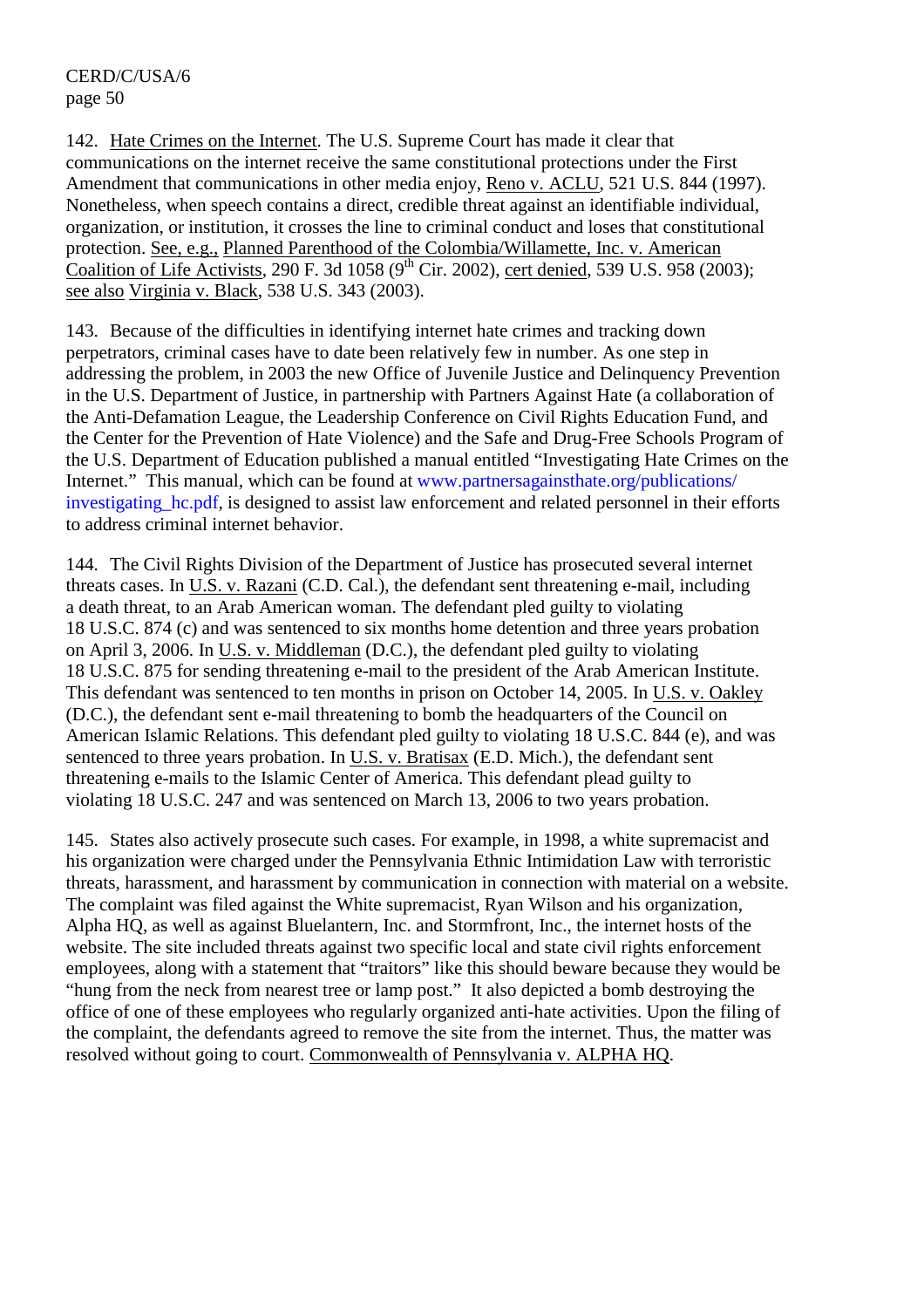#### **2. Information on appropriate measures taken to give effect to general recommendations I, VII and XV, on article 4 of the Convention**

146. As noted above, the United States implementation of article 4 (a) and (b) is limited by its constitutional guarantees of freedom of speech, expression, and association. However, the U.S. Department of Justice does enforce a number of criminal statutes that prohibit acts of violence or threats of force motivated by racial, ethnic, or religious hatred and directed against participation in certain activities. In addition, as also noted above, 47 of the 50 states also enforce their own hate crimes laws. United States federal and state laws currently provide adequate legal basis for prosecuting racially and ethnically motivated crimes consistent with the Constitution, and the U.S. Congress and state legislatures are seized with the responsibility to consider new legal authorities if warranted.

### **3. Information in response to Decision 3 (VII) adopted by the Committee on 4 May 1973**

147. In the United States, existing penal laws, as applied by the courts, implement U.S. obligations under article 4 (a) and (b) consistent with the U.S. Constitution. These laws include:

- 18 U.S.C. 241 Conspiracy Against Rights This law makes it unlawful for two or more persons to agree to injure, threaten, or intimidate a person in any state, territory, or district in the free exercise or enjoyment of any right or privilege secured to him/her by the Constitution or the laws of the United States, or because of his/her having exercised such rights. Unlike most conspiracy statutes, this section does not require that one of the conspirators commit an overt act prior to the conspiracy's becoming a crime. The offense is punishable by a range of imprisonment up to a life term or the death penalty, depending on the circumstances of the crime and the resulting injury, if any.
- 18 U.S.C. 245 (b) (2) Federally Protected Activities This law makes it unlawful to willfully injure, intimidate, or interfere with any person, or attempt to do so, by force or threat of force, because of that person's race, color, religion, or national origin and because he or she is or has been (A) enrolling in or attending any public school or public college; (B) participating in or enjoying any benefit, service, privilege, program, facility, or activity provided or administered by any state or subdivision thereof; (C) applying for or enjoying employment by any private employer or any agency of any state or subdivision thereof, or joining or using the services of any labor organization, hiring hall, or employment agency; (D) serving, or attending upon any court of any state in connection with possible service as a juror; (E) traveling in or using any facility of interstate commerce, or using any vehicle, terminal, or facility of any common carrier by motor, rail, water, or air; or (F) enjoying the goods, services, facilities, privileges, advantages, or accommodations of any inn, hotel, motel, or other establishment which provides lodging to transient guests, or of any restaurant, cafeteria, lunchroom, lunch counter, soda fountain, or other facility which serves the public, or of any gasoline station, or of any motion picture house, theater, concert hall, sports arena, stadium, or any other place of exhibition or entertainment which serves the public, or of any other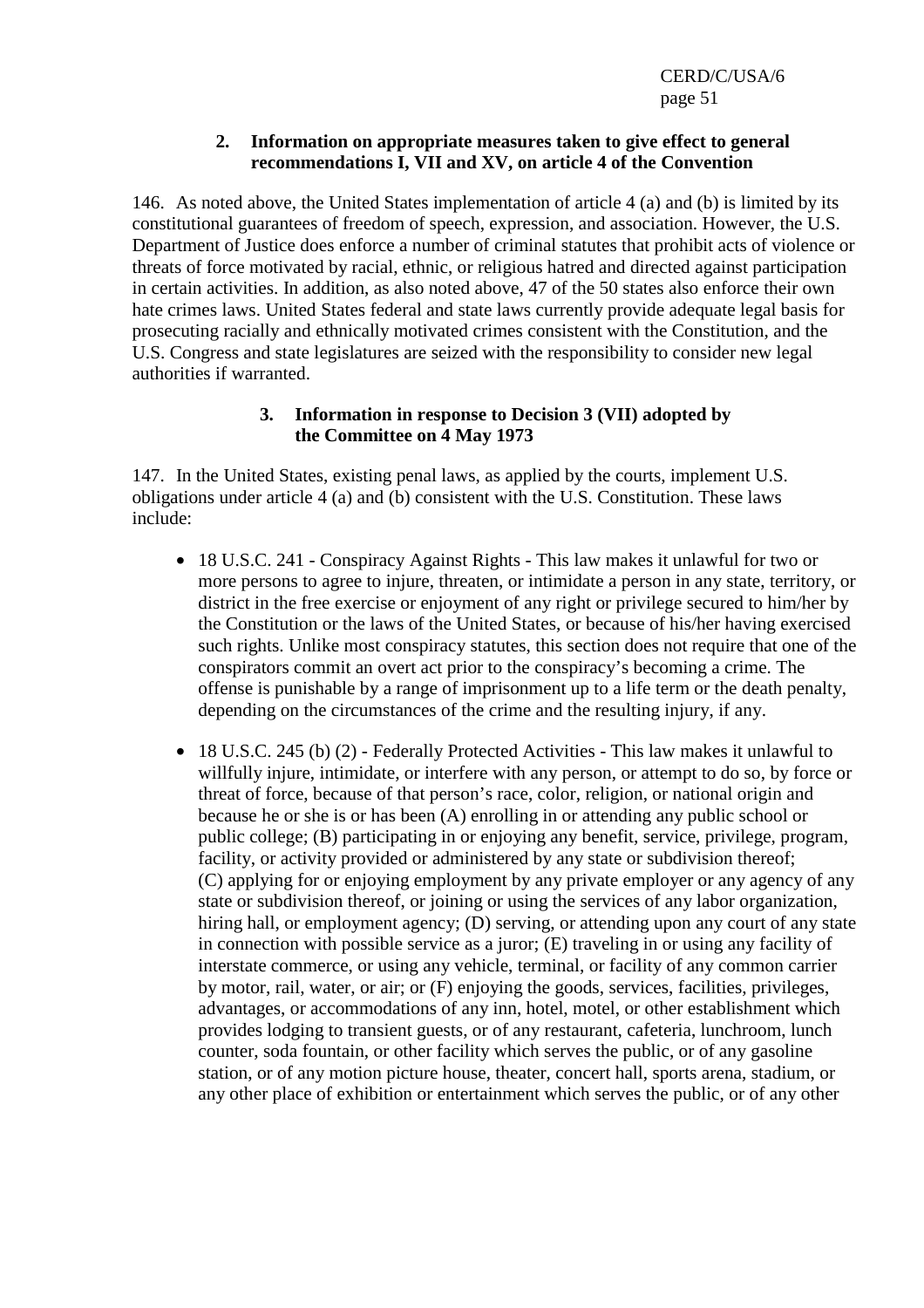establishment which serves the public and (i) which is located within the premises of any of the aforesaid establishments or within the premises of which is physically located any of the aforesaid establishments, and (ii) which holds itself out as serving patrons of such establishments. The offense is punishable by a range of imprisonment up to a life term, or the death penalty, depending on the circumstances of the crime and the resulting injury, if any.

- 18 U.S.C. 247 (c) Damage to Religious Property This law prohibits anyone from intentionally defacing, damaging, or destroying religious real property, or attempting to do so, because of the race, color, or ethnic characteristics of any individual associated with the property, regardless of any connection to interstate or foreign commerce. The offense is punishable by a range of imprisonment up to a life term or the death penalty, depending on the circumstances of the crime and the resulting injury, if any.
- 42 U.S.C. 3631 Fair Housing Act criminal provisions This law makes it illegal for an individual to use force or threaten to use force to injure, intimidate, or interfere with, or attempt to injure, intimidate, or interfere with, any person's housing rights because of that person's race, color, religion, sex, handicap, familial status, or national origin. Among the housing rights enumerated in the statute are: the sale, purchase, or rental of a dwelling; the occupation of a dwelling; the financing of a dwelling; contracting or negotiating for any of the rights enumerated above; applying for or participating in any service, organization, or facility relating to the sale or rental of dwellings. The statute also makes it illegal to use force or threaten to use force to injure, intimidate, or interfere with any person who is assisting an individual or class of persons in the exercise of housing rights. The offense is punishable by imprisonment up to a life term, depending on the circumstances of the crime and the resulting injury, if any.
- 42 U.S.C. 1973 Voting Act criminal provisions Among other aspects, this law makes it illegal to deny or abridge the right of any citizen of the United States to vote on the basis of race, color, or membership in a language minority group. The offense is punishable by monetary fines, or imprisonment of not more than five years, or both.

Copies of these laws are being made available to the Secretary-General in English.

## **D. Article 5**

**Information on the legislative, judicial, administrative or other measures that give effect to the provisions of article 5 of the Convention, taking into consideration general recommendations XX and XXII , in particular, measures taken to prohibit racial discrimination in all its forms and to guarantee the right of everyone, without distinction as to race, colour, or national or ethnic origin, to equality before the law notably in the enjoyment of the rights listed** 

148. Article 5 obligates States parties to prohibit and eliminate racial discrimination in all its forms and to guarantee the right of everyone to equality before the law, without distinction as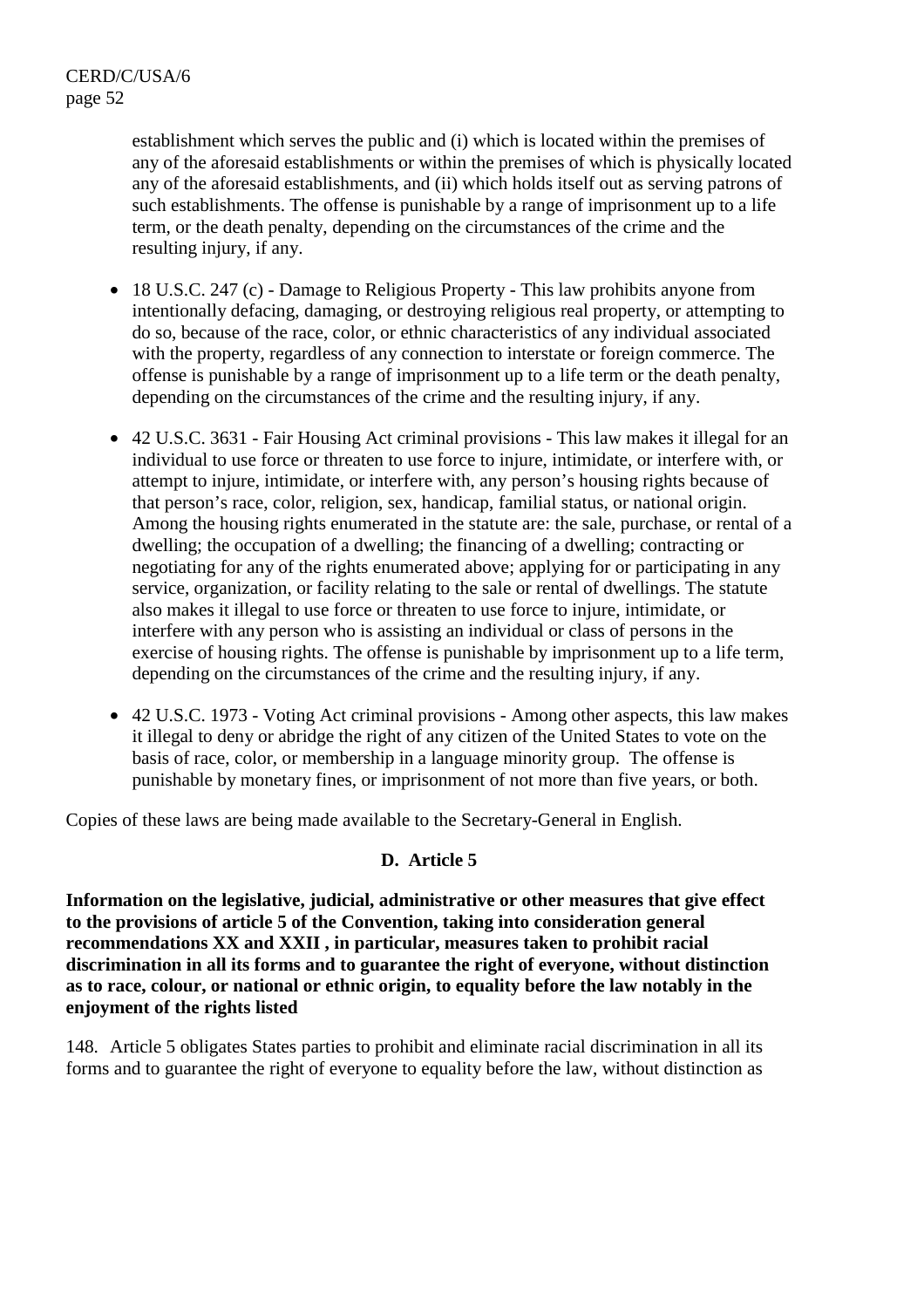to race, color, or national or ethnic origin. The protections of the U.S. Constitution meet this fundamental requirement, as do laws, policies, and objectives of government at all levels. Article 5 specifically requires States parties to guarantee equality and non-discrimination in the enjoyment of certain enumerated rights. As noted in the Initial U.S. Report, some of these enumerated rights, which may be characterized as economic, social, and cultural rights, are not explicitly recognized as legally enforceable "rights" under U.S. law. However, article 5 does not affirmatively require States parties to provide or to ensure observance of each of the listed rights themselves, but rather to prohibit discrimination in the enjoyment of those rights to the extent they are provided in domestic law. In this respect, U.S. law fully complies with the requirements of the Convention. The U.S. continues to work to achieve the desired goals with regard to non-discrimination in each of the enumerated areas.

### **1. The right to equal treatment before the tribunals and all other organs administering justice**

149. The right to equal treatment before courts in the United States is provided through the operation of the Equal Protection Clause of the Fourteenth Amendment to the U.S. Constitution. This provision is binding on all governmental entities at all levels throughout the United States. The constitutional provision has not changed since 2000.

150. In the United States, potential jurors may not be excluded from a jury solely on account of their race in criminal trials, Batson v. Kentucky, 476 U.S. 79 (1986), or civil cases, Edmonson v. Leesville Concrete Co., 500 U.S. 614 (1991). Courts have also generally treated ethnicity and national origin as improper criteria in the selection of jurors. Although the Supreme Court has not squarely decided the issue, it has on two occasions treated Batson as extending to ethnic origin. See, e.g., Hernandez v. New York, 500 U.S. 352 (1991) (assuming without discussion that Batson applies to Hispanic jurors); U.S. v. Martinez-Salazar, 528 U.S. 304 (2000) (stating that "[u]nder the Equal Protection Clause, a defendant may not exercise a peremptory challenge to remove a potential juror solely on the basis of the juror's gender, ethnic origin, or race"). Lower courts have also applied this principle in specific cases. See, e.g., Rico v. Leftridge-Byrd, 340 F. 3d 178 (3rd Cir. 2003) (holding it not objectively unreasonable for a state court to apply Batson to peremptory challenges of Italian American jurors); U.S. v. Bin Laden, 91 F. Supp. 2d 600 (S.D.N.Y. 2000) (holding that U.S. citizens cannot be excluded from jury selection based on their nationality because "it is well settled that equal protection principles forbid discriminatory exclusions from jury service on the basis of factors such as race and national origin").

151. In addition, with regard to court access, several federal courts have barred discovery concerning the immigration status of plaintiffs in lawsuits alleging employment discrimination under Title VII of the Civil Rights Act, as well as under other federal laws. See, e.g., Rivera v. NIBCO, Inc., 364 F.3d 1057 (9<sup>th</sup> Cir. 2004), cert. denied, 544 U.S. 905 (2005) (Title VII); EEOC v. Restaurant Co., 448 F. Supp. 2d 1085 (D. Minn. 2006) (Title VII); Zeng Liu v. Donna Karan Intern, Inc., 207 F. Supp. 2d 191 (S.D.N.Y. 2002) (Fair Labor Standards Act); Topo v. Dhir, 210 F.R.D. 76 (S.D.N.Y. 2002) (Alien Tort Claims Act).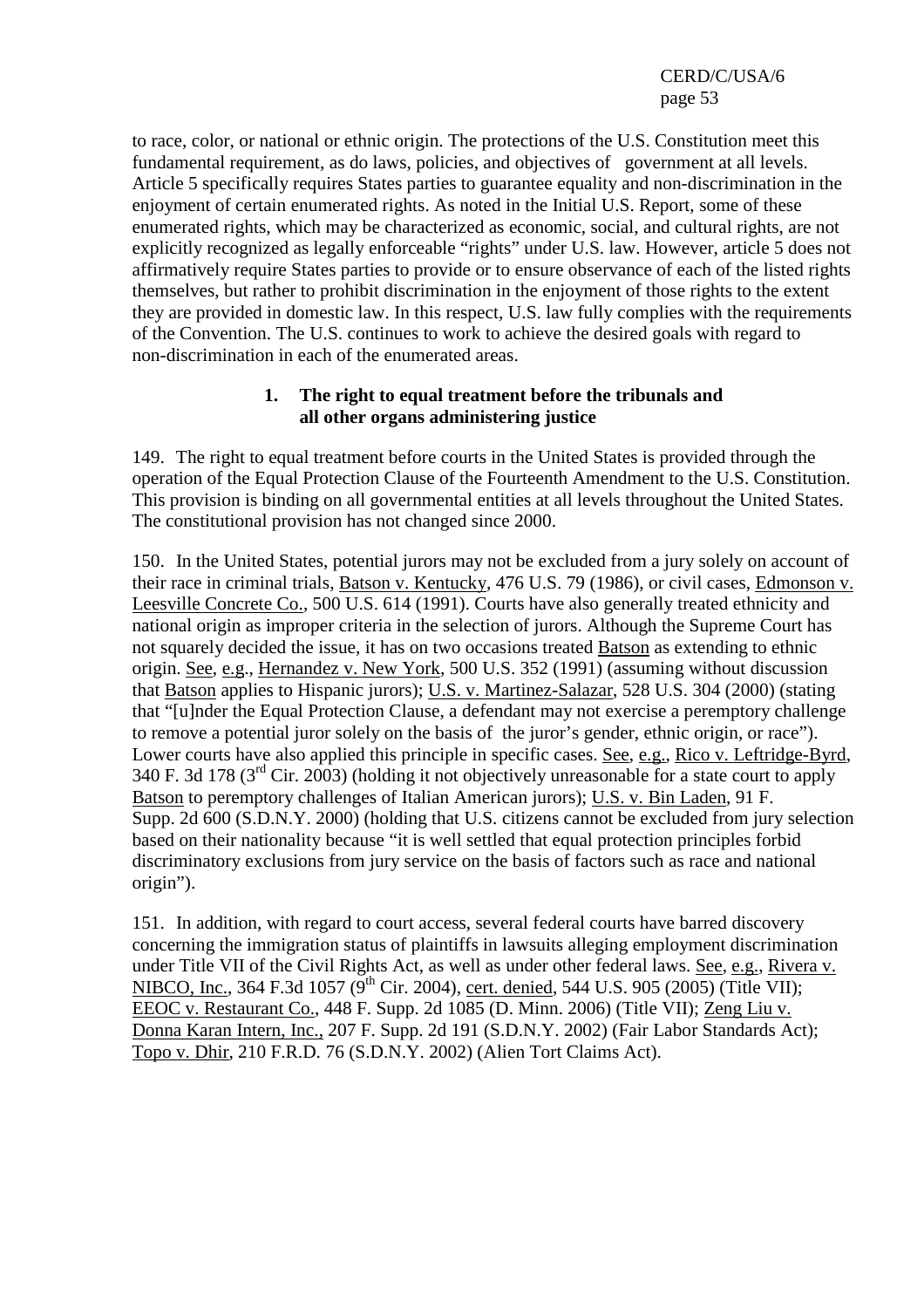152. The Sixth Amendment to the U.S. Constitution provides for the right to counsel in Federal criminal prosecutions. Through a series of landmark decisions by the U.S. Supreme Court, the right to counsel has been extended to all criminal prosecutions - state or federal, felony or misdemeanor - that carry a sentence of imprisonment. By law, counsel for indigent defendants is provided without discrimination based on race, color, ethnicity, and other factors. States and localities use a variety of methods for delivering indigent criminal defense services, including public defender programs, assigned counsel programs, and contract attorneys. The federal system also uses similar types of programs. In addition, in many states counsel is available in some civil cases through state bar *pro bono* attorney programs, and legal aid programs. For example, several organizations in Nevada assist those of limited means in obtaining legal services in civil matters. These include Nevada Legal Services, Clark County Legal Services, and "We the People." The 2000 Bureau of Justice Statistics report "Defense Counsel in Criminal Cases" used data from the Administrative Office of the U.S. Courts, the 1999 National Survey of Indigent Defense Systems, the National Survey of State Court Prosecutors, and State Court Processing Statistics to compare indigent felony defendants in federal and state courts. Among other factors, that study found that conviction rates for indigent defendants and those with their own lawyers were about the same in both federal and state courts. Of those found guilty, defendants represented by publicly financed attorneys were incarcerated at a higher rate than those who paid for their own legal representation (88 percent compared to 77 percent in federal courts and 71 percent compared to 54 percent in the most populous counties), but on average, sentence lengths were shorter for those with publicly-financed attorneys than those who hired counsel.

153. Discrimination by Law Enforcement. The U.S. Constitution and federal statutes prohibit racially discriminatory actions by law enforcement agencies. Where such actions do occur, the Justice Department Civil Rights Division institutes civil actions for equitable and declaratory relief under the Pattern or Practice of Police Misconduct provision of the Violent Crime Control and Law Enforcement Act of 1994, 42 U.S.C. 14141, and the Omnibus Crime Control and Safe Streets Act of 1968, 42 U.S.C. 3789d. Those statutes prohibit law enforcement agencies from engaging in a pattern or practice of violation of civil rights.

154. Since January 2001, the Civil Rights Division has reached 14 settlements with law enforcement agencies under these provisions. These settlements cover police departments in Villa Rica, Georgia; Prince George's County, Maryland; Detroit, Michigan; Cincinnati and Cleveland, Ohio; Los Angeles, California; Washington, D.C.; Mount Prospect, Illinois; the State of New Jersey; and others. Many of these cases involve allegations of excessive use of force, and some also involve allegations of discrimination in conducting stops, detention, and other police activities. For example, a provision in the June 2001 Consent Decree with Los Angeles and the Los Angeles, California Police Department specifically prohibits the use of race, color, ethnicity, or national origin in conducting stops or detention or activities following stops or detentions. As of February 2007, the Division was engaged in ongoing investigations of ten law enforcement agencies, plus monitoring and oversight of ten police settlement agreements involving eight agencies (available on the Justice Department website at www.usdoj.gov/crt/split/index.html).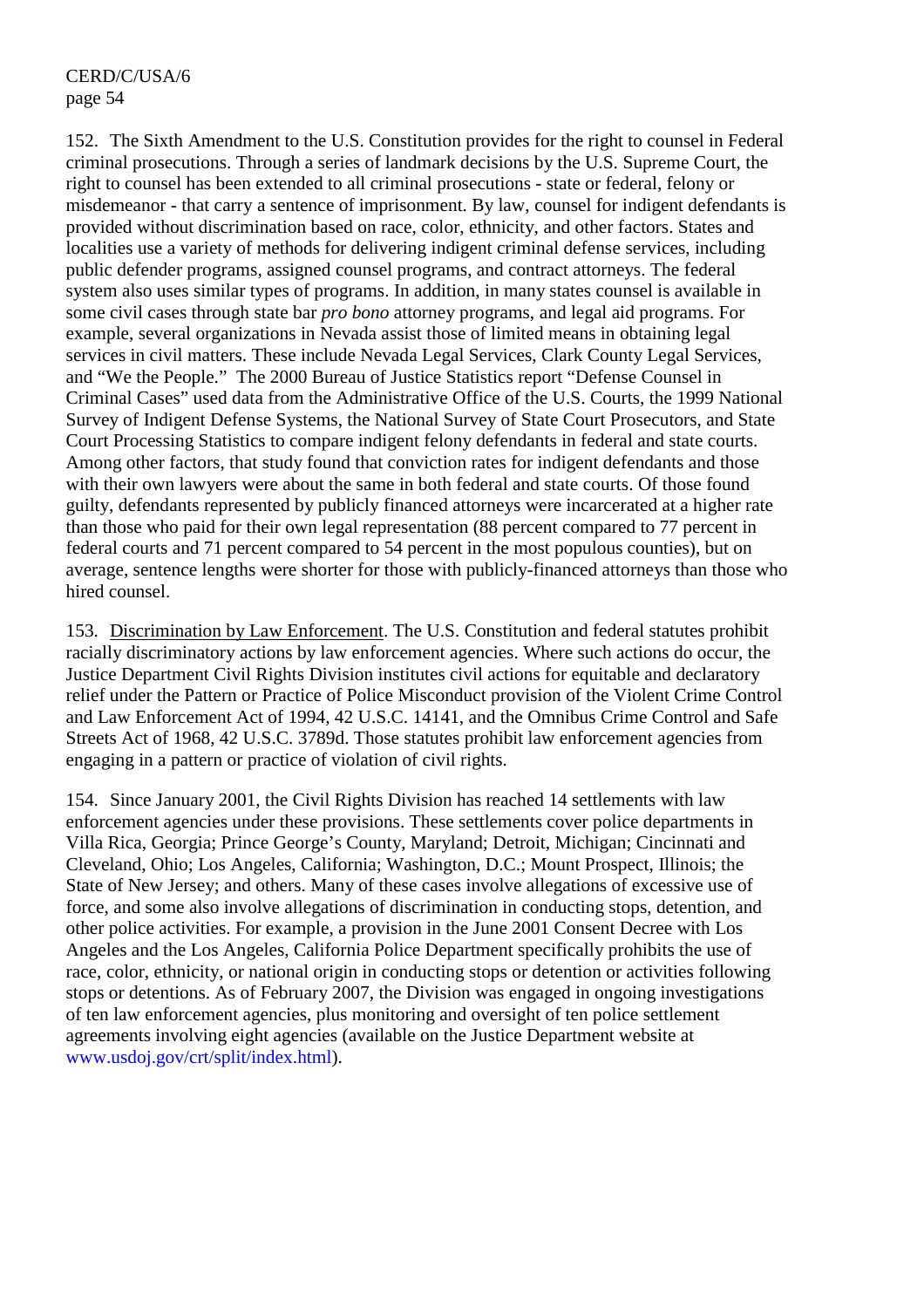155. Pursuant to 42 U.S.C. 14141, the Civil Rights Division also investigates and provides technical assistance to law enforcement agencies where there are alleged constitutional violations related to use of force. During these investigations, the Division provides on-going technical assistance to advise law enforcement agencies of best practices and how to conform their policies and practices to constitutional standards. Specifically, by utilizing nationally recognized police practices consultants, the Division provides technical assistance in the areas of uses of force, searches and seizures, non-discriminatory policing, misconduct investigations, early warning systems, citizen complaint intake and follow-up, supervisory review of line officer actions, and in several other areas of policy and practice. Additionally, although section 14141 does not require the Division to issue findings letters or provide the technical assistance noted above to law enforcement agencies, the Division adopts both mechanisms, where appropriate, to identify misconduct and to help agencies improve their policing practices. Since January 2001, the Division has issued 3 findings letters and 19 technical assistance letters.

156. As noted above in the section addressing article 2 (1) (d), the Administration has also taken action to curb discrimination by law enforcement through DOJ's issuance of racial profiling guidelines for federal law enforcement officers. These guidelines, in turn, have been adopted by the Department of Homeland Security.

157. In addition to the above, private litigants may also sue law enforcement agencies based on allegations of racially discriminatory police activities. See, e.g., Bennett v. City of Eastpointe, 410 F.3d 810 ( $6<sup>th</sup>$  Cir. 2005) (upholding summary judgment but outlining requirements of private cause of action pursuant to 42 U.S.C. 1983 for discriminatory policing in violation of Fourteenth Amendment); Farm Labor Org. Comm. V. Ohio State Highway Patrol, 308 F.3d 523  $(6<sup>th</sup> Cir. 2002)$  (applying same Fourteenth Amendment calculus to racial profiling claims in a class action); see also, United States v. Avery, 137 F.3d 343, 352 ( $6<sup>th</sup> Cir.$  1997) (holding that "[i]t is axiomatic that the Equal Protection Clause of the Fourteenth Amendment protects citizens from police action that is based on race."); Bennett v. City of Eastpointe, 410 F.3d 810, 818 (6th Cir. 2005) (to establish claim of selective law enforcement, plaintiff must demonstrate that the challenged police action "had a discriminatory effect and that it was motivated by a discriminatory purpose"). To show discriminatory purpose, a plaintiff can proffer "evidence that an official chose to prosecute or engage in some other action at least in part because of, not merely in spite of, its adverse effects upon an identifiable group. King, 86 Fed.Appx. at 802 (citing Wayte v. U.S., 470 U.S. 598 at 610 (1985)).

158. In 2000, there were approximately 800,000 full-time, sworn law enforcement officers in the United States. The Department of Justice, the Department of Homeland Security's Federal Law Enforcement Training Center, and state and local agencies and training academies are heavily involved in training for such officers, including diversity training, and training in defusing racially and ethnically tense situations. Law enforcement officers receive periodic training on these issues during their careers. The Community Relations Service established the Law Enforcement Mediation (LEM) Program, which is designed to equip law enforcement officers with basic knowledge of mediation and conflict resolution skills as they apply directly to law enforcement. The program focuses on the officers' need to respond to any given conflict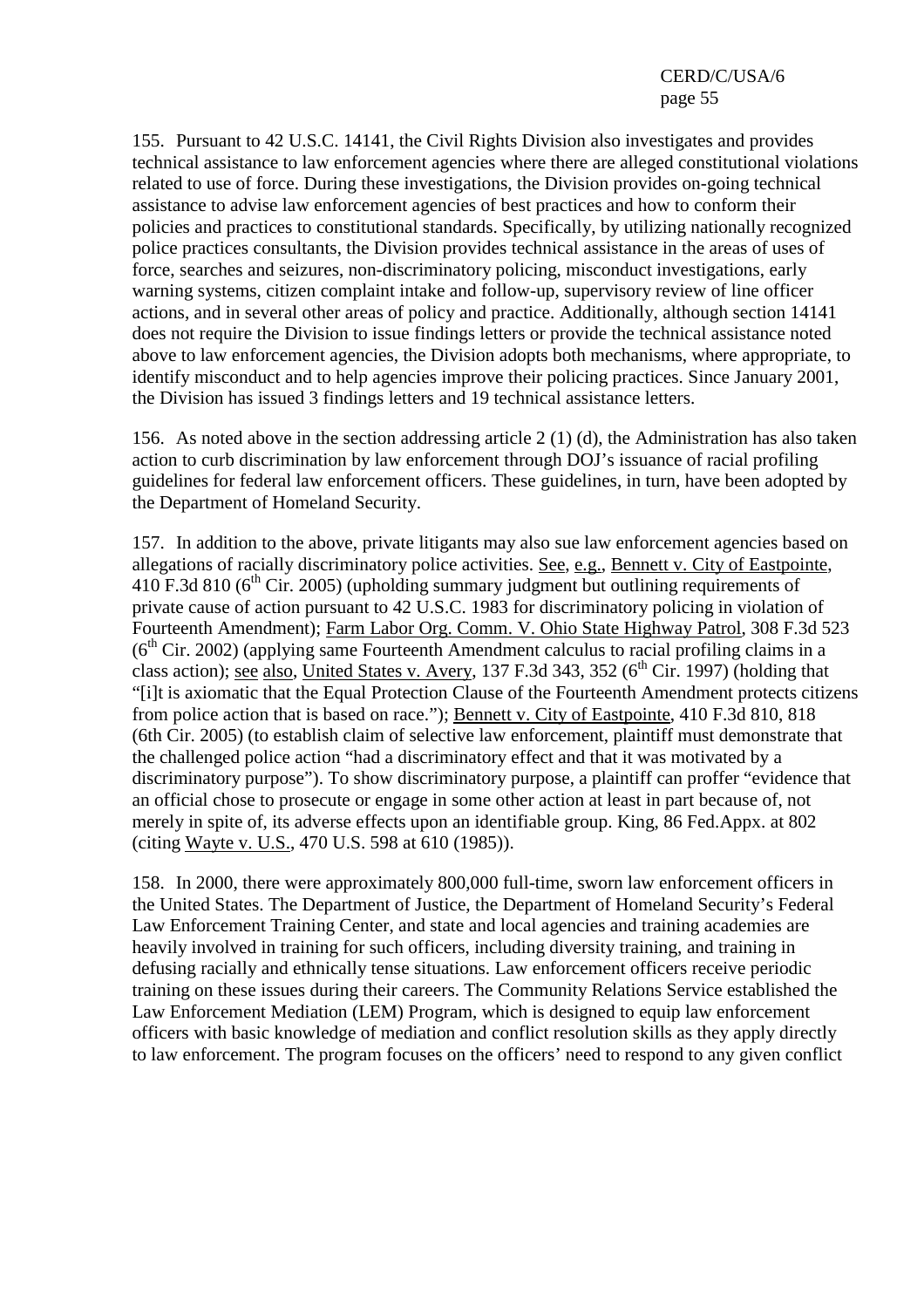or dispute, especially those relating to race and ethnic based issues, in a minimum of time and with the maximum effectiveness. In many states, the program is certified for police officers' continuing education credit.

159. In specific circumstances, targeted training efforts are initiated. For example, in the aftermath of 9/11 the Department of Justice Community Relations Service was active in establishing dialogue between government officials and the Arab and Muslim communities. Among other activities, CRS immediately released two publications entitled "Twenty Plus Things Law Enforcement Agencies Can Do to Prevent or Respond to Hate Incidents Against Arab Americans, Muslims, and Sikhs" and "Twenty Plus Things Schools Can Do to Prevent or Respond to Hate Incidents Against Arab Americans, Muslims, and Sikhs." These publications were made widely available and posted on the CRS website to provide immediate information and assistance in an effort to calm immediate tensions, fears, and misunderstandings. As noted above, CRS also created a law enforcement roll call video entitled "The First Three to Five Seconds," which seeks to enhance law enforcement and government officials' outreach capabilities to target communities by addressing cultural behaviors and sensitivities, stereotypes, and expectations encountered in interactions and communications with Arab, Muslim, and Sikh communities. The video can be found at http://www.usdoj.gov/crs/training\_video/3to5 lan/transcript.html.

160. The Department of Homeland Security (DHS), one of the largest federal law enforcement agencies in the United States, has emphasized training for its employees, and its Office for Civil Rights and Civil Liberties is developing an online "Civil Liberties University" to provide training on a variety of human rights topics, including cultural awareness regarding Arabs and Muslims. In September 2002, the Law Enforcement Bulletin, a magazine published by the Federal Bureau of Investigation (FBI) and distributed to local law enforcement officers throughout the United States, also published an article entitled "Interacting with Arabs and Muslims," which provided information regarding Arab and Muslim culture to assist law enforcement officers to be sensitive to unique and important cultural issues. This article can be found at http://www.fbi.gov/publications/leb/2002/sept02/leb.pdf.

161. Many law enforcement agencies have partnered with NGOs to provide training to their officers. For example, the Islamic Networks Group and the Sikh American Legal Defense and Education Fund have trained hundreds of police agencies, sheriff's departments and prosecutors' offices. The American-Arab Anti-Discrimination Committee also offers a Law Enforcement Outreach Program that has been used by numerous federal law enforcement agencies, including the FBI, DHS, and the U.S. Park Police.

162. Representation in the Criminal Justice System. At yearend 2004, 3.2 percent of African American males, 1.2 percent of Hispanic males, and 0.5 percent of White males in the U.S. were incarcerated in state or federal prisons. Distributions were similar among the female population the rate for African American females was more than 2 times higher than the rate for Hispanic females and 4 times higher than the rate for white females. Overall, the prison population was estimated to be 41 percent African American, 34 percent White, 19 percent Hispanic, and 6 percent other or two or more races.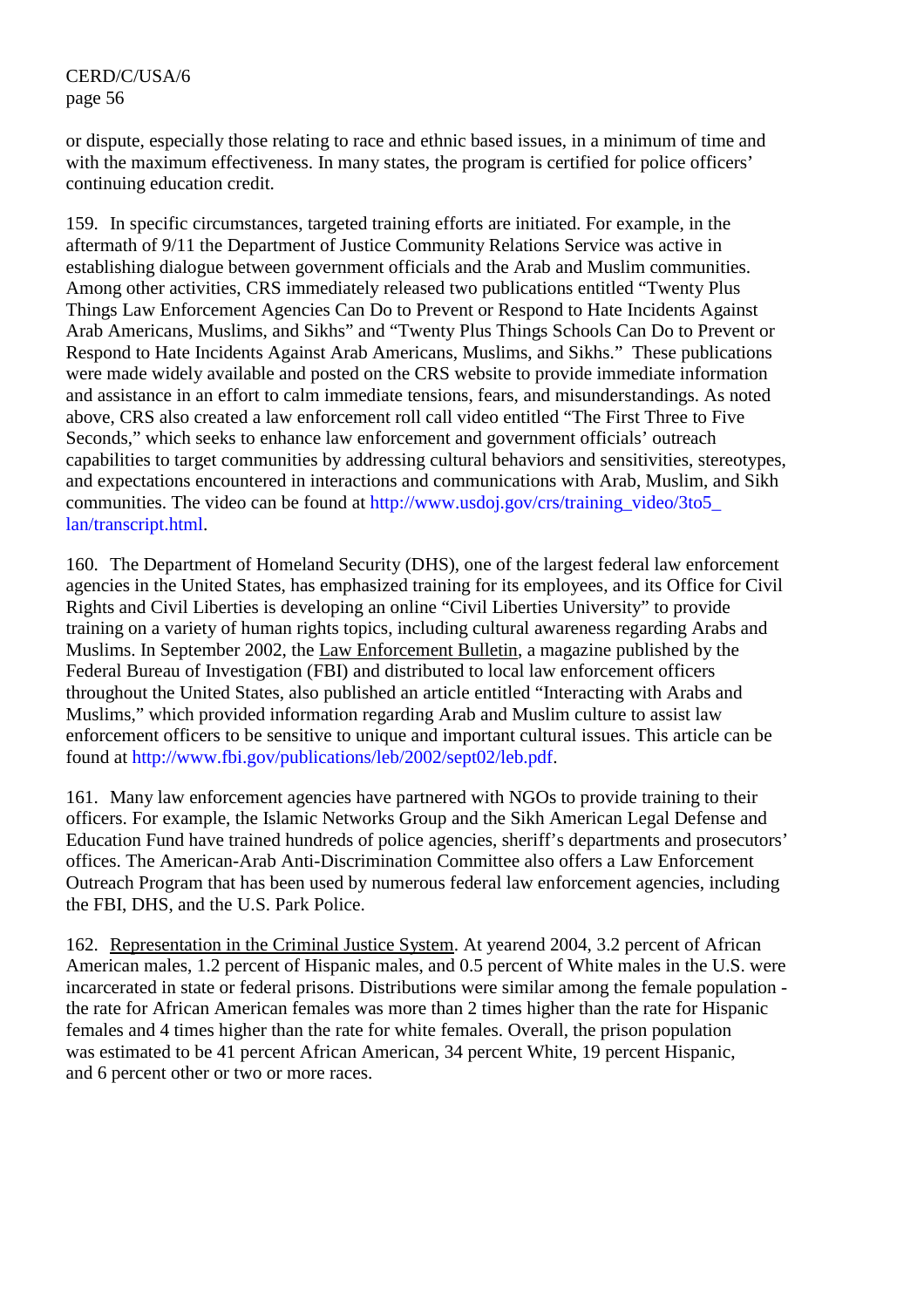163. Jail and prison populations have increased between 1995 and 2005, and changes in the composition of jail and prison populations during that time suggest that the rate of growth for African Americans in both of these incarceration settings has been below that for White Non-Hispanics and Hispanics.

From 1995 to 2005, the composition of the jail population changed as follows:

|                           | 1995 | 2005 |
|---------------------------|------|------|
|                           | $\%$ | $\%$ |
| White Non Hispanic        | 40.1 | 44.3 |
| <b>Black Non Hispanic</b> | 43.5 | 38.9 |
| Hispanic                  | 14.7 | 15.0 |
| Other races               | 1.7  | 1.7  |
| Two or more races         | N.A. | 0.1  |

(*Source*: "Prison and Jail Inmates at Midyear 2005," Bureau of Justice Statistics, p. 8).

The change in composition for prisons from 1995 to 2005 was as follows:

|                           | 1995 | 2005 |
|---------------------------|------|------|
|                           | $\%$ | $\%$ |
| White Non Hispanic        | 33.5 | 34.6 |
| <b>Black Non Hispanic</b> | 45.7 | 39.5 |
| Hispanic                  | 17.6 | 20.2 |
| Other races               | 3.2  | 2.7  |
| Two or more races         | N.A. | 3.0  |

(*Source*: "Prisoners in 2005," Bureau of Justice Statistics, p. 8).

164. Thus, for persons in jail, the population of White Non-Hispanic inmates has grown at a greater rate than the overall jail population, while the African American Non-Hispanic population has grown at a lower rate than the population overall. The Hispanic population has basically mirrored the overall growth. For prisons, on the other hand, the White Non-Hispanic population has grown at about the same rate as the overall population; while the Black Non-Hispanic population grew at a slower rate than the population overall.**<sup>4</sup>** The Hispanic rate of growth, however, was greater than the overall growth rate.

165. The reasons for the disparities in incarceration rates are complex. Numerous scholars have looked at what aspects of crime, social structure, and the criminal justice system might explain such differential rates. Research by Alfred Blumstein of Carnegie Mellon University and Michael Tonry at the University of Minnesota suggests that the disparities are related primarily to differential involvement in crime by the various groups (with some unexplained disparities

<sup>&</sup>lt;sup>4</sup> Some, but not all, of this decrease might be attributable to a change in the classification system that allowed inmates to list two or more races.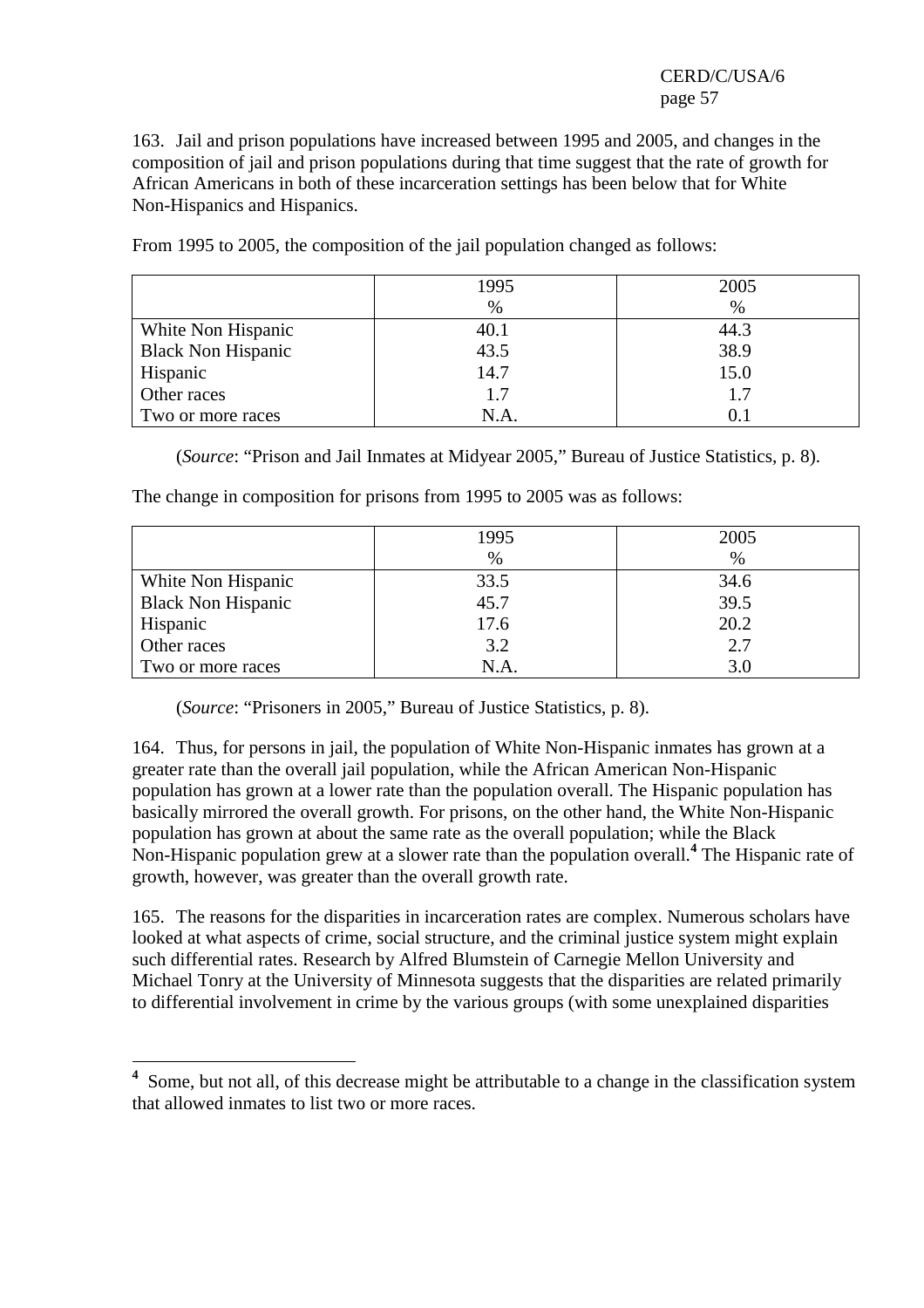particularly related to drug use and enforcement), rather than to differential handling of persons in the criminal justice system.**<sup>5</sup>** Discussion and debate concerning the reasons for the disparities remains active in the judicial and academic communities.

166. Disparities in Sentencing. The Initial U.S. Report discussed the implications on sentencing of the mandatory minimum sentencing guidelines imposed by the Sentencing Reform Act of 1984 for federal courts, including issues related to sentencing for drug-related offenses. Since 2000, the federal mandatory sentencing guidelines have been held unconstitutional by the U.S. Supreme Court, United States v. Booker, 543 U.S. 220 (2005) (holding the guidelines incompatible with the requirement of the Sixth Amendment to the U.S. Constitution that a jury find certain facts related to sentencing). The Court instructed lower courts to consider the guidelines, but to tailor sentences in light of other statutory concerns. It also instructed appellate courts to review the sentences imposed by trial courts to determine their reasonableness. As revised sentencing procedures begin to take effect in the federal courts, the United States Sentencing Commission is reviewing the impact of such procedures on federal sentencing, including the implications for persons of different races, education levels, and other factors, see, e.g, "Report on the Impact of United States v. Booker on Federal Sentencing," United States Sentencing Commission, March 2006. While the 2006 report found relatively little change in overall sentencing patterns in the short time since the Supreme Court's decision, the Commission cautioned that the statistics are only very preliminary and that it will be important to continue assessing these matters in future years.

167. Capital Punishment. At the time of the Initial U.S. Report, the federal government and 38 states imposed capital punishment for crimes of murder or felony murder, generally only when aggravating circumstances were present, such as multiple victims, rape of the victim, or murder-for-hire. However, since 2000, the law in New York has been declared unconstitutional under the state constitution, and executions in Illinois and New Jersey have been suspended. Kansas's law was also declared unconstitutional, but that decision was overturned by the U.S. Supreme Court, Kansas v. Marsh, 126 S. Ct. 2516 (2006). All criminal defendants in the United States, especially those in potential capital cases, enjoy numerous procedural guarantees, which are respected and enforced by the courts. These include, among others: the right to a fair hearing by an independent tribunal; the presumption of innocence; the right against selfincrimination; the right to access all evidence used against the defendant; the right to challenge and seek exclusion of evidence; the right to review by a higher tribunal, often with a publicly funded lawyer; the right to trial by jury; and the right to challenge the makeup of the jury.

168. Two major Supreme Court decisions since 2000 have narrowed the categories of defendants against whom the death penalty may be applied. In Roper v. Simmons, 543 U.S. 551 (2005), the Court held that the execution of persons who were under the age of eighteen when their capital crimes were committed violates the Eighth and Fourteenth Amendments. Atkins v. Virginia, 536 U.S. 304 (2002), held that the execution of mentally

 **5** Blumstein, Alfred, "Racial Disproportionality of US Prison Populations Revisited," University of Colorado Law Review, Vol. 64 (1993); Tonry, Michael, "Racial Disproportion in US Prisons," British Journal of Criminology, Vol. 34, Special Issue (1994).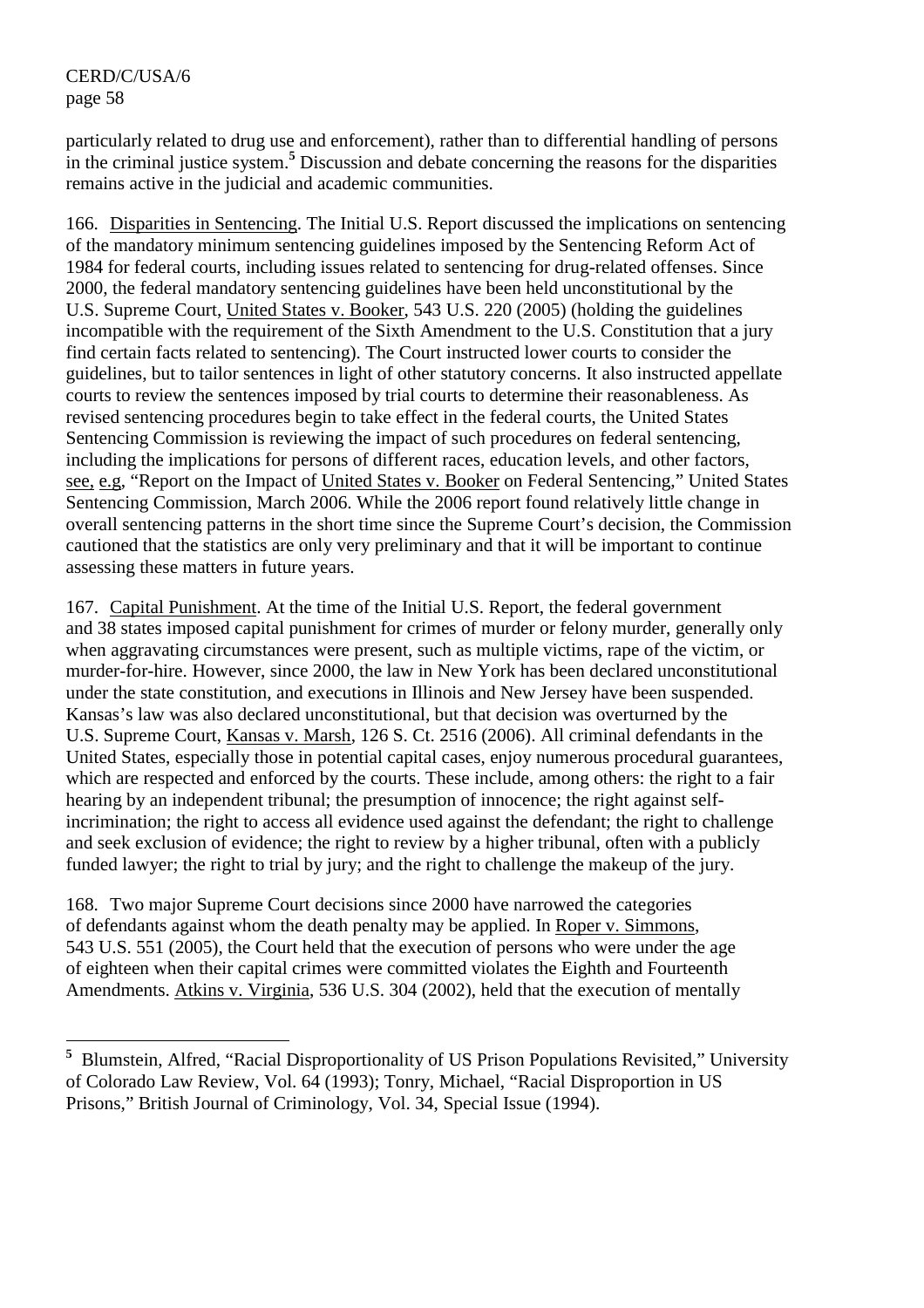retarded criminal defendants constituted cruel and unusual punishment in violation of the Eighth and Fourteenth Amendments. The Supreme Court has repeatedly refused to consider the contention that a long delay between conviction and execution constitutes cruel and unusual punishment under the Eighth Amendment, see, e.g., Foster v. Florida, 537 U.S. 990 (2002), leaving in place numerous decisions by lower federal courts rejecting such a claim, see, e.g., Knight v. Florida, 528 U.S. 990 (1999) (Thomas, J., concurring in denial of certiorari). However, in June of 2006 the Supreme Court decided that death row inmates may, under civil rights laws, challenge the manner in which death by lethal injection is carried out, Hill v. McDonough, 126 S. Ct. 2096 (2006). The underlying constitutional question - whether lethal injection violates the Eighth Amendment prohibition on cruel and unusual punishment - was not addressed by the Supreme Court, but will be decided in the first instance by lower courts in specific cases. In June of 2006, the Supreme Court also ruled that new evidence, including DNA evidence concerning a crime committed long ago, raised sufficient doubt about who had committed the crime to merit a new hearing in federal court for a prisoner who had been on death row in Tennessee for 20 years, House v. Bell, 126 S. Ct. 2064 (2006). Five states have authorized the death penalty for sexual assault of a child - Louisiana, Florida, Montana, Oklahoma, and South Carolina, with the last two doing so in 2006. The courts have not yet ruled on the constitutionality of these laws.

169. Both the number of prisoners under sentence of death and the number of executions have declined since 2000. In 2000, 37 states and the federal government held 3,601 prisoners under death sentence. By the end of 2005, this number had decreased to 3,254 - a reduction of 9.6 percent. Likewise, while there were 85 executions in 2000, the number of executions fell to 53 in 2006. In 2004, the number of inmates who were put on death row (128) was the lowest since 1973. This was the third consecutive year such admissions had declined. Of the inmates in prison under sentence of death, 56 percent were white and 42 percent were African American. Of the inmates whose ethnicity was known, 13 percent were Hispanic.

170. Since 2000, three federal offenders have been executed: Timothy McVeigh in 2001 (for multiple offenses arising out of the 19 April 1995 bombing of the Alfred P. Murrah Federal Building in Oklahoma City, and the resulting deaths of 168 victims); Juan Raul Garza in 2001 (for numerous offenses, including three murders while engaged in and in furtherance of a continuing criminal enterprise); and Louis Jones in 2003 (for kidnapping and killing a 19 year old private in the United States Army). In 2006, 53 executions were carried out by the states, as follows: Texas executed 24 inmates; Ohio executed five; Florida, North Carolina, Oklahoma and Virginia executed four each; and Indiana, Alabama, Mississippi, South Carolina, Tennessee, California, Montana, and Nevada executed one each.

171. Prisons. The Bureau of Prisons (BOP) operates 114 federal correctional facilities throughout the United States, including 21 penitentiaries, 68 correctional institutions, 6 independent prison camps, 12 detention centers, and 6 medical referral centers. Under U.S. regulations, 28 C.F.R., Part 551.90, federal inmates may not be discriminated against on the basis of race, religious, nationality, sex, disability, or political belief. When problems arise or allegations are raised regarding misconduct, several responses may ensue. First, the Attorney General may initiate an investigation, conducted by the DOJ Office of Inspector General (OIG). In addition, the BOP may investigate allegations of staff misconduct internally through its Office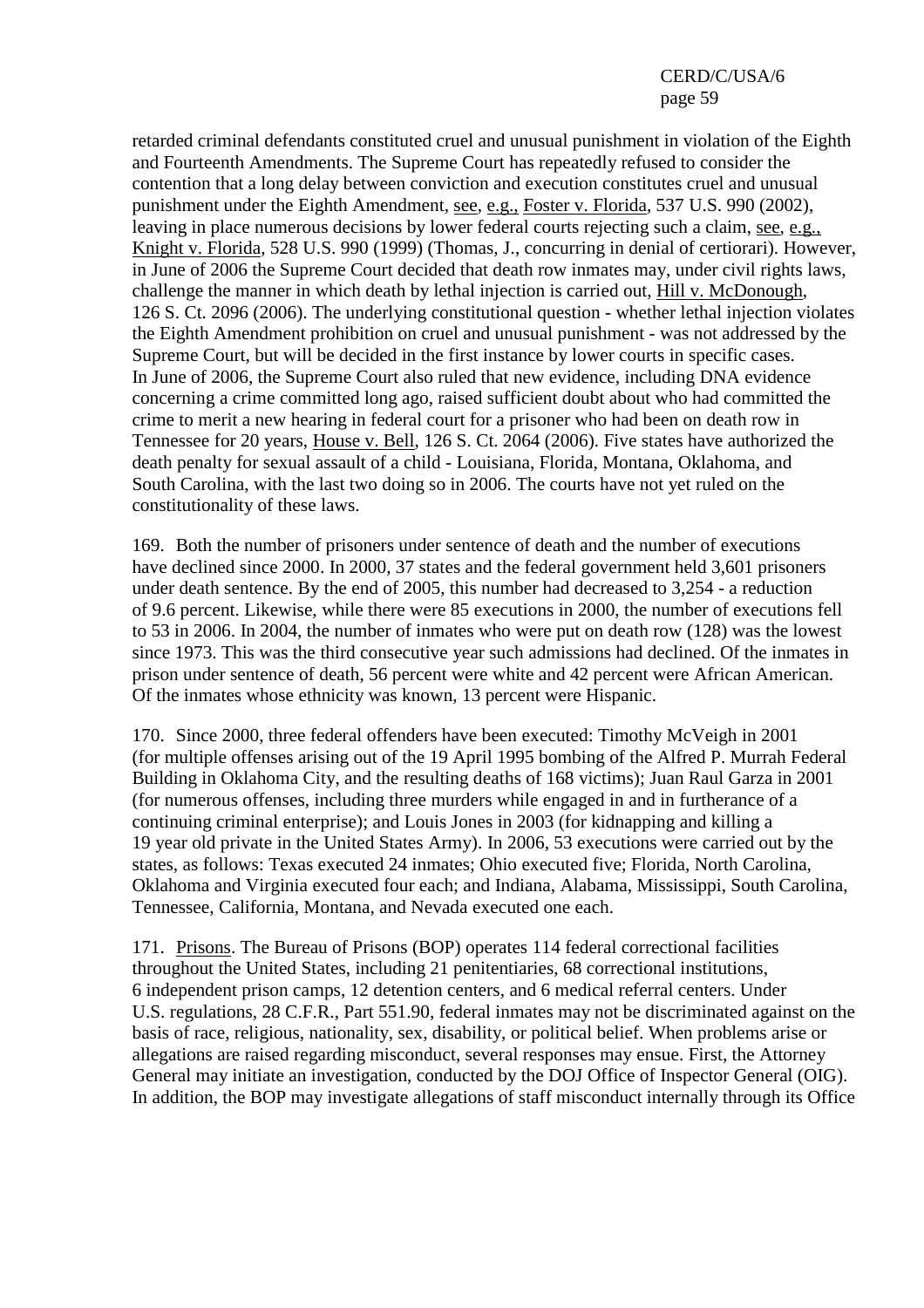of Internal Affairs, and a separate branch of the Department of Justice may become involved if there is reason to believe that prisoners' rights are being violated. The U.S. Congress may also initiate an investigation of BOP operations where problems are brought to their attention, and federal courts may also be called on to resolve problems.

172. For example, in December 2003, the OIG issued a report concerning allegations that some correctional officers at the BOP Metropolitan Detention (MDC) in Brooklyn, New York, had physically and verbally abused individuals detained after the 9/11 attacks. The report concluded that the evidence substantiated allegations of abuse by some MDC officers of some detainees, and the OIG recommended that the BOP discipline certain employees. The report found evidence that some officers had slammed detainees against the wall, twisted their arms and hands in painful ways, stepped on their leg restraint chains, punished them by keeping them restrained for long periods, and verbally abused some detainees. In addition, in some cases, MDC videotaped detainees' meetings with their attorneys, violating federal regulation and BOP policy. As a result of the OIG's findings, the BOP initiated an investigation, which sustained many of the OIG's findings and resulted in disciplinary action, including removal of two employees, demotion of three employees, and suspensions of various lengths of eight employees.

173. In addition to BOP oversight of federal prisons, the Department of Justice has jurisdiction to investigate institutional conditions and to bring civil lawsuits against state and local governments for a pattern or practice of egregious or flagrant unlawful conditions in state and local prison facilities, pursuant to the Civil Rights of Institutionalized Persons Act (CRIPA), 42 U.S.C. 1997. The Civil Rights Division also investigates conditions in state prisons and local jail facilities pursuant to CRIPA, and investigates conditions in state and local juvenile detention facilities pursuant to either CRIPA and/or Section 14141. These statutes allow the Department to bring legal actions for declaratory or equitable relief for a pattern or practice of unconstitutional conditions of confinement.

174. When the Civil Rights Division uncovers unconstitutional conditions at prisons, jails, or juvenile detention facilities, it works with local and state authorities to remedy these conditions. Specifically, the Department of Justice utilizes subject matter consultants to develop remedial measures tailored to the identified problems and particularities of the facility. The remedies, often memorialized in negotiated settlement agreements, represent constitutional remedies. Once the reforms are agreed to by the facility (assuming agreement is reachable), the Department will often work cooperatively with the jurisdiction to jointly select a monitor to ensure implementation. A hallmark of the Department's approach is transparency. For instance, the Civil Rights Division ensures that the jurisdiction is fully apprised of problems through the use of exit interviews during each on-site visit and, when appropriate, immediate notification to the jurisdictions of life-threatening conditions.

175. Since the Initial U.S. Report, the Civil Rights Division has used CRIPA and other statutes to prosecute allegations of torture, cruel, inhuman, and degrading treatment or punishment, or other abuse. In particular, since January 20, 2001, the Division has opened 69 CRIPA investigations, issued 53 findings letters, filed 22 cases, and obtained 53 settlement agreements. (These figures cover institutions including nursing homes, mental health facilities, facilities for persons with developmental disabilities, jails, prisons, and juvenile justice facilities.) In fiscal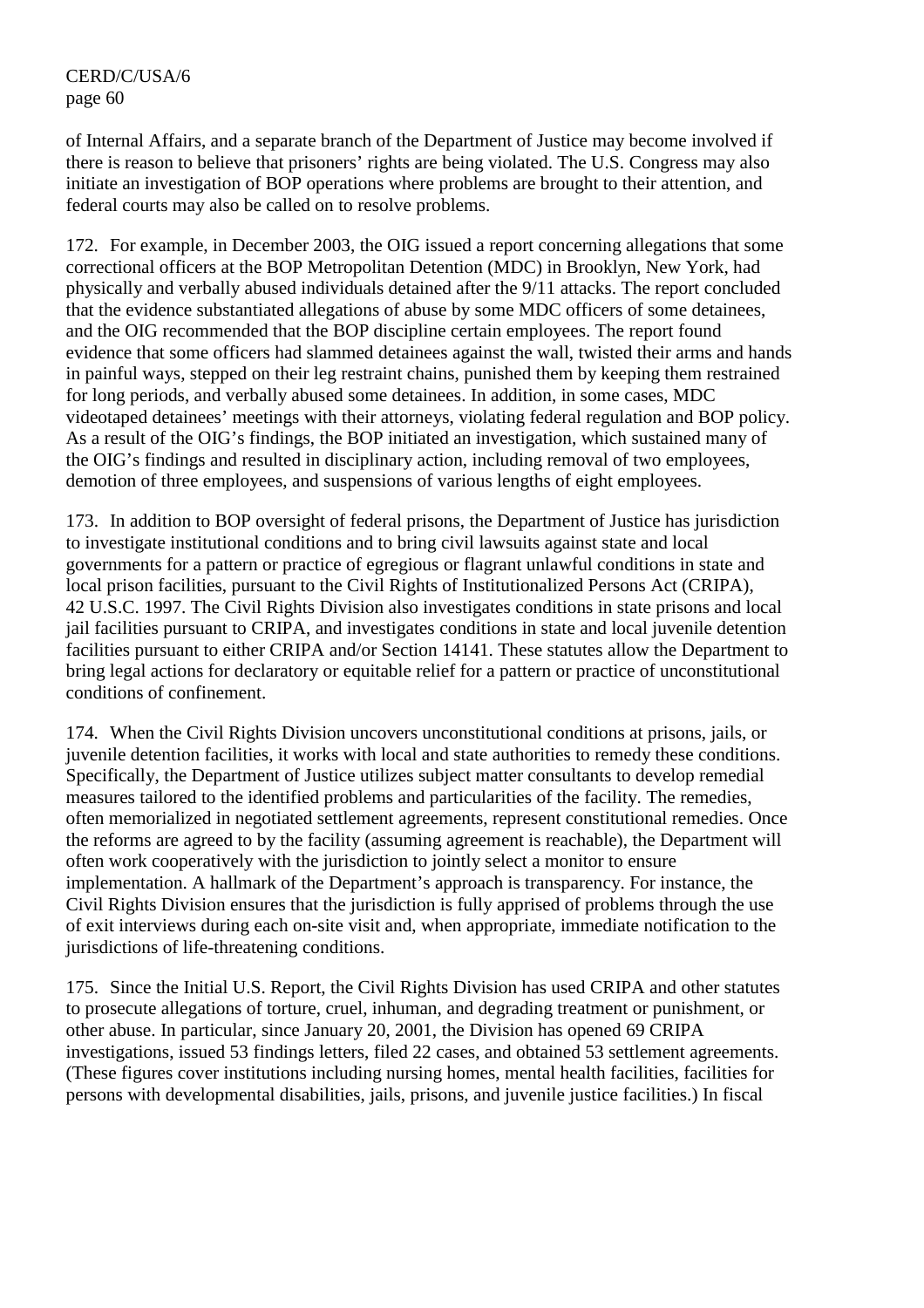year 2006 alone, the Civil Rights Division conducted over 123 investigatory and compliance tours and handled CRIPA matters and cases involving over 175 facilities in 34 states, the District of Columbia, the Commonwealths of Puerto Rico and the Northern Mariana Islands, and the Territories of Guam and the Virgin Islands. In addition, the Civil Rights Division continued its investigations of 77 facilities and monitored the implementation of consent decrees, settlement agreements, memoranda of understanding, and court orders involving 99 facilities.

176. The monitoring of compliance with CRIPA settlement agreements concerning juvenile facilities included: 30 facilities in Georgia, one in New Jersey, 13 in Puerto Rico, one in the Commonwealth of the Northern Mariana Islands, one in Louisiana, one in Arkansas, three in California, two in Mississippi, one in Hawaii, two in Indiana, one in Nevada, one in Michigan, and two in Arizona. The Division's monitoring of compliance with regard to jails included: four in the Northern Mariana Islands, two in Guam, two in Mississippi, two in Georgia, one in Tennessee, one in Kentucky, one in Oklahoma, one in New Mexico, one in New York, eight in Los Angeles, California and one in Maryland. Finally, monitoring with regard to prisons included one in Guam, one in the Virgin Islands, one in the Northern Mariana Islands, and two in Arkansas. As a result of the Division's CRIPA efforts, institutionalized persons who were living in dire, often life-threatening conditions now receive adequate care and services.

177. In undertaking CRIPA investigations, the Department of Justice receives and acts on complaints from numerous sources. During 2006, for example, it received 4,841 CRIPA-related citizen letters and hundreds of CRIPA-related telephone complaints from sources such as: individuals who live at the facilities and their relatives, former staff of facilities, advocates, concerned citizens, media reports, and referrals from within the Division and other federal agencies. In addition, in 2006 the Division responded to approximately 81 CRIPA-related inquiries from Congress and the White House.

178. As noted above, CRIPA also gives the Department of Justice jurisdiction to investigate institutional conditions and to bring civil lawsuits against state and local governments for a pattern or practice of egregious or flagrant unlawful conditions - including allegations of discriminatory inmate segregation or housing policies. In this vein, the Department has recently reviewed the policies and procedures of one state department of correction in which it was alleged that inmates were being segregated based purely on race, and had little or no chance of being housed with inmates of a different race. The Civil Rights Division provided expert technical assistance to the jurisdiction by reviewing the policies and procedures at issue, and is in the process of working with the jurisdiction to develop a housing assignment policy that is more consistent with the mandates announced in Johnson v. California, 543 U.S. 499 (2005) (holding that racial segregation of prison inmates is a form of racial classification that must be judged by the rigorous constitutional standard of "strict scrutiny," i.e., that prison systems must prove that such policies are designed to further a compelling governmental interest and that they are narrowly tailored to meet that interest).

179. New employees working in the field at correctional facilities receive Institution Familiarization (IF) Training, as well as training through the Staff Training Academy (STA), located at the Federal Law Enforcement Training Center. In IF training, emphasis is placed on treating inmates with respect and in a fair, consistent, and appropriate manner. STA provides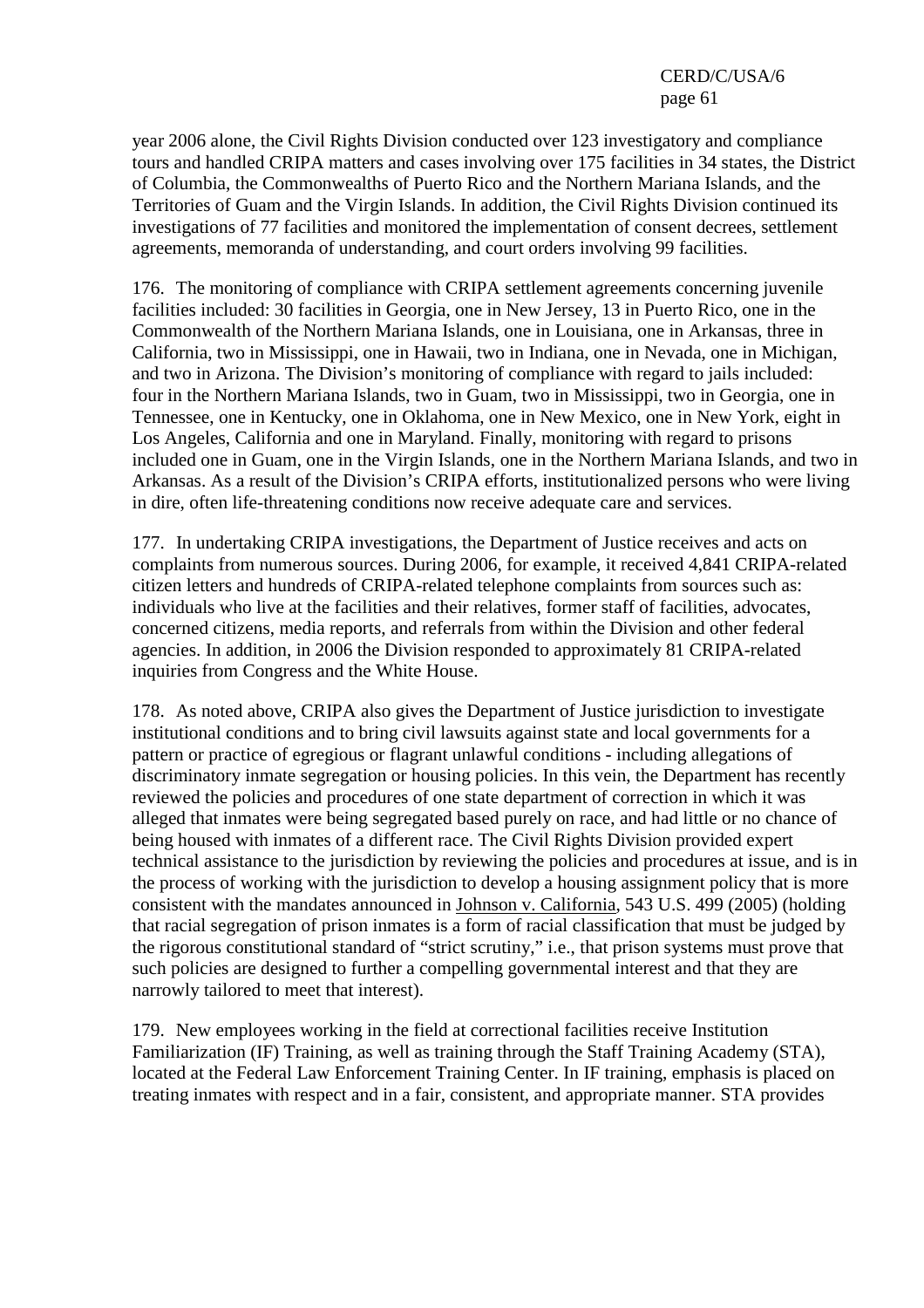entry level knowledge and skills to new correctional staff through a three-week course. Attendance at this course is required for all new institution employees within 60 days of employment. Annual refresher training includes discussions regarding ethics and standards of conduct, the importance of diversity management to the Bureau's mission, and other safety and security issues. The Bureau also trains private contractors on matters such as diversity management, respect for inmate rights and privacy, appropriate communication and interaction, and in some cases, the employee code of conduct. The Director has taken an active role in such training. Where correctional facilities are privately operated, such contractors are required to develop and implement comprehensive training programs for their staffs to be provided during employee orientation and then on an annual basis as part of the facility's in-service training plan.

## **2. The right to security of person and protection by the State against violence or bodily harm, whether inflicted by government officials or by an individual group or institution**

180. Article 5 (b) obligates States parties to provide equal protection against violence and bodily harm, whether inflicted by governmental officials or by individuals, groups, or institutions. The United States Constitution and laws provide such protection through statutes such as the Violent Crime Control and Law Enforcement Act of 1994, the Civil Rights Acts, and Federal "hate crimes" laws. The law in this area has not changed since 2000. In addition, 47 U.S. states also administer state laws prohibiting similar activity.

181. Racially motivated Crimes. Through its Uniform Crime Reporting Program, the Federal Bureau of Investigation (FBI) collects hate crimes statistics including both federal and state crimes. In 2005, the most recent year for which statistics are available, 2,037 law enforcement agencies reported the occurrence of 7,163 hate crime incidents involving 8,380 offenses. These included 7,160 single-bias incidents (54.7 percent motivated by racial bias and 13.2 percent motivated by ethnicity/national origin bias). Of the offenses involved in these incidents, 68.2 percent resulted from anti-African American bias, and 19.9 percent were due to anti-White bias. Slightly less than 5 percent of racially motivated offenses were driven by anti-Asian or Pacific Islander bias, 2 percent involved bias against American Indians or Alaskan Natives, and 4.9 percent were directed at groups of individuals in which more than one race was represented.

182. Law enforcement agencies classify hate crimes motivated by ethnic or national origin bias into one of two categories - anti-Hispanic or anti-other ethnicity/national origin. In 2005, agencies reported 1,144 offenses involving single-bias incidents motivated by ethnicity or national origin. Of these offenses, 57.7 percent were motivated by anti-Hispanic bias, and 42.3 percent were directed against other ethnicities or national origins.

183. While the highest proportion of hate crime offenses involved intimidation, destruction, damage, or vandalism, a number of more serious offenses, such as murders, rapes, robberies, and arsons were also represented. Of the six reported bias-motivated murders, three resulted from racial bias - one anti-White and two anti-African American. Of the three forcible rapes, one was anti-African American. Of the 127 bias-motivated robberies, 61 involved racial bias, and 29 involved bias against ethnicity or national origin.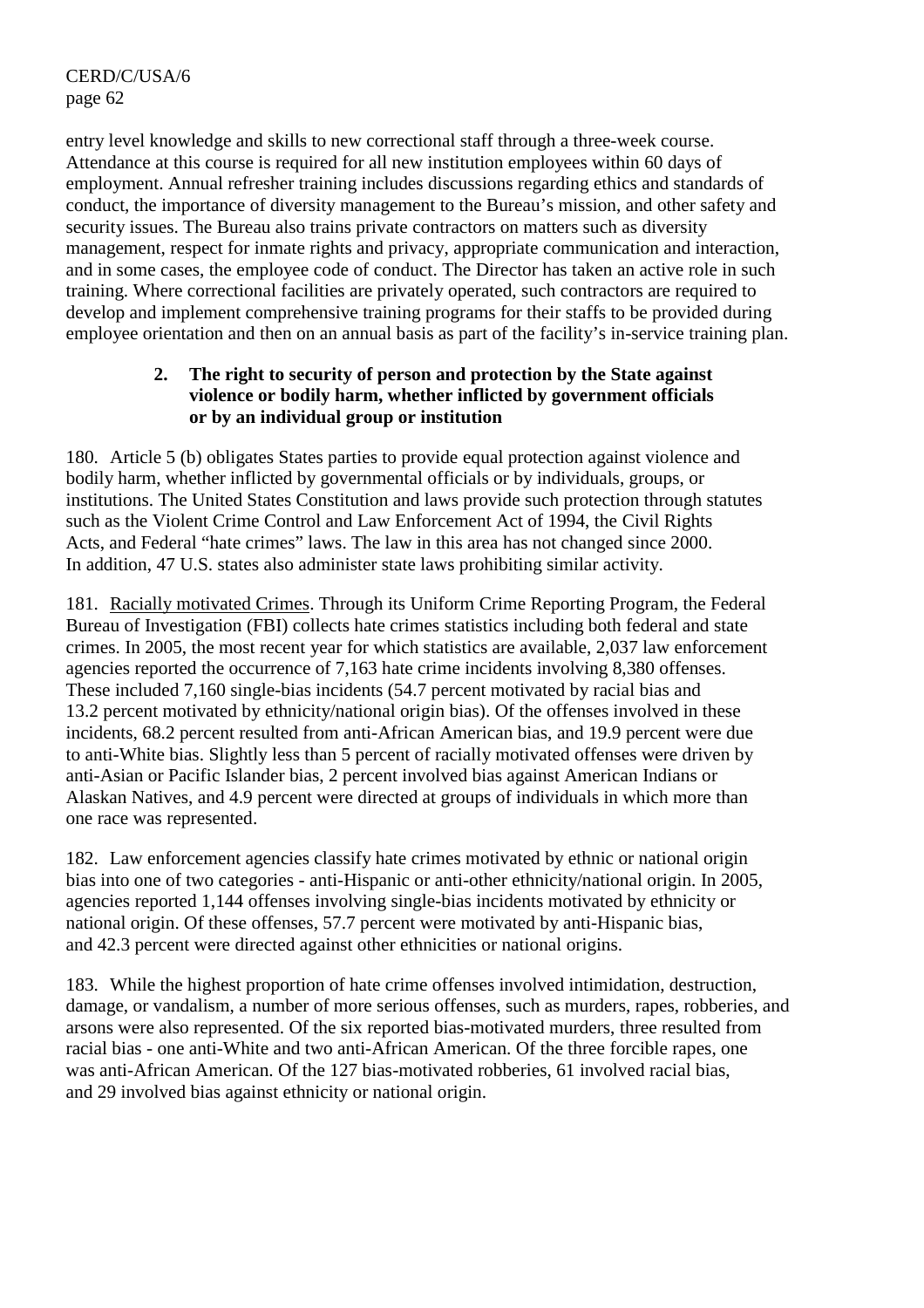184. An examination of racially-motivated crimes by victim type shows that nearly 68 percent of the victims were the object of anti-African American bias. Slightly less than 20 percent were victims of anti-White bias, 4.9 percent were victims of anti-Asian or Pacific Islander bias, and 1.9 percent were victims of anti-American Indian or Alaska Native bias. Ethnically motivated crimes break down as follows: 58.7 percent of the victims were victimized because of anti-Hispanic bias, while 41.2 percent were victimized because of bias against other ethnicities or national origins.

185. In 2005, the states with the highest numbers of hate crimes were California (19.2 percent of total); New Jersey (9 percent); Michigan (8.8 percent); Massachusetts (5.4 percent), and Texas (3.7 percent).

186. Prosecution of hate crimes is a high priority for the Department of Justice. Since 2000, approximately 240 defendants have been charged by federal authorities in connection with crimes such as cross-burnings, arson, vandalism, shootings, and assault for interfering with various federally-protected rights (e.g., housing, employment, education, and public accommodation) of African American, Hispanic, Asian, Native American, and Jewish victims. Since 1993, virtually all defendants charged in these cases have been convicted.

187. After 9/11, bias crimes against those perceived to be Muslim or Arab rose sharply. In the three months after 9/11, there were more than 300 such crimes. In 2002 through 2004 there was an average of 100 such crimes per year. Since 2004, however, the number of such crimes has steadily decreased, with 83 in 2005 and 46 in 2006. While such crimes have thus decreased significantly since immediately after 9/11, they are still above pre-9/11 levels.

188. Overall, since 2000 the Department of Justice has investigated more than 700 such crimes, resulting in more than 150 state and local prosecutions, as well as the conviction of 32 defendants. Several experienced attorneys in the Civil Rights Division's Criminal Section have been tasked to review all new allegations involving crimes against Arab Americans and those believed to be of Arab ancestry, and to monitor or participate in investigations to ensure uniform decision-making. A few examples of the types of federal prosecutions brought for crimes against Arab Americans and others are provided here. The defendants charged in these bias crimes have received lengthy prison sentences. For example, in U.S. v. Irving (C.D. Cal.), the defendant plotted to bomb a mosque in Los Angeles, California, and the offices of the Muslim Public Affairs Council. The defendant pled guilty to violations of 18 U.S.C. 241 and 18 U.S.C. 844; he was sentenced to 20 years in prison on September 22, 2005. In U.S. v. Burdick (E.D. Cal.), the defendant shot a Sikh postal carrier with a pellet gun, and pled guilty to violating 18 U.S.C. 111(a) (1). The defendant was sentenced to 70 months in prison on September 17, 2003. Other examples are U.S. v. Goldstein (M.D. Fla.) (defendant conspired to destroy mosques and Islamic centers, and was sentenced to 151 months in prison); U.S. v. Nunez-Flores (W.D. Tex) (defendant threw a Molotov cocktail at the Islamic Center of El Paso, Texas, and was sentenced to 171 months in prison); and U.S. v. Cunningham (W.D. Wash.) (defendant tried to set fire to cars in a mosque parking lot and fired at worshippers, and was sentenced to 78 months in prison).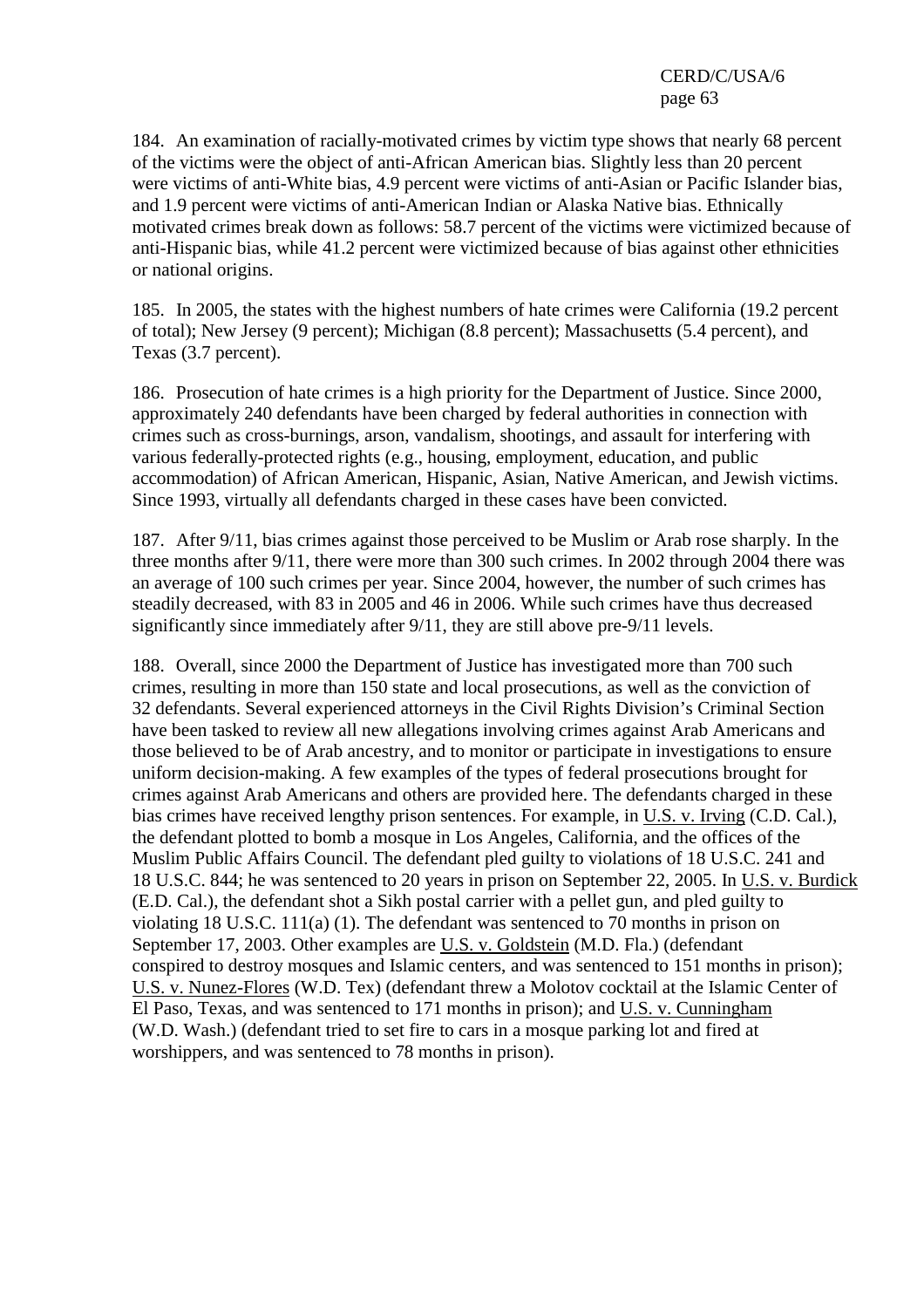189. The Community Relations Service (CRS) of the U.S. Department of Justice is available to state and local jurisdictions to help prevent and resolve racial and ethnic conflict and violence, including hate crimes. From years of experience on a wide range of cases, CRS has developed a set of "best practices" to assist localities in preventing hate crimes and restoring harmony in communities. A few specific examples of CRS hate crimes cases follow:

- In Anchorage, Alaska, after White youths videotaped themselves shooting Alaska Natives with paint balls, CRS worked with community groups, citizens, and state and local officials to calm community concerns. CRS trained Anchorage Police Department Academy recruits to increase their sensitivity when interacting with people of color, and provided officers with conflict resolution skills. Participants were also provided strategies to strengthen government-minority community relations and methods to prevent and reduce racial tensions;
- In Modesto, California, an interracial couple reported a firebomb thrown through their bedroom window. At the request of educators, public officials, law enforcement officers, and community leaders, CRS assisted in developing a community response mechanism for responding to hate crimes to address community concerns;
- With regard to church burnings, CRS staff members have worked directly with hundreds of rural, suburban, and urban governments to help eliminate racial distrust and polarization, promote multiracial programs, conduct race relations training for community leaders and law enforcement officers, conduct community dialogues, and provide assistance to bring together law enforcement agencies and members of minority neighborhoods.

190. Immediately following the 9/11 attacks, the Community Relations Service began assessing community racial and ethnic tensions in communities with concentrations of Arab, Muslim, and South Asian populations. CRS contacted local police departments, school districts, colleges and universities, city and state governments, Muslim and Arab American groups, and civil rights organizations. As reports of violence against Arabs, Muslims, and Sikhs in the U.S. intensified, CRS deployed its staff to promote tolerance. Many forums were held for Arab, Muslim, and Sikh community members to provide information, education, and resources, and to identify and discuss the various laws and enforcement agencies that serve their communities and how each could be of assistance. Among CRS's activities was the presentation of the Arab, Muslim, and Sikh Awareness and Protocol Seminar - a series of educational law enforcement protocols for federal, state, and local officials addressing racial and cultural conflict issues between law enforcement and Arab American, Muslim American, and Sikh American communities. As noted above, CRS also created a law enforcement roll-call video entitled "The First Three to Five Seconds," which has helped police officers reduce tension by differentiating between threats and cultural norms in non-crisis situations involving Arabs, Muslims, and Sikhs.

191. CRS has also responded to reports of vandalism and arson involving mosques and Sikh gurdwaras. For example, on July 14, 2003, CRS responded to televised news reports of a fire at a mosque in Elizabeth, New Jersey. While the police reported that the fire was not arson, it resulted in increased fears among the local Muslim community. CRS provided assistance to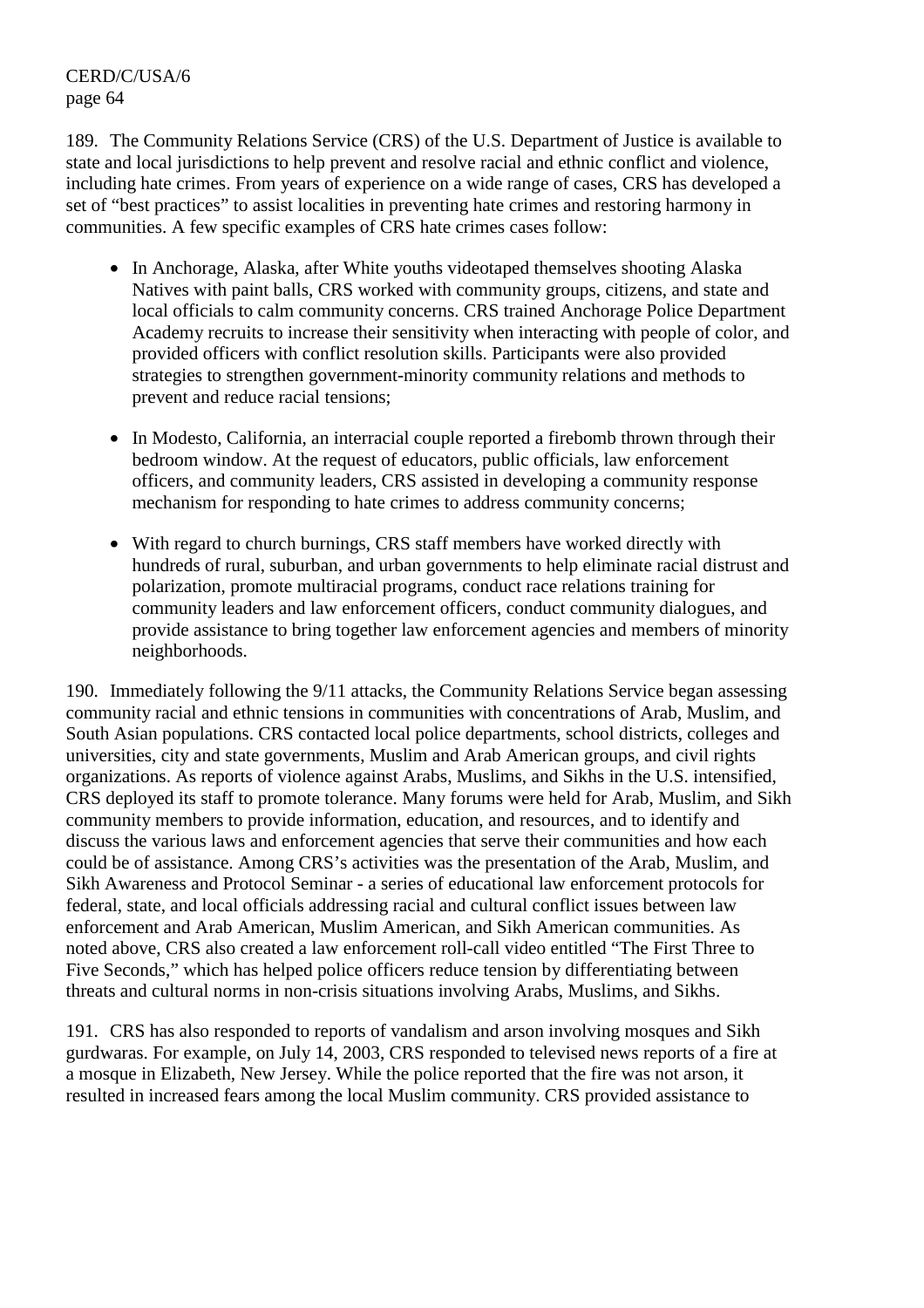the community and the media to address rumors that the fire was a bias incident. CRS helped local Islamic leaders plan a community forum, which allowed community members to express their concerns and receive reassurance from their local community leaders and officials.

192. State Activity Concerning Hate Crimes. As noted above, 47 states have hate crimes laws. In addition, organizations to combat such crimes exist in a number of states - for example, the Oregon Coalition against Hate Crimes, the North Carolina Hate Violence Information Network (HAVIN), the North Florida Hate Crimes Working Group, the Michigan Alliance against Hate Crimes, the Illinois Governor's Commission on Discrimination and Hate Crimes, the Pennsylvania Inter-Agency Task Force on Civil Tension, and the Kentucky Hate Crimes Advisory Group. The Michigan Alliance against Hate Crimes (a partnership between the Michigan Civil Rights Commission and Department, and the U.S. Attorneys for Michigan) brings together a coalition of more than 70 federal, state and local law enforcement agencies, civil and human rights organizations, community and faith-based groups, educators, victims support groups, and anti-violence advocates to ensure complete and effective response to hate crimes and bias incidents.

193. In Maryland, which publishes statistics on state hate crimes, there were 374 hate incident cases in fiscal year 2005, including 32 race-related incidents in the Maryland public school system, and six race-related incidents in colleges and universities. Race and ethnicity accounted for over 70 percent of the hate crimes cases processed during the year. In one Maryland civil case, MCHR v. Elton Smith, Jr., an African American defendant, who harassed an interracial couple in the neighborhood, was ordered to pay damages of more than \$3,500 and a civil penalty of \$5,000, plus interest.

194. In Illinois, which also publishes statistics, there were 272 hate incidents in 2003, compared to 230 in the preceding year. Approximately 55 percent of the hate incidents were motivated by racial bias.

195. Pennsylvania's Human Relations Commission compiles a Bias Incident Data Base for use in both preventing and responding to civil tension. That data base, which is compiled by bias-motivation, is quite detailed, including information on the nature and location of each incident as well as on the parties involved. For the year 2006, the data base shows 162 bias incidents - 66 anti-African American, 29 anti-Hispanic, 3 anti-Asian-Pacific Islander, 6 anti-Arab American, 2 anti-White, and 56 multi-racial. The data base is shared with and used by the member agencies of the Pennsylvania Inter-Agency Task Force on Civil Tension (www.stopbias.org). The Task Force is convened monthly by the Human Relations Commission to review bias-related incidents reported in the previous month. It has both short-term and longer term responsibilities. For example, it develops and assists local communities in implementing strategies for both prevention and response. It also participates in the development and presentation of numerous training initiatives for law enforcement officers, municipal officials and community leaders; enhances public awareness and effective enforcement of Pennsylvania's hate crime statute (the Ethnic Intimidation and Institutional Vandalism Act); establishes the standardized system for identifying and reporting bias-related incidents; and evaluates and recommends legislative changes. For quick response to incidents, a sub-group of the Task Force, called the Inter-Governmental Response Team, provides rapid response to schools and communities that are experiencing severe inter-group tension.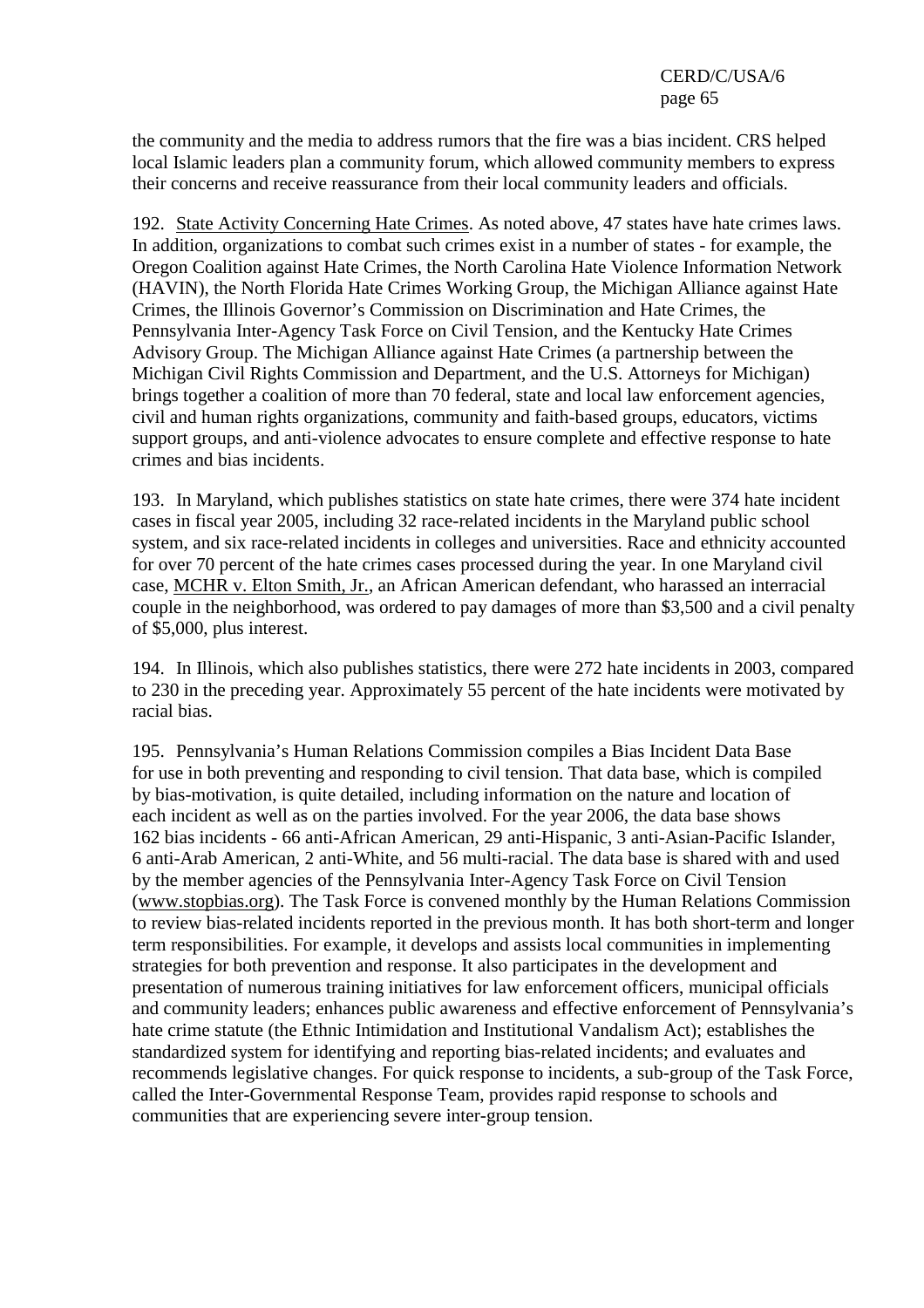196. The Kentucky Hate Crimes Advisory Group, which includes representatives from the Office of the Attorney General, the U.S. Attorney for the Eastern and Western Districts of Kentucky, federal and state law enforcement officials, and public justice organizations, is charged with researching reported anecdotal incidents of hate violence, as well as reporting and making recommendations to the Kentucky Commission on Human Rights. In addition to local, state, and federal criminal investigations, the Commission is reviewing a recent 2006 cross-burning incident.

197. Vermont's hate crimes statutes enhance penalties for hate-motivated crimes and provide injunctive relief protection for hate crime victims. Conduct that is maliciously motivated by the victim's actual or perceived race, color, religion, national origin, and other factors is penalized based on the severity of the crime. In 2003-04, there were 56 recorded hate crimes in Vermont, of which 35 were race, ethnicity, or national origin-based. In 2004-05, there were 34 recorded hate crimes, of which 14 were race, ethnicity, or national origin-based. Vermont-certified police officers receive mandatory training on the hate crimes statute, and the Attorney General's Civil Rights Unit and the Vermont Human Rights Commission conduct public education through school and community programs that explore diversity acceptance and awareness. In 2003, the Vermont legislature substantially amended the law regarding harassment and hazing policies for Vermont education institutions. The law prohibits harassment and hazing, and requires schools to have in place policies and procedures to address complaints in a timely manner and provide remediation. Racial harassment is defined as "conduct directed at the characteristics of a student's or a student's family member's actual or perceived race or color, and includes the use of epithets, stereotypes, racial slurs, comments, insults, derogatory remarks, gestures, threats, graffiti, display, circulation of written or visual material, taunts on manner of speech, or negative references to racial customs" (16 V.S.A. 11 (26) (B) (II) (ii)).

198. Measures to address excessive use of force by law enforcement authorities in a discriminatory manner are discussed above under article 5 - Discrimination by Law Enforcement.

## **3. Political rights - information on the means for guaranteeing these rights, and on their enjoyment in practice**

199. U.S. law guarantees the right to participate equally in elections, to vote and stand for election on the basis of universal and equal suffrage, to take part in the conduct of public affairs, and to have equal access to public service. Under the Voting Rights Act, the Department of Justice brings suits in federal court to challenge voting practices or procedures that have the purpose or effect of denying equal opportunity to minority voters to elect their candidates of choice. The Department also reviews changes with respect to voting in certain specially covered jurisdictions. In July of 2006, Congress extended the Voting Rights Act for another 25-year period.

200. Voting. To address problems with balloting in the 2000 election, Congress passed the Help America Vote Act of 2000 (HAVA), Pub. L. No. 107-252. That legislation seeks to improve the administration of elections in the United States in three ways: (1) creation of a new federal agency, the Election Assistance Commission, to serve as a clearinghouse for election administration information; (2) provision of funds to states to improve election administration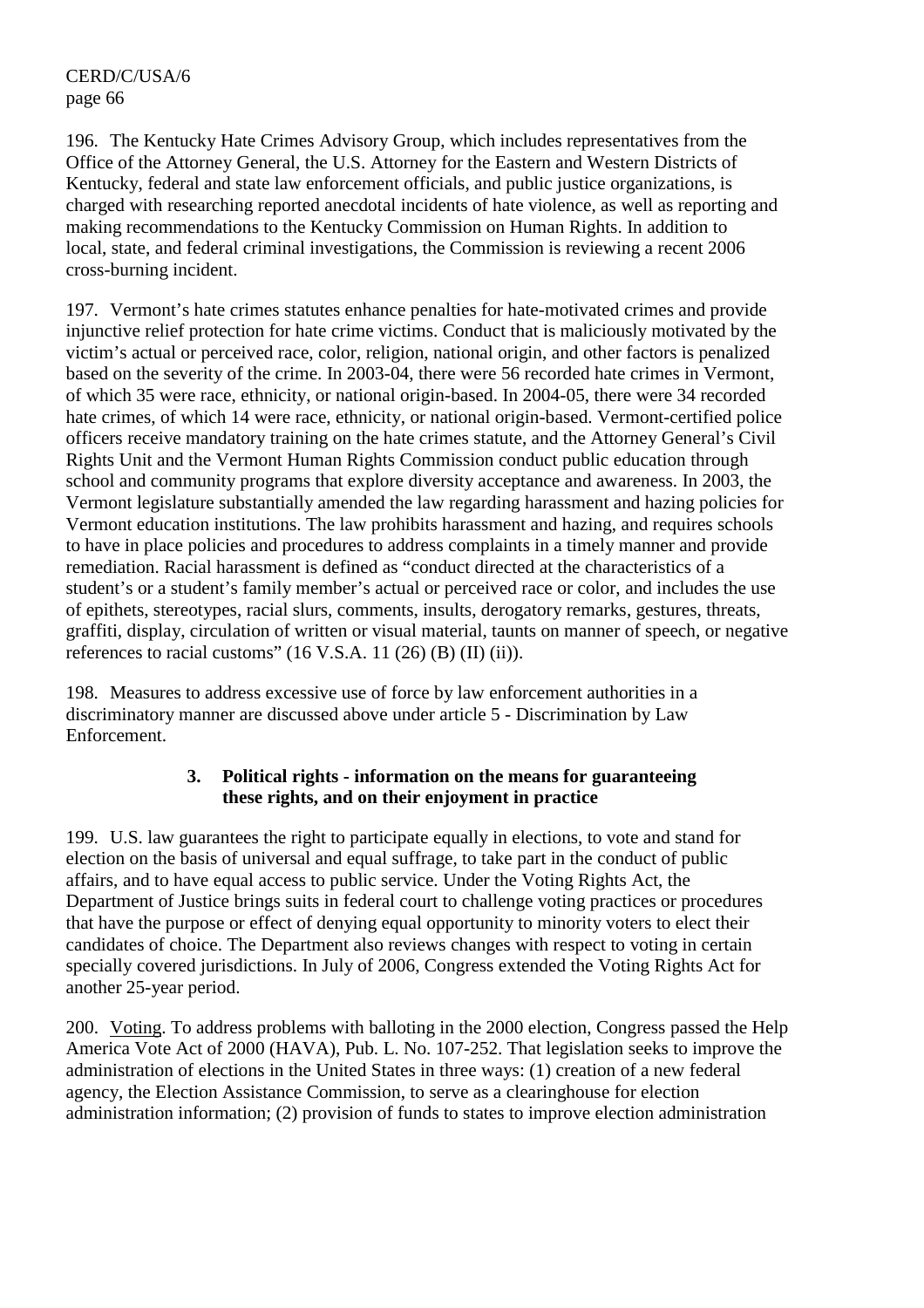and replace outdated voting systems; and (3) creation of minimum standards for states to follow in several key areas of election administration. The Attorney General enforces the nationwide standards and requirements established by Section III of the Act. These include, for example, standards for voting systems, including alternative language accessibility; availability of provisional voting; standards for provisional voting; requirements for each state to create a single, interactive, computerized statewide voter registration list; and standards for absentee balloting.

201. The Department of Justice has pursued its enforcement responsibilities through litigation and non-litigation guidance. In 2003, after enactment of the Act, the Attorney General sent letters to the chief election officials, governors, and attorney generals in each of the 50 states, the District of Columbia, Guam, America Samoa, the U.S. Virgin Islands, and Puerto Rico describing the requirements and required timelines for compliance under HAVA and offered the Civil Rights Division's assistance in efforts to comply with the requirements of Title III. Each year, the Justice Department has also advised specific states and territories on actions needed to meet the Act's standards. In early 2004, the Justice Department sent informal advisories to six states raising specific concerns about their ability to comply with HAVA in time for the 2004 federal elections. After that round of elections in February and March of 2004, Justice also conducted a state-by-state analysis of compliance and wrote to three states raising compliance concerns noted by monitors. In 2004 and 2005, respectively, the Justice Department filed the first HAVA lawsuits against San Benito County, California and Westchester County, New York. Both suits involved the failure of poll officials to post required voter information. San Benito County also failed to have a system allowing provisional voters to find out whether their ballots were accepted and counted. Consent agreements were reached in both cases. In 2006, the Department filed lawsuits against the States of Alabama, Maine, New Jersey, and New York, and Cochise County, Arizona. As of March 2007, the Justice Department had filed one HAVA lawsuit, against Cibola County, New Mexico.

202. In addition to enforcement of HAVA, the Justice Department continues to enforce other voting legislation, including the Voting Rights Act of 1965, as amended, the Uniformed and Overseas Citizen Absentee Voting Act of 1986 (UOCAVA), and the National Voter Registration Act of 1993. The Civil Rights Division enforces the civil provisions of these laws, while the Public Integrity Section of the Criminal Division enforces the criminal misconduct and antifraud prohibitions. In 2006, for example, the Department announced an agreement to protect the rights of military and overseas citizens to vote in the federal primary elections in Alabama, North Carolina, and South Carolina, and obtained emergency relief in a consent decree with the State of Connecticut to ensure that UOCAVA voters could have their ballots counted for the federal primary election.

203. In 2004, the Justice Department identified election monitoring as a high priority and requested a number of monitors greatly in excess of prior election-year totals. Those monitors received training in election-related civil rights laws including, for the first time, laws relating to protection of the rights of voters with disabilities. For the 2004 elections, the Justice Department sent 802 monitors and observers to 75 elections in 20 states (as compared with 340 monitors and observers deployed to 21 elections in 11 states pre-election in 2000). On election day itself, Justice deployed an additional 1,073 monitors and observers to watch 87 elections in 25 states (as compared with 363 monitors and observers in 20 elections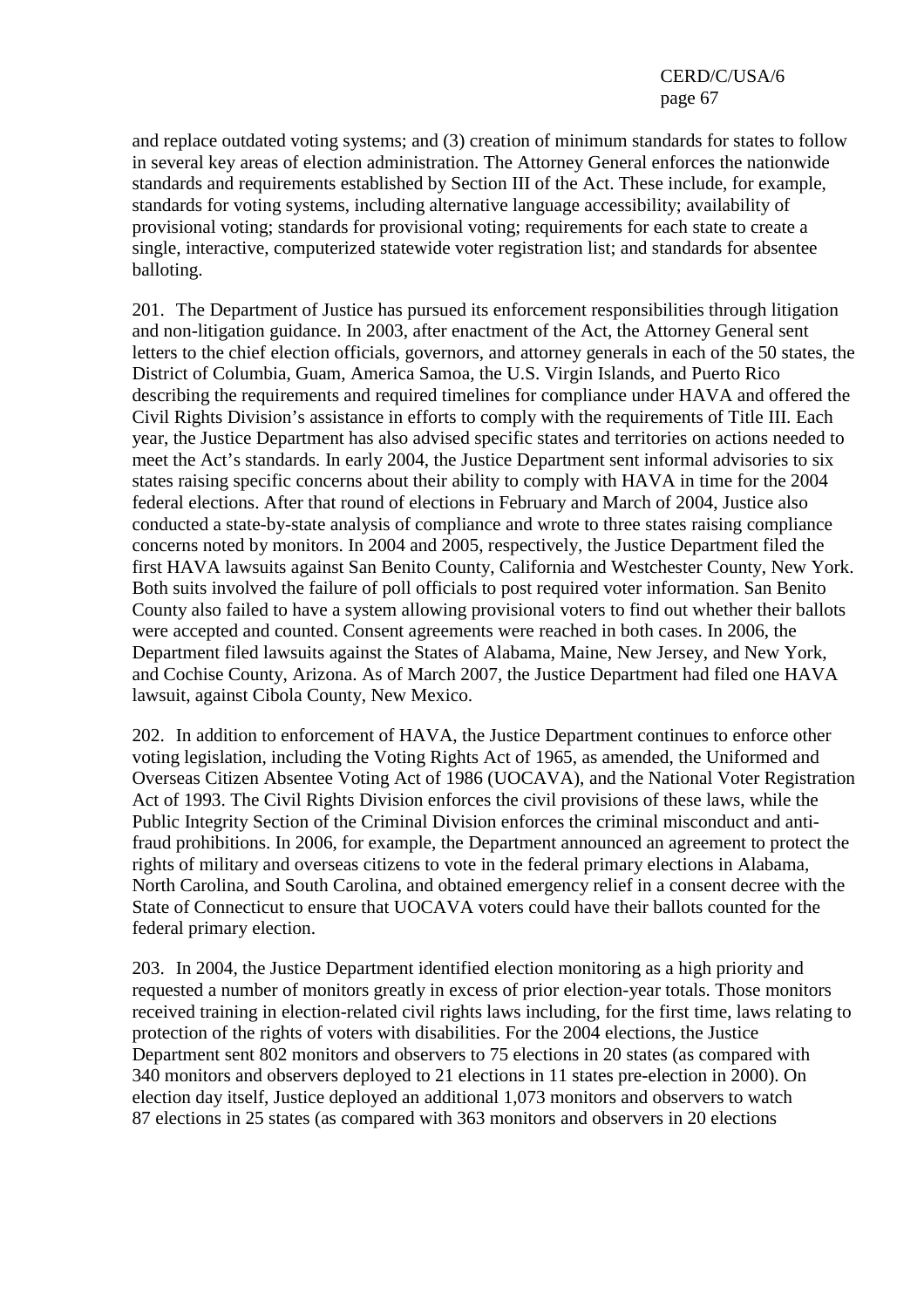in 10 states on election day in 2000). In selecting the jurisdictions to be monitored, the Department first identified 14 jurisdictions in nine states that were operating under federal court orders or decrees. The Voting Section then identified 58 additional jurisdictions for monitoring, often through outreach to minority advocates. Finally, Justice received written requests from civil rights and election organizations requesting monitoring personnel for 15 additional jurisdictions, most of which were also assigned monitors or observers. Another record was set in 2006 for the mid-term elections, with 470 federal observers and 358 Department personnel sent to monitor polling places in 69 jurisdictions in 22 states on election day. The Department again targeted jurisdictions operating under court orders or consent decrees (15 in 9 states). Another 54 jurisdictions were selected for monitoring relying, in part, on information provided by civil rights groups. In addition to the November 7 general election, the Justice Department in 2006 sent another 496 federal observers and 217 Department personnel to monitor 50 elections in 46 jurisdictions in 17 states.

204. Section 203 of the Voting Rights Act requires that all election materials and information available in English must also be available in the applicable minority language for those who need it in states and political subdivisions with specified language minority populations. This section, which is designed to ensure that citizens not only have the opportunity to vote, but also to cast informed votes, applies to ballots, instructions, and other materials. Since 2002, the Civil Rights Division has filed approximately 60 percent of all cases ever filed under these provisions in the history of the Act, including the first cases ever filed on behalf of Filipino and Vietnamese voters. Enforcement actions have involved cities and counties across the United States, including the states of Arizona, California, Florida, Massachusetts, New Mexico, New York, Pennsylvania, Texas, and Washington. Often accompanying these lawsuits have been cases under Section 208 of the Act to assure that voters who need assistance in voting have the right to receive such assistance, and to choose any person they wish - other than their employer or union official - to provide that assistance. Since 2002, the Civil Rights Division has filed over 75 percent of the cases under Section 208 ever filed in the history of the Act.

205. The Election Assistance Commission's 2005 Report to Congress on election reform progress in 2004 listed some of the changes that have occurred since the enactment of HAVA:

- 17 states have used provisional ballots for the first time:
- 1.5 million voters cast provisional ballots, and over 1 million of those were counted (68 percent);
- At least 25 percent of voters have used new voting equipment, with another 30 percent scheduled to use new equipment by 2006;
- At least nine states have developed and used a statewide voter registration database to help increase access to the polls.

206. Under section 2 of the Voting Rights Act, 42 USC 1973(b), it is unlawful to re-draw voting districts for purposes of federal elections if the re-districting results in political processes that are not as equally open to members of a racial group as they are to other members of the electorate. In League of United Latin American Citizens v. Perry, 126 S. Ct. 2594 (2006), the United States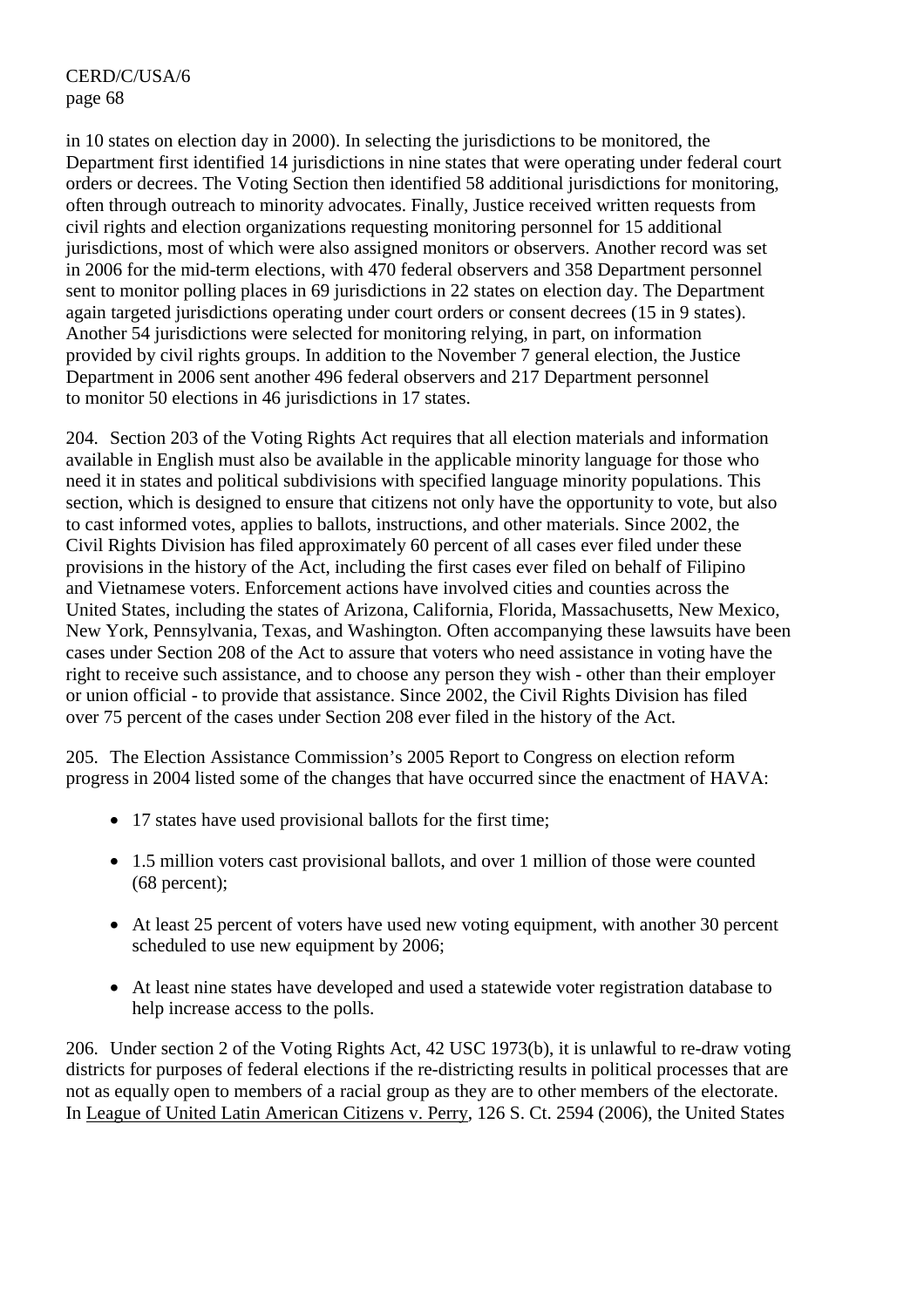Supreme Court found a violation of the Voting Rights Act in one Texas congressional district, district 23, but found no violations of the Constitution or the Voting Rights Act in the remaining 31 of the state's 32 congressional districts. The Court's decision left the Texas redistricting plan largely intact and left it to the state to determine how to remedy the problem identified as to congressional district 23. The majority's decision as to district 23 was founded on a new principle, under Section 2 of the Voting Rights Act, that the creation of an offsetting majority-minority district may not remedy the loss of a majority-minority district in the same part of the state, if the new district is not compact enough to preserve communities of interest.

207. The Civil Rights Division recently has brought lawsuits challenging racially discriminatory election systems in Osceola County, Florida; Euclid, Ohio; and Port Chester, New York. The Division prevailed in the suit against Osceola County, and the other two cases remain in litigation. Other recent Section 2 lawsuits have focused on discrimination at the polls themselves. In 2005, the Justice Department filed and successfully resolved a suit against the City of Boston, Massachusetts, based on the city's discriminatory treatment of Hispanic, Chinese, and Vietnamese voters. Such treatment included denying voters needed assistance, taking voters' ballots and marking them contrary to, or without regard for, the voters' wishes, rude and abusive treatment, and denial of provisional ballots. The Division also recently brought and successfully resolved a lawsuit under Section 2 to protect Hispanic voters from having their right to vote challenged on racial grounds in United States v. Long County, Georgia.

208. Disenfranchisement of Convicted Criminals. The Fourteenth Amendment to the U.S. Constitution explicitly recognizes the right of states to bar an individual from voting "for participation in rebellion, or other crime." Accordingly, most states deny voting rights to persons who have been convicted of certain serious crimes. The standards and procedures for criminal disenfranchisement vary from state to state. In most states, this disability is terminated by the end of a term of incarceration or by the granting of pardon or restoration of rights. In all cases, the loss of voting rights does not stem from a person's membership in a racial group or on the basis of race, color, descent, or national or ethnic origin, but is based on the criminal acts perpetrated by the individual for which he or she has been duly convicted by a court of law pursuant to due process of law.

209. Criminal disenfranchisement is a matter of continuing scrutiny in the states of the United States, and changes have occurred in a number of states since 2000. In 2001, New Mexico repealed the state's lifetime voting ban for persons with felony convictions. In 2003, Alabama enacted a law that permits most felons to apply for a certificate of eligibility to register to vote after completing their sentences. In March 2005, the Nebraska legislature repealed the lifetime ban on all felons and replaced it with a two-year-post-sentence ban. In 2006, Iowa (by Executive Order) restored voting rights to persons who have completed felony sentences, and voters in Rhode Island approved a ballot measure restoring voting rights to persons released from prison on probation or parole. Policy changes that lower barriers to voting for ex-felons have also been enacted in Connecticut, Delaware, Kentucky, Maryland, Nevada, Pennsylvania, Virginia, Wyoming, and Washington.

210. In September 2005, the National Commission on Federal Election Reform, chaired by former Presidents Carter and Ford, recommended that all states restore voting rights to citizens who have fully served their sentences. While there is a lively debate within the United States on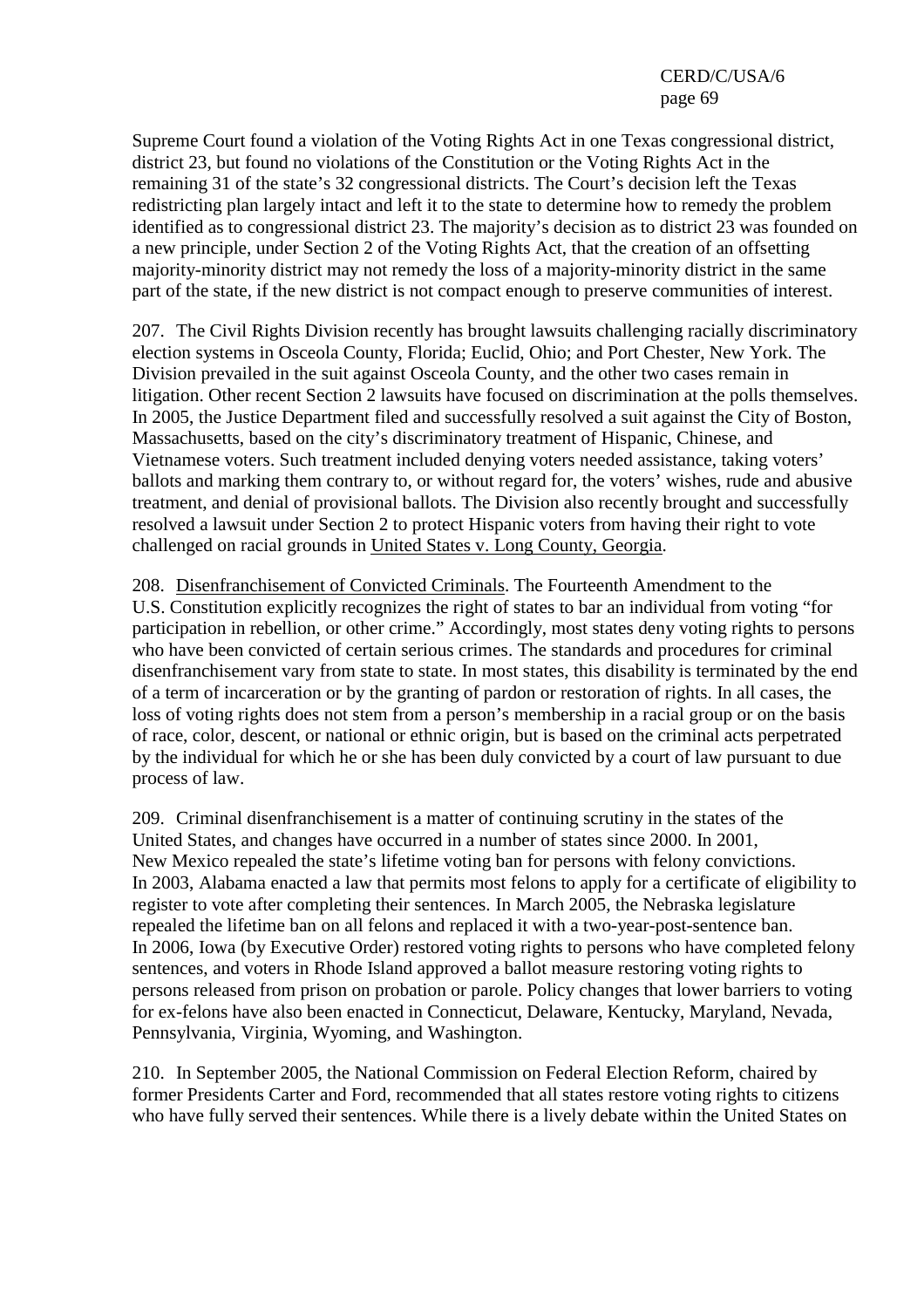the question of voting rights for persons convicted of serious crimes pursuant to due process of law, the longstanding practice of states within the United States does not violate U.S. obligations under the Convention.

211. District of Columbia. The U.S. Constitution gives Congress exclusive jurisdiction over the "Seat of Government of the United States," which is the District of Columbia (D.C.). U.S. Const., art. 1 sec. 8. Because the United States was founded as a federation of formerly sovereign states, this provision was designed to avoid placing the nation's capital under the jurisdiction of any one state. Thus, the reason for this provision was governmental structure, not racial. In any case, the earliest Census population figures for the District indicate that in 1800, ten years after its legislative authorization, the District had 8,144 residents, 69.6 percent of whom were White.

212. The right of the District of Columbia to vote in elections for the President and Vice President is granted by the Twenty-third Amendment to the U.S. Constitution. D.C. residents have no representation in the Senate, but are represented in the House of Representatives by a non-voting Delegate, who sits on committees and participates in debate, but cannot vote. The issue of voting rights for the District of Columbia has been under active discussion during the last several years and is currently under consideration by Congress. In light of the requirement in Article 1, section 2 of the Constitution that the members of the House of Representatives be chosen by the people of the "States," the Administration has taken the position that congressional representation for the District would require a constitutional amendment.

213. Public office. Public office is open to U.S. persons without regard to race or ethnicity, and significant numbers of minorities hold positions in public office in the United States.

214. According to the 3rd edition of the American Bar Association Directory of Minority Judges in the United States, published in 2001, of the nearly 60,000 judges and judicial officers in state, federal, and tribal courts in the United States (including Puerto Rico, Guam, the Virgin Islands, and the Northern Mariana Islands), 4,051 (approximately 6.75 percent) were members of racial or ethnic minority groups. This represents a modest increase from the number of 3,610 (6 percent) in 1997. Of the 4,051 minority judges and judicial officers, 1,798 were African American, 1,523 were Hispanic, 324 were Asian, 56 were Native American (in state or federal courts), and 350 were serving in Native American tribal courts.

215. With respect to federal elected officials, of the 535 members of the 109th Congress, 41 were African American (8 percent), 24 were Hispanic (4 percent), and 7 were Asian (1 percent). These percentages show modest growth from the levels set forth in the Initial U.S. Report. Of the state and territorial governors, as of January of 2007, six were racial minorities - two Black (Massachusetts and U.S. Virgin Islands); two Hispanic (New Mexico and Puerto Rico); and two Asian and Pacific Islander (American Samoa and Guam).

216. In 2002, the Joint Center for Political and Economic Studies in Washington, D.C. released its year 2000 statistical summary of Black Elected Officials (BEOs). This report encompasses federal, state, municipal, and local officials, including those in law enforcement and education. The report shows a six-fold increase in Black elected officials from approximately 1,500 in 1970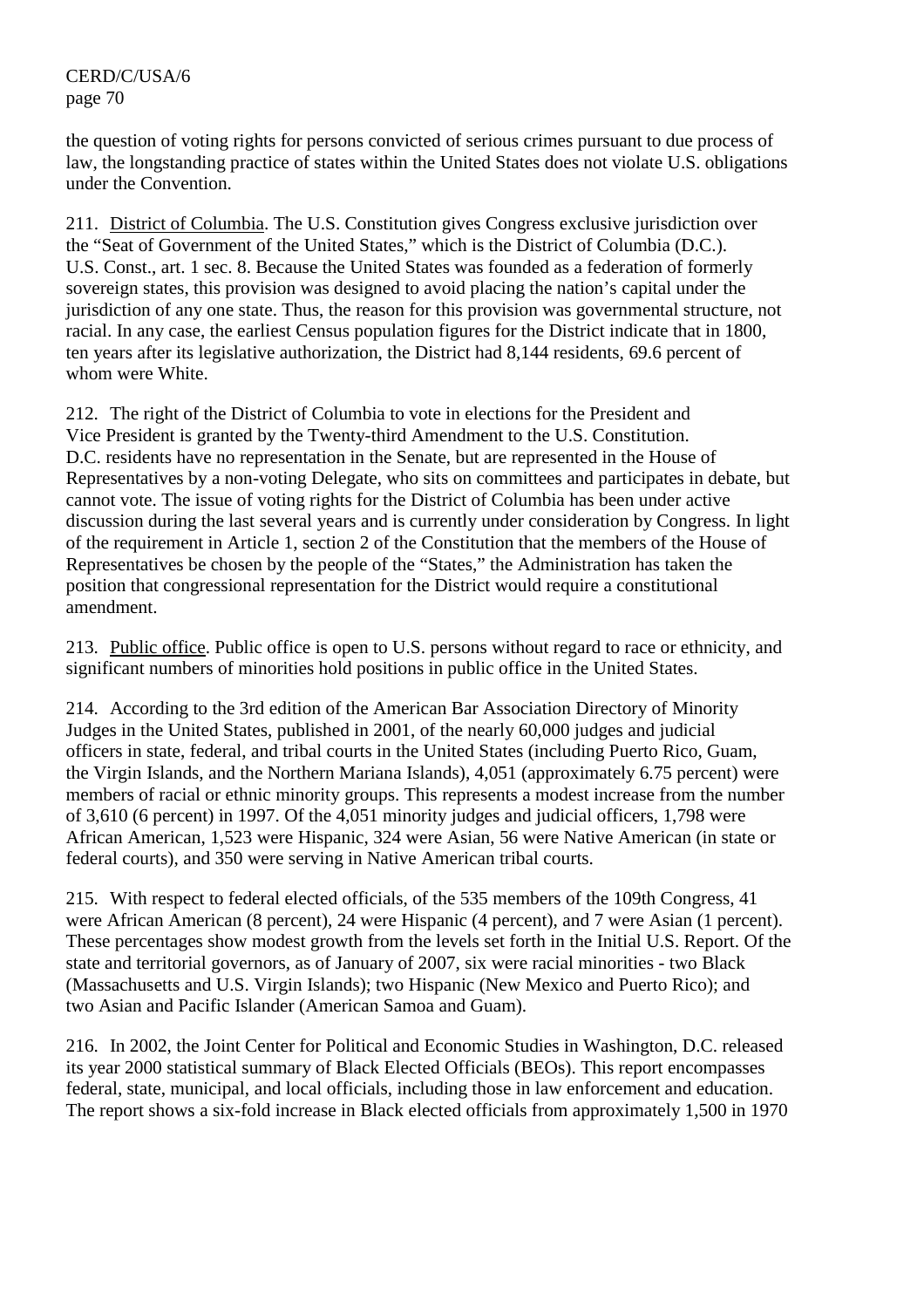to 9,040 in 2000. It also highlights key trends that are shaping the future of Black political leadership. First, Black women accounted for all of the growth in the number of BEOs for two years prior to 2000 and constituted 34.5 percent of the total figure. Second, younger Black Americans, who often have different views and experiences from their older counterparts, are increasingly being elected. Finally, an increasing number of Black mayors are being elected in large cities (over 50,000) where the majority of the population is not African American. According to the National Conference of Black Mayors, there were 542 Black mayors in the U.S. in 2005, including 47 Black mayors of cities with populations greater than 50,000. The Joint Center BEO report indicates that the five states with the largest number of BEOs were Mississippi (897), Alabama (731), Louisiana (701), Illinois (621), and Georgia (582).

217. In 2004, the size of the non-postal federal workforce was 1,270,366. Of this number, 31.4 percent were minority – approximately 17 percent African American (just slightly less than in 2000), 7.3 percent Hispanic (up from 6.6 percent in 2000), 5.0 percent Asian and Pacific Islander (up from 4.5 percent in 2000), and 2.1 percent American Indian and Alaska Native (slightly less than in 2000). At the highest level of the federal workforce, approximately 14 percent of members of the Senior Executive Service were minority. Likewise, of 2,786 political appointees (generally high level officials) 13 percent were minorities and 37 percent were women. As of June 2006, the President's Cabinet, which is composed of the Vice President and the heads of 15 executive departments, included two Hispanics, two African Americans, and two Asian Americans.

## **4. Other civil rights**

218. Article 5 (d) obligates States parties to ensure equality of enjoyment of a number of human rights and fundamental freedoms, including freedom of movement and residence; the right to leave and return to one's country; the right to a nationality; the right to marriage and choice of spouse; the right to own property alone as well as in association with others; the right to inherit; the right to freedom of thought, conscience, and religion; the right to freedom of expression; and the right to freedom of peaceful assembly and association. These rights are guaranteed to all persons in the United States in accordance with various constitutional and statutory provisions, and interference with them may be criminally prosecutable under a number of statutes. The constitutional and legal guarantees of these rights without regard to race, ethnicity, or national origin have not changed since the filing of the Initial U.S. Report in 2000.

## **5. Economic, social and cultural rights**

## **The right to work, and the right to form and join trade unions**

219. Article 5 (e) (i) guarantees equality before the law and non-discrimination based on race, color, and national or ethnic origin, with regard to the right to work, to free choice of employment, to just and favorable conditions of work, to protection against unemployment, to equal pay for equal work, and to just and favorable remuneration. United States laws and regulations meet this requirement. Progress has been made, although disparities of results continue to exist in some areas. The sources of such disparities are complex and depend on a number of economic and social factors.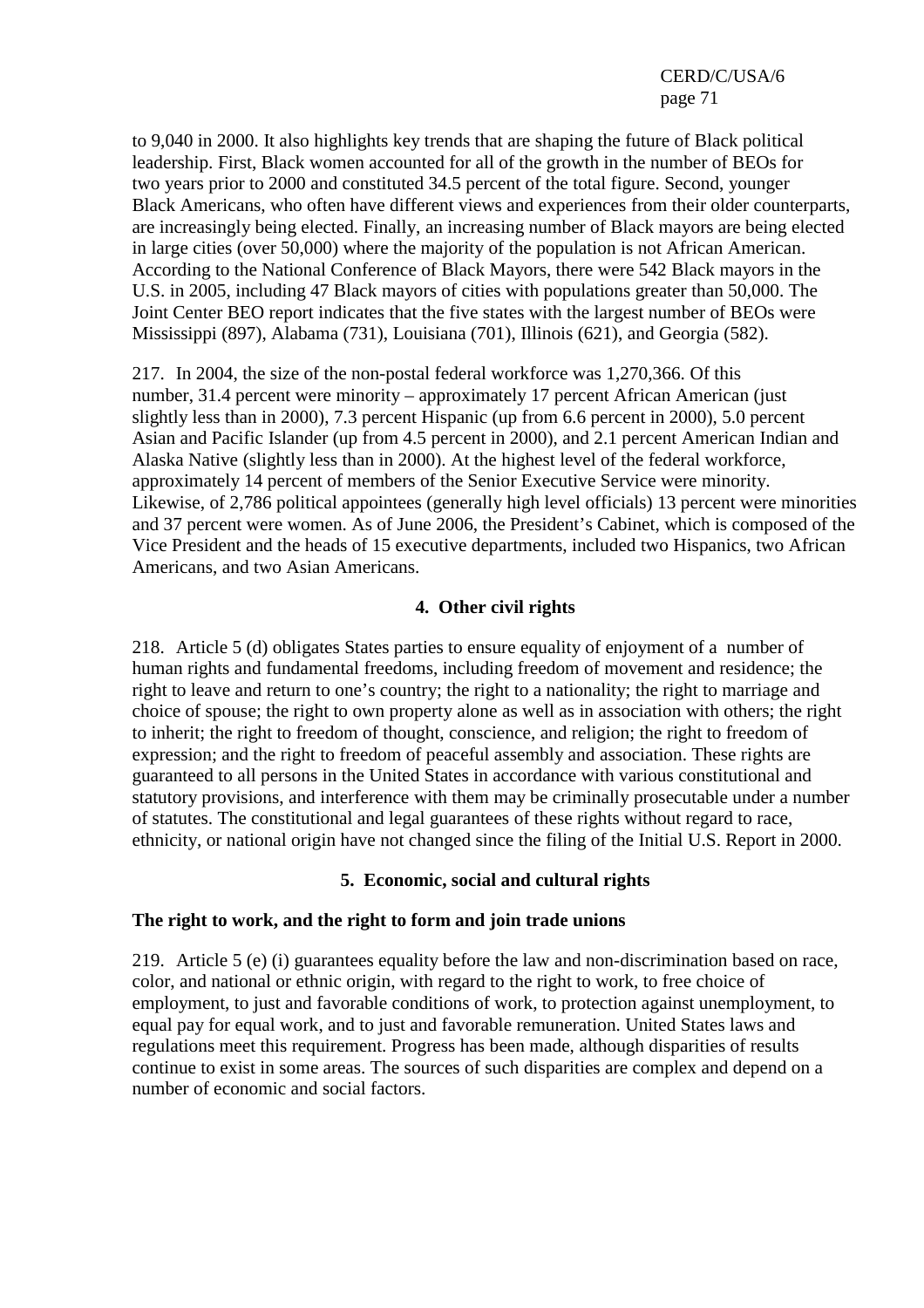220. As of January 2007, the Bureau of Labor Statistics reported the following rates of participation in the labor force: Whites - 66.6 percent; African Americans - 64.7 percent, and Hispanics - 69.4 percent. Unemployment rates were highest for African Americans at 8.0 percent, and lowest for Asian Americans at 3.2 percent. White Americans were unemployed at the rate of 4.1 percent, and Hispanics at the rate of 5.7 percent. The overall unemployment rate was 4.6 percent. The 1998 unemployment rates as shown in the Initial U.S. Report were 4.5 percent overall and 8.9 percent for African Americans. The Initial U.S. Report did not report 1998 statistics for the other groups.

221. The overall poverty rate in 2005 was 12.6 percent for individuals and 9.9 percent for families. The poverty rate for non-Hispanic Whites was 8.6 percent - higher than the rate of 8.2 percent reported in 1998. By contrast, the poverty rates for African Americans alone (24.9 percent) and Hispanics (21.8 percent) were slightly lower than the 1998 rates described in the Initial U.S. Report (26.1 percent for African Americans and 25.6 percent for Hispanics). The poverty rate for Asians alone was 11.1 percent, down from 14.1 percent in 1989. Using three-year average data (which are often used for smaller groups to improve the variance), the poverty rate for American Indians in 2002-2004 was 19.2 percent for the AIAN alone or in combination population and 24.3 percent for the AIAN alone population, down from 27.6 for the AIAN population in 1989. In making the comparisons to 1989, however, it should be noted that the race groups are not exactly comparable, because in earlier years respondents were instructed to report only one race, whereas after 2003 respondents could report more or more races. Thus, caution is important in viewing these comparisons.

222. According to the 2000 Census, Asian Americans who reported no other race had the highest percentage of workers employed in management, professional, and related occupations (44.6 percent). Non-Hispanic Whites had the second highest percentage of workers in this occupational group (36.6 percent). They were followed by African Americans alone (25.2 percent), American Indian and Alaska Natives alone (23.3 percent), and Native Hawaiian and other Pacific Islanders alone (23.3 percent). About 18.1 percent of Hispanics were employed in management, professional, and related occupations.

223. Twenty-two percent of African Americans alone were employed in service professions, followed by 20.8 percent of Native Hawaiian and Pacific Islanders alone, and 20.6 percent of American Indian and Alaska Natives alone. The figure for Hispanics was 21.8 percent. White non-Hispanic individuals were less represented, with only 12.8 percent of that group employed in service professions, as were Asians with a rate of 14.1 percent.

224. About 18.6 percent of African Americans reported employment in the production, transportation and material moving occupations. This percentage was higher than for people reporting any other race except the "some other race" category. Approximately one fifth (21.2 percent) of Hispanics were employed in production, transportation, and material moving occupations. By contrast, only 13.2 percent of non-Hispanic Whites were in production, transportation, and material moving.

225. Proportionately more Hispanic women than Hispanic men held managerial or professional jobs. Twenty-three percent of Hispanic women were employed in management and professional occupations, compared to 15 percent for Hispanic men. (Note that for the American population as a whole, women are also found in higher proportions in management and professional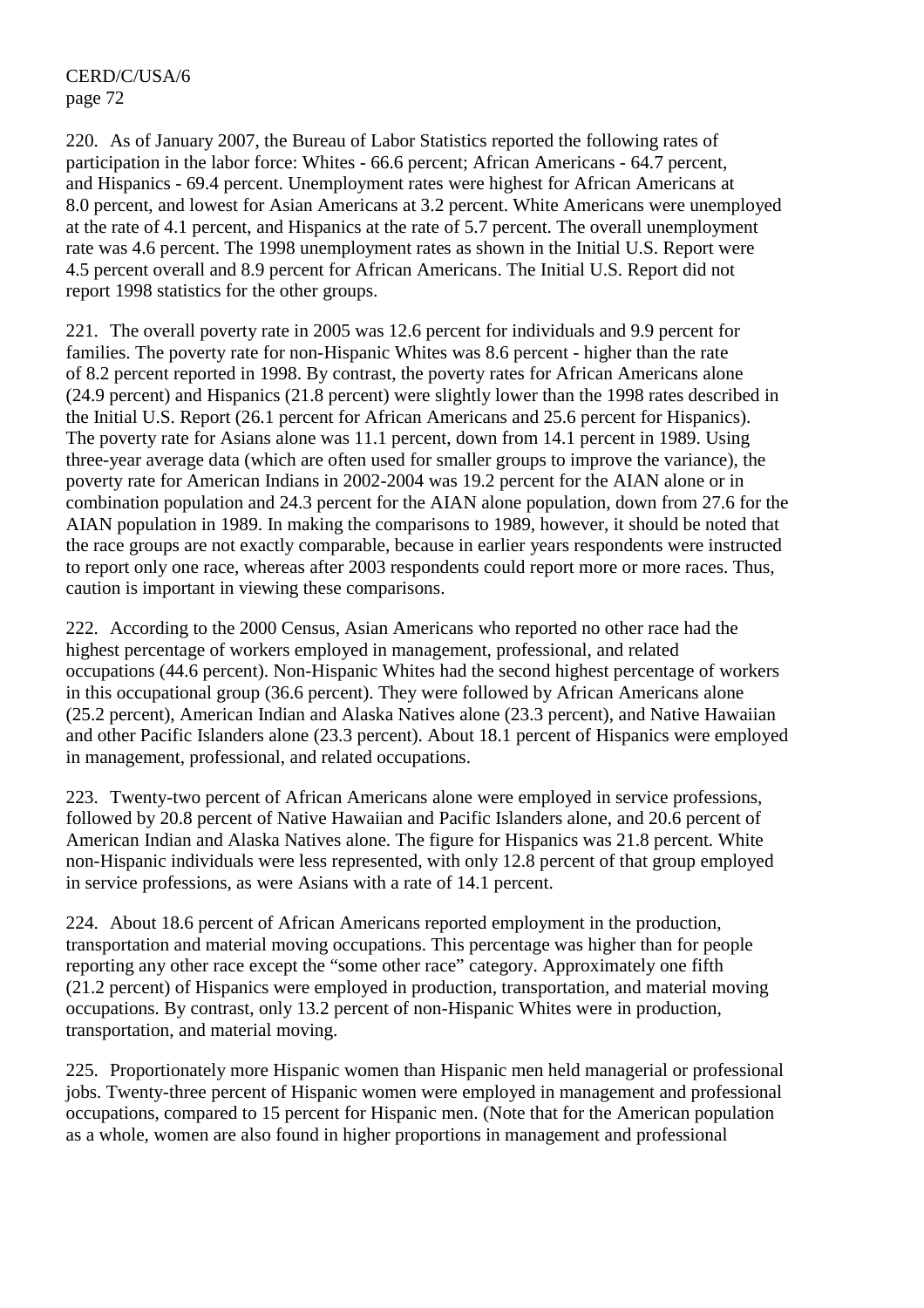positions - 36 percent for women compared to 31 percent for men.) A similar trend is seen for African Americans. In 2000, 30 percent of African American women and 20 percent of African American men were in management, professional, and related occupations. Conversely, a higher percentage of African American men (28 percent) than women (10 percent) held production, transportation, and material moving jobs.

226. The four regions of the United States did not differ greatly in distribution of occupations. In each region, the highest percentages of workers were in management, professional, and related occupations, followed by sales and office occupations. Construction, extraction, and maintenance occupations and farming, fishing, and forestry occupations had the lowest percentage of workers. The only regional differences involved service occupations and production, transportation, and material moving occupations. The percentage of workers in service occupations in the Northeast and West was higher than the percentage for production, transportation, and material moving occupations, while in the Midwest and the South, the opposite was true. The District of Columbia and Maryland had the highest percentage (51.1 percent and 41.3 percent respectively) of workers in management, professional, and related occupations, reflecting the large federal workforce and support occupations. Nevada and Hawaii - two states with large tourist industries - led all states in the percentage of workers in service occupations.

#### **Selected occupational groups by race and Hispanic origin for the United States: 2000**

| Race and Hispanic                                      | Occupational groups                                  |                                                            |         |                               |                                         |                                                    |                                                          |
|--------------------------------------------------------|------------------------------------------------------|------------------------------------------------------------|---------|-------------------------------|-----------------------------------------|----------------------------------------------------|----------------------------------------------------------|
| or Latino Origin                                       | Employed civilian<br>population 16 years<br>and over | Management,<br>professional,<br>and related<br>occupations | Service | <b>Sales</b><br>and<br>office | Farming.<br>fishing,<br>and<br>forestry | Construction,<br>extraction.<br>and<br>maintenance | Production,<br>transportation,<br>and material<br>moving |
| Total                                                  | 129 721 512                                          | 33.6                                                       | 14.9    | 26.7                          | 0.7                                     | 9.4                                                | 14.6                                                     |
| White alone                                            | 102 324 962                                          | 35.6                                                       | 13.4    | 27.0                          | 0.6                                     | 9.8                                                | 13.6                                                     |
| <b>Black or African</b><br>American alone              | 13 001 795                                           | 25.2                                                       | 22.0    | 27.3                          | 0.4                                     | 6.5                                                | 18.6                                                     |
| American Indian<br>and Alaska Native<br>alone          | 914 484                                              | 24.3                                                       | 20.6    | 24.0                          | 1.3                                     | 12.9                                               | 16.8                                                     |
| Asian alone                                            | 4786782                                              | 44.6                                                       | 14.1    | 24.0                          | 0.3                                     | 3.6                                                | 13.4                                                     |
| Native Hawaiian<br>and Other Pacific<br>Islander alone | 157 119                                              | 23.3                                                       | 20.8    | 28.8                          | 0.9                                     | 9.6                                                | 16.5                                                     |
| Some other race                                        | 5 886 427                                            | 14.2                                                       | 22.7    | 21.7                          | 3.5                                     | 14.0                                               | 24.0                                                     |
| Two or more<br>races                                   | 2 649 943                                            | 26.7                                                       | 19.8    | 27.1                          | 0.9                                     | 9.8                                                | 15.7                                                     |
| Hispanic or Latino<br>(of any race)                    | 13 347 876                                           | 18.1                                                       | 21.8    | 23.1                          | 2.7                                     | 13.1                                               | 21.2                                                     |
| White alone, not<br>Hispanic or Latino                 | 95 834 018                                           | 36.6                                                       | 12.8    | 27.2                          | 0.5                                     | 9.6                                                | 13.2                                                     |

(Data based on a sample. For information on confidentiality protection, sampling error, nonsampling error, and definitions, see www.census.gov/prod/cen2000/doc/sf3/pdf)

U.S. Census Bureau, Census 2000, Sample Edited Detail File.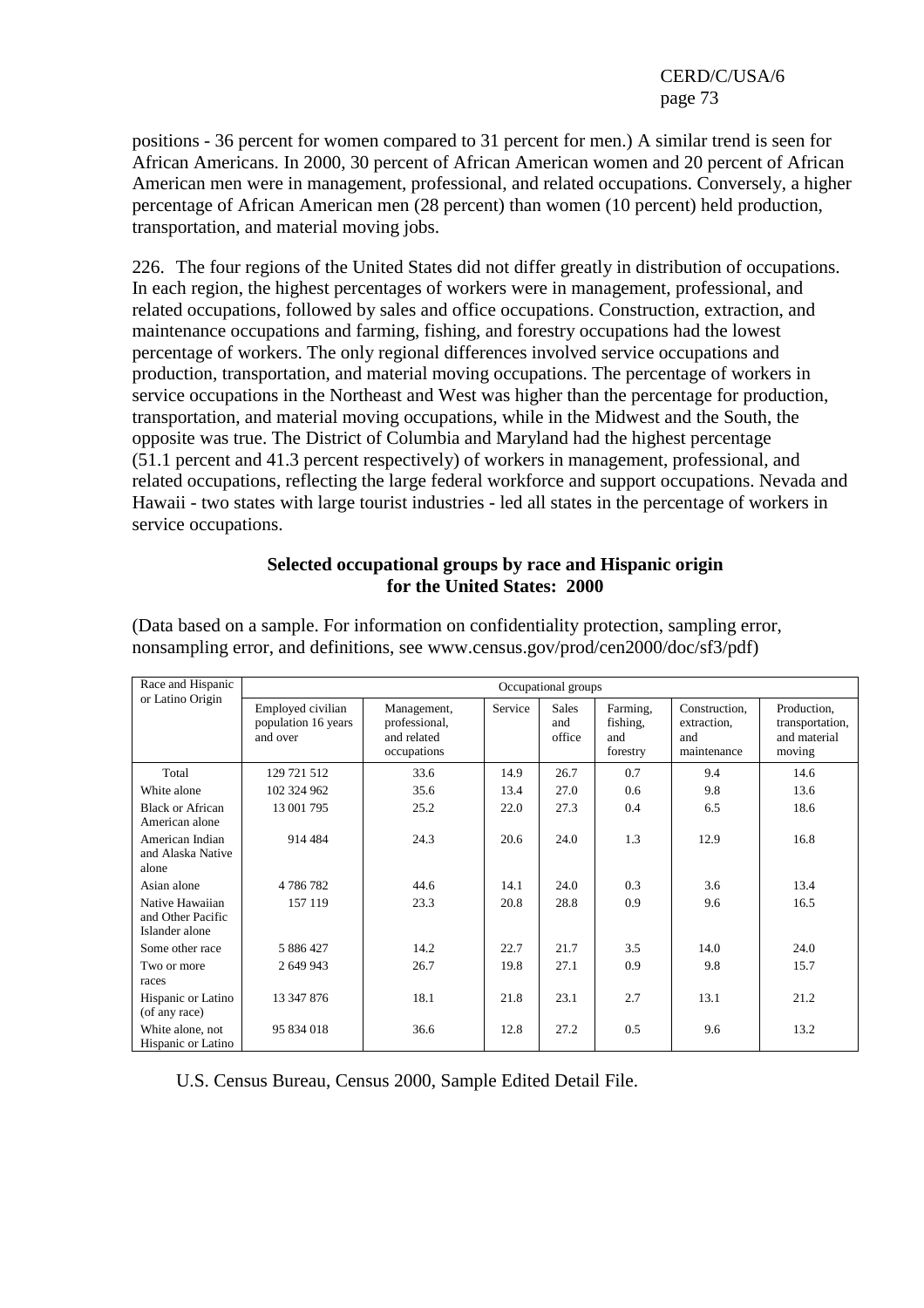227. Employment Discrimination. As noted in the section concerning article 2 (1) (b) above, the United States has strong legal protections safeguarding the right to free choice of employment and just and fair conditions of employment. Where discrimination is reported, federal and state authorities enforce these protections in areas such as training, promotion, tenure and layoff policies, and treatment in the work environment. In 2006, the EEOC received 75,768 charges. In addition, for the fiscal year 2001 to fiscal year 2006 time period, 357,087 charges were received by state and local fair employment practice agencies. This figure, however, covers only complaints that fall within both state and EEOC jurisdiction - i.e., charges of discrimination based on race, color, national origin, religion, gender, age, disability, and retaliation filed against employers with at least 15 (or 20 for age discrimination) employees. Various state and local laws cover additional bases and/or smaller employers - charges that are not included in the above total.

228. Of the discrimination complaints filed with the EEOC in 2006, 61 percent were filed under Title VII of the Civil Rights Act, which covers discrimination based on race, color, gender, religion, and national origin; 21 percent were filed under the Americans with Disabilities Act; and 18 percent were filed under the Age Discrimination in Employment Act. Race discrimination accounted for 36 percent of all charges - following a historical trend. National origin discrimination accounted for about 11 percent of all charges. Gender discrimination accounted for 31 percent of Title VII charges.

229. Specific examples of employment discrimination cases brought by the EEOC, the Department of Justice Civil Rights Division, and the Department of Labor's Office of Federal Contract Compliance Programs are described under the discussion of article 2 (1) (b) above. As noted, in 2006 the EEOC filed 371 lawsuits against alleged offenders and also settled a large number of complaints without going to trial. EEOC's work on these complaints obtained approximately \$274.2 million for the victims of employment discrimination. Equally important is the fact that the consent agreements and court decisions resolving these cases require changes in future behavior by the offending employers. The Department of Justice's experience with respect to the resolution of complaints is similar to that of the EEOC. The majority of the cases filed by the Department of Justice are resolved through the entry of consent decrees or through other settlement before a trial on the merits is held. As with the EEOC, the Department of Justice's consent decrees normally require prospective relief in the form of modifications to an employer's employment practices, as well as monetary relief to victims of the discriminatory practice. In 2005, the Department of Labor's enforcement efforts resulted in over \$45 million in remedies, offers of employment to thousands of victims of discrimination, and training designed to ensure that American employers practice equal employment opportunity in the future.

230. In April of 2006, the EEOC issued a major new Compliance Manual section updating guidance on Title VII prohibitions on discrimination in employment based on race and color. The Manual will assist employers, employees, and EEOC staff in understanding specifically how Title VII applies to a wide range of contemporary discrimination issues. It contains specific information - including examples - concerning: what constitutes race, color, and national origin discrimination; how to evaluate employment decisions; what constitutes racial disparate treatment, including how to recognize motive and cases of pattern or practice discrimination; how to assess cases of racial disparate impact; how to ensure equal access to jobs in recruiting, hiring and promotion, diversity and affirmative action; how to ensure equal opportunity for job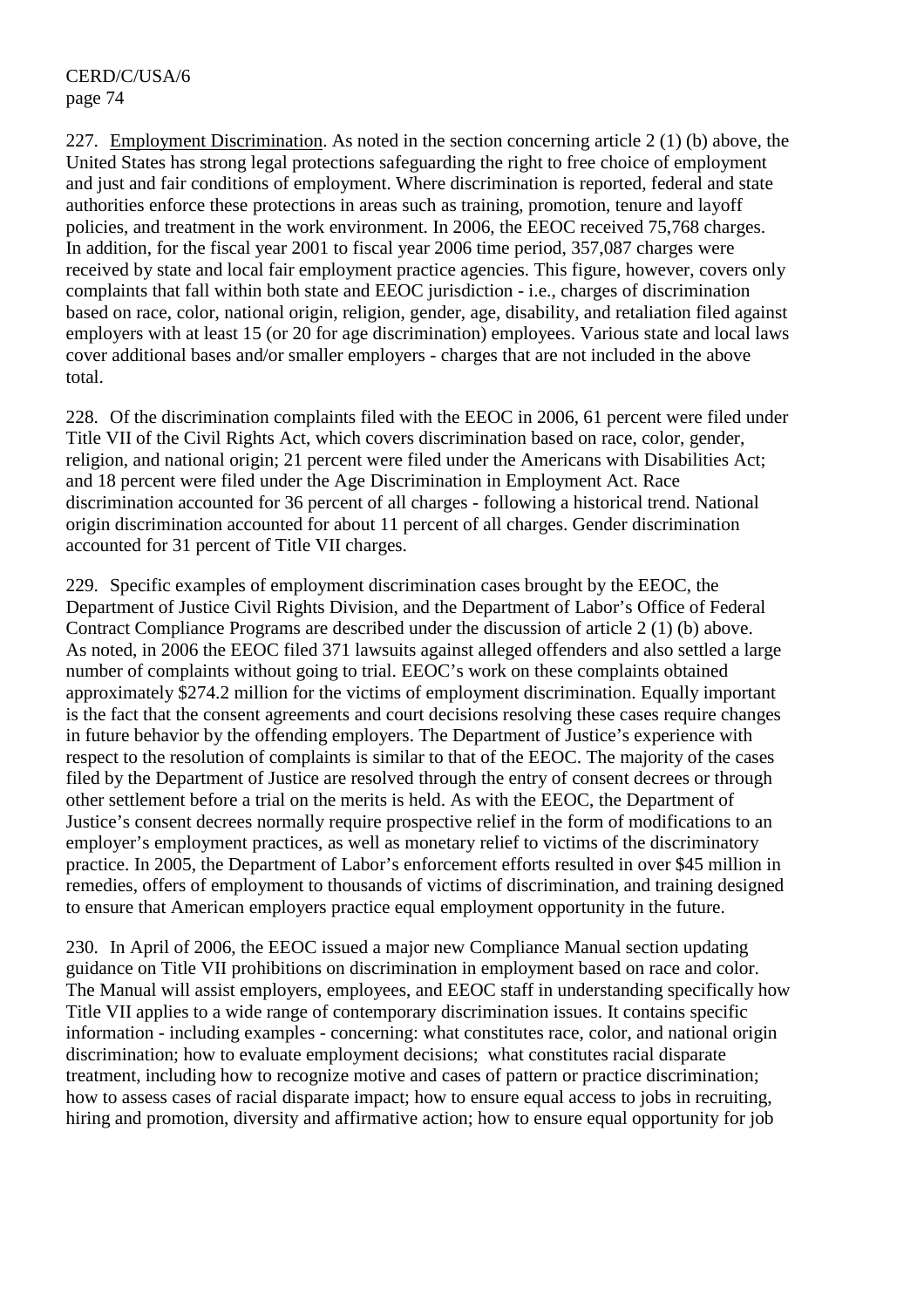success, including material on racial harassment and racial bias in the workplace; retaliation; remedies; and protective prevention. This new guidance reflects the strong interest of the Equal Employment Opportunity Commission in proactive prevention and best practices. A copy of the Manual section can be found at www.eeoc.gov under Race/Color Discrimination.

231. In addition to enforcement by the EEOC, Justice, and the states, the Department of Labor enforces laws that prohibit federal contractors and subcontractors from discriminating on the basis of race, color, religion, sex, national origin, or status as a protected veteran or qualified individual with a disability. The Department employs several strategies, including civil rights enforcement, public education, and strategic partnerships. The Labor Department also promotes training of workers with limited English proficiency.

232. As noted above, most states also enforce state fair employment laws through their state civil rights commissions or Attorney General's offices. In most states, the great majority of discrimination complaints involve employment discrimination, many of which are filed in accordance with state-EEOC work sharing agreements. For example, Oregon enforces laws granting job seekers and employees equal access to jobs, career schools, promotions, and a work environment free from discrimination and harassment. Oregon state law also ensures workers protection when they report worksite safety violations, use family leave provisions, or use the workers compensation system. Of an average of 2,100 discrimination complaints filed annually in Oregon, approximately 98 percent allege unfair employment practices. Likewise, in Florida, 91 percent of the case inventory for the Florida Commission on Human Relations and 88 percent of the complaints received in fiscal year 2004-05 involved employment discrimination. Finally, many U.S. counties and cities also have fair employment practice agencies that receive and process charges of discrimination under work sharing agreements with the EEOC.

233. In December of 2005, the Gallup organization released a national poll on discrimination in the contemporary workplace, conducted in conjunction with the 40th anniversary of the EEOC. That poll suggested that while much progress has been made in fulfilling the promise of equal opportunity, more remains to be done. The survey sampled American workers of varying racial and ethnic backgrounds, asking them about their perceptions of discrimination at work and the effect those perceptions had on performance and retention. Results showed that 15 percent of all workers perceived that they had been subjected to some sort of discriminatory or unfair treatment. When broken down into sub-groups, 31 percent of Asians surveyed reported incidents of discrimination - the largest percentage of any ethnic group. This contrasts markedly with the fact that only about 3 percent of claims were brought by Asians - suggesting that a number of Asian persons who perceive discrimination nonetheless do not choose to file complaints. African Americans constituted the second largest group, with 26 percent of African Americans saying they had perceived discrimination. The Gallup survey also indicated that promotion and pay were the most frequently mentioned discriminatory actions, although the overwhelming number of charges filed with the EEOC allege discriminatory discharge.

234. While African American women and men reported that they had experienced almost identical levels of discrimination according to the poll (27 percent and 26 percent respectively), a large discrepancy existed between the perceptions of discrimination of White women (22 percent) versus White men (3 percent). The overall rate of perceived discrimination for persons identified as Hispanic was 18 percent, with Hispanic men more likely to perceive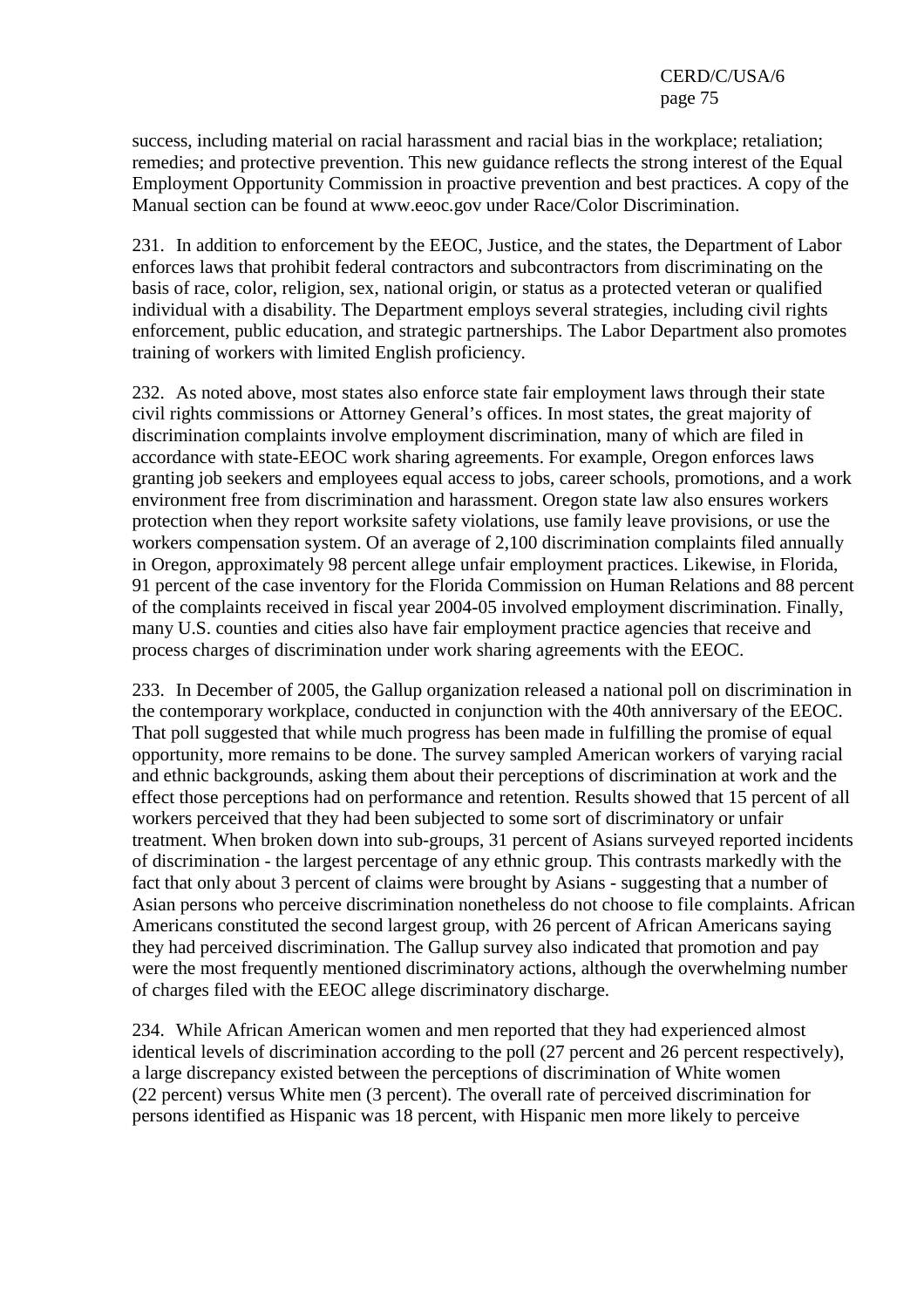discrimination (20 percent) when compared with Hispanic women (15 percent). Commenting on the contrast between the Gallup findings and the number of discrimination complaints made to the EEOC, former EEOC Chair Cari Dominguez noted: "When you compare our most recent EEOC charge statistics with the Gallup data, we find that a far greater percentage of Hispanics and Asians perceive themselves to be discriminated against than actually file charges. Through the continuation of strong enforcement and targeted outreach and education, the EEOC is striving to ensure that the promise of the Civil Rights Act of 40 years ago will continue to be fulfilled for succeeding generations of American workers."

235. Minority-owned Businesses. According to the Small Business Administration's advocacy office, minority-owned firms represent the fastest-growing segment of the nation's economy. Asians are the largest sector of minority business owners in terms of both number of businesses and employees. However, Hispanics and African Americans are starting businesses at higher rates. For example, a recent report issued by the U.S. Census Bureau indicates that Hispanics in the United States are opening businesses at a rate three times the national average. From 1997 to 2002, the number of Hispanic-owned firms grew by 31.1 percent, compared to a 10.3 percent growth rate for U.S. firms overall.

236. African American-owned businesses in the United States grew even faster, at more than four times the national rate. From 1997 to 2002, African American-owned firms grew by 45 percent, from 823,499 to nearly 1.2 million. Growth was seen in all states except Wyoming, North Dakota, South Dakota, and Oregon. Some metropolitan areas, such as those surrounding Washington, D.C., experienced levels of growth of well over 80 percent.

237. Private Sector Initiatives. Due to shortages of candidates for skilled technology jobs in the United States, a number of private entities have also initiated diversity outreach efforts. The Congressionally established Commission on the Advancement of Women and Minorities in Science, Engineering, and Technology Development issued a report in September 2000 that found: "If women, underrepresented minorities, and persons with disabilities were represented in the U.S. science, engineering and technology workforce in parity with their percentages in the total workforce population, the shortage [of skilled technology workers] could largely be ameliorated." One example of a private sector initiative in this area is the Professional Technical Diversity Network, a partnership formed by Microsoft, other corporations, and minority professional organizations that focuses on recruitment in technical disciplines. Among other programs, the partnership works with schools and organizations to increase technology training and educational opportunities for women and minorities. As announced in November of 2000, its efforts included:

- More than \$90 million in grants, software, and scholarships to colleges and universities serving African American, Hispanic, and Native American populations;
- \$6 million in grants to the Minority and Women's Technical Scholarship program;
- Working Connections, a \$40 million effort to help disadvantaged persons prepare for information technology jobs at community colleges;
- The Able to Work Consortium, dedicated to increasing employment opportunities for people with disabilities.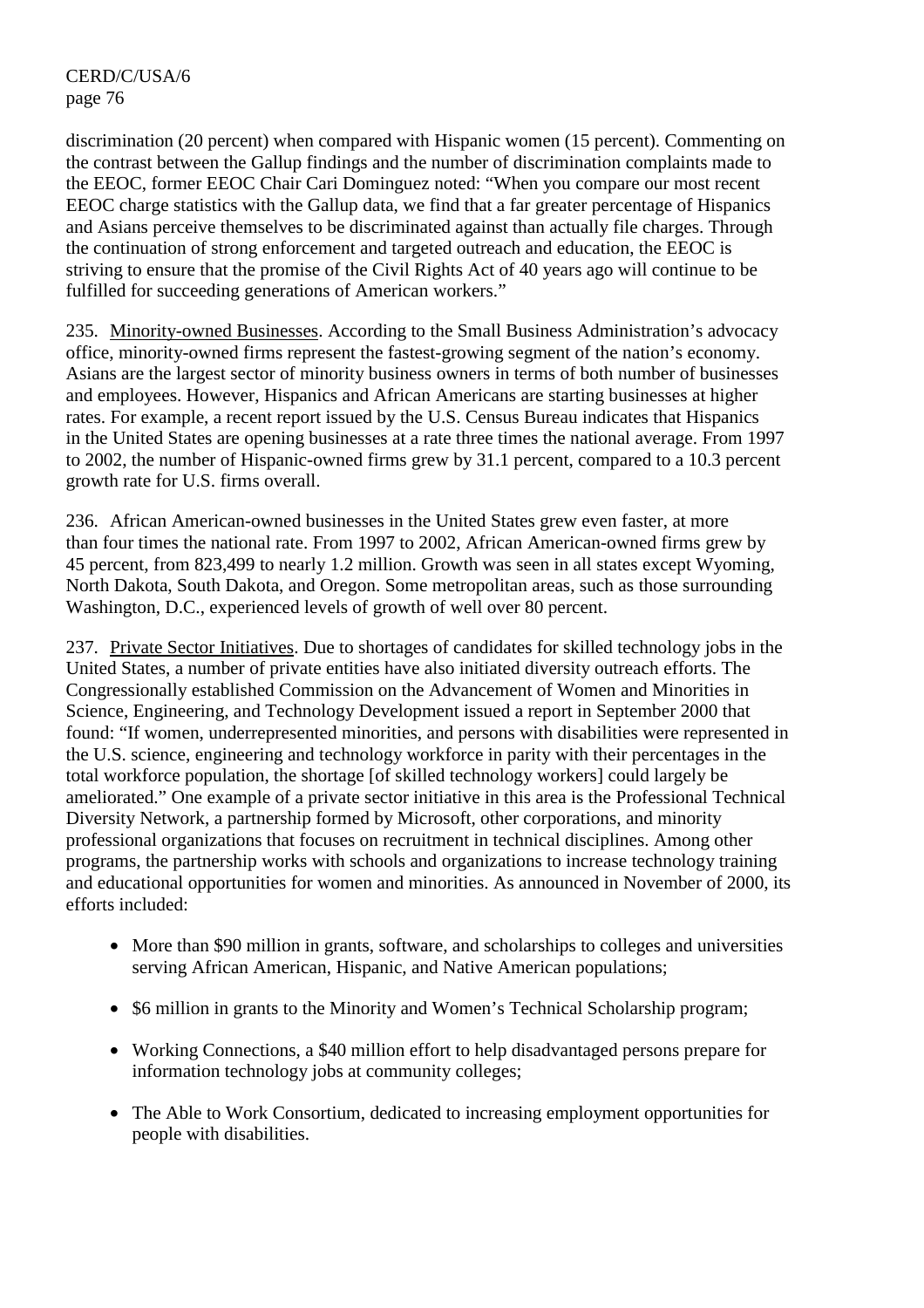238. Protection of U.S. Citizens and Legal Immigrants from Employment Discrimination on the Basis of National Origin. The Department of Justice's Office of Special Counsel for Immigration Related Unfair Employment Practices (OSC) enforces the anti-discrimination provision of the Immigration and Nationality Act, 8 U.S.C. 1324b, which protects U.S. citizens and legal immigrants from employment discrimination based, among other things, on national origin; from unfair documentary practices relating to the employment eligibility verification process ("document abuse"); and from retaliation. Individuals may file charges of discrimination with OSC and the OSC may also commence investigations on its own initiative. The OSC investigates allegations of discrimination and obtains monetary, job, and injunctive relief through settlement or suit for discrimination, document abuse, and retaliation engaged in by employers of four or more employees. Its jurisdiction over national origin discrimination extends to employers with four to fourteen employees (larger employers are handled by the EEOC).

239. A few examples of recent OSC settlements include back pay totaling \$22,654 for four refugees, plus \$14,000 in civil penalties and injunctive relief to remedy document discrimination; \$12,000 in back pay for an asylee who was terminated because a company refused to accept valid documents he presented to re-verify his employment eligibility; and \$11,653 in back pay, plus a civil penalty and injunctive relief, for a permanent resident whose valid documents were unfairly rejected during the hiring process. Also, through its worker and employer hotlines, and OSC routinely brings early, cost-effective resolutions to employment disputes that might otherwise result in the filing of charges, the accumulation of back pay awards, and investigation and litigation expenses. In addition, OSC conducts outreach to educate employers and workers about their rights and responsibilities under the anti-discrimination provision. OSC's educational activities include its fully staffed hotlines; a grant program; distribution of free educational materials; presentations at conferences, seminars, and meetings; a website; and a newsletter. In fiscal year 2006, OSC awarded grants totaling nearly \$725,000 to eleven non-profit groups throughout the country. The grant program funds public education programs regarding workers' rights and employers' obligations under the anti-discrimination provision, and is open to public service groups, faith-based and community organizations, associations, and others providing information services to employers and/or potential victims of immigration-related employment discrimination.

240. In addition, the interagency Worker Exploitation Task Force described in the Initial U.S. Report has been expanded to become the Trafficking in Persons and Worker Exploitation Task Force (TPWETF). It continues its efforts to prevent trafficking in persons and worker exploitation throughout the United States, and to enforce laws enacted to combat human trafficking. The TPWETF is co-chaired by the Assistant Attorney General for Civil Rights and the Solicitor of the Department of Labor. Other participants include the Federal Bureau of Investigation, the U.S. Citizenship and Immigration Services, the Executive Office for United States Attorneys, the Justice Department Criminal Division, and the Office of Victims of Crime and the Violence against Women Office. The Task Force also works in coordination with the Department of State, the Department of Homeland Security, the EEOC, and various United States Attorneys Offices across the country.

241. Data released in 2006 show that in 2005 the jobless rate among immigrants fell below that of U.S.-born workers for the first time in at least a decade. Unemployment among immigrants was 4.6 percent in 2005, down from 5.5 percent in 2004, while the jobless rate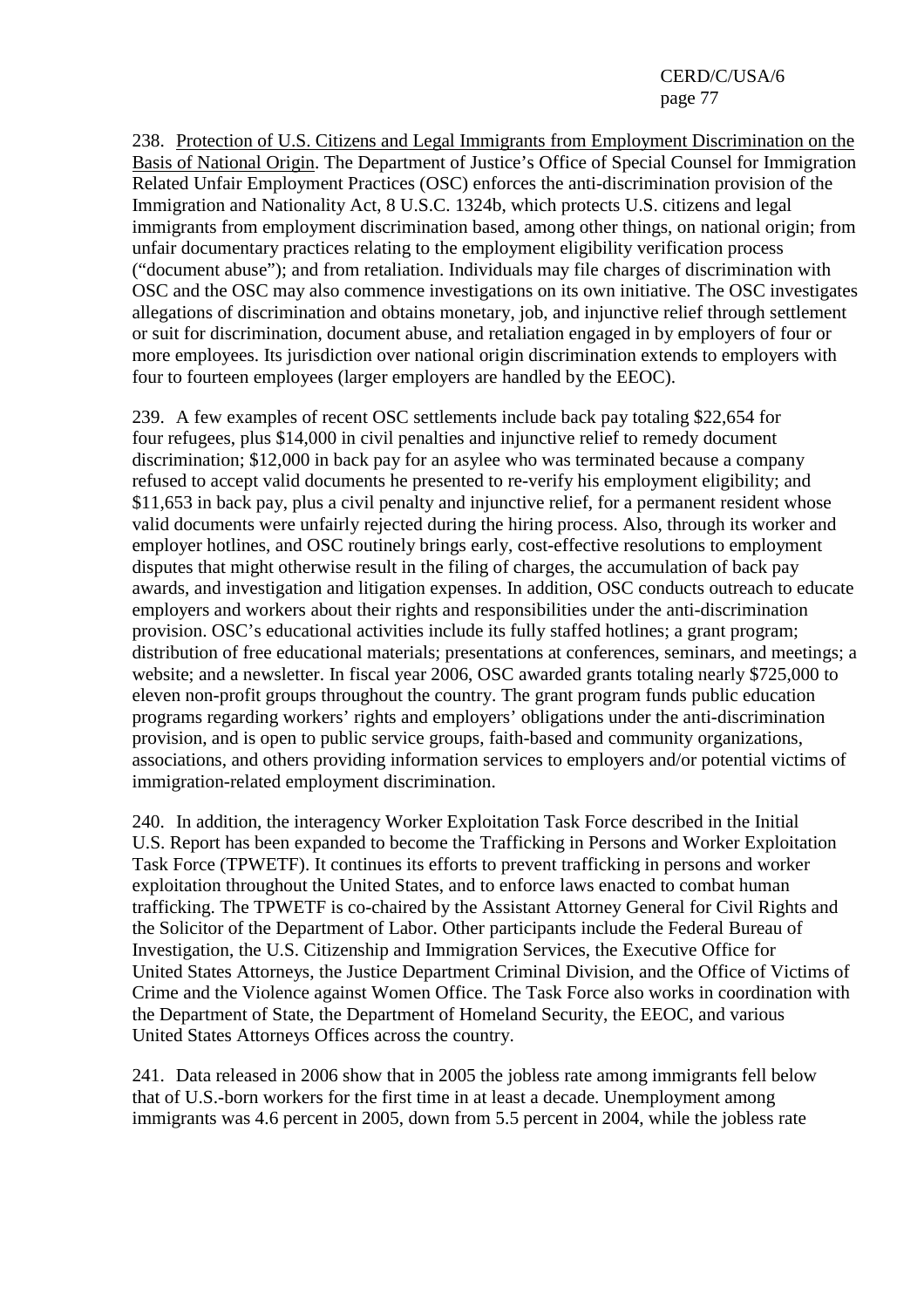among native-born Americans was 5.2 percent, down from 5.5 percent. This contrasts with every other year since 1996, when joblessness among immigrants has been as high or higher than that of native-born Americans. The survey data, compiled by the Labor Department's Bureau of Labor Statistics, include immigrants who arrived in the United States both legally and illegally, and do not distinguish between the two.

242. Unions. As noted in the Initial U.S. Report, U.S. law guarantees all persons equal rights to form and join trade unions. The U.S. Department of Labor also enforces portions of the Labor-Management Reporting and Disclosure Act (LMRDA), which guarantees union members certain rights, such as the right to freedom of speech and assembly, the right to have democratically conducted elections, and the right to be free from violence or coercion while exercising any of their rights under the LMRDA. The LMRDA provides for a private right of action regarding freedom of speech and assembly. The right to form and join trade unions is protected by both the U.S. Constitution (First Amendment) and by statute (e.g., the National Labor Relations Act). In addition, some state constitutions and statutes also protect the right to freedom of association.

## **The right to housing**

243. Federal and state laws guarantee a right to equal opportunities in housing and prohibit discriminatory practices in the sale and rental of housing as well as in the mortgage lending and insurance markets related to housing. The rights to housing and mortgage financing without discrimination are enjoyed in practice throughout the United States, and where violations of these rights occur, federal and state authorities prosecute the offenders. A description of this enforcement, and examples of some of the cases brought by the Departments of Justice and HUD since 2000, are set forth in the section on article 2 (1) (b) above.

244. In 2000, approximately 66 percent of occupied housing units were owned by their occupants, while approximately 34 percent of housing units were rented. The home ownership rate for American Indian and Alaska Native alone-occupied housing units was 56 percent, and for Asian Americans alone, 53 percent. By contrast, African American alone, Native Hawaiian and Pacific Islander alone, and Hispanic householders were more likely than all householders to rent rather than own homes. Among these three groups, 46 percent lived in owner-occupied dwellings, while 54 percent lived in renter-occupied housing units.

245. In 2000 the median value for single-family homes in the United States overall was \$119,600. The median value for homes owned by Asian Americans alone was \$199,300 - more than 50 percent higher than the national median. A large number of these households (45 percent) were located in Hawaii or California - states that recorded the highest median home values. Native Hawaiian and Pacific Islander alone homeowners also had median home values considerably higher than the national estimate (\$160,500) - also likely due to concentration in areas of high home values. By contrast, homes owned by African Americans alone or American Indians and Alaska Natives alone had median values of about \$81,000 - one third below the national median. Median home value for the White non-Hispanic population was \$123,400 - just slightly above the national median; and median home value for the Hispanic population was \$105,600 - somewhat below the national median.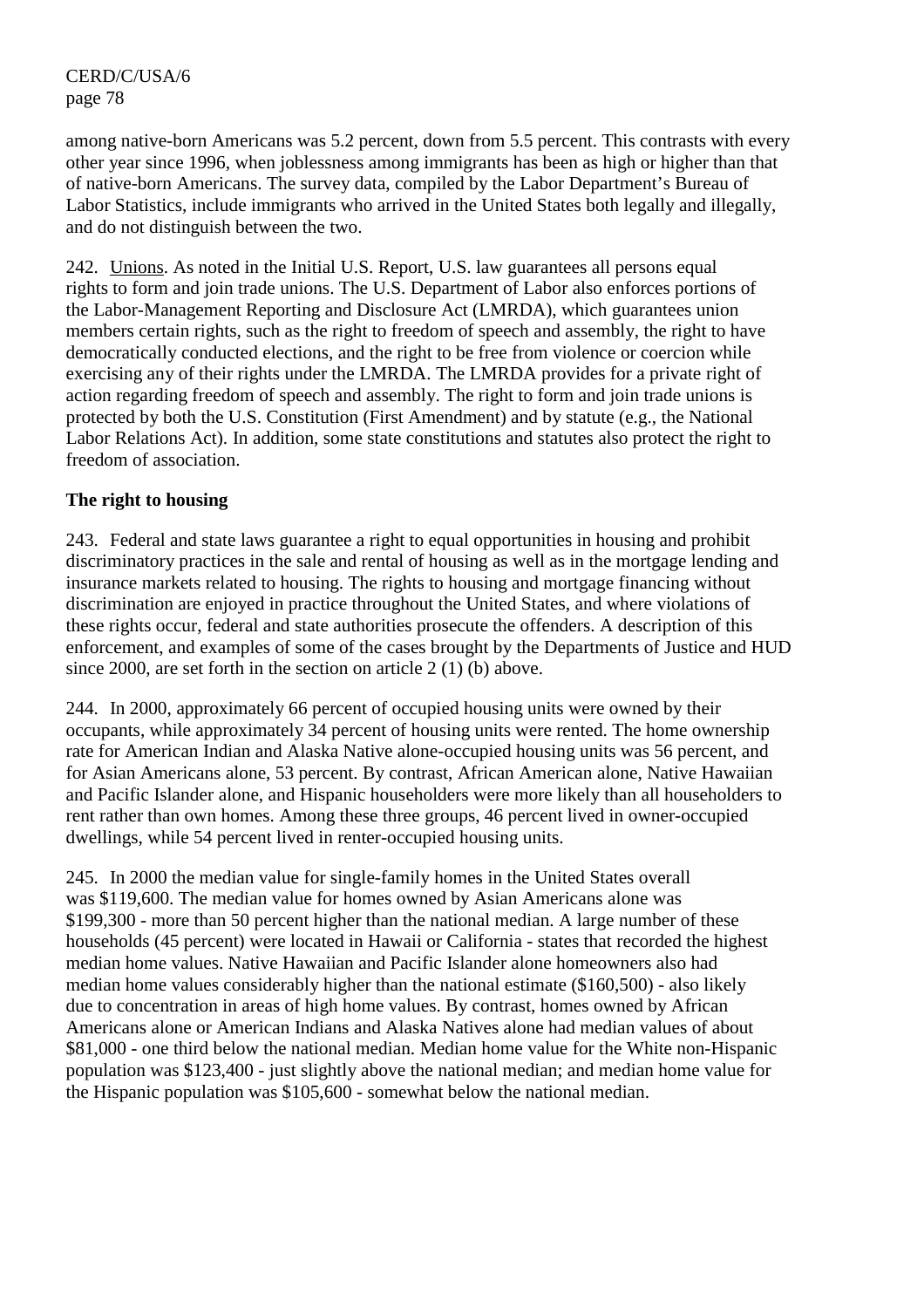246. In addition to prosecution of cases concerning housing and mortgage discrimination, the Administration has a number of programs designed to improve housing availability to racial and ethnic minorities. Following up on President Bush's 2002 announcement that the Administration would work with Congress to achieve broader home ownership, especially among minorities, HUD announced a Minority Housing Initiative that includes: (1) preventing housing discrimination through education, outreach, and enforcement of fair housing laws; (2) promptly resolving housing complaints and reducing the backlog of cases; (3) unlocking the potential of faith-based community organizations to expand homeownership opportunities for low income minority persons; (4) directing resources and attention to unfair and discriminatory practices in the Colonias and farmworker communities; and (5) vigorously enforcing against predatory lenders. In addition, each year HUD provides grants to fair housing groups at state and local levels to assist in the fight against illegal housing discrimination. The funds are to be used to investigate allegations of housing discrimination, to educate the public and housing industry concerning housing discrimination laws, and to work to promote fair housing. Since 2000, these grants have normally been in the range of \$17 to \$20 million per year, and have been provided to approximately 100 state and local fair housing entities each year. Some of the grants are also designated for projects serving rural and immigrant populations in areas without a fair housing organization or that are otherwise under-served. HUD has also created the Fair Housing Initiatives Program Performance Based Funding Component (PBFC) to help support exceptional private organizations in conducting long-term investigations of the housing or lending market for evidence of systemic discrimination. This program offers three-year grants of up to \$275,000 per year, based on appropriations, to private organizations with proven records in addressing such problems.

247. In addition, in fiscal year 2005, HUD's newly-established Office of Systemic Investigations (OSI) conducted a number of investigations of discriminatory practices that have potentially nationwide impact or otherwise affect large numbers of persons. These included: (1) a Title VI compliance review of the Bay St. Louis Housing Authority in Mississippi in response to allegations of racial steering and segregation; (2) an investigation of a major insurance company in New York, in response to a complaint that the company offered different policies with lesser coverage to minority homeowners; and (3) an investigation of a nationwide management company, its owners, and the City of Gainesville, Florida in response to alleged discrimination in the maintenance of a federally-assisted property. Also during 2005, HUD's Office of Education and Outreach (OEO) conducted more than 400 outreach activities throughout the United States, and issued two publications: "Are you a Victim of Housing Discrimination" and "Equal Opportunity for All." These brochures are available in English, Spanish, Chinese, Vietnamese, Korean, and Arabic.

248. In 2003, the Bush Administration also announced \$1.27 billion in homeless assistance, to fund 3,700 local housing and service programs around the country. As part of this initiative, former HHS Secretary Tommy G. Thompson, then-Chair of the Interagency Council on Homelessness, awarded nearly \$35 million to help meet the goal of ending chronic homelessness within a decade. With the Secretary of HUD and the Secretary of the U.S. Department of Veterans Affairs (DVA) joined as co-sponsors, the initiative included investments of \$20 million from HUD, \$10 million from HHS, and \$5 million from the DVA. This initiative is a collaborative effort among 20 federal agencies and departments, aimed at helping local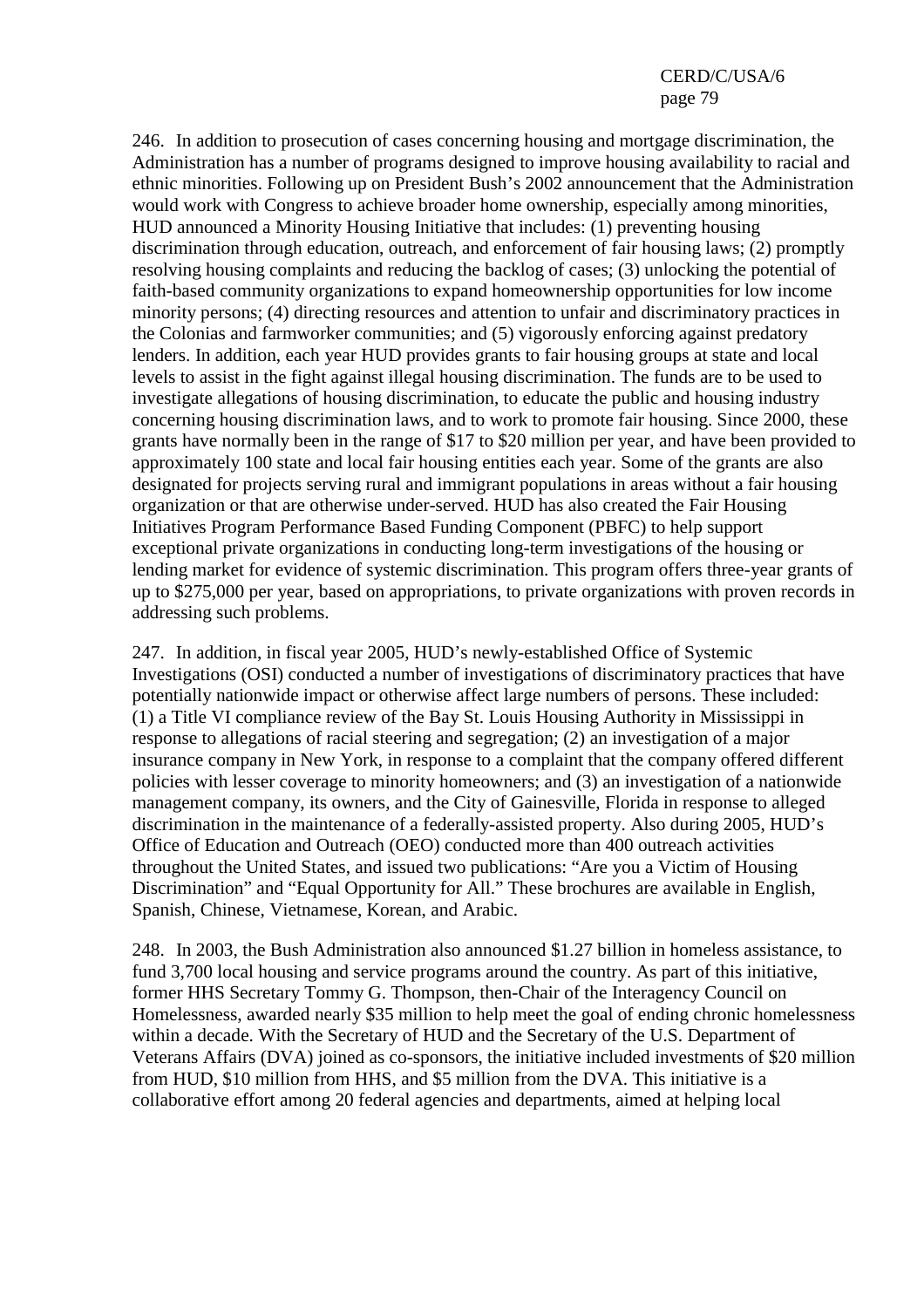communities address the special housing and service needs of homeless persons, many of whom have mental illness, substance dependence or abuse, and physical disabilities. While the initiative is not aimed specifically at racial or ethnic minorities, it will assist such persons who fall in the category of the chronically homeless.

249. HUD is also pursuing an initiative to improve access to housing services for persons with limited English proficiency (LEP) (see Executive Order 13166, issued August 11, 2000). This initiative recognizes that the federal government provides an array of services that could be made accessible to persons who are not proficient in the English language. The Executive Order calls on each federal agency to examine the services it provides and to develop and implement systems by which LEP persons can meaningfully access those services. Agencies are also to ensure that private recipients of federal financial assistance provide meaningful access to LEP recipients. Among other actions, HUD has published guidance to Federal Financial Assistance Recipients with regard to the Title VI prohibition against national origin discrimination affecting LEP persons.

250. Recognizing that Native Americans experience some of the worst housing conditions in the nation and that population growth among Native Americans has increased the need for federal housing services, Congress enacted the Native American Housing Enhancement Act of 2005, P.L. 109-136. The purpose of this act is to allow Indian tribes to leverage other federal and private funds to achieve better housing. Among other things, the act amends the law to permit Indian preference under existing housing acts, such as the Housing Act of 1949. It also makes available to Indians Youth Build grants for housing under the Cranston-Gonzales National Affordable Housing Act, 42 U.S.C. 12899f.

251. Most states also handle housing discrimination complaints. For example, in fiscal year 2005, 5 percent of the case inventory and 16 percent of the new complaints filed with the Florida Commission on Human Relations involved housing. In 2004, 5 percent of the charges docketed by the Illinois Department of Human Rights involved housing; and in 2005, 6.1 percent of the requests for service received by the Michigan Department of Civil Rights involved housing discrimination.

252. As noted above, a number of states, counties, and cities participate in HUD's Fair Housing Assistance Program (FHAP), under which HUD funds them to investigate and manage some complaints that involve violations of state and federal laws. In fiscal year 2005, HUD and the Fair Housing Assistance Program agencies, together, received 9,254 complaints - approximately the same number as in fiscal year 2004. Of these, the FHAP agencies investigated 70 percent. Race accounted for approximately 40 percent of the complaints, and national origin discrimination (primarily Hispanic) accounted for approximately 9 percent of the complaints. HUD's Fair Housing Initiatives Program (FHIP) includes an Asian and Pacific Islander Fair Housing Awareness Component, designed to educate Asian and Pacific Islander communities on their rights, and to carry out fair housing studies. It also includes a Minority Serving Institution Component, which furthers HUD's goal of establishing partnerships with Tribal Colleges and Universities, Historically Black Colleges and Universities, Hispanic-serving institutions, and Native Hawaiian and Alaska Native-serving institutions. This program funds curricula for students to pursue careers in fair housing law.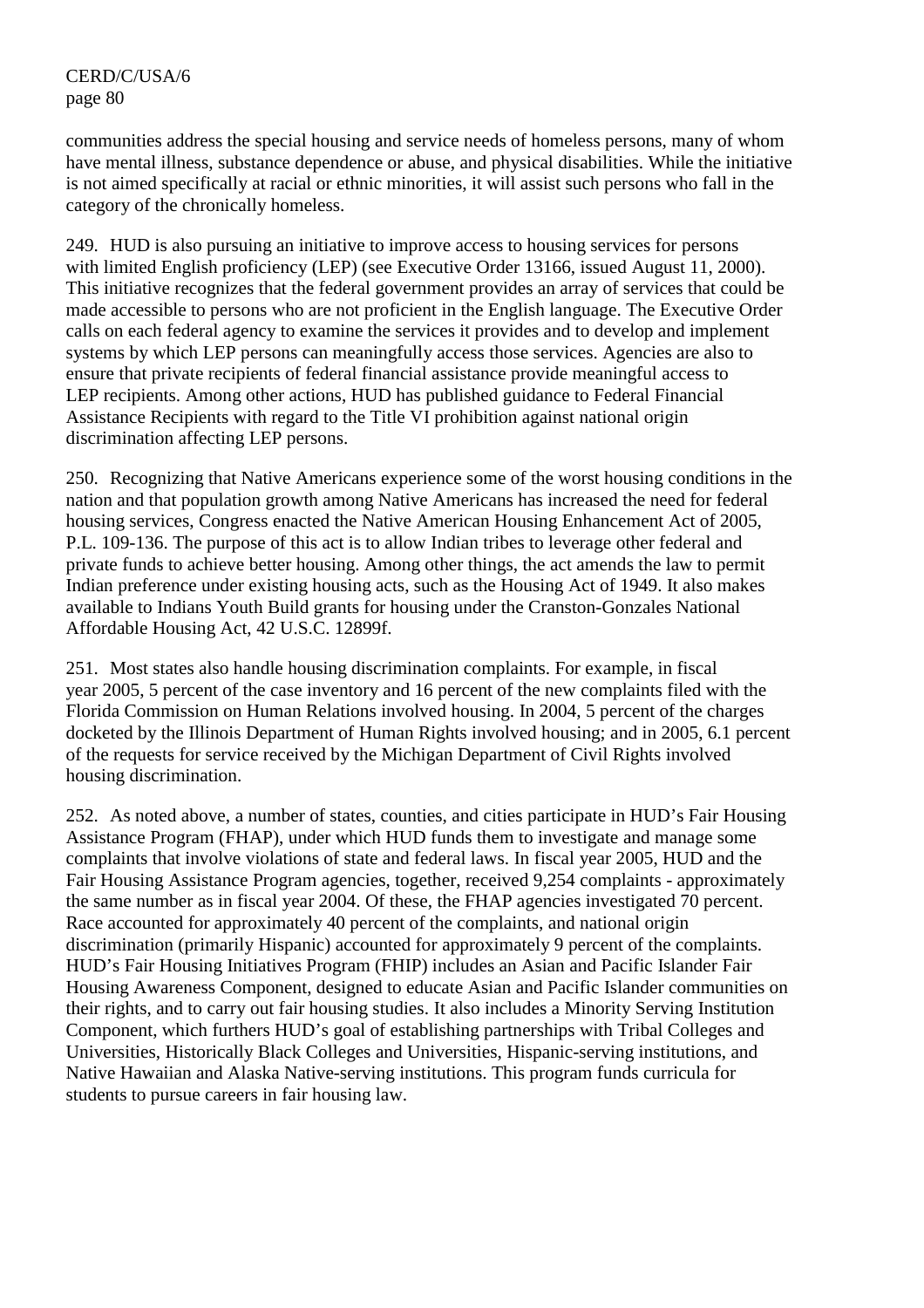253. Examples of two cases managed by states under the Fair Housing Assistance Program are set forth below:

- In Lawrence, Kansas, Ms. Morales, who is Hispanic and Irish, found an apartment for rent for herself and her boyfriend, Mr. Jackson. Despite an enthusiastic reception on her initial visit, the reception was cold when Ms. Morales returned with her African American boyfriend. They were eventually informed that their application had been rejected because they were unmarried. Thereafter, they filed complaints of housing discrimination with the Lawrence County Human Relations Commission. During the investigation, the apartment complex claimed that its policy with regard to renting to unmarried couples had changed at about the time that Ms. Morales and Mr. Jackson were looking for housing. However, at about that time, the complex had rented two apartments to unmarried White couples and continued to permit an unmarried White couple to reside there. On May 12, 2005, a jury in Douglas County District Court determined that the defendants had intentionally engaged in racial discrimination. Ms. Morales and Mr. Jackson were awarded \$3,390 in actual damages and \$76,000 in punitive damages. In addition, the defendant was required to pay \$35,000 in attorney's fees to the Lawrence County Human Relations Commission. Morales v. Villa 26 and Jackson v. Villa 26;
- Ms. Nero and her sixteen-year-old granddaughter, who are African American, sought to rent an apartment at the Carriage House Apartments in Dallas, Texas. Over the phone, Ms. Nero was quoted a rent of \$625 and a security deposit of \$300. When she and her granddaughter visited the property, however, the manager raised the security deposit to \$650 and informed her that she would get it back if "she didn't destroy the property." Two days later when a White friend called about a similar apartment at Carriage House, he was quoted a deposit of \$300, which remained at \$300 even when he visited the property. The Dallas Fair Housing Office investigated the complaint and found cause to believe that discrimination had occurred. On November 3, 2005, the parties settled the complaint through a judicial consent order; Carriage House was required to pay Ms. Nero \$5,000, establish a written non-discriminatory policy covering rental rates and security deposits, and require all employees who accept applications, negotiate, or set terms of rental with prospective tenants to attend fair housing training. Nero v. Carriage House Apartments.

254. HUD also carries out several programs designed to provide affordable housing for low-income households. For example, the HOME program provides block grants to state and local governments for construction or rehabilitation of rental units or housing for ownership, direct financial assistance to first-time or other qualified homebuyers, and assistance to rehabilitate eligible owner-occupied properties. In fiscal year 2005, 39 percent of the funding for rental units went to African Americans, 18.5 to Hispanics, 2 percent to Asian Americans, and 0.3 percent to American Indians and Alaska Natives. In the homebuyer program, 29.4 percent went to African Americans, 30.7 percent to Hispanics, and 1.2 percent to Asian Americans. Another program is the Housing Choice Voucher Program, designed for low and very low income families to help them lease or purchase safe, decent, and affordable housing. The beneficiaries of this program in fiscal year 2005 were 47.8 percent African American, 18 percent Hispanic, 2.75 percent Asian and less than 1 percent American Indian and Alaska Native, and Native Hawaiian and Pacific Islander.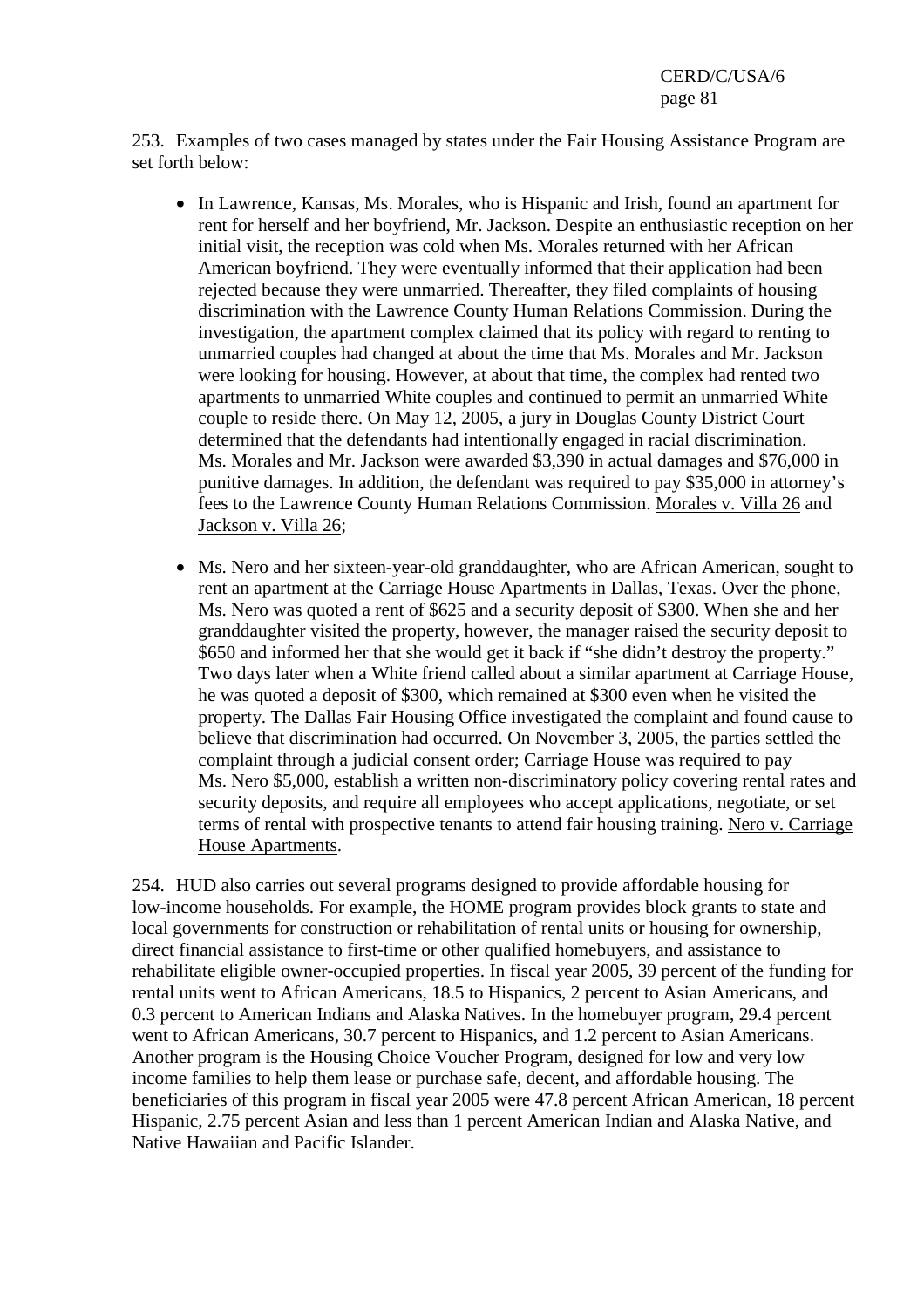255. Concern has been expressed about the disparate effects of Hurricane Katrina on housing for minority residents of New Orleans. Recognizing the overlap between race and poverty in the United States, many commentators conclude nonetheless that the post-Katrina issues were the result of poverty (i.e., the inability of many of the poor to evacuate) rather than racial discrimination per se. In providing assistance as a result of Katrina, the federal government is committed to helping all victims, and in particular those who are in the greatest need. In that regard, on February 15, 2006, the Attorney General announced a major new civil rights initiative, Operation Home Sweet Home. This fair housing initiative was inspired by victims of Hurricane Katrina, who lost their homes and were seeking new places to live. The initiative is not limited to the areas hit by Hurricane Katrina but is nationwide in scope. The Attorney General made a public commitment that over the next two years the Division would conduct a record high number of fair housing tests in order to expose housing providers who are discriminating against people trying to rent or buy homes. During fiscal year 2006, the Civil Rights Division increased by 38 percent the number of fair housing tests compared to fiscal year 2005. In addition, in the aftermath of Katrina HUD has initiated a number of efforts to enforce against discrimination in relocation housing. Those included grants of \$1.2 million to Gulf Coast Fair Housing groups for outreach to evacuees and investigation of discrimination complaints. HHS has also dedicated substantial resources to help redesign and rebuild Louisiana's health-care system to enhance health care in Louisiana.

#### **The right to public health, medical care, social security and social services**

256. Social Security. In the United States, social security retirement benefits are available, without regard to race or ethnicity, to all eligible persons who have worked at least 10 years. Age 65 is regarded as full retirement age for those born after 1938, although benefits may begin as early as age 62. Likewise, Medicare, a health insurance program for people age 65 or older (or under age 65 with certain disabilities) is also available without regard to race or ethnicity. In addition, Medicaid provides health insurance to low-income individuals and families of any age, also without regard to race or ethnic origin. Medicaid programs are administered by the states.

257. The new Medicare Modernization Act has significant potential to reduce racial and ethnic disparities among U.S. seniors, as Medicare will now cover preventive medicine, including screenings for heart disease, cancer, depression, and diabetes - conditions that disproportionately affect racial and ethnic minorities. Also, under the new benefits of Medicare, more than 7.8 million minority beneficiaries have access to a prescription drug benefit for the first time in Medicare's history. This program, which began in early 2006, makes available to Medicare recipients a number of plans to cut the costs of prescription drugs, and is designed to assist the elderly - particularly the elderly poor - in meeting health-care expenses. Overall, approximately 90 percent of all Medicare recipients enrolled to receive some type of prescription drug coverage. Minority populations with Medicare mirrored the overall results for coverage.

258. Health care. Notwithstanding the strong overall care provided by the U.S. health-care system, the Initial U.S. Report described a number of disparities in the prevalence of certain diseases and conditions among racial and ethnic groups, many of which continue to exist since 2000. For example, for American Indians and Alaska Natives, the prevalence of diabetes is more than twice that for all adults in the United States, and for African Americans, the age-adjusted death rate for cancer was approximately 25 percent higher than for White Americans in 2001.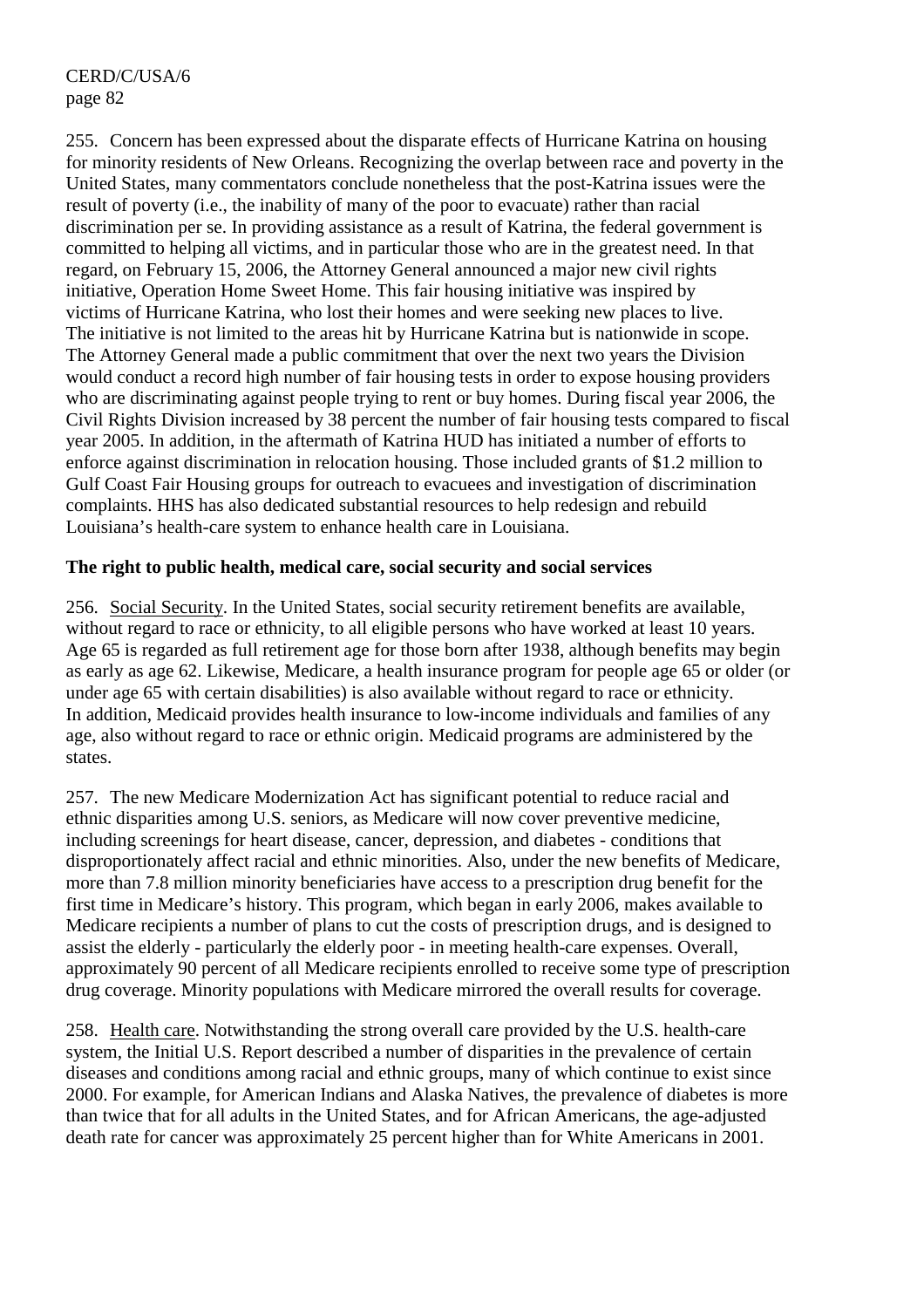Disparities are also seen in women's health issues, such as infant mortality and low birth weight. Although infant mortality decreased among all races during the 1980-2000 time period, the Black-White gap in infant mortality widened. During the same period, however, the Black-White gap with regard to low birth weight infants decreased.

259. To understand such disparities better, in 1999 Congress requested the Institute of Medicine (IOM) of the National Academy of Sciences to: (1) assess the extent of racial and ethnic disparities in health-care, assuming that access-related factors, such as insurance status and the ability to pay for care, are the same; (2) identify potential sources of these disparities, including the possibility that overt or subtle biases or prejudice on the part of health-care providers might affect the quality of care for minorities; and (3) suggest intervention strategies. The IOM issued its report in March of 2002. According to the report, the vast majority of studies indicated that minorities are less likely than Whites to receive needed care, including clinically necessary procedures, in certain types of treatment areas. Disparities were found in treatment for cancer, cardiovascular disease, HIV/AIDS, diabetes, and mental illness, and were also seen across a range of procedures, including routine treatments for common health problems.

260. The study looked at possible explanations for such disparities, including subtle differences in the way members of different racial and ethnic groups respond to treatment, variations in help-seeking behavior, racial differences in preferences for treatment, cultural or linguistic barriers, the fragmentation of health-care systems, and possible unintentional bias on the part of well-intentioned health-care workers. Based on the findings, the IOM recommended a comprehensive, multi-level strategy to eliminate disparities. This would include cross-cultural education and training; policy and regulatory changes to address fragmentation of health plans along socioeconomic lines; health-system interventions to promote the use of clinical-practice guidelines; language and cultural interpretation where needed; and the collection of further data to refine the understanding of the problem.

261. HHS Secretary Michael O. Leavitt has reaffirmed his Department's commitment to eliminating racial and ethnic disparities in health care, and the Department has moved forward on a number of IOM's recommendations, including initiatives to:

- Develop a communication strategy aimed at raising awareness of racial and ethnic disparities among consumers, providers, state and local governments, and community-based and other organizations;
- Promote the collection of health data and the strengthening of data infrastructure to enable the identification and monitoring of health status among U.S. racial and ethnic minorities;
- Emphasize the centrality of patient/provider communications;
- Strengthen U.S. capacity to prepare health professionals to serve minority populations and to increase the diversity of the health-related workforce; and
- Integrate cross-cultural education into the training of all current and future health professions.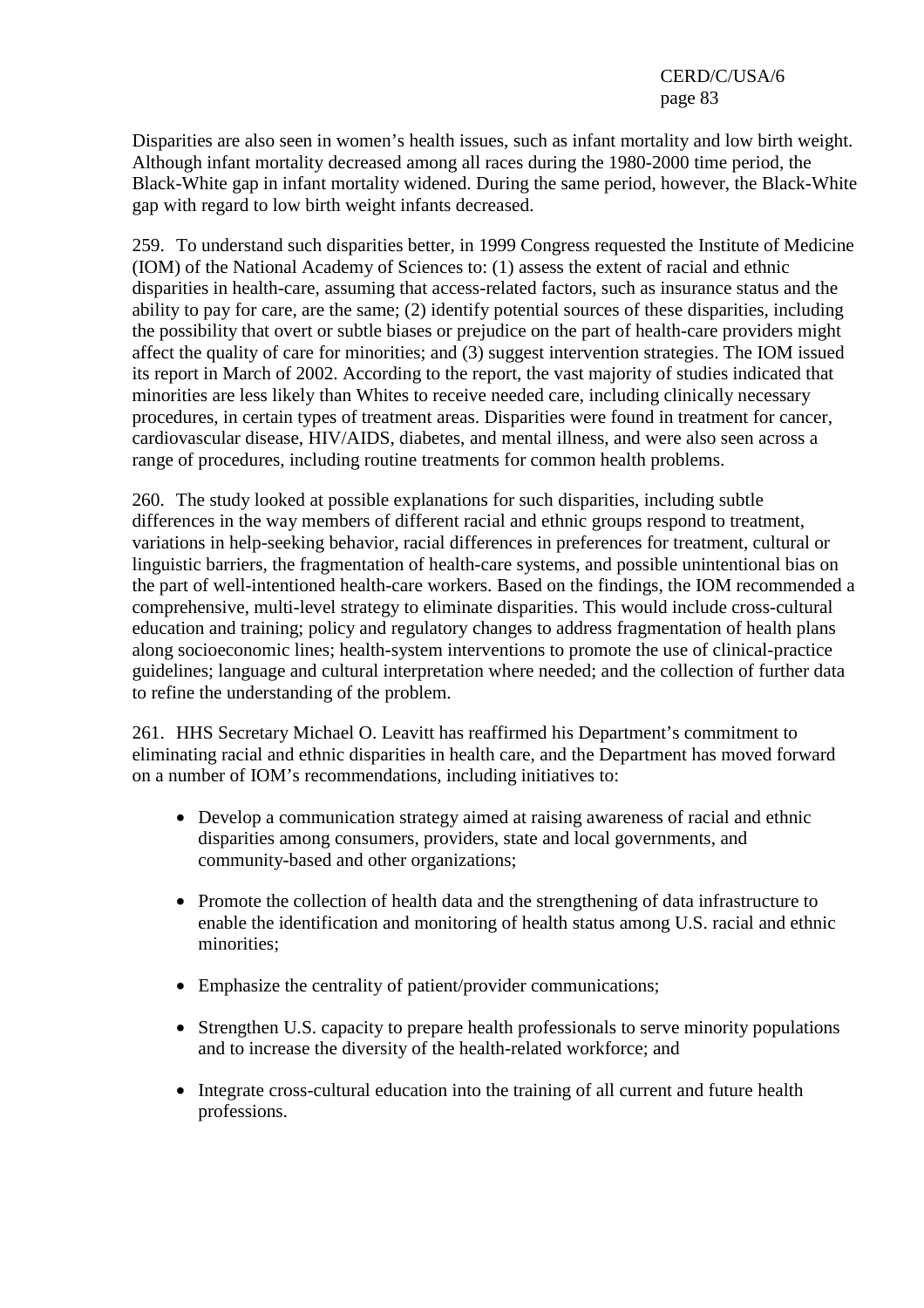262. HHS has also made elimination of health disparities affecting racial and ethnic minority populations, including women's health issues, a critical goal of Healthy People 2010, the nation's public-health agenda for the current decade. As part of this effort, in 2001, HHS and the ABC Radio Networks launched an initiative denominated "Closing the Health Gap." This educational campaign is designed to make health an important issue among racial and ethnic minority populations. Originally launched in African American communities, the campaign was expanded in 2003 to include Hispanic Americans, American Indians and Alaska Natives, Asian Americans, and Native Hawaiians and Pacific Islanders. As part of the campaign, all 240 of ABC Radio's Urban Advantage Network affiliates have aired detailed messages to emphasize specific steps listeners can take to adopt healthier lifestyles.

263. In January 2006, HHS hosted the second National Leadership Summit for Eliminating Racial and Ethnic Disparities in Health. The conference included over 2,000 participants and featured more than 96 workshops and special institutes on current and emerging health issues in the areas of: health-care access, utilization, and quality; health care and the public workforce; research, data, and evaluation; health information technology; health disparities across the lifespan; and culture, language, and health literacy. The Summit served as a vehicle for highlighting, promoting, and applying the knowledge experience and expertise of community-based organizations and other partners across the nation toward more strategic and effective actions. The Summit also served as a launching point for the creation of a national action agenda to eliminate racial and ethnic disparities in health. Scheduled for a 2007 launch, this national action agenda is built on three key tenets: (1) national leadership and community solutions; (2) effective communications; and (3) broad-based partnerships. This national action agenda is also responsive to the 2001 IOM recommendation to increase outreach and education to assist racial and ethnic minorities in taking charge of their health and adopting health behaviors.

264. Environmental Justice. Federal agencies continue to address issues concerning the environmental impacts of activities such as the locating of transportation projects and hazardous waste clean-up projects, on certain population groups, including minority and low income populations. As required by U.S. Executive Order 12898, and informed by the National Environmental Justice Advisory Council, the Environmental Protection Agency (EPA) and other federal agencies integrate environmental justice considerations into their day-to-day decision making processes, principally through environmental impact analysis under the National Environmental Policy Act (NEPA). EPA also runs three programs designed to address environmental justice concerns. The first is the Environmental Justice Collaborative Problem-Solving Cooperative Agreements Program, which provides financial assistance to eligible community-based organizations working to address local environmental or public health concerns in their communities. The second is the Environmental Small Grant Program, which provides small grants to eligible community-based organizations for education and training programs concerning local environmental or public health issues. Finally, the Environmental Justice Community Intern Program places students in local community organizations to experience environmental protection at the grassroots level. In addition, the Federal Interagency Working Group on Environmental Justice coordinates government-wide efforts through three task forces: (1) Health disparities; (2) Revitalization Demonstration Projects; and (3) Native American. The Native American group works to protect tribal cultural resources and sacred places.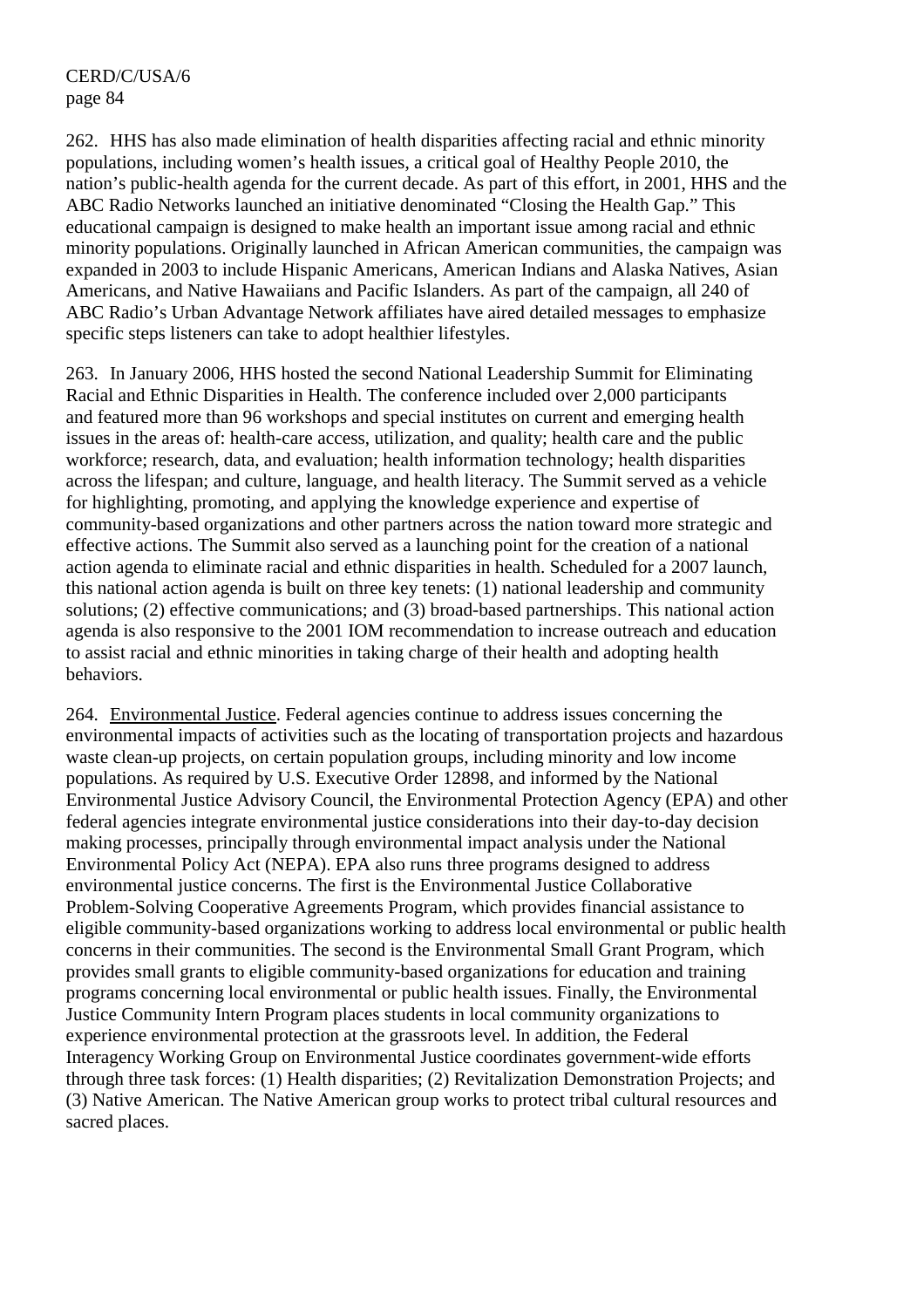265. Analyses under the National Environmental Policy Act (NEPA) commonly address "environmental justice" in analyzing the impacts of potential federal projects on the human environment, see 40 CFR 1508.14. A number of recent federal court cases have assessed whether environmental justice was appropriately considered in proposed federal projects. These include: Coliseum Square Ass'n v. HUD, No. 03-30875, No. 04-30522, 206 U.S. App. LEXIS 23726 (5th Cir. Sept. 18, 2006) (upholding Department of Housing and Urban Development's consideration of environmental justice issues involving a housing development revitalization project); Communities against Runway Expansion Inc. v. F.A.A., 355 F.3d 678 (D.C. Cir. 2004) (upholding environmental justice analysis of construction of a new airport runway); Senville v Peters, 327 F. Supp. 2d 335 (D. Vt. 2004) (upholding environmental justice analysis prepared by Federal Highway Administration with regard to the effects of a new highway project on low income and minority persons); and Washington County v. Department of Navy, 317 F. Supp. 2d 626 (E.D.N.C. 2004) (preliminarily enjoining construction of aircraft landing field) (inadequate environmental justice analysis alleged).

266. The Initial U.S. Report noted the view expressed by some that the U.S. Navy's use of Vieques Island in Puerto Rico as a bombing range was having negative environmental consequences on Puerto Ricans living on or near the island. In 2001, the Bush Administration pledged to end military activity on the island, and on May 1, 2003 the Navy withdrew from the island and transferred management of the bombing range to the U.S. Department of the Interior. After extensive clean-up, the U.S. Fish and Wildlife Service, an agency of the Department of the Interior, will turn the 6,000 hectare (15,000 acre) site into the largest wildlife refuge in Puerto Rico.

## **The right to education and training**

267. De jure racial segregation in education has been illegal in the United States since the landmark decision in Brown v. Board of Education, 347 U.S. 483 (1954). As a result of that decision, the Civil Rights Act of 1964, and later cases and statutes, schools became increasingly integrated. The Department of Justice Civil Rights Division continues to monitor compliance of school districts, and initiates case reviews where deemed necessary. Since 2000, it has initiated 228 case reviews and resolved 126 cases leading to declarations of unitary status and dismissal. The issues monitored by the Civil Rights Division include student assignments, faculty hiring and assignments, the availability of equitable facilities, and the distribution of resources. Examples of cases brought by the Civil Rights Division since 2000 are described in the section on article  $2(1)$  (b) above.

268. In addition to the Department of Justice, the Office for Civil Rights (OCR) within the Department of Education is the primary federal entity responsible for enforcing the federal anti-discrimination laws in the context of education. It enforces a number of laws prohibiting discrimination in institutions that receive federal financial assistance - a category that includes virtually all educational institutions in the nation, from elementary through graduate or professional schools. OCR's primary objectives are to promptly investigate complainants' allegations of discrimination, and to determine accurately whether the civil rights laws and regulations it enforces have been violated. OCR also initiates compliance reviews and other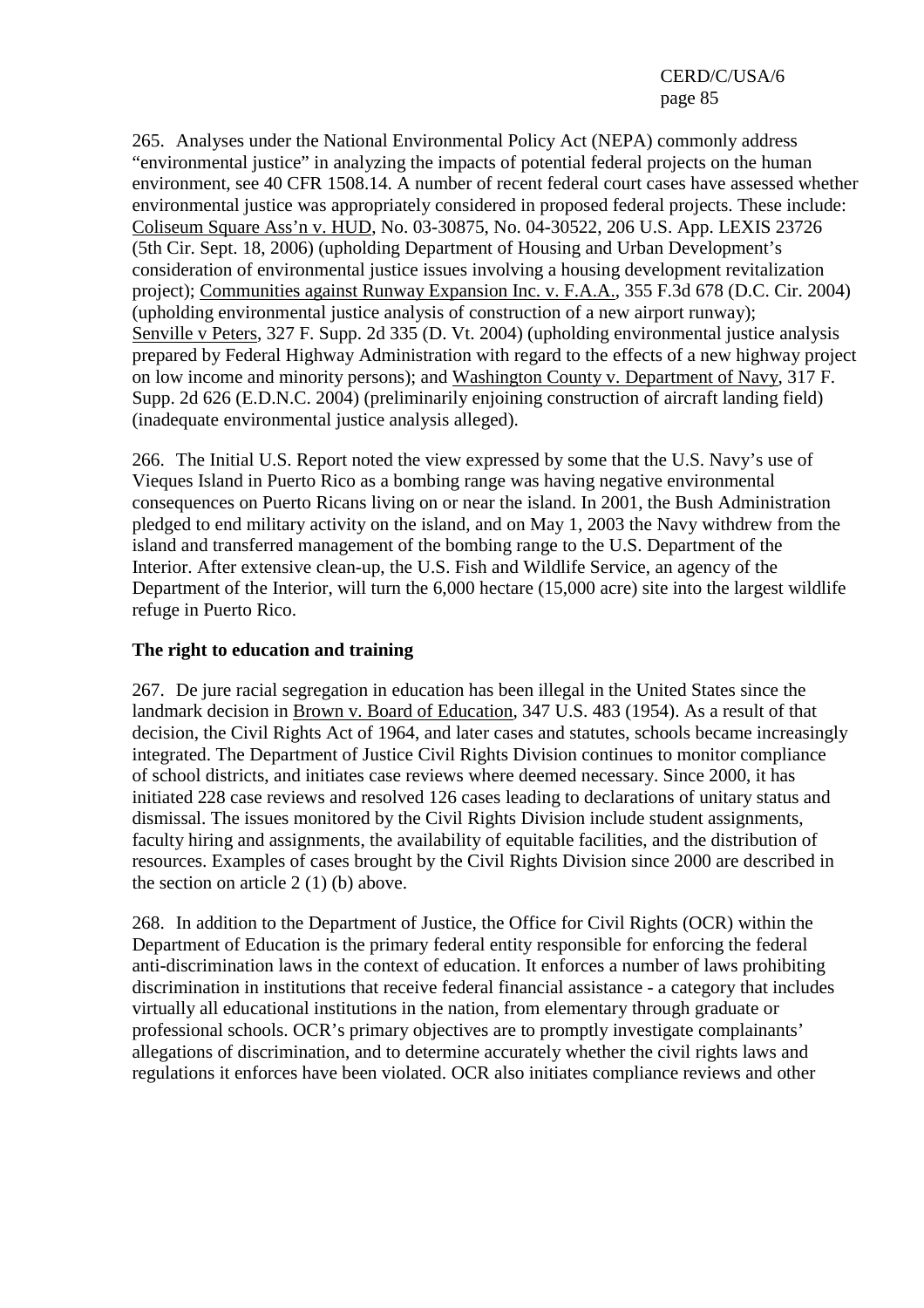proactive initiatives to focus on specific civil rights compliance problems in education that are particularly acute or national in scope. In addition, OCR pursues compliance by federal fund recipients by promulgating regulations implementing the civil rights laws; developing clear policy guidance interpreting those laws; broadly disseminating this information in many different media, including the Internet; and providing direct technical assistance to educational institutions, parents, students, and others.

269. Signed into law in 2002, the No Child Left Behind Act of 2001 (NCLB) was designed to bring all students up to grade level in reading and math, to close the achievement gaps between students of different races and ethnicities within a decade, and to hold schools accountable for results through annual assessments. Under NCLB, states administer assessments to students in grades three to eight annually, with one additional test administered in high school. The National Center for Education Statistics in the U.S. Department of Education administers the National Assessment of Educational Progress (NAEP) to students in each state in grades four and eight, which are published as the "Nation's Report Card." The NAEP serves as an external indicator for NCLB state results in grades four and eight and as a national indicator for twelfth grade. Data from 2005 show that although achievement gaps between White and minority students continue to exist for all groups except Asians and Pacific Islanders, the gaps are beginning to narrow, even as student populations are becoming more diverse:

- Overall, fourth-grade and eighth-grade math scores rose to all-time highs, and fourth-grade reading scores match the all-time high. (On a scale of 0-500, average fourth-grade math scores rose from 213 in 1990 to 238 in 2005, and average eighth-grade scores rose from 263 in 1990 to 279 in 2005.);
- In fourth-grade math, African American students' scores rose 17 points from 2000 to 2005, reducing the achievement gap with White students by 5 points (from 31 to 26 points); likewise, scores for Hispanic students rose 18 points in the same period, reducing the gap between White and Hispanic students by 6 points (from 27 to 21 points). These were the smallest gaps since 1990. The gaps for White and American Indian students remained constant at 20 points between 2000 and 2005;
- In eighth-grade math, the achievement gap was likewise reduced by 6 points (from 40 points in 2000 to 34 points in 2005) between African American and White students, and also by four points (from 31 in 2000 to 27 points in 2005) between Hispanic and White students. Math scores for American Indian/Alaska Native students increased at the same rate as White students during the 2003 to 2005 timeframe, causing the gap to remain the same at 25 points;
- For both fourth-grade and eighth-grade math, Asian/Pacific Islander students performed better than White students by 4 points in 2000 and 6 points in 2005;
- In 2005, in fourth- and eighth-grade math, higher percentages of White, African American, Hispanic, and Asian/Pacific Islander students performed at or above "proficient" levels as defined by NAEP than in any previous year;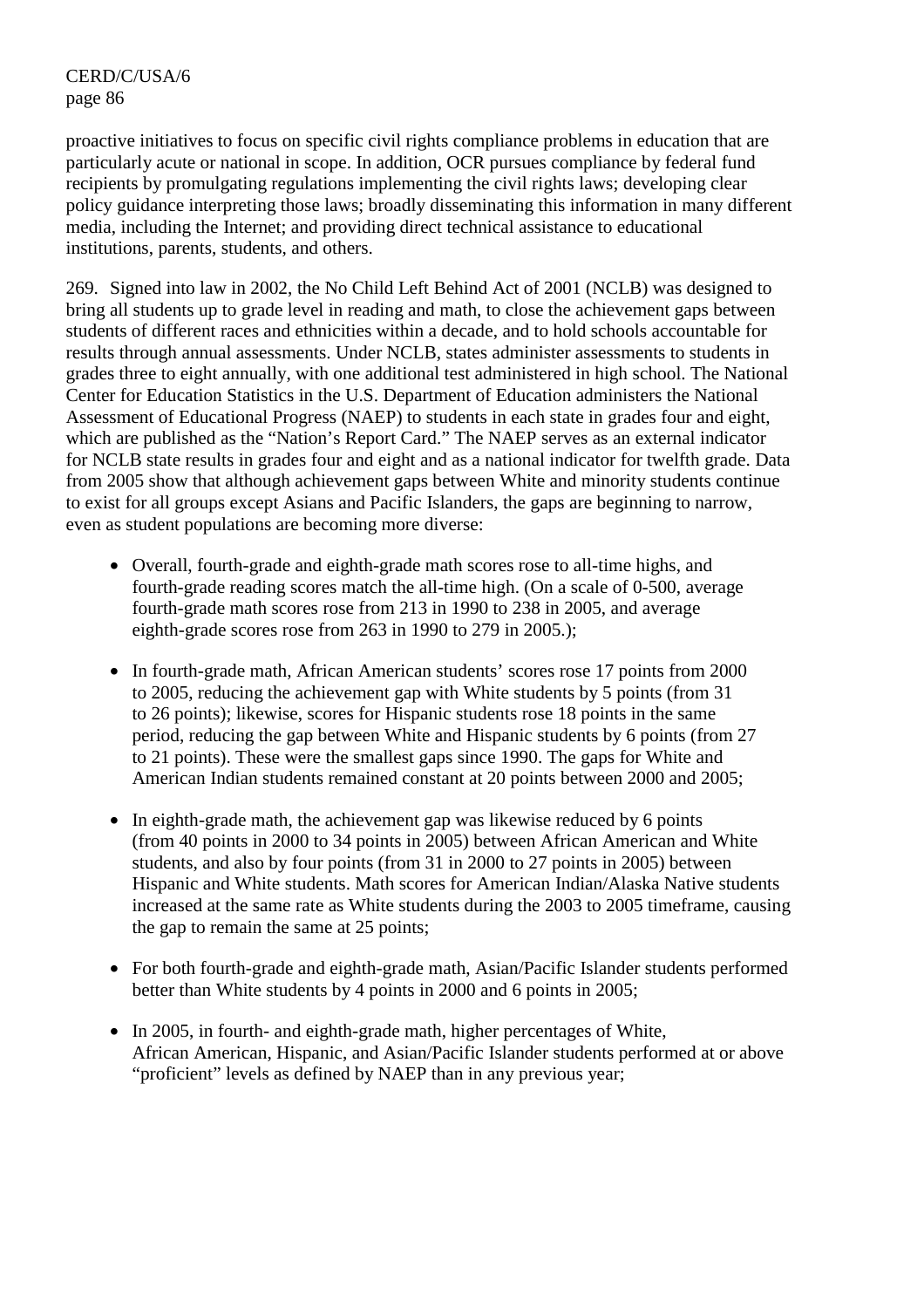- In fourth-grade reading, African American students rose 10 points from 2000 to 2005, reducing the gap with White students by 5 points (from 34 to 29 points); scores for Hispanic students rose 13 points during that same time period, reducing the gap with White students by 9 points (from 35 to 26 points). The gap between White and American Indian/Alaska Native students decreased by two points in the 2003 to 2005 timeframe (from 27 to 25 points). Asian/Pacific Islander students performed approximately the same as White students in both 2000 and 2005;
- In eighth-grade reading, the gap between African American and White students increased by two points (26 to 28 points) in the 1998 to 2005 timeframe, while the gap with Hispanic students decreased by two points (from 27 to 25 points). Asian/Pacific Islander students reduced to zero a gap of 6 points that had existed in 1998. American Indian/Alaska Native students also improved by 3 points in the 2003 to 2005 timeframe, reducing the gap with White students by 4 points (from 26 to 22 points).

270. In 2004, President Bush signed Executive Order 13336, recognizing the "unique educational and culturally related academic needs of American Indian and Alaska Native students." The Executive Order pledged to meet No Child Left Behind's high standards "in a manner that is consistent with tribal traditions, languages and cultures." To initiate work under this E.O., the Secretary of Education hosted a national conference on Indian education with more than 600 national, state, and tribal leaders and experts in April of 2005.

271. At higher levels of education, overall educational attainment by all groups is improving; nonetheless, disparities continue to exist. In 2000, Asians alone were more likely than any other population to have completed a bachelor's degree, at 44 percent. The figures for other populations were 27 percent for the White non-Hispanic population, 14 percent for African Americans alone, 14 percent for Native Hawaiians and Pacific Islanders alone, 11.5 percent for American Indians and Alaska Natives alone, and 10.4 percent for Hispanics of any race. These figures were all higher than those reported in the 1990 Census - 37 percent for Asians, 22 percent for Whites, 11 percent for African Americans, 9 percent for American Indians, Eskimos, and Aleuts, and 9 percent for Hispanics. At the high school level, in 2000, White non-Hispanic students were most likely to have received a high school diploma (85.5 percent), with Asian alone students close behind at 80.4 percent. The figures for other groups were African Americans alone, 72.3 percent; Native Hawaiian and Pacific Islanders alone, 78.3 percent; American Indian and Alaska Natives alone, 70.9 percent; and Hispanic of any race, 52.4 percent. These figures are uniformly higher than the figures reported in 1990, but they continue to show disparities similar to those in earlier years.

272. Title III of the No Child Left Behind Act of 2001 specifically requires states to develop and implement English language proficiency standards and to carry out annual assessments of English language learner (ELL) students. Based on data available from the states in 2005, there are approximately 5.1 million ELL students nationwide, compared to 2.8 million noted in Initial U.S. Report. All ELL students must, under Title VI of the Civil Rights Act of 1964, receive from their states and local educational agencies instructional services that are appropriate to their level of English proficiency. Title III of the NCLB law provides for grants to states for English language instruction programs that are estimated to be providing supplemental services to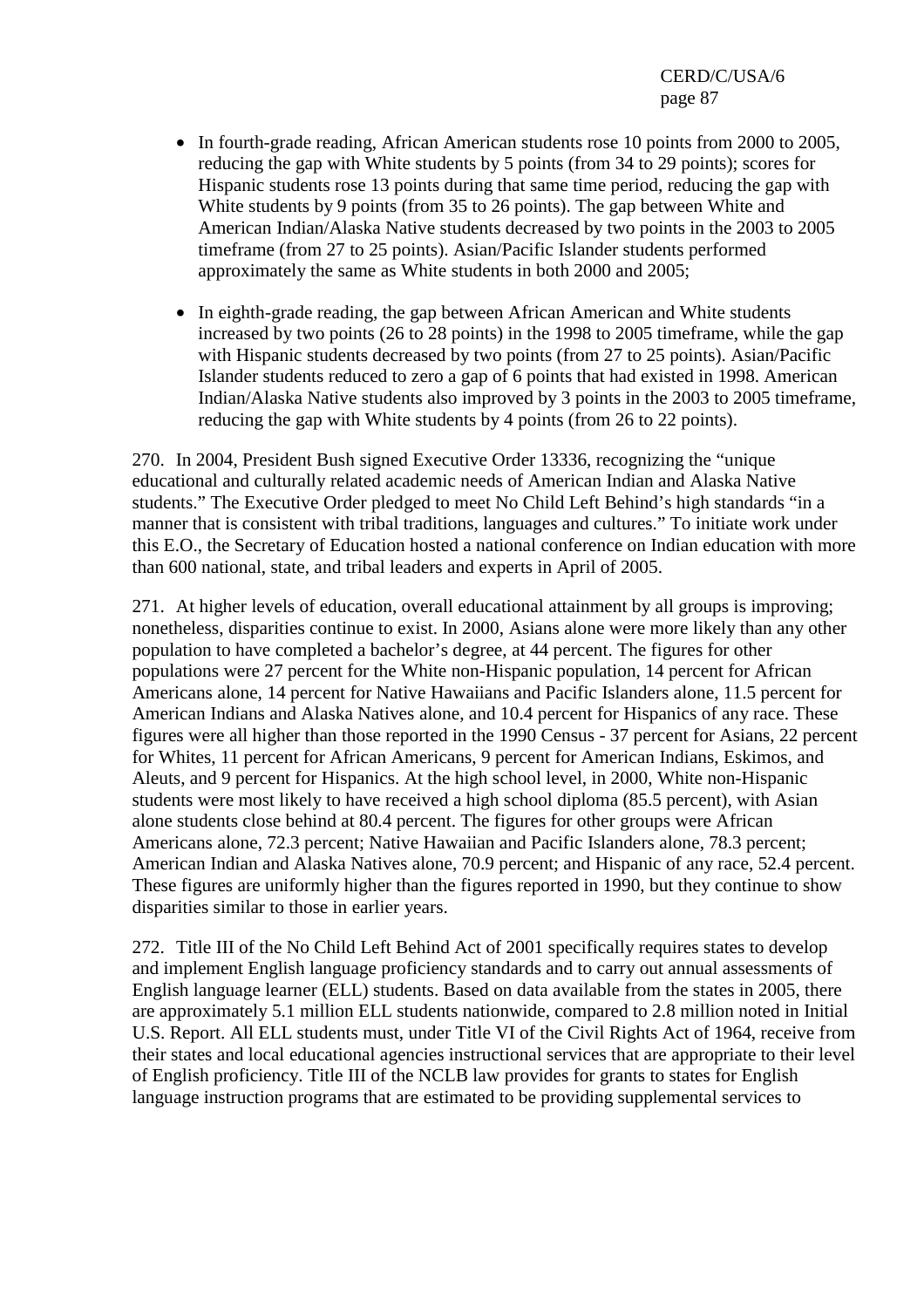approximately 4 million ELL students, or 80 percent of the overall limited English proficiency (LEP) student population. Once students are identified as ELL, they are recommended for placement in a language instruction educational program. States have the flexibility to use the programs they believe would be most effective in permitting their students to achieve the levels of success expected for all students at the appropriate grade level. Programs under Title III of NCLB are administered by the Office of English Acquisition Enhancement and Academic Achievement for Limited English Proficient Students (OELA) of the U.S. Department of Education. OELA also runs a National Clearinghouse for English Language Acquisition and Language Instruction Education Programs (NCELA) that collects, analyzes, and disseminates information about language instruction, educational programs for English language learners, and related programs.

273. The Department of Education's Office of Civil Rights (OCR) works with school districts on issues related to ELL students. For example, in one case, OCR resolved a complaint alleging that a school district did not meaningfully communicate school-related information to parents of national-origin minority students with limited English proficiency in a language they could understand, as required by Title VI. The district agreed to develop a plan for communicating with LEP parents, establish methods for notifying LEP parents of school-related activities, translate school documents into languages spoken by LEP parents, and recruit and hire interpreters to serve LEP parents.

## **The right to equal participation in cultural activities**

274. Article 5 (e) (vi) requires States parties to undertake to guarantee the right of everyone without distinction as to race, color, or national or ethnic origin, to equality before the law in participation in cultural activities. In the United States, this right is protected primarily through the First, Fifth, and Fourteenth Amendments of the Constitution. The Fourteenth Amendment prohibits the states from denying any person the equal protection of the laws. The Supreme Court has interpreted the Fifth Amendment to apply the same equal protection obligation on the federal government. See Bolling v. Sharpe, 347 U.S. 497, 498-500 (1954). The First Amendment protects the freedoms of speech, press, and peaceable assembly. These three amendments operate together to ensure that every person enjoys an equal right to participate in cultural activities.

275. The rich and diverse cultural heritage of the United States has become even broader and deeper as our nation has become increasingly multi-racial, multi-ethnic, and multi-cultural. The long tradition of cultural expression in the United States continues to be seen in the thousands of ethnic heritage events, ethnic and cultural clubs, and religious, theatrical, artistic, sports, and musical events that celebrate cultural diversity nationwide. In addition, the U.S. Congress and the U.S. Administration, through the Smithsonian Institution, have supported the initiation and building of two major cultural institutions. One celebrates the American Indian, Alaska Native, and Native Hawaiian cultures as well as Native cultures throughout the hemisphere; the other celebrates African American heritage and culture. In 2004, the National Museum of the American Indian, a Smithsonian Museum, opened on the National Mall in Washington, D.C. with a major cultural celebration involving over 25,000 indigenous representatives from throughout the United States, Latin America, and Canada. This Museum, which was authorized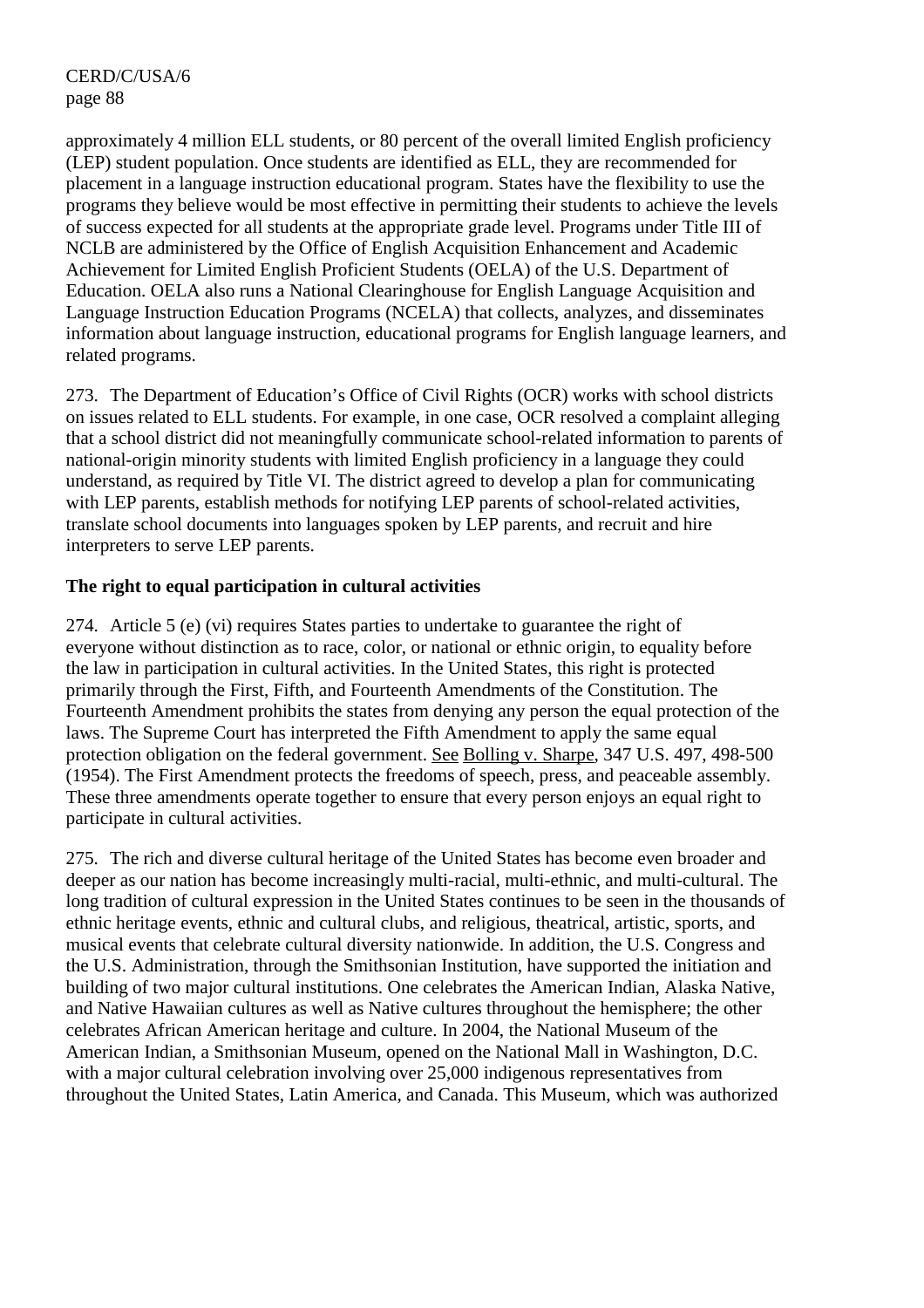by Congress in 1989 and funded with both public and private funds, showcases the living cultures of indigenous populations throughout North and South America. In turn, in 2003 Congress authorized the establishment, also within the Smithsonian, of the National Museum of African American History and Culture. That museum, which will also be located on the National Mall, will be built in the coming years.

### **The right of access to places of service**

276. Consistent with article 5 (f), U.S. law prohibits privately-owned facilities that offer food, lodging, transport, gasoline, and entertainment to the public from discriminating on the basis of race, color, religion, or national origin. State laws also prohibit such discrimination. In addition, public facilities, such as courthouses, jails, hospitals, parks, and other facilities owned and operated by state and local government entities cannot discriminate on the basis of race, color, religion, national origin, or disability.

277. The Department of Justice Civil Rights Division enforces laws guaranteeing the right of access to public accommodations without discrimination. Since 2000, the Division has filed 12 cases and settled 19 cases in this area. A few examples of public accommodations cases brought and/or settled since 2000 are presented below:

- In December 2006, the Justice Department settled a lawsuit alleging that employees of a nightclub in Milwaukee, Wisconsin told African Americans, but not similarly-situated Whites, that the nightclub was full or was being used for a private party, when that was not the case. Pursuant to the consent decree, the nightclub will adopt new entry procedures designed to prevent racial discrimination and will pay for periodic testing to assure that discrimination does not continue. It will also post a prominent sign at the entries advising that it does not discriminate on the basis of race or color, and will train its managers, send periodic reports to the Department, and adopt an objective dress code approved by the Department;
- In 2004, the Department of Justice settled a lawsuit alleging discrimination against African American customers by Cracker Barrel Old Country Store, Inc., a nationwide family restaurant chain. The complaint alleged that Cracker Barrel allowed White servers to refuse to wait on African-American customers, segregated customer seating by race, seated White customers before African American customers who arrived earlier, provided inferior service to African-American customers after they were seated, and treated African Americans who complained about the quality of Cracker Barrel's food or service less favorably than White customers who lodged similar complaints. Investigation had revealed evidence of such conduct in approximately 50 different Cracker Barrel restaurants in the states of Alabama, Georgia, Louisiana, Mississippi, North Carolina, Tennessee, and Virginia. The settlement order requires Cracker Barrel to adopt and implement effective nondiscrimination policies and procedures; implement new and enhanced training programs to ensure compliance; develop and implement an improved system for investigating, tracking, and resolving discrimination complaints; retain an outside contractor to test compliance; and publicize the company's nondiscrimination policies;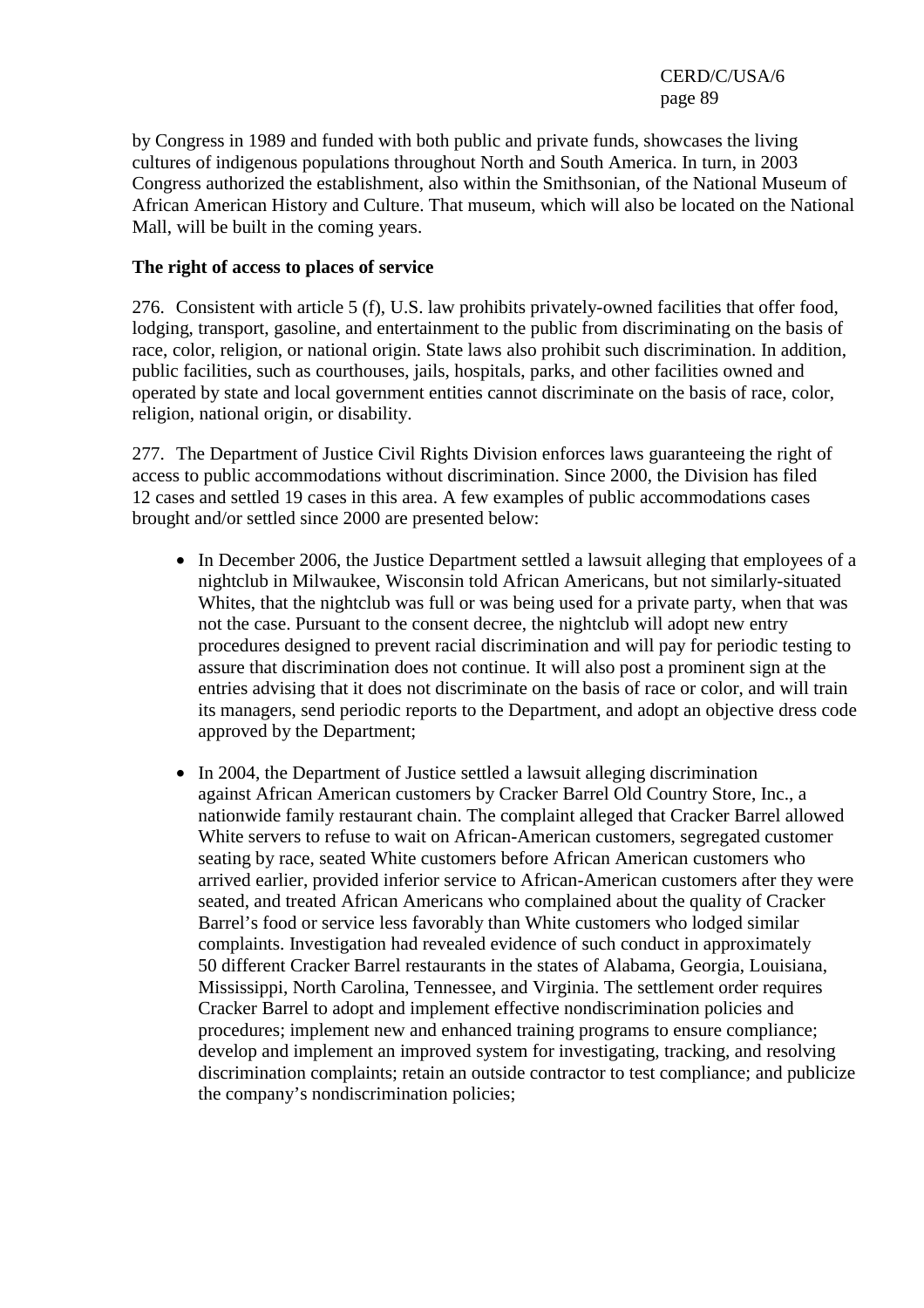• In 2004, the Department of Justice settled a public accommodation discrimination lawsuit against the owners of a campground located in Concan, Texas. The lawsuit, filed in 2002, alleged that Camp Riverview and its owners denied lodging to Hispanic individuals, harassed Hispanic campground guests, and evicted Hispanic guests from the campground. Under the settlement, the campground and its owners will implement policies and procedures to ensure that all visitors, campers, and prospective campers receive equal treatment.

278. A number of states also handle cases concerning discrimination in public accommodations. For example, during fiscal year 2004-05, the Florida Commission on Human Relations closed 95 public accommodations complaints, of which 38 (40 percent) were based on race and 55 (58 percent) involved complaints of discrimination at food establishments. In fiscal year 2005, 9 percent of the complaints received by the Maryland Human Relations Commission involved discrimination at public accommodations. In Illinois, public accommodations cases represented approximately 3 percent of the charges docketed in 2005, and of those cases 62 percent charged discrimination on the basis of race, national origin, or color.

## **E. Article 6**

**1. Information on the legislative, judicial, administrative or other measures that give effect to the provisions of article 6 of the Convention, in particular measures taken to assure to everyone effective protection and remedies, through competent national tribunals and other State institutions, against any acts of racial discrimination which violate his/her human rights and fundamental freedoms** 

279. Article 6 requires States parties to assure persons within their jurisdictions effective protection and remedies, through tribunals and other institutions, for acts of racial discrimination that violate their human rights and fundamental freedoms contrary to the Convention, including the right to seek "just and adequate reparation or satisfaction for any damage suffered as a result of such discrimination." U.S. law offers those affected by racial or ethnic discrimination a number of remedies, ranging from individual suits in the courts, to reliance on administrative procedures, to civil or criminal prosecution of offenders by appropriate governmental entities.

280. Private Suits. Federal statutes derived from the Civil Rights Act of 1866, including most of the laws dealing with discrimination by governments and their officials, give individuals the right to sue in federal court to correct the alleged discrimination. See, e.g., 42 U.S.C. 1981-1985. Individuals wishing to bring suits under these provisions are sometimes assisted by non-governmental organizations that promote civil rights. Many state laws also permit private suit.

281. Civil Suits. Under statutes such as the Voting Rights Act; the Fair Housing Act; Titles II, IV, VI and VII of the Civil Rights Act; the Equal Credit Opportunity Act; and others, the federal government is authorized to initiate suits to enforce these laws. The Department of Justice Civil Rights Division is normally the federal litigant in such cases. Under some of the laws, such as the Fair Housing Act or the Equal Employment Opportunity Act, agencies such as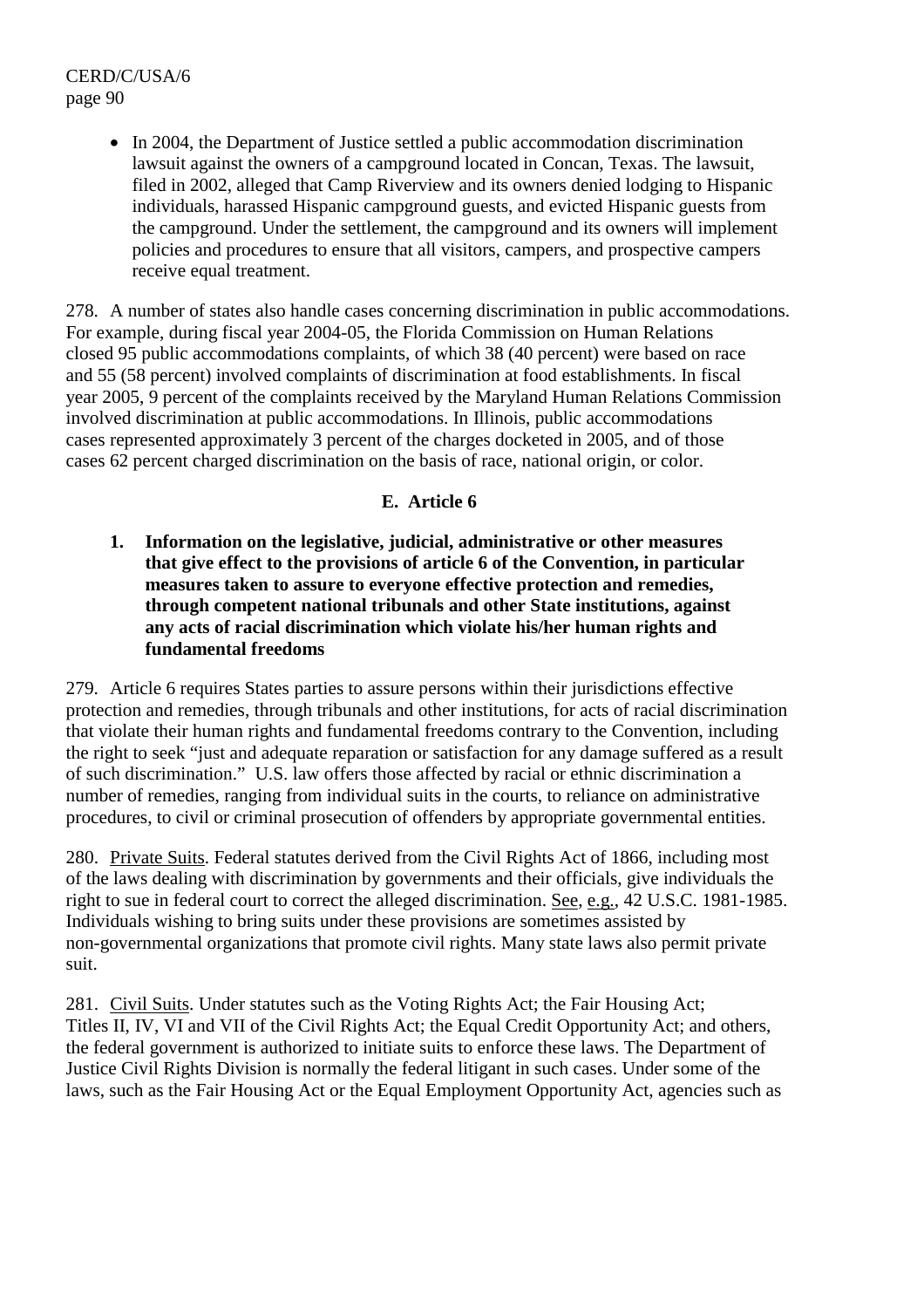the Department of Housing and Urban Development (HUD) and the EEOC may also initiate investigations and file complaints relating to cases of discrimination. Examples of such cases are set forth in various sections of this report. In addition, the EEOC and HUD have work sharing agreements with most states that permit states to investigate and sometimes to prosecute such cases. States also investigate and prosecute cases under state law even when the violations fall outside federal jurisdiction. The basic law in this area has not changed since the filing of the Initial U.S. Report.

282. Criminal Prosecution. The Department of Justice, acting through the Federal Bureau of Investigation, the Civil Rights Division, and the United States Attorney's Offices, initiates investigations into potential violations of federal criminal civil rights laws. If violations are found, the Civil Rights Division, usually acting jointly with the United States Attorney's Office for the particular district, prosecutes the cases in federal district court. States also pursue criminal prosecutions in cases involving violation of state criminal laws.

283. Administrative Proceedings. A number of administrative procedures are also available. For example, the EEOC provides administrative procedures, including mediation and conciliation, with regard to allegations of discrimination in the workplace; the Department of Labor's Office of Federal Contract Compliance Programs reviews the employment practices of Federal contractors and subcontractors to ensure that such employers practice equal employment opportunity in all aspects of employment; and the Department of Education Office for Civil Rights provides similar services with regard to allegations of discrimination in education. Most states also provide administrative procedures, including hearings before administrative tribunals as well as mediation and conciliation. The basic law in this area has not changed since the filing of the Initial U.S. Report.

284. Policy Oversight. In addition to enforcement, a number of federal Departments and offices provide policy oversight. For example, the Office for Civil Rights in the U.S. Department of Education provides guidance to school districts on federal law and policies concerning discrimination, on the requirements necessary to eliminate the vestiges of desegregation in formerly segregated systems, and on provision of effective educational opportunities to English language learner students. The EEOC provides similar legal and policy oversight with regard to discrimination in employment, as does HUD with regard to housing. The policy oversight responsibilities of all these agencies extend to activities in U.S. territories as well as within the 50 states. In addition, the U.S. Commission on Civil Rights conducts studies and makes recommendations concerning civil rights issues. The U.S. Commission receives input from 51 State Advisory Committees, comprising the 50 states and the District of Columbia.

285. Equal Opportunity Officers. Another method of protecting against discrimination and providing remedies to individuals is the requirement that many larger employers designate an "equal opportunity officer" within their organizations. These officers may consider complaints of discrimination, make recommendations to prevent discriminatory practices, and act as internal advocates within organizations for protection of the rights secured by U.S. law and the Convention. While not "enforcement" officers, they have been effective in helping organizations remain conscious of their responsibilities with regard to non-discrimination.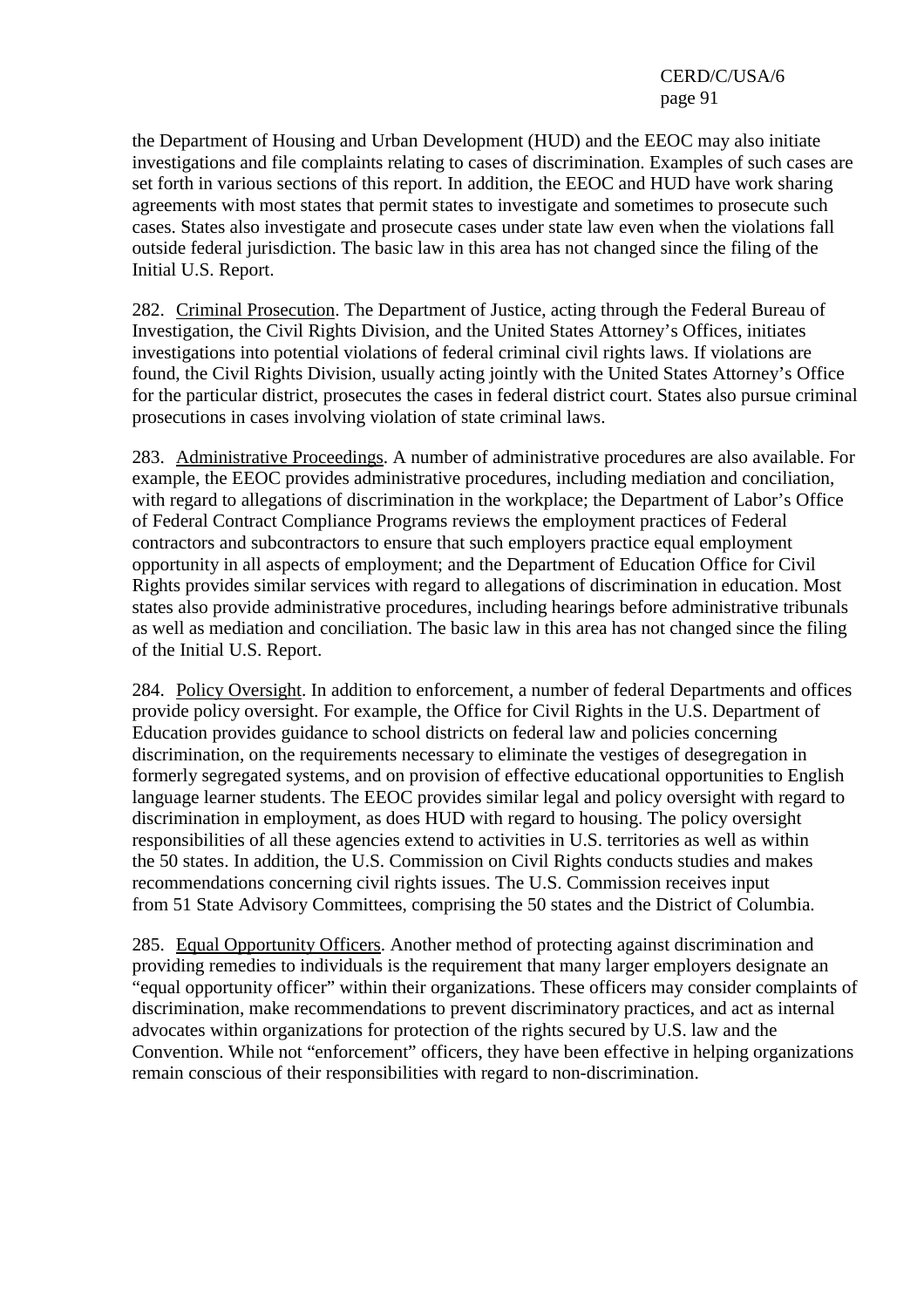286. Legislation. In the United States, both state and federal laws are constantly under review and potential revision by federal, state, and territorial governments. New laws are also enacted where deemed necessary. Examples of legislative changes and new laws designed to protect civil rights are set forth throughout this report.

## **2. Measures taken to assure to everyone the right to seek from such tribunals just and adequate reparation or satisfaction for any damage as a result of such discrimination**

287. The right of equal access to, and treatment before, tribunals administering justice in the United States is provided through the operation of the Equal Protection Clause of the U.S. Constitution. This provision binds all governmental entities at all levels throughout the United States. Measures in place to assure such access are discussed in the section on article 5, Equality before Tribunals, above.

## **3. Information on the practice and decisions of courts and other judicial and administrative organs relating to cases of racial discrimination as defined under article 1 of the Convention**

288. In private suits, civil suits, and administrative proceedings, settlement may include a number of remedies, such as injunctive relief, requiring the defendant to cease or correct the offending discriminatory conduct; monetary relief, requiring the payment of damages; other requirements placed on the offending party, such as the requirement to develop and publicize new policies or the requirement for staff training; and in some cases payment of punitive damages. Criminal cases may lead to payment of criminal fines or to incarceration, or both. The basic law in this area has not changed since the filing of the Initial U.S. Report. Examples of the actual practice and decisions of courts in discrimination cases are provided throughout this report.

# **4. Information in connection with general recommendation XXVI**

289. General recommendation XXVI suggests that to meet the needs of victims of discrimination, courts and other competent authorities should consider awarding financial compensation for damage - material or moral - to victims, when appropriate, rather than limiting remedies solely to punishment of the perpetrator. As noted above, remedies to assist victims are available in the United States in private suits, civil suits, and administrative proceedings. In those cases settlement may include monetary relief, punitive damages, injunctive relief (prohibiting the perpetrator from taking certain actions with regard to the victim), or mandamus (requiring the perpetrator to do something affirmative with regard to the victim). Furthermore, in 2004 Congress enacted the Crime Victims' Rights Act, P.L. 108-405, which provides a number of additional rights to the victims of criminal activity. The Department of Justice Office of Victims of Crime maintains a full program of grants and other activities designed to assist the victims of crime. Among other activities, this office provides funding to the National Victim Assistance Academy and to state victim's assistance academies, which conduct annual training sessions throughout the United States.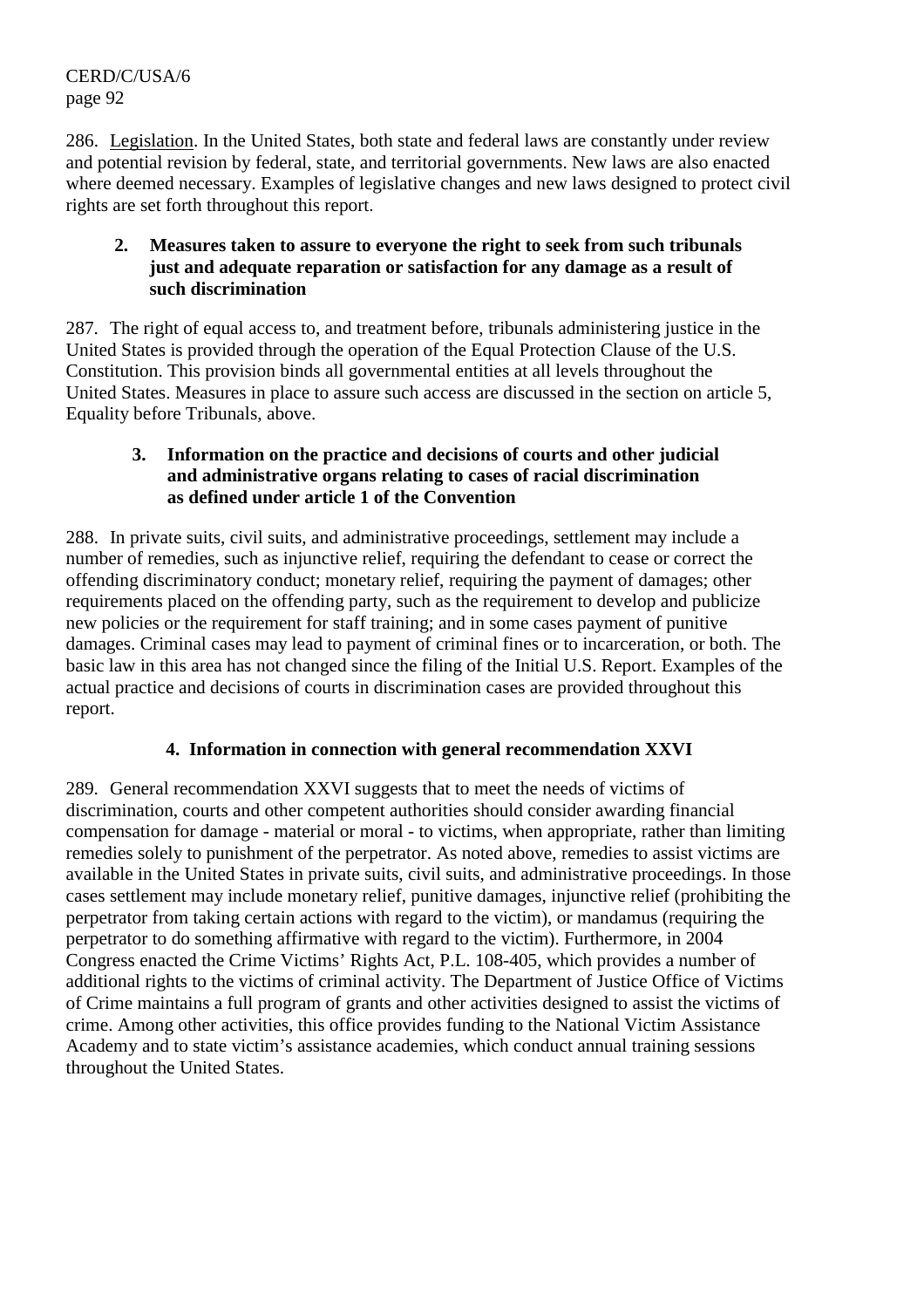## **F. Article 7**

#### **Information on the legislative, judicial, administrative or other measures that give effect to the provisions of article 7 of the Convention, to general recommendation V and to Decision 2 (XXV)**

290. Article 7 requires States parties to undertake to adopt immediate and effective measures, particularly in the fields of teaching, culture, and information, with a view to combating prejudices that lead to racial discrimination and to promoting understanding, tolerance, and friendship among nations and racial or ethnic groups.

291. Teaching. A number of federal statutes prohibit discrimination in education: for example, Title IV of the Civil Rights Act of 1964, 42 U.S.C. 2000c et seq. (prohibiting discrimination on the basis of race, color, sex, religion, or national origin by public elementary and secondary schools and public institutions of higher learning); Title VI of the Civil Rights Act of 1964, 42 U.S.C. 2000d et seq. (prohibiting discrimination by recipients of federal funds on the basis of race, color, and national origin) and the Equal Educational Opportunities Act of 1974, 20 U.S.C. 1701-1721 (prohibiting specific discriminatory conduct, including segregating students on the basis of race, color, or national origin; discrimination against faculty and staff; and the failure to take appropriate action to remove language barriers).

292. The Departments of Education and Justice play key roles in the implementation of these laws. The Department of Education's Office for Civil Rights (OCR) is charged with ensuring equal access to education and promoting educational excellence throughout the nation through vigorous enforcement of civil rights. One of OCR's responsibilities is to resolve discrimination complaints. Agency-initiated cases, typically called compliance reviews, permit OCR to target resources on compliance problems that appear particularly acute. OCR also provides technical assistance to help institutions voluntarily comply with civil rights. In addition, the Department of Education also provides funding to deal with prejudice and intolerance in some areas; for example, under section 4115 (b) (2) (E) (xiii) of the Safe and Drug Free Schools and Communities Act, the DOE provides funding that local educational agencies may use to address victimization associated with prejudice and intolerance, as part of their overall drug and violence prevention programs. In addition to the Department of Education, the Department of Justice Civil Rights Division prosecutes cases, and the Department of Justice Community Relations Service works with schools and communities to defuse racial and ethnic tensions and violence.

293. Many schools in the United States feature human rights education as an important part of their curricula. A number of NGOs have assisted schools in providing appropriate human rights coursework. For example, Amnesty International USA established a Human Rights Education program which provides resource materials as well as training and networking opportunities. Its teaching guides and lesson plans focus on ways to combat discrimination in school systems and promote a wider understanding of human rights worldwide. A "September 11th Crisis Response Guide" specifically focuses on the events of 9/11 and the immediate aftermath, placing them within a human rights context. The curriculum topics range from racism and discrimination to International Humanitarian Law. Another resource, "Speak Truth to Power: An Educational and Advocacy Package," explores key human rights issues through the eyes of human rights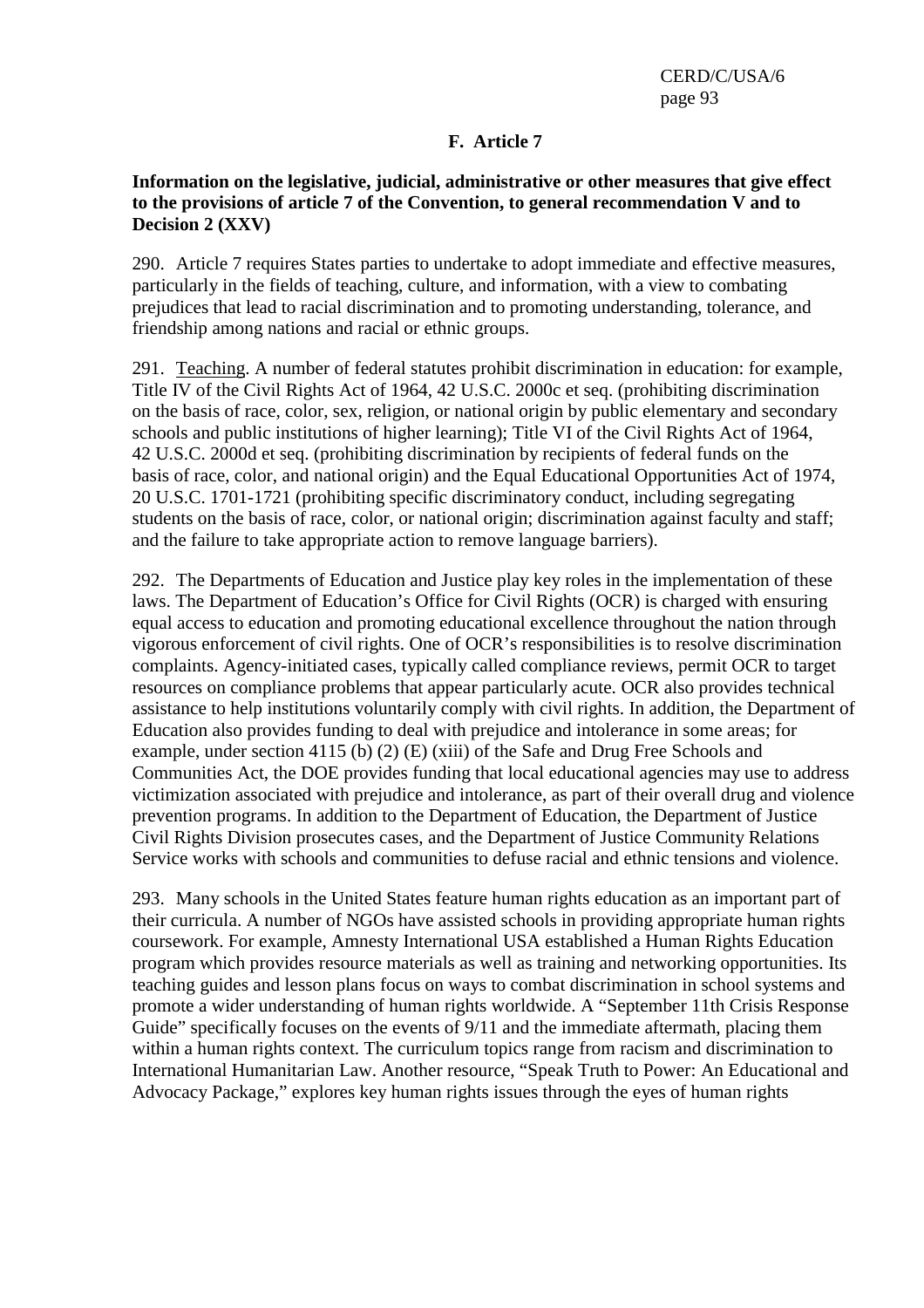defenders and the actions of local heroes. Amnesty USA's Rights in Sight initiative also helps teachers bring stronger human rights perspectives to their established curricula. Rights in Sight provides free training and professional development, assistance with curriculum design and implementation, printed resources, and access to an online education community.

294. Curricula at many U.S. higher education institutions also include courses on both civil rights and international human rights. Indeed, many U.S. colleges and universities have educational centers devoted to the study of human rights. For example, the Carr Center for Human Rights at the Harvard University's Kennedy School of Government brings human rights scholars from around the world to participate in discussions and to give lectures on human rights to all students. The University of Minnesota, the University of California at Berkeley, and Columbia University, among others, also have programs dedicated exclusively to the study of human rights. Amnesty International Educators Network provides topical human rights syllabi for college courses. In addition, the Education Caucus, a branch of the U.S. Human Rights Network, works to support and complement current human rights education and training models in schools, universities, and other educational settings.

295. Training of federal and state officials, law enforcement officers, and others in civil rights and racial and ethnic tolerance is widespread. As noted above, the No FEAR law, enacted in 2002, requires that all federal managers receive diversity training. Law enforcement officers also receive regular diversity training, including training on the handling of hate crimes. The amount and scope of such training has been increased substantially since the events of 9/11 as one measure taken in response to the subsequent increase in allegations of bias toward Arab, Muslim, Sikh, and South Asian Americans. For example, in addition to establishing the DHS Civil Liberties Universities, the DHS Office for Civil Rights and Civil Liberties recently released a training video for DHS employees on Arab and Muslim beliefs and culture.

296. Culture. The right to participate in cultural activities without discrimination is guaranteed by the First, Fifth, and Fourteenth Amendments of the U.S. Constitution. A long and rich tradition of cultural expression exists in the United States. For further description of cultural freedom in the United States, see the section on Cultural Activities under article 5, above.

297. Information. The year 2004 represented the 50th anniversary of the landmark Brown v. Board of Education decision. In celebration of this anniversary, Congress established a Brown v. Board of Education 50th Anniversary Commission, P.L. 107-41 (September 18, 2001). The distinguished members of that Commission developed plans and programs to celebrate racial and ethnic integration and to remind all Americans of the meaning and critical importance of the constitutional principle of equality. The 50th anniversary was celebrated throughout the year and throughout the nation. Events included writing contests, public lectures, a call for papers, a reunion in Washington, D.C. of the plaintiffs and attorneys involved in the case, a textbook summit, and a national celebration and opening of the Brown Historic Site in Topeka, Kansas. The work of this Commission was complemented by the American Bar Association (ABA), which appointed an ABA Commission on the 50th Anniversary of Brown v. Board of Education and developed a number of programs and resources, including a bibliography of books and articles, court cases, films and videos, and lessons for use with students. ABA outreach events were also held throughout the nation.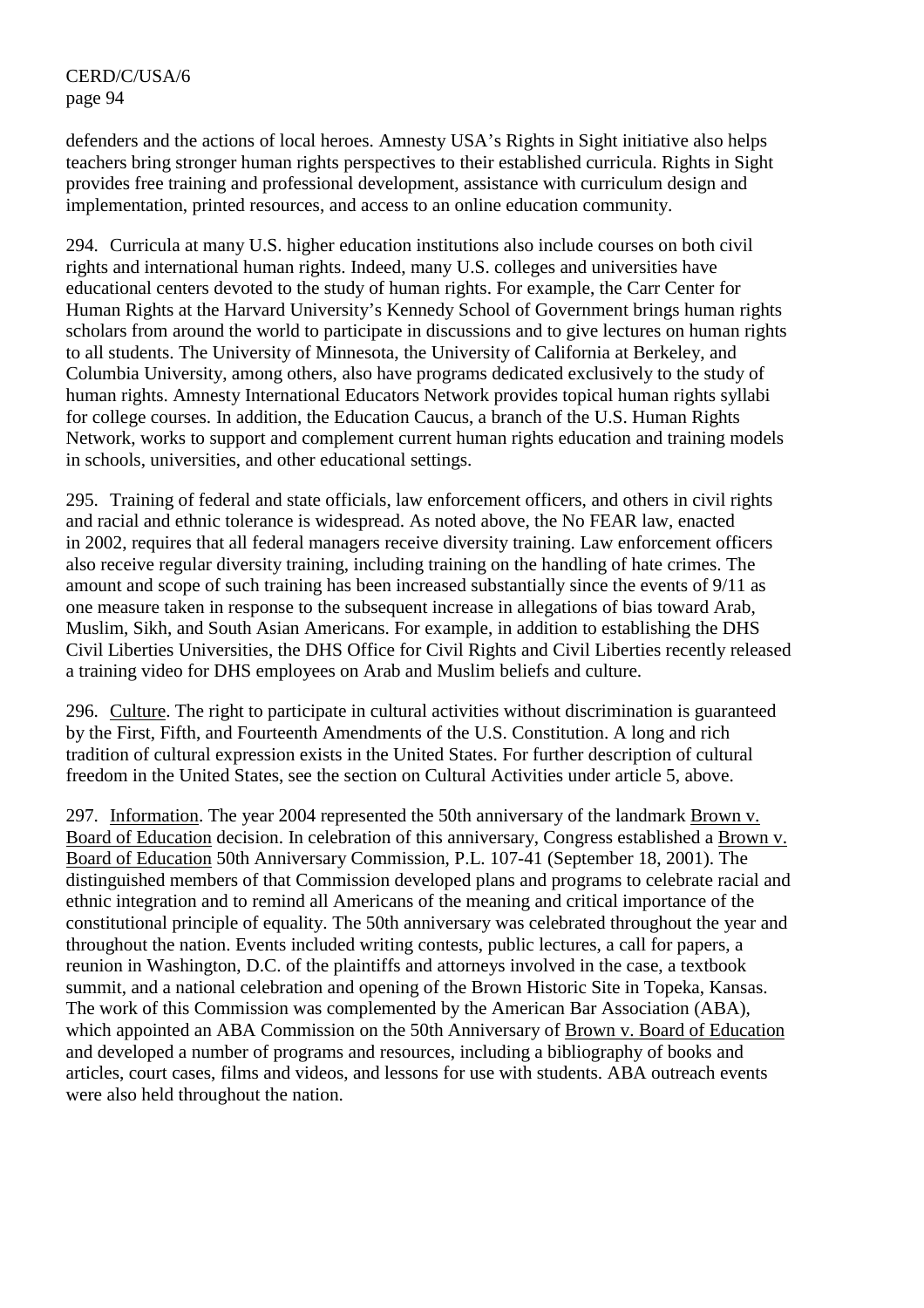298. The Department of Justice, Department of Education, Department of Labor, EEOC, and other federal agencies concerned with discrimination have also put out publications and fact sheets designed to ensure that the issue of discrimination is kept in the consciousness of the American public. For example, the EEOC has published fact sheets on National Origin Discrimination and Race/Color Discrimination in a number of languages, including English, Arabic, Chinese, Spanish, Vietnamese, Hindi, Farsi, Urdu, and others. The EEOC also holds an annual nationwide Conference called EXCEL - Examining Conflicts in Employment Law; and the EEOC district, field, local, and area offices hold annual Technical Assistance Program Seminars (TAPS) around the country. The Department of Education's Office for Civil Rights has produced a number of outreach publications including "Achieving Diversity: Race Neutral Alternatives in American Education" (2004); "Case Resolution and Investigation Manual" (2004); and "How to File a Discrimination Complaint with the Office of Civil Rights" (2002). The Department of Justice Civil Rights Division has published Joint Statements with HUD on group homes, land use and the Fair Housing Act, reasonable accommodations under the Fair Housing Act, and a brochure entitled "Protecting the Religious Freedom of All Americans: Federal Protections Against National Origin Laws Against Religious Discrimination." HUD has published a booklet, "Fair Housing: Equal Opportunity for All," a "Fair Housing Act Design Manual," advertising guidance, and post 9/11 guidance for landlords. The Justice Department Civil Rights Division also provides information on its website specifically related to the civil rights of American Indians, and produces a pamphlet entitled "Protecting the Civil Rights of American Indians and Alaska Natives." In addition, the Department of Labor's website contains a variety of compliance assistance materials, including information about the discrimination complaint filing process and compliance guides for small businesses.

299. The Office of Special Counsel for Immigration Related Unfair Employment Practices (OSC) within the Civil Rights Division publishes numerous pamphlets, brochures, posters, and fact sheets, many of which are available in multiple languages, including English, Spanish, Vietnamese, Korean, and Chinese. Some publications focus on the rights of employees to be free from immigration-related employment discrimination, while others attempt to answer common employer questions. Most of OSC's educational materials are easily accessible online and are available to the public without cost. The Division's Voting Section publishes brochures related to voting rights in English, Spanish, Chinese, Japanese, Korean, and Tagalog. A Vietnamese version is available on the Section's website. Additionally, the Civil Rights Division has made efforts to translate materials on its website into Spanish. Publications by other agencies are also referenced throughout this report.

300. One of the most intense federal outreach activities since 2000 has involved the aftermath of the events of 9/11. Immediately after those terrorist attacks, the U.S. government anticipated the potential for a backlash against Arabs and Muslims in the United States. Within days, the President of the United States and heads of U.S. government agencies, including the Attorney General and the Director of the Federal Bureau of Investigation, publicly and strongly denounced violence and discrimination against Arabs and Muslims. Shortly after 9/11, the Civil Rights Division of the Justice Department spearheaded a special Initiative to Combat Post-9/11 Discriminatory Backlash. Based on consultations with Arab and Muslim leaders in the U.S., this outreach effort included issuance of informational documents in English and Arabic explaining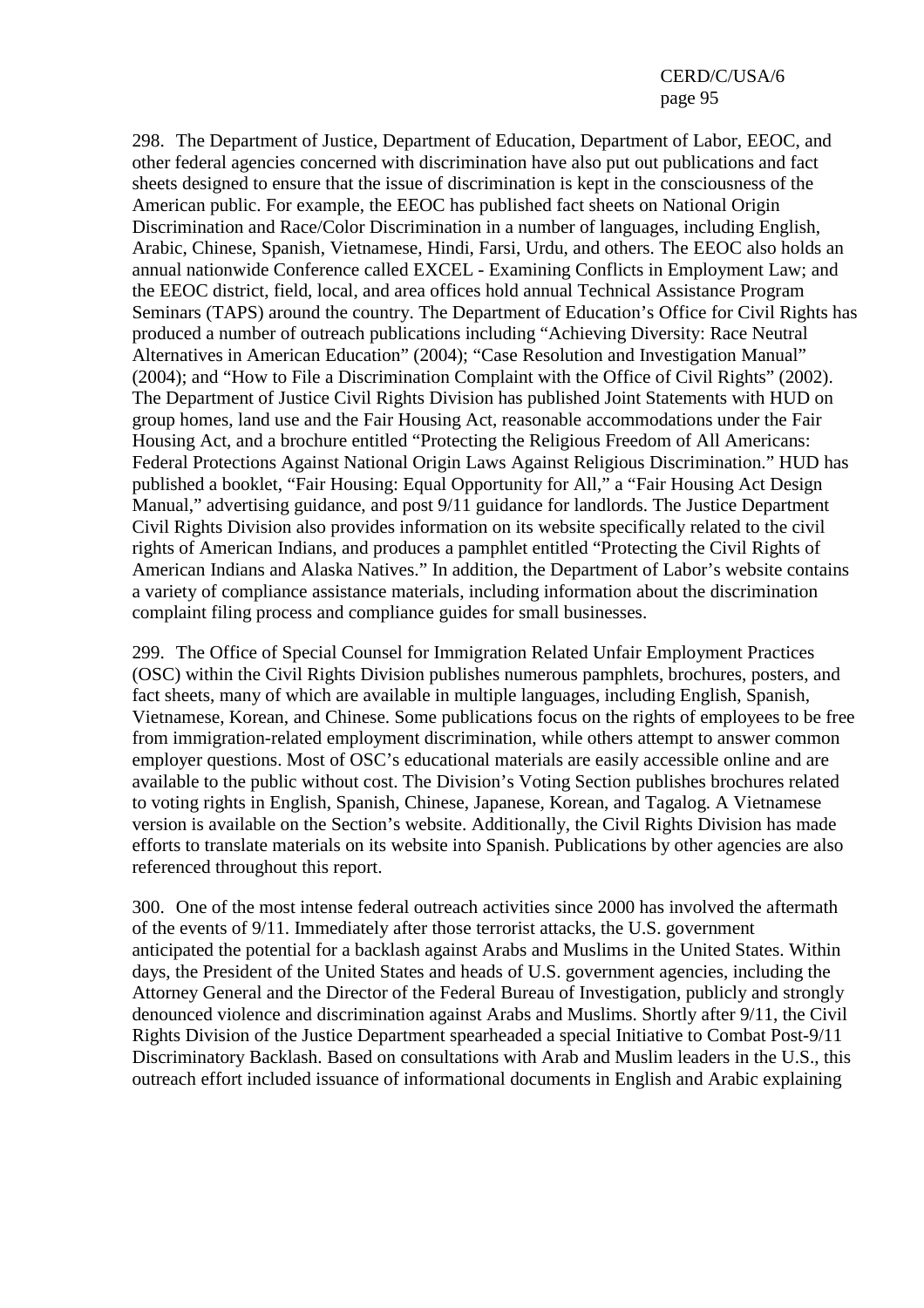how the federal anti-discrimination laws apply to post-9/11 backlash discrimination and how to file claims. It also involved a national media campaign, resulting in numerous stories in the national media.

301. The EEOC also conducted outreach to Arab and Muslim organizations, appearing at Mosques, as well as business, labor, and civil rights groups. From September 2003 through 2006, the EEOC conducted 156 outreach activities aimed at the Arab/Middle Eastern community, reaching more than 9,400 individuals throughout the United States. It also conducted an additional 169 activities in partnership with religious groups, most of which were Muslim, reaching another 9,300 individuals. For example, the Houston office took steps to foster its relationship with the approximately 90 Mosques in the Houston area. In addition, the EEOC worked with the media to get its message out to the Arab and Muslim communities. For example, the District Director of the EEOC office in Detroit appeared on an Arab American radio show, broadcast throughout the Arab American community, answering questions about the EEOC, the laws enforced by the agency, case processing procedures, and examples of post 9/11 cases.

302. The Department Justice has also acted to ensure that schools are aware of their responsibilities to ensure that students throughout America can attend school in safe and secure environments free from physical threats and discrimination. In 2004, the Assistant Attorney General for the Civil Rights Division sent a letter to the head of the Departments of Education of each of the 50 states, which stated as follows: "As we approach the third anniversary of 11 September 2001, we must all recognize that our differences provide an invaluable opportunity for further education, and must not lead, rather, to a greater separation."

303. The Department of Housing and Urban Development also clarified that landlords may not request additional paperwork or identification from applicants of Arab ancestry that are not required of other applicants, and must use the same standards in providing access to recreational facilities.

304. Finally, a number of steps have been taken to ensure respect for the rights of Arabs and Muslims among law enforcement officials. In many cases, law enforcement agencies have partnered with NGOs to provide effective training that addresses the concerns of the affected communities. Specific training efforts for law enforcement officials are described in the section on article 5 above.

305. Racial and ethnic prejudice have also been the focus of attention by both print media and other forms of public communication. Newspapers throughout the United States routinely publish articles on racial and ethnic issues. Moreover, the non-print media are also tackling these difficult issues. In 2005, the Oscar for best film of the year was awarded to "Crash," a film addressing racial and ethnic stereotyping and prejudice in Los Angeles.

306. Promoting understanding, tolerance and friendship among nations and racial and ethnic groups. The United States promotes the goals of article 7 globally through the activities of the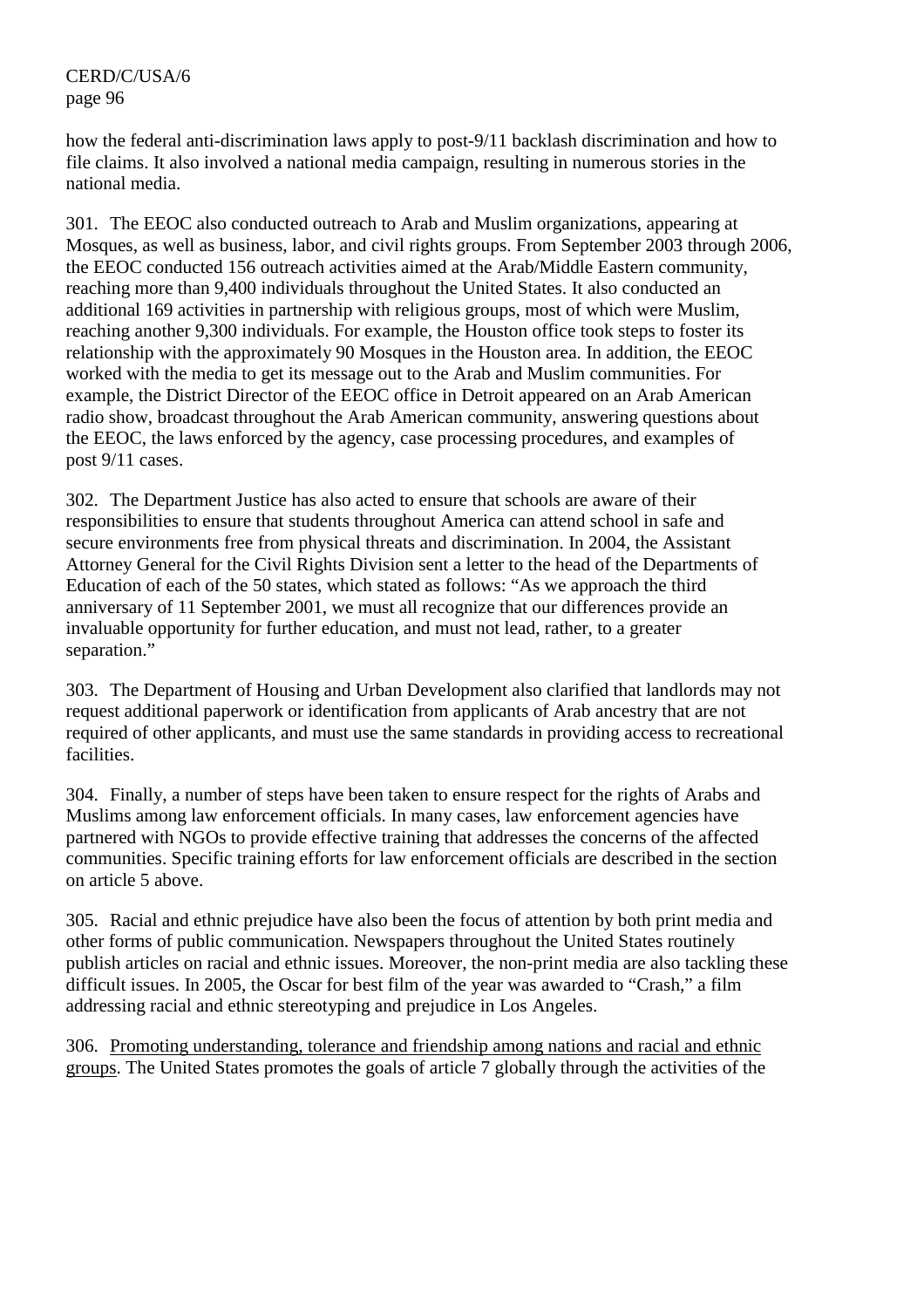Department of State. The Office of the Under Secretary for Public Diplomacy and Public Affairs has undertaken a number of initiatives to further this goal, including the Citizen Dialogue Program, which empowers American Muslims to tell their personal stories to key overseas audiences; an outreach program to American Muslims to promote interfaith dialogue and tolerance; and numerous public affairs and public information campaigns, including digital outreach, websites, web chats, and other information programs. In addition, the Broadcasting Board of Governors, through the Voice of America, the Middle East Broadcasting Networks, Radio Free Europe and Radio Liberty, and Radio Free Asia broadcast news and information programs on rule of law, tolerance, and other topics related to combating racism and promoting tolerance. These outlets give overseas audiences direct access to experts and policy makers in the United States responsible for issues related to racial and ethnic diversity. The United States also sends speakers and publications to overseas missions to foster discussion on issues important to multi-cultural societies.

307. The United States further promotes the goals of article 7 through professional and educational exchange programs that increase mutual understanding between Americans and people of other countries, under the Fulbright-Hays Act. Working in cooperation with U.S. non-profit partner organizations, the Department of State devotes substantial resources to a full spectrum of such programs. These include the Fulbright Program, which provides educational exchange and professional development opportunities to U.S. and foreign students, scholars, teachers, and professionals from 150 countries around the world through grants and fellowships; Gilman scholarships for American undergraduates representing the diversity of the U.S. to study abroad in all world regions; English teaching abroad, including programs for high school students from underserved sectors; support for study of foreign languages, including Arabic, the Turkic and Indic languages, and Chinese, by Americans; student leader institutes on U.S. college campuses for young people from the Middle East, South Asia, indigenous populations of Latin America, and other regions; educational advising to promote study by foreign students in the U.S.; the International Visitor Leadership Program, which brings journalists, government officials, clerics, lawyers, teachers, and other civil society leaders to the United States to meet and confer with their U.S. counterparts; professional and cultural exchanges supported through the Office of Citizen Exchanges, which promote diversity and tolerance through exchanges of journalists and religious community leaders; and a number of youth exchange programs, which fund academic-year and short-term exchanges for young people.

#### **III. CONCLUSION**

308. The United States is aware of the challenges brought about by its historical legacy of racial and ethnic discrimination as well as other more recent challenges, and it continues to work toward the goal of eliminating discrimination based on race, ethnicity, or national origin. As a vibrant, multi-racial, multi-ethnic, and multi-cultural democracy, the United States, at all levels of government and civil society, continually re-examines and re-evaluates its successes and failures in this regard, recognizing that more work is to be done. The United States looks forward to discussing its experiences and this report with the Committee.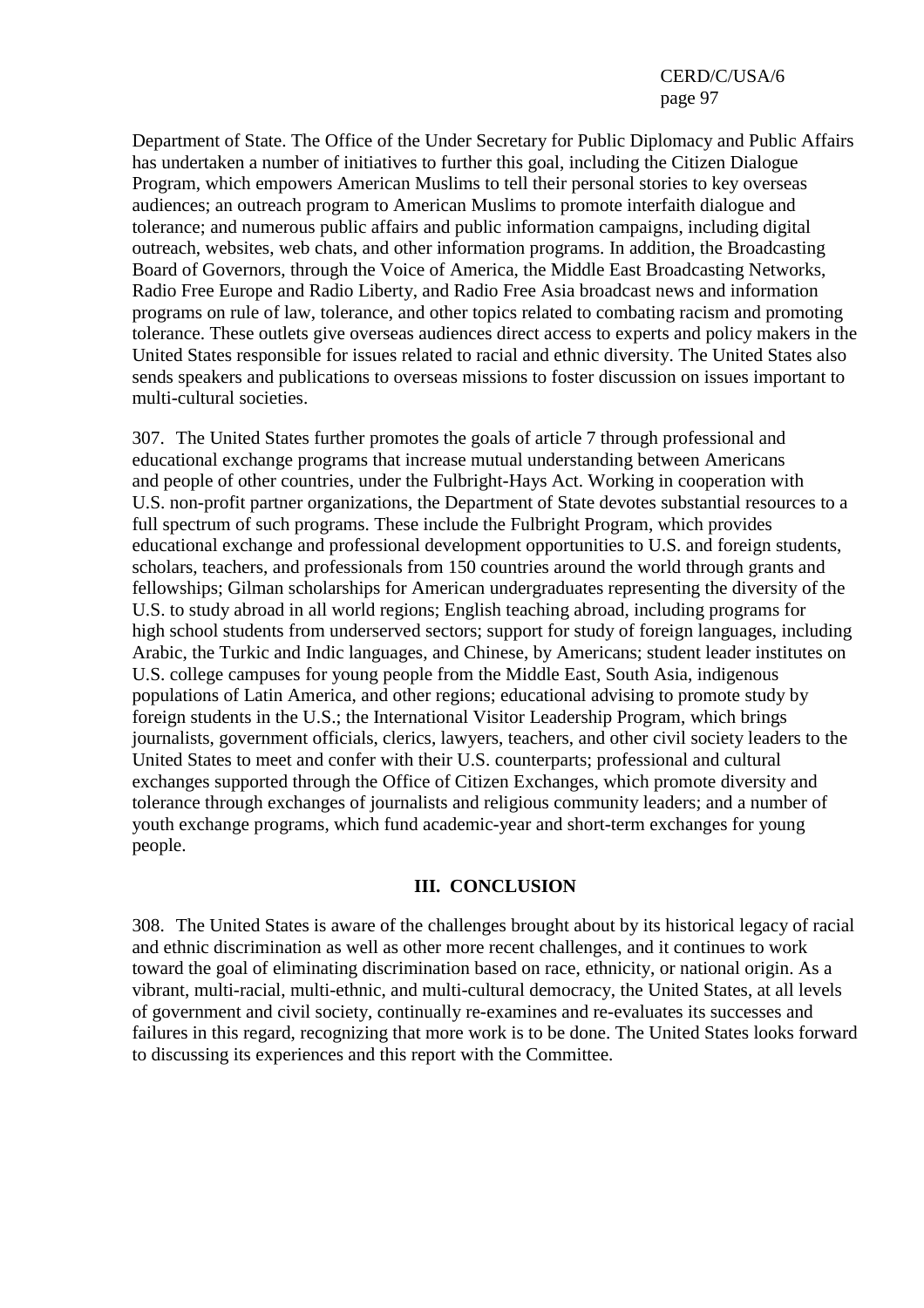## **IV. COMMITTEE COMMENTS AND RECOMMENDATIONS**

309. This section addresses the concerns and recommendations set forth in the Committee's concluding observations on the Initial U.S. Report, A/56/18, paras. 380-407.

### **This Committee, concerned by the absence of specific legislation implementing the provisions of the Convention in domestic laws, recommends that the State party undertake the necessary measures to ensure the consistent application of the provisions of the Convention at all levels of government (para. 390).**

310. The United States has taken, and continues to take, necessary measures to ensure the application of the provisions of the Convention at all levels of government, consistent with the U.S. constitutional structure. This commitment is set out in the understanding adopted with respect to the Convention:

"[T]he United States understands that this Convention shall be implemented by the Federal Government to the extent that it exercises jurisdiction over the matters covered therein, and otherwise by the state and local governments. To the extent that state and local governments exercise jurisdiction over such matters, the Federal government shall, as necessary, take appropriate measures to ensure the fulfillment of this Convention."

311. The ways in which the Convention is implemented by the federal government, by the respective state governments, and in U.S. territories are described throughout this report.

**The Committee emphasizes its concern about the State party's far-reaching reservations, understandings and declarations entered at the time of ratification of the Convention. The Committee is particularly concerned about the implication of the State party's reservation on the implementation of article 4 of the Convention. In this regard the Committee recalls its general recommendations VII and XV, according to which the prohibition of dissemination of all ideas based upon racial superiority or hatred is compatible with the right to freedom of opinion and expression, given that a citizen's exercise of this right carries special duties and responsibilities, among which is the obligation not to disseminate racist ideas. The Committee recommends that the State party review its legislation in view of the new requirements of preventing and combating racial discrimination, and adopt regulations extending the protection against acts of racial discrimination, in accordance with article 4 of the Convention (para. 391).** 

312. The United States supports the goals of the Convention and believes that its reservations, understandings, and declarations are compatible with the objects and purposes thereof.

313. As the United States has previously noted, its Constitution contains extensive protections for individual freedoms of speech, expression, and association, which (absent a reservation, understanding, or declaration) might be construed in tension with articles 4 and 7. The United States believes that its constitutional protections are fully consistent with the goals of the Convention. The purpose of the First Amendment is to preserve an uninhibited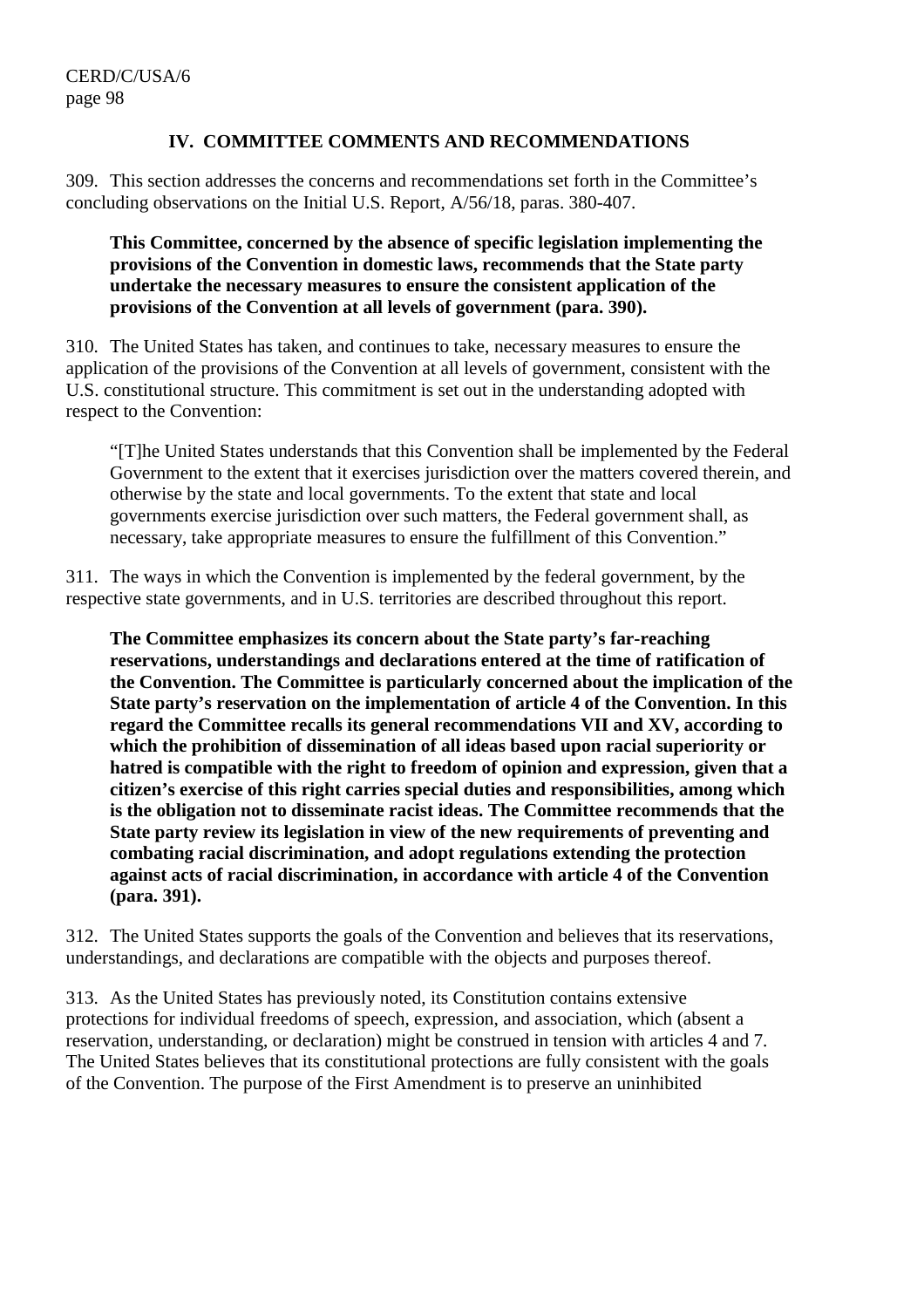marketplace of ideas in which truth will ultimately prevail. See, e.g., Abrams v. United States, 250 U.S. 616 (1919) (dissenting opinion of Oliver Wendell Holmes, Jr., in which Justice Brandeis concurred). Through freedom of expression, ideas can be considered and allowed to stand or fall of their own weight. As the late Gerald Gunther, one of the foremost constitutional law scholars in the history of the United States, explained: "The lesson I have drawn from my childhood in Nazi Germany and my happier adult life in this country is the need to walk the sometimes difficult path of denouncing the bigot's hateful ideas with all my power, yet at the same time challenging any community's attempt to suppress hateful ideas by force of law." See also Virginia v. Black, 538 U.S. 343, 367 (2003) (quoting Professor Gunther). To be sure, the Supreme Court has upheld the suppression of particularly hateful and dangerous speech under certain circumstances. See, e.g., id. (upholding a ban on cross-burning with intent to intimidate). In general, however, the United States believes that the goal of eliminating racial discrimination is, in fact, better served by application of the principles of freedom of expression and association than by the application of greater restrictions on those freedoms.

314. The Initial U.S. Report and the sections covering article 4 and article 5 (security of persons) in this report describe in greater detail the U.S. constitutional limitations on implementation of article 4, as well as the activities that may constitutionally be restricted. In addition, it should be noted that in cases such as hate crimes, the racial element of the crime may yield more severe punishment. The United States enforces against all such crimes to the fullest extent of the law, and numerous examples of such enforcement actions are described in this report.

**The Committee also notes with concern the position of the State party with regard to its obligation under article 2, paragraph 1 (c) and (d), to bring to an end all racial discrimination by any person, group or organization, that the prohibition and punishment of purely private conduct lie beyond the scope of governmental regulation, even in situations where the personal freedom is exercised in a discriminatory manner. The Committee recommends that the State party review its legislation so as to render liable to criminal sanctions the largest possible sphere of private conduct that is discriminatory on racial or ethnic grounds (para. 392).** 

315. Although the civil rights protections of the Fourteenth Amendment of the U.S. Constitution reach only "state action," private conduct may be regulated on several other constitutional bases. First, the Thirteenth Amendment's prohibition against slavery and involuntary servitude encompasses both governmental and private action and serves as the basis for several civil rights statutes. See, e.g., 42 U.S.C. 1981, 1982. These statutes have been used to prohibit private actors from engaging in racial discrimination in activities such as the sale and/or rental of private property, the assignment of a lease, the grant of membership in a community swimming pool, the refusal of a private school to admit African American students, the making and enforcement of private contracts, and conspiracy to deprive African Americans of the right of interstate travel. In addition, the commerce power of Article 1 of the Constitution underlies Title II and Title VII of the 1964 Civil Rights Act, which prohibit private entities from discriminating in public accommodations and employment. The authority of Congress over commerce also serves as the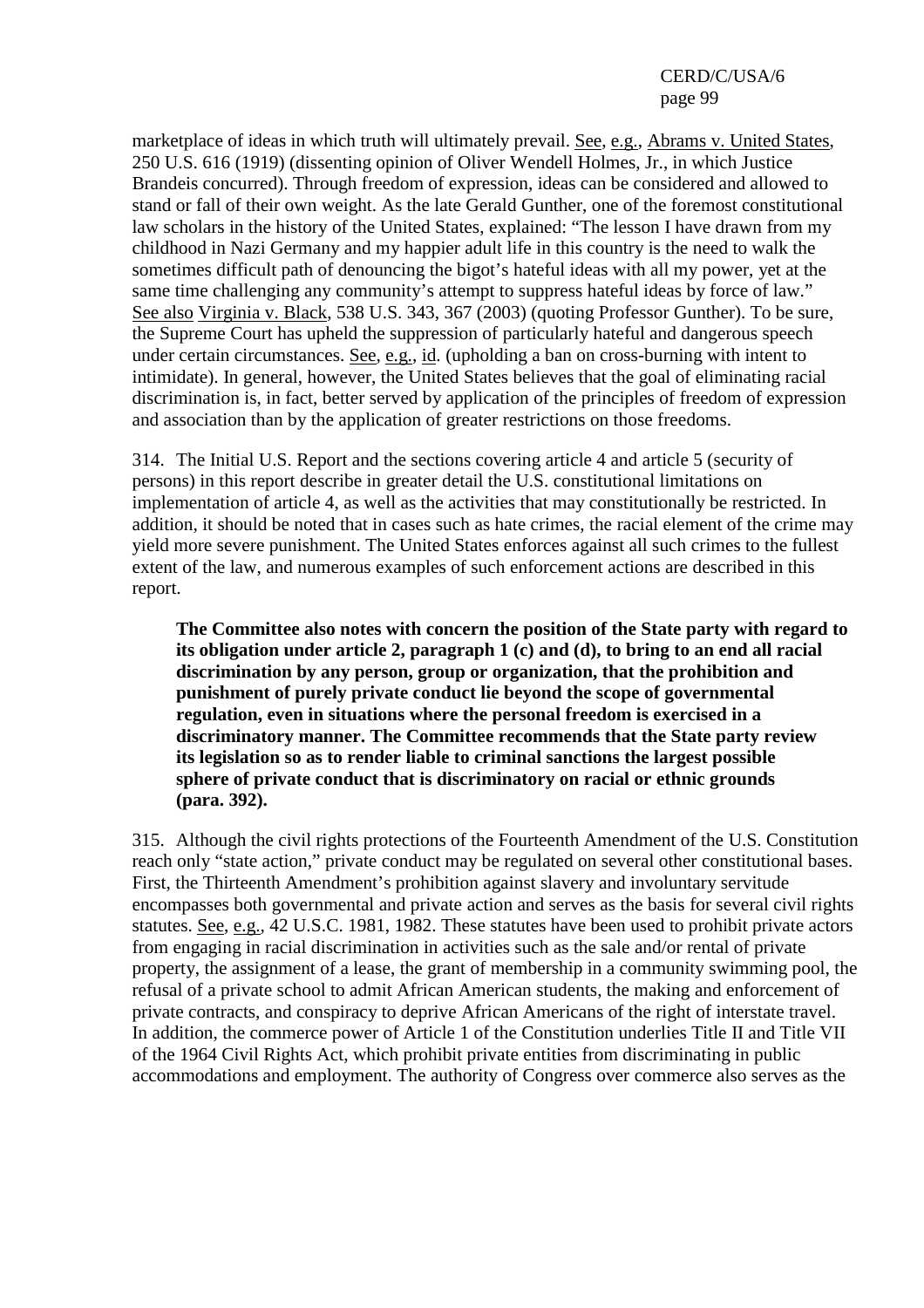basis for the Fair Housing Act, which prohibits private parties from discrimination in housing. The spending powers of Article 1 as well as Section 5 of the Fourteenth Amendment serve as the basis for Title VI of the 1964 Civil Rights Act, which prohibits discrimination by public and private institutions that receive federal funds. This report sets forth numerous examples of enforcement action against private persons with regard to activities such as those noted above.

316. In the U.S. view, it is unclear whether the term "public life" in the definition of "racial discrimination" in the Convention is synonymous with the permissible sphere of governmental regulation under U.S. law. Thus, the United States felt it prudent in acceding to the Convention to indicate through a formal reservation that U.S. undertakings in this regard are limited by the reach of constitutional and statutory protections under U.S. law as they may exist at any given time:

"[T]he Constitution and laws of the United States establish extensive protections against discrimination, reaching significant areas of non-governmental activity. Individual privacy and freedom from governmental interference in private conduct, however, are also recognized as among the fundamental values which shape our free and democratic society. The United States understands that the identification of the rights protected under the convention by reference in article 1 to fields of "public life" reflects a similar distinction between spheres of public conduct that are customarily the subject of governmental regulation, and spheres of private conduct that are not. To the extent, however, that the Convention calls for a broader regulation of private conduct, the United States does not accept any obligation under this Convention to enact legislation or take other measures under paragraph (1) of article 2, subparagraphs (1) (c) and (d) of article 2, article 3 and article 5 with respect to private conduct except as mandated by the Constitution and laws of the United States."

**The Committee draws the attention of the State party to its obligations under the Convention and, in particular, to article 1, paragraph 1, and general recommendation XIV, to undertake to prohibit and to eliminate racial discrimination in all its forms, including practices and legislation that may not be discriminatory in purpose, but in effect. The Committee recommends that the State party take all appropriate measures to review existing legislation and federal, State and local policies to ensure effective protection against any form of racial discrimination and any unjustifiably disparate impact (para. 393).** 

317. The United States recognizes and supports the importance of prohibiting and eliminating racial discrimination in all its forms. Under U.S. law, claims that seemingly neutral laws, procedures, or practices are having disparate impacts or effects on persons or groups of a particular race, color, or national origin may be brought under the Voting Rights Act of 1965, as amended, Title VII of the 1964 Civil Rights Act, and the federal regulations implementing Title VI of the 1964 Civil Rights Act.

318. General Recommendation XIV, which is recommendatory in nature, states that "in seeking to determine whether an action has an effect contrary to the Convention, [the Committee] will look to see whether that action has an unjustifiable disparate impact upon a group distinguished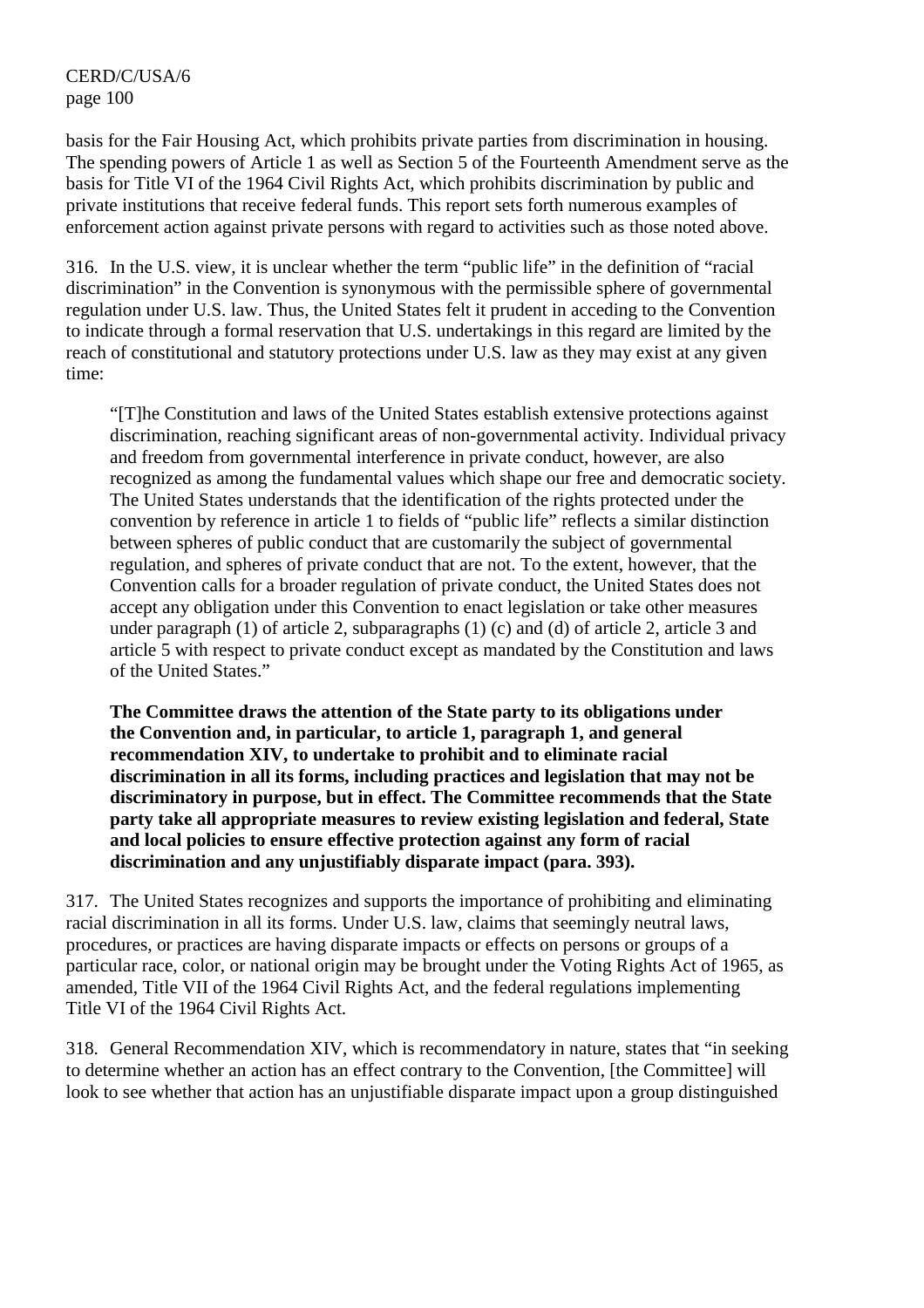by race, colour, descent, or ethnic origin." The term "unjustifiable disparate impact" indicates the view of the Committee that the Convention reaches only those race-neutral practices that both create statistically significant racial disparities and are unnecessary, i.e., unjustifiable. This reading of article 2 (1) (c) tracks the standards for litigating disparate impact claims under Title VII and the Title VI regulations in U.S. law. It is also consistent with the standards used in litigation of equal protection claims under the Fifth and Fourteenth Amendments of the U.S. Constitution, for which statistical proof of racial disparity, particularly when combined with other circumstantial evidence, is probative of the discriminatory intent necessary to make out a claim. In the view of the United States, article 1 (1) (c) does not impose obligations contrary to existing U.S. law.

319. Title VII prohibits employers from using facially neutral employment practices that have an unjustified adverse impact on members of a protected class. Examples of practices that may be subject to disparate impact challenges include: written tests, height and weight requirements, educational requirements, and subjective procedures such as interviews. Once a plaintiff establishes disparate impact, the practice may withstand scrutiny only if the employer proves that the practice is "job related for the position and consistent with business necessity." However, even if the employer so proves, the plaintiff may still prevail by showing that the employer has refused to adopt an alternative practice that would satisfy the employer's legitimate interests without having the disparate impact. Many disparate impact cases are prosecuted by the Department of Justice Office for Civil Rights under the "pattern or practice" authority of section 707 of Title VII. The laws enforced by the Department of Labor's Office of Federal Contract Compliance Programs also prohibit federal contractors and subcontractors from utilizing recruiting and selection procedures that have a disparate impact on a protected group. A number of examples of disparate impact cases in the employment arena are set forth in the section on article 2 (1) (b) above.

320. Title VI prohibits discrimination on the basis of race, color, or national origin by governmental agencies and any private entity receiving federal funds or assistance. More than 28 federal agencies have adopted regulations implementing Title VI that apply the intent standard and the disparate impact standards to their own operations and the operations of any recipients of funds or assistance. DOJ regulations can be found at www.usdoj.gov/crt/cor/coord/vimanual.htm#III.%. The legal standards in Title VI cases are similar to those for Title VII cases. Once disparate impact is proved, the defendant organization may prevail only if it can show a "substantial legitimate justification" for the practice. If such justification can be shown, then the court focuses on whether there are any "equally effective alternative practices" that would result in less racial or ethnic disproportionality.

321. Since 2000, where deemed necessary, legislation and policies have been reviewed to determine if new enforcement priorities are appropriate in areas involving disparate impact. For example, in 2005 the Equal Employment Opportunity Commission (EEOC) set up a special task force to assess whether the agency was doing enough to combat systemic discrimination - patterns or practices of discriminatory activity that have broad impacts on an industry, profession, company, or geographic location. The task force recommended that the EEOC make the fight against systemic discrimination an agency-wide top priority, and the agency has done so. Although systemic discrimination encompasses more than just disparate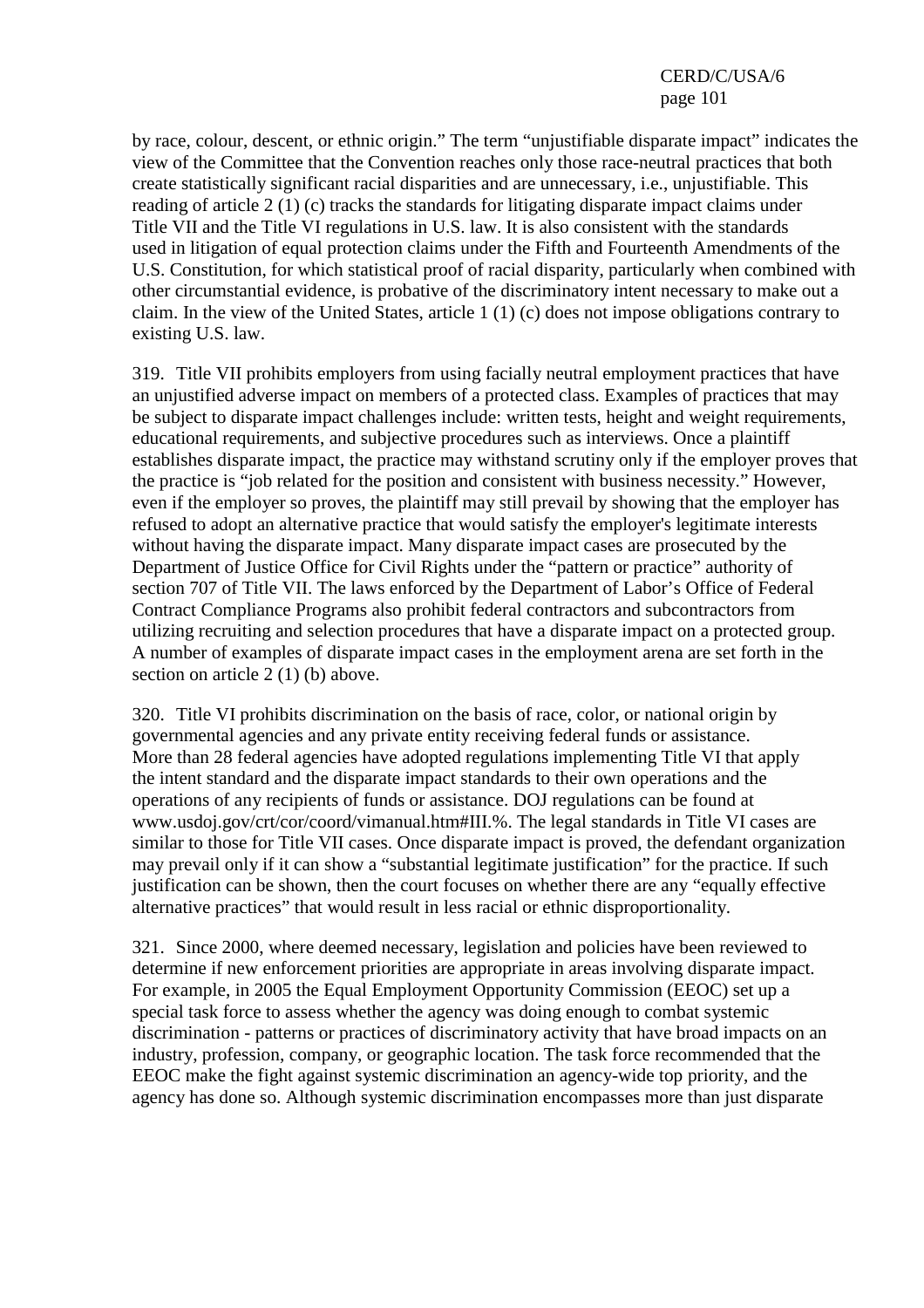impact cases, this re-prioritization will have the effect of increasing the focus on disparate impact prosecutions as well as other cases. Similarly, the Department of Justice reexamined the manner in which it selected employers for investigation to determine if those employers had violated Title VII. As a result of this reexamination, the number of the Department's pattern or practice investigations has increased, and the Department has filed an increased number of cases alleging a pattern or practice of discrimination. Since 2001, the Department of Labor's Office of Federal Contract Compliance Programs has also refocused its efforts on detecting and preventing systemic discrimination. Special emphasis has been placed on eliminating disparities in compensation that affect large numbers of workers.

322. One critical form of disparate impact discrimination involves unintentional discrimination against persons with limited English proficiency (LEP). Since 2000, the Department of Justice has also devoted substantial resources to implementation of Executive Order 13166 of August 11, 2000, "Improving Access to Services for Persons with Limited English Proficiency." This Order required agencies to examine the services they provide, identify any need for those services by persons who are LEP, and develop and implement systems to ensure meaningful access by such persons. Federal agencies as well as recipients of grants or federal assistance are expected to comply. The Federal Interagency Working Group on LEP, coordinated by the Department of Justice, has issued an LEP video in five languages, a "Know your Rights" brochure directed towards LEP individuals in 10 languages, and a second brochure for federal agencies and recipients that outlines the LEP requirements. The Working Group also hosted a two-day meeting in the Washington, D.C. metropolitan area to discuss delivery of government services to the LEP community and how to ensure greater access to such services. The conference presented attendees with an opportunity to share with and learn from leaders in the field of providing language access, and included federal, state, and local officials; funding organizations; and language service providers. The Working Group's website, www.lep.gov, has been steadily growing and is maintained by the Department of Justice. In addition, the Department of Justice has issued several technical assistance documents for its own recipients, including LEP Planning Tools for departments of correction and law enforcement agencies and a Tips and Tools resource document with specific chapters about providing LEP access in courts, law enforcement agencies, 911 call centers, and domestic violence service providers.

323. Examples of successes in this area include the following. First, after a compliance review showed problems, the Office of Justice Programs collaborated with the Philadelphia, Pennsylvania Police Department and with advocacy groups to help the Department implement a new LEP policy in December of 2005. Today when Philadelphia police are confronted with LEP individuals, they have access to professional interpreters, telephonic interpretation, and vital documents translated into seven languages. Second, after receiving guidance from the Department of Justice, the Minnesota Supreme Court approved a proposed amendment to the Minnesota Rules of Civil Procedure making it clear that foreign language interpreters must be provided for all litigants and witnesses, not only in criminal proceedings, but also in civil cases, at court expense. Third, on October 11, 2006, following the Department of Justice's August on-site investigation and negotiations of a complaint of discrimination, the State of Maine Supreme Judicial Court issued an Administrative Order providing for interpreters in both civil and criminal proceedings as well as in a range of other court proceedings including judicially-assisted mediations.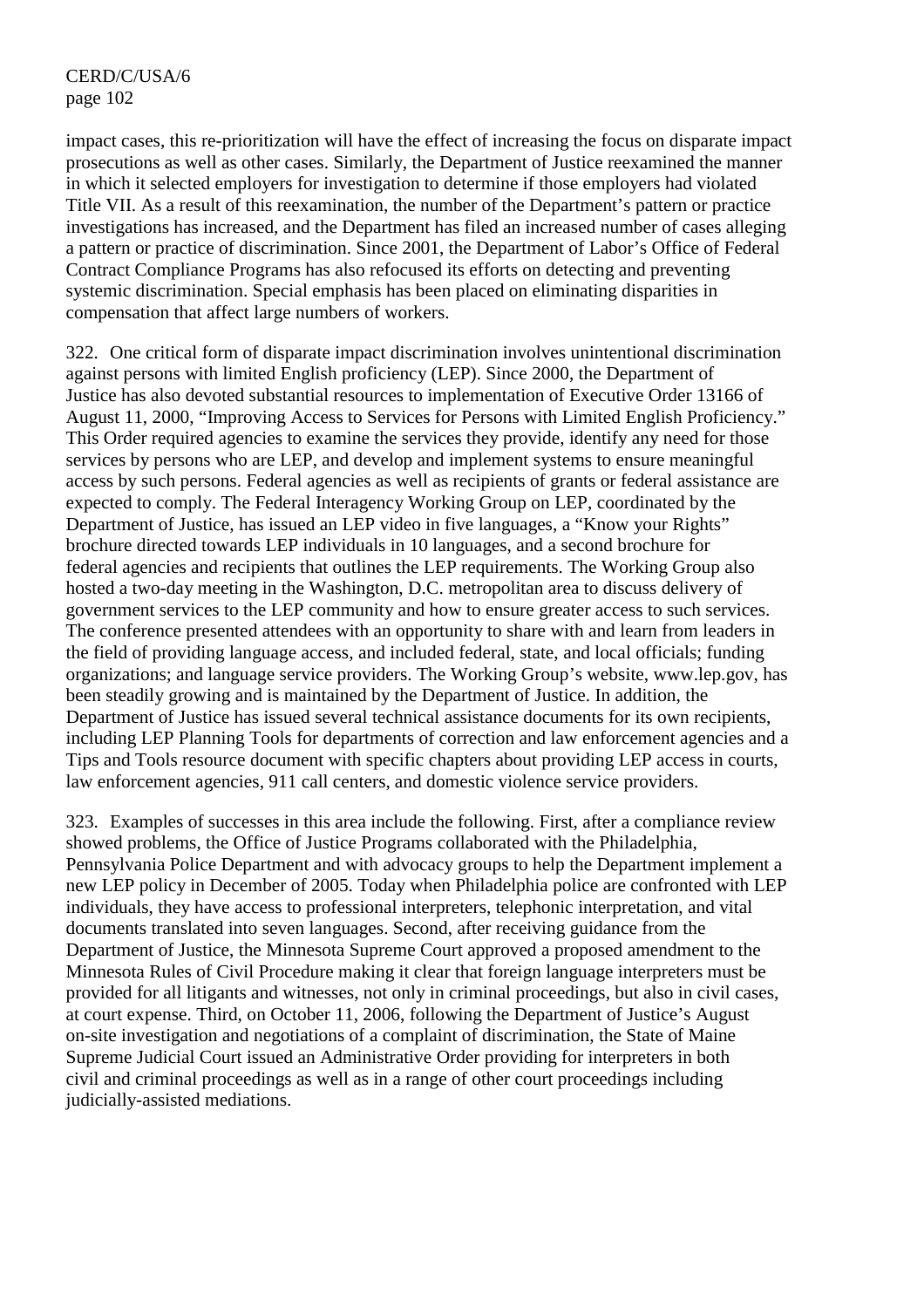**The Committee notes with concern the incidents of police violence and brutality, including cases of deaths as a result of excessive use of force by law enforcement officials, which particularly affect minority groups and foreigners. The Committee recommends that the State party take immediate and effective measures to ensure the appropriate training of the police force with a view to combating prejudices that may lead to racial discrimination and ultimately to a violation of the right to security of persons. The Committee further recommends that firm action be taken to punish racially motivated violence and ensure the access of victims to effective legal remedies and the right to seek just and adequate reparation for any damage suffered as a result of such actions (para. 394).** 

324. U.S. law prohibits racially discriminatory actions by law enforcement agencies, including police violence and brutality, and the Civil Rights Division of the Department of Justice, with the aid of United States Attorney's Offices and the FBI, actively enforces those laws. A description of enforcement activities is contained in the section of the report concerning article 5, Discrimination by Law Enforcement.

325. In order to address the incidence of brutality and discriminatory actions noted in the Initial U.S. Report, the United States has stepped up its training of law enforcement officers with a view to combating prejudice that may lead to violence. In the aftermath of 9/11, one of the focus areas for such training has been the increased bias against Arab Americans and Muslim Americans. The Department of Justice Community Relations Service has established dialogues between government officials and Arab and Muslim communities in the U.S., and has created a training video for law enforcement officers. The Department of Homeland Security - one of the largest federal law enforcement agencies in the United States - has emphasized training for DHS employees and is developing an online "Civil Liberties University." The FBI also expanded cultural sensitivity training to all Special Agents in response to broader post-9/11 FBI investigative jurisdiction in these communities.

326. Further examples of law enforcement training are set forth in the section on article 5, Discrimination by Law Enforcement. State and local authorities also conduct similar types of training.

**The Committee notes with concern that the majority of federal, state and local prison and jail inmates in the State party are members of ethnic or national minorities, and that the incarceration rate is particularly high with regard to African-Americans and Hispanics. The Committee recommends that the State party take firm action to guarantee the right of everyone, without distinction as to race, colour, or national or ethnic origin, to equal treatment before the courts and all other organs administering justice. Noting the socio-economic marginalization of a significant part of the African-American, Hispanic and Arab populations, it is further recommended that the State party ensure that the high incarceration rate is not a result of the economically, socially and educationally disadvantaged position of these groups (para. 395).** 

327. The Committee's question seems to be based on the assumption that the existence of differing incarceration rates among racial and ethnic groups is due to failure of the United States to guarantee the right of everyone, without distinction as to race, color, or national or ethnic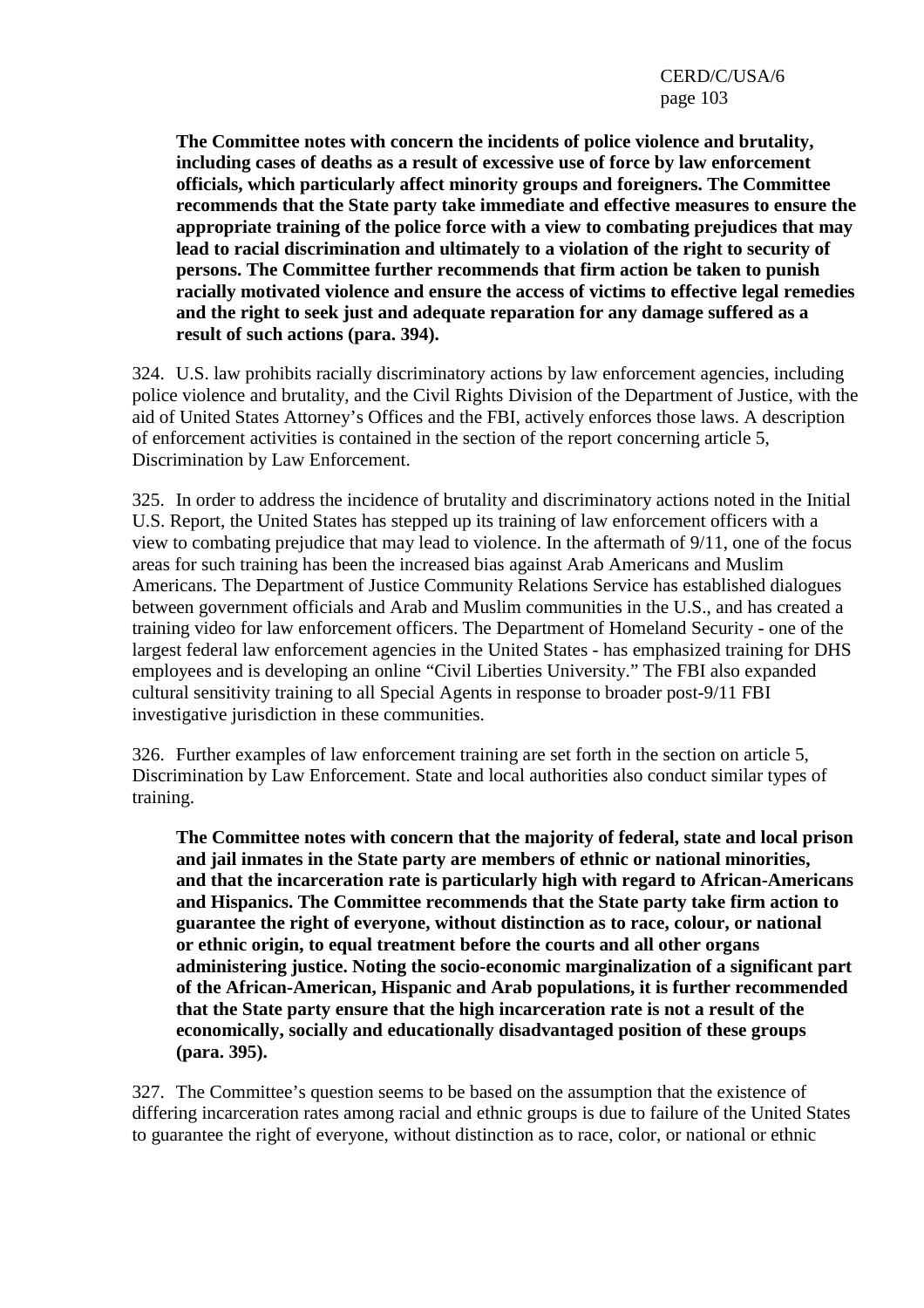origin, to equal treatment before the courts and all other organs administering justice. This assumption, however, is inaccurate. As noted above, the U.S. does take firm action to guarantee the right of everyone to equal treatment before the courts and other administrative and judicial entities. Neither race nor ethnicity is a criterion in access to courts or other tribunals, the selection of jurors, or the provision of counsel for the indigent. Likewise, immigration status is not a factor in access to courts. Many factors account for differences in the incarceration rates of various populations. As noted above in the section on article 5, Representation in the Criminal Justice System, some scholarly research indicates that disparities are related primarily to differential involvement in crime by the various groups (with some unexplained disparities particularly related to drug use and enforcement), rather than to differential handling of persons in the criminal justice system. To the extent that varying incarceration rates may relate to socio-economic factors, the United States will continue to work to eliminate the impact of such factors.

**The Committee notes with concern that, according to the Special Rapporteur of the United Nations Commission on Human Rights on extrajudicial, summary or arbitrary executions, there is a disturbing correlation between race, both of the victim and the defendant, and the imposition of the death penalty, particularly in states like Alabama, Florida, Georgia, Louisiana, Mississippi and Texas. The Committee urges the State party to ensure, possibly by imposing a moratorium, that no death penalty is imposed as a result of racial bias on the part of prosecutors, judges, juries and lawyers or as a result of the economically, socially and educationally disadvantaged position of the convicted persons (para. 396).** 

328. Capital punishment continues to be an issue of great public debate in the United States. It continues to be supported by a majority of the citizens in a majority of states in the U.S., although a significant number of citizens do not support it. The serious debate concerning capital punishment in the United States is evidence of the complexity of the issue and strongly held opinions on both sides. See discussion above, under article 5, Capital Punishment.

329. To the extent that capital punishment is applied in the United States, the U. S. Government remains confident that it is imposed only in the most egregious cases and only in the context of the heightened procedural safeguards required by our federal and state constitutions and statutes, and that it is not administered in a manner inconsistent with U.S. human rights obligations, including the Convention.

**The Committee is concerned about the political disenfranchisement of a large segment of the ethnic minority population who are denied the right to vote by disenfranchising laws and practices based on the commission of more than a certain number of criminal offences, and also sometimes by preventing them from voting even after the completion of their sentences. The Committee recalls that the right of everyone to vote on a non-discriminatory basis is a right contained in article 5 of the Convention (para. 397).** 

330. This issue is dealt with above in the discussion under article 5, Voting. As noted in that discussion, the issue is a matter of continuing scrutiny in the states of the United States, and the law in a number of states has changed in recent years. The longstanding practice of states on this matter, however, does not violate U.S. obligations under the Convention.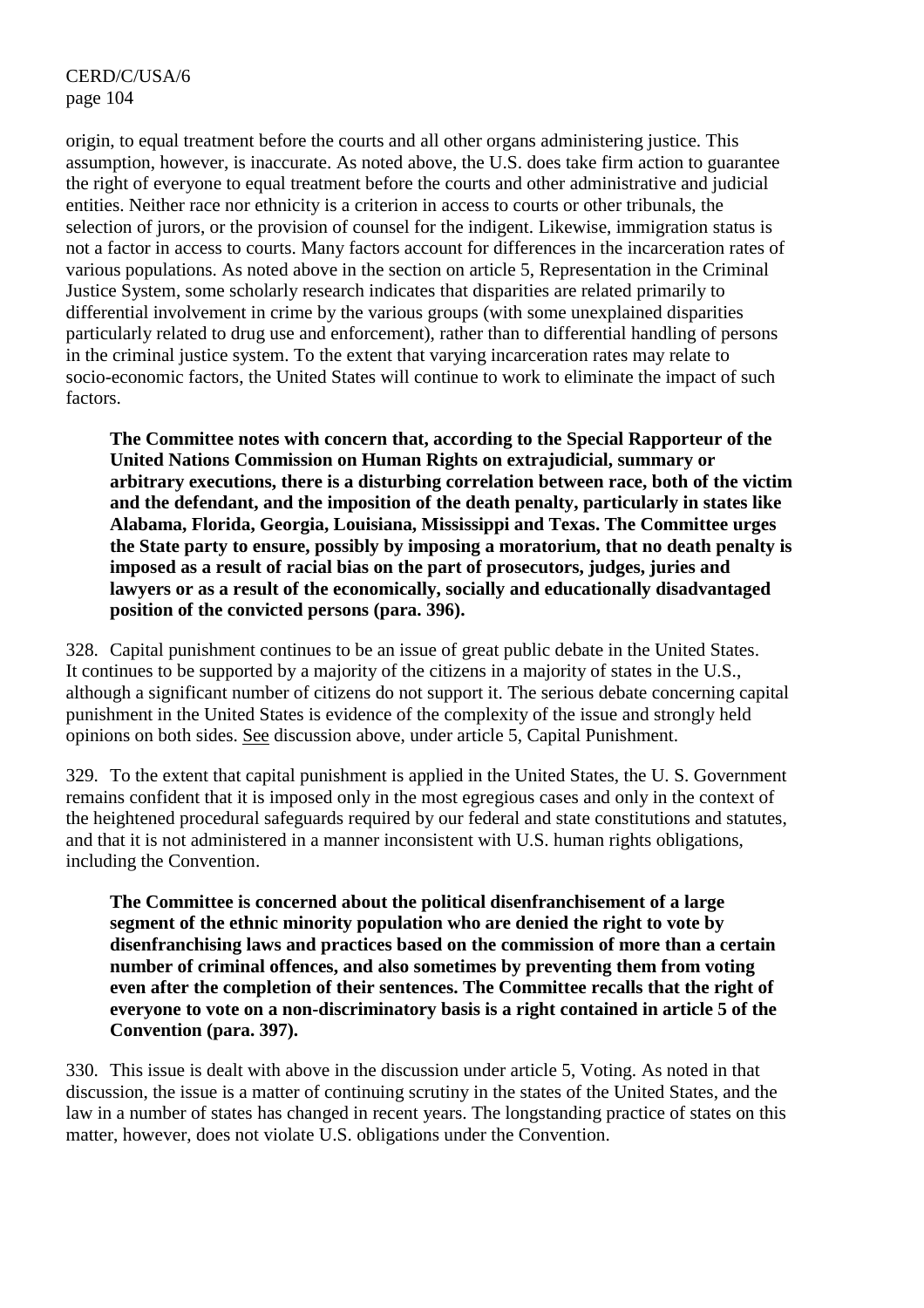**While noting the numerous laws, institutions and measures designed to eradicate racial discrimination affecting the equal enjoyment of economic, social and cultural rights, the Committee is concerned about persistent disparities in the enjoying of, in particular, the right to adequate housing, equal opportunities for education and employment, and access to public and private health care. The Committee recommends that the State party take all appropriate measures, including special measures according to article 2, paragraph 2, of the Convention, to ensure the right of everyone, without discrimination as to race, colour, or national or ethnic origin, to the enjoyment of the rights contained in article 5 of the Convention (para. 398).** 

331. As noted in the discussion of article 5, above, some of the rights enumerated in article 5, which may be characterized as economic, social, and cultural rights, are not explicitly recognized as legally enforceable "rights" under U.S. law. Nonetheless, the federal and state constitutions and laws fully comply with the requirements of the Convention that the rights and activities covered by article 5 be enjoyed on a non-discriminatory basis.

332. As discussed in the sections on article 2 and article 5, above, the United States has in place a panoply of legislation and measures, including special measures, to ensure non-discriminatory treatment as provided in article 5. Substantial progress in addressing disparities in housing, education, employment, and access to health care has been made over the years, and evidence of further progress in a number of areas is set forth in this report. For example, the gap between poverty rates for both African Americans and Hispanics as compared to that for non-Hispanic Whites has closed slightly since the 1998 rates described in the Initial U.S. Report. In addition, the unemployment rate for Hispanics dropped between 1999 and 2005, and the 2005 jobless rate among immigrants fell below that of U.S.-born workers for the first time in at least a decade. Minority-owned businesses represent the fastest-growing segment of the nation's economy, including African American-owned business growth at four times the national average and Hispanic-owned business growth at three times the national rate. Some evidence also suggests that gaps in educational attainment may be beginning to close, at least at the elementary and middle school levels. Special measures are in place for education, business development, contracting, and a number of other areas that contribute to the enjoyment of social and economic rights.

333. Despite progress in addressing the legacy of segregation and disparities in opportunity and achievement, much work remains to be done to overcome challenges that still exist. Thus, it will be critical for the United States, at all levels, to continue to work on these issues.

**With regard to affirmative action, the Committee notes with concern the position taken by the State party that the provisions of the Convention permit, but do not require States parties to adopt affirmative action measures to ensure the adequate development and protection of certain racial, ethnic or national groups. The Committee emphasizes that the adoption of special measures by States parties when the circumstances so warrant, such as in the case of persistent disparities, is an obligation stemming from article 2, paragraph 2, of the Convention (para. 399).** 

334. It appears from the text of its conclusion and recommendation that the Committee may have misinterpreted the United States Government's position. As described in the section concerning article 2 (2), above, the United States acknowledges that article 2 (2) requires States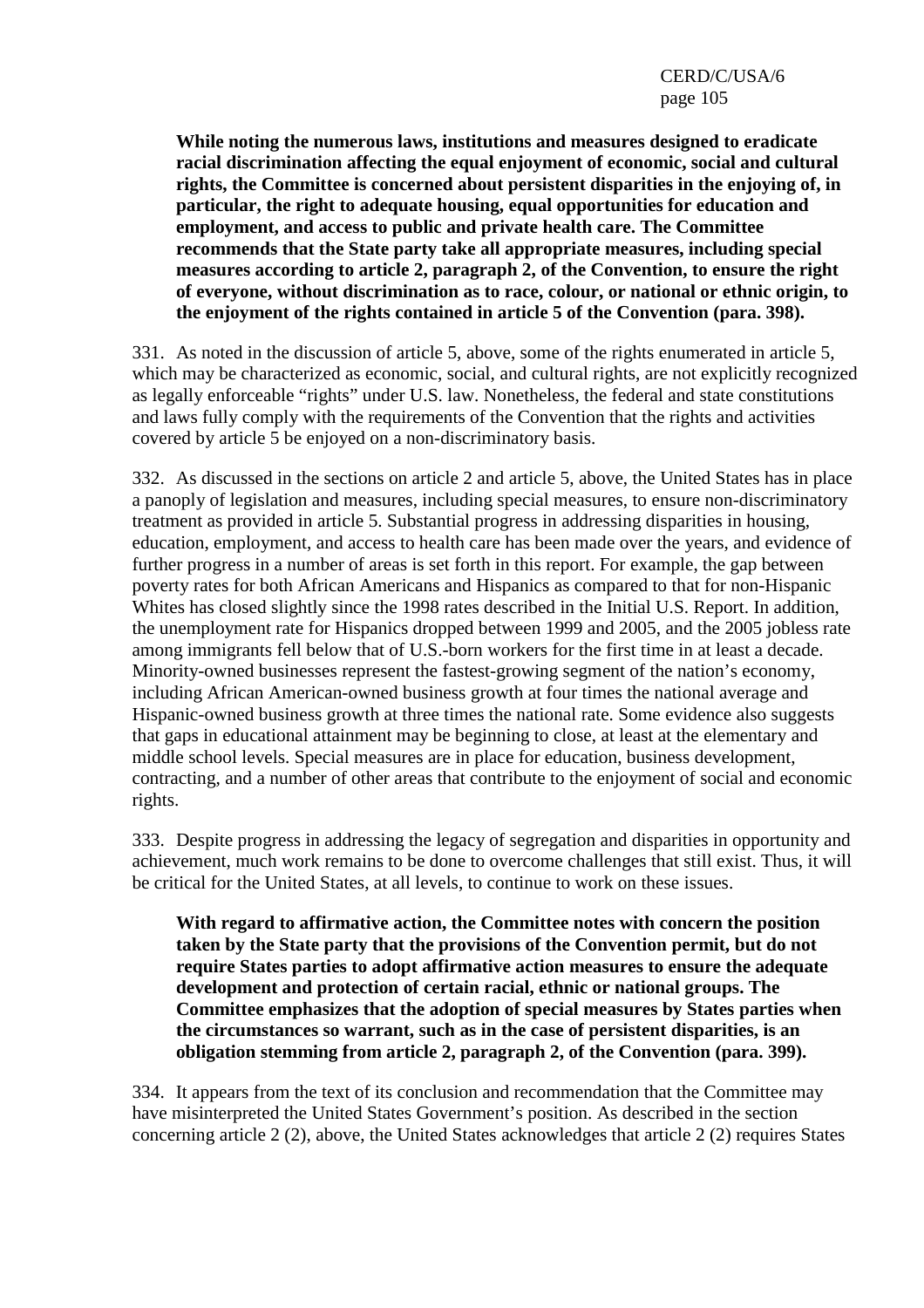parties to take special measures "when circumstances so warrant" and, as described in this report, the United States has in place a number of such measures. The decision concerning when such measures are in fact warranted is left to the judgment and discretion of each State Party. The determination of the precise nature and scope of such measures is also left to the judgment and discretion of each State Party, and the United States maintains its position that, consistent with the Convention, special measures taken for the sole purpose of securing adequate advancement of certain racial or ethnic groups or individuals requiring such protection may or may not in themselves be race-based. For example, a "special measure" might address the development or protection of a racial group without the measure itself applying on the basis of race (e.g., a measure might be directed at the neediest members of society without expressly drawing racial distinctions).

**The Committee notes with concern that treaties signed by the Government and Indian tribes, described as "domestic dependent nations' under national law, can be abrogated unilaterally by Congress and that the land they possess or use can be taken without compensation by a decision of the Government. It further expresses concern with regard to information on plans for expanding mining and nuclear waste storage on Western Shoshone ancestral land, placing their land up for auction for private sale, and other actions affecting the rights of indigenous peoples. The Committee recommends that the State party ensure effective participation by indigenous communities in decisions affecting them, including those on their land rights, as required under article 5 (c) of the Convention, and draws the attention of the State party to general recommendation XXIII on indigenous peoples which stresses the importance of securing the "informed consent" of indigenous communities and calls, inter alia, for recognition and compensation for loss. The State party is also encouraged to use as guidance the ILO Convention No. 169 concerning Indigenous and Tribal Peoples in Independent Countries (para. 400).** 

335. Treaties. During its first hundred years of existence, the United States dealt with Indian tribes concerning land occupancy and property rights through federal treaties and legislation. Although treaty making between the federal government and the Indian tribes ended in 1871, the treaties retain their full force and effect even today because they are the legal equivalent of treaties with foreign governments and have the force of federal law. Further, unlike treaties with foreign governments, treaties with Indian tribes are subject to special canons of construction that tend to favor Indian interests. Notably, Indian treaties are interpreted, to the extent that such original intention is relevant, as they would have been understood by the Indians at the time of their signing, as opposed to by the federal authors of the treaties; and where the treaty is ambiguous as to its interpretation, the Court will interpret it to favor the Indians specifically because it was not written by them or in their language.

336. Lands. At the time the United States was founded, Indian tribes held their land in "aboriginal title," which consisted of a right of use and occupancy. Since then, Congress and the Executive Branch have acted to recognize tribal property rights through treaties, statutes, and executive orders. Today, federally recognized tribes hold virtually all their land in fee simple or in trust (with the United States as trustee holding legal title and the tribe exercising all rights to occupation or use). In either case, tribal holdings of land are fully protected by law.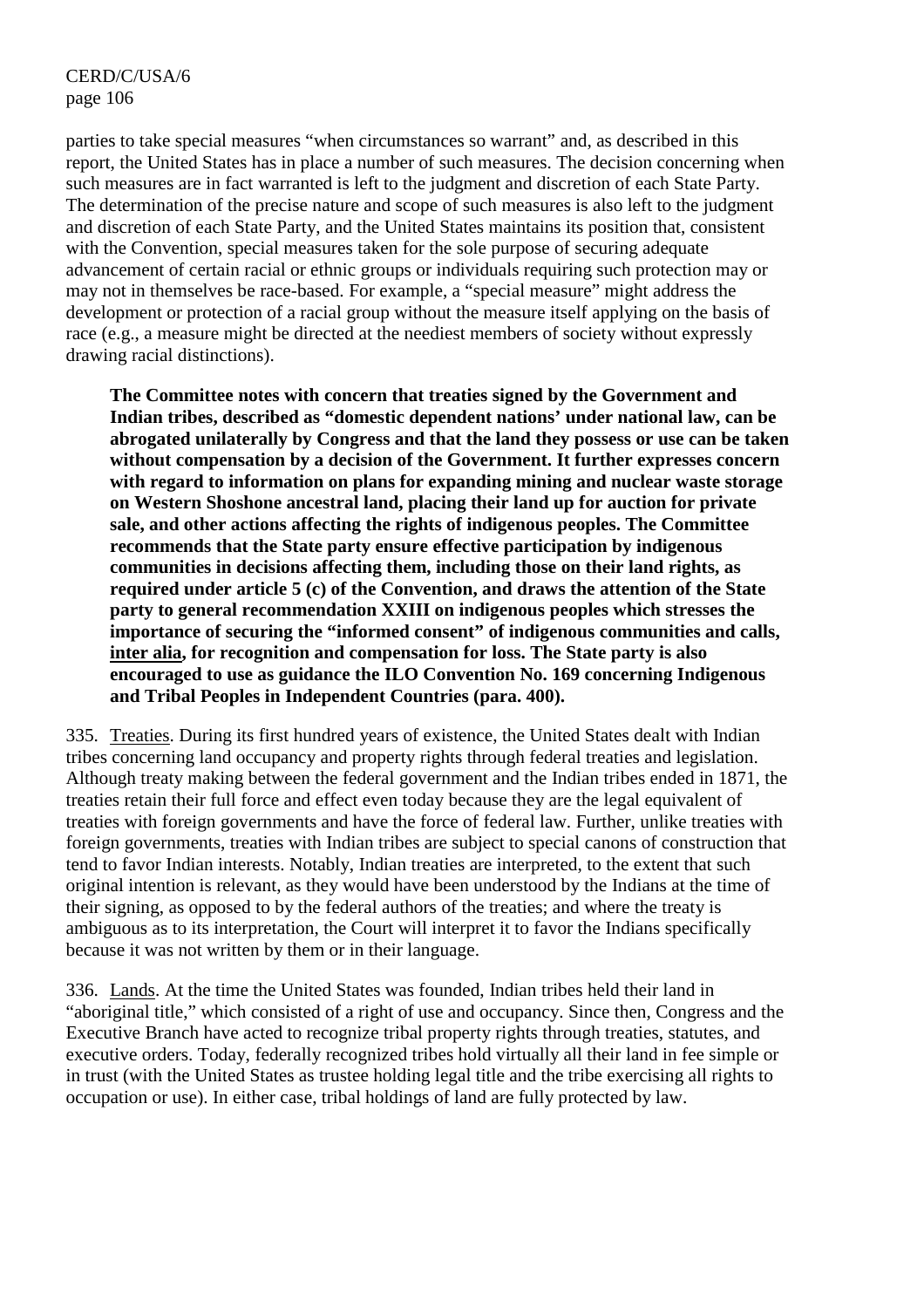337. Once Congress has acted to recognize Indian property rights, such as through treaty or statute, any impairment of such rights may be compensable under the Fifth Amendment of the U.S. Constitution. Although the Supreme Court long ago held that Congress had authority to alter treaty obligations of the United States, Lone Wolf v. Hitchcock, 187 U.S. 553, (1903), alterations that affect property rights may give rise to a Fifth Amendment claim for compensation. It should also be noted that, even where the occupancy right based on aboriginal title has been found to be not compensable, compensation has in fact been paid by the United States for many Indian land cessions at the time they were made.

338. In 1946, the Congress adopted the Indian Claims Commission Act, which provided for a quasi-judicial body, the Indian Claims Commission (ICC), to consider unresolved Indian claims that had accrued against the United States, a large portion of which involved historical (pre-1946) claims for compensation for taken lands. The act authorized claims to be brought on behalf of "any Indian tribe, band, or other identifiable group of American Indians" with respect to "claims arriving from the taking by the United States, whether as a result of a treaty of cession or otherwise, of lands owned or occupied by the claimant without the payment for such lands of compensation agreed to by the claimant ... ." Under the Act, recovery of compensation did not depend on proof of recognized title; compensation was available even if a tribe's property interest was aboriginal only. The ICC represented the exclusive remedy for tribes in suits against the United States, which ordinarily would have been barred by statutes of limitations and sovereign immunity laws. The ICC also recognized lower burdens of proof on claimants, more favorable rules of evidence, and broad, equitable bases of relief in order to help Indians establish their historic claims. Such favorable, pro-claimant procedures would not ordinarily have been available under regular court rules. Indian tribes had five years to file their claims, and they could seek compensation for general wrongs that might not otherwise have been actionable under law. The wording of the act and its legislative history make clear that only financial compensation was contemplated by Congress; the ICC had no authority to restore land rights that had been extinguished. The fact that the ICC could only decide financial compensation was confirmed by the Commission's decision in Osage Nation of Indians v. United States, 1 Indian Claims Commission 54 (December 30, 1948), reversed on other grounds, 119 Ct. Cl. 592, cert. denied, 342 U.S. 896 (1951). To encourage lawyers to assist Indian claimants, the Indian Claims Commission Act provided that lawyers could receive as attorneys' fees up to ten percent of the awards that they won for their Indian clients. For many Indian claimants, the ICC provided the possibility of compensation and a measure of justice that would have been denied to them under the historically restrictive laws and policies that had limited their ability to seek such compensation.

339. In describing the special and unique measures accorded to Indian tribes in this and other respects, it is important to note that, based on the separate status of Indian tribes recognized in the U.S. Constitution, tribes also have a special political relationship with the federal government and are afforded special rights, benefits, and treatment that are not afforded to other sub-national groups or members of society. This special and more favorable treatment is permissible without violating the equal protection standards of the Constitution because it is based on the political relationship between tribes and the U.S. Government rather than the racial heritage of tribal members. Morton v. Mancari, 417 U.S. 535 (1974). When indigenous individuals deal with the federal government in their individual capacities, they are of course entitled to the same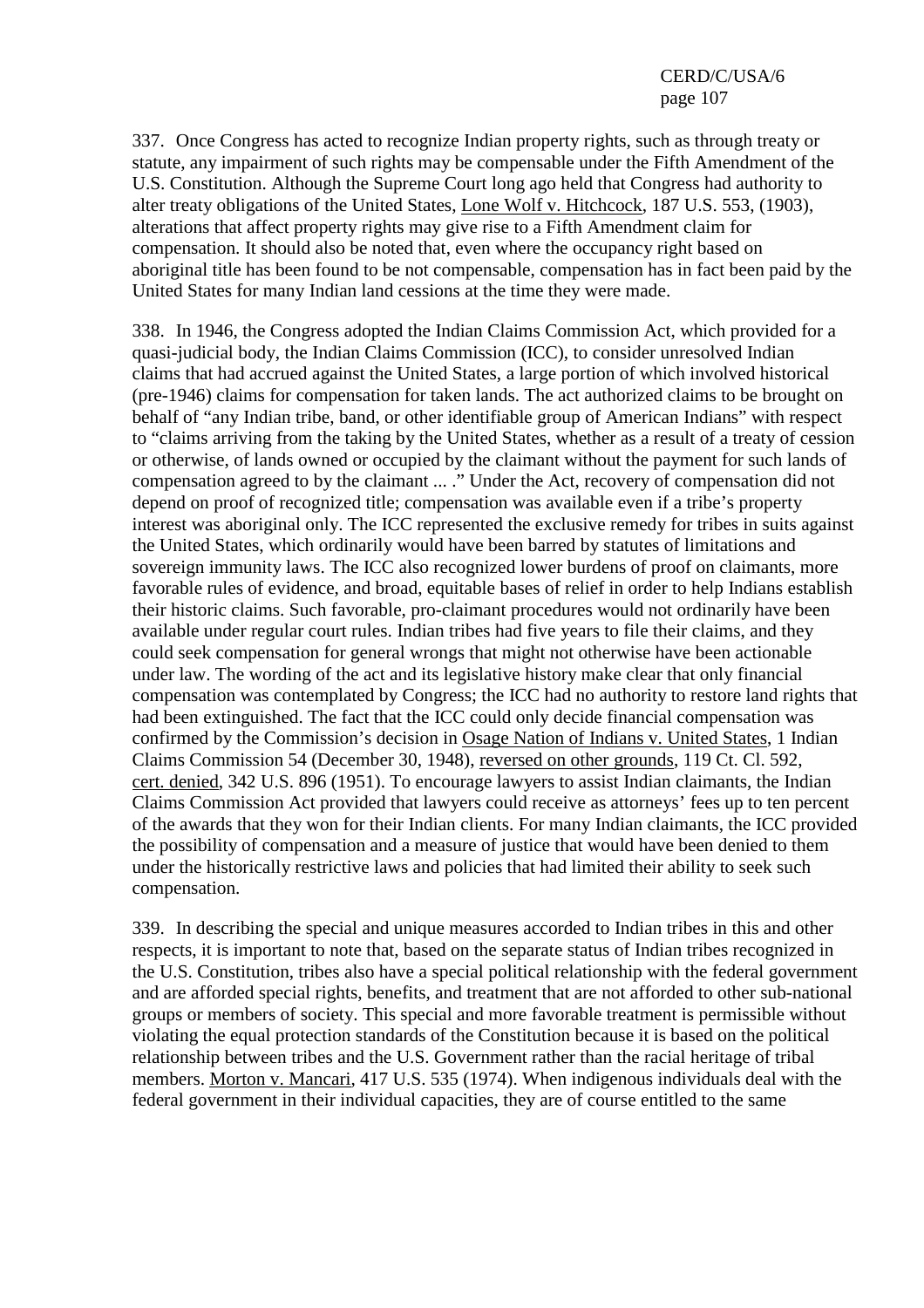constitutional rights as all other citizens. On tribal matters, the tribal representatives deal with the U.S. Government in respect of the government-to-government relationship between the federal government and tribes.

340. Article 5 (c) and Recommendation XXIII. Article 5 (c) calls for States parties to guarantee the right of everyone to equality before the law with respect to political rights, in particular the right to participate in local, state and federal elections, to take part in the government as well as the conduct of public affairs, and to have equal access to public service. General Recommendation XXIII also calls for equal rights in respect of participation in public affairs. The United States Constitution and federal law ensure the right of members of tribes to participate equally in elections at all levels and in the conduct of public affairs. Tribal members have equal access to public service, as well as a preference to be hired, if qualified, by the Bureau of Indian Affairs in the Department of the Interior and the Indian Health Service in the Department of Health and Human Services.

341. Tribes (as a group) are also afforded rights not afforded to other members of American society with respect to the conduct of public affairs. For example, the United States provides for numerous consultation mechanisms with tribes that are not afforded other members of society. Many executive orders that regulate actions of the U.S. Government require consultation with tribes on federal actions specifically affecting tribes. For example, Executive Order 13175 requires federal agencies to have a process for meaningful input from tribes in the development of regulations and policies that may affect tribes. Other examples include executive orders requiring consultation on protecting Indian sacred sites and on tribal colleges and universities. In addition, consultation with tribes is also mandated on the same basis as consultation with states on issues of national application.

342. Western Shoshone Claims. The United States maintains its position that the issues raised by certain Western Shoshone descendents are not appropriate for consideration under early-warning measures and urgent procedures, which are not contemplated or described within the text of the Convention. In this context, it should be borne in mind that the United States has not made a declaration under article 14 of the Convention to accept individual complaints. As it indicated in response to the Committee's inquiry, the United States instead addresses these matters in this periodic report. The following two paragraphs present a very brief overview of the Western Shoshone claim. Annex II to this report provides a more detailed explanation of this matter.

343. In 1951, the Western Shoshone, represented by the Te-Moak Bands, brought a land claim before the Indian Claims Commission seeking compensation for the value of Western Shoshone lands that had been taken by the United States. Finding that the Te-Moak Bands of Western Shoshone were organized under the Indian Reorganization Act of 1934 and recognized by the Secretary of Interior as having authority to maintain a suit, the ICC ruled expressly that the Te-Moak Bands of Western Shoshone Indians, Nevada, had the right to maintain the action for and on behalf of the Western Shoshone, the land-using entity. 11 Ind. Cl. Comm. 387, 388. In 1962, over the objections of the U.S. Government, the ICC found that the Western Shoshone had possessed aboriginal title to the territory involved and that these lands had been taken both by gradual encroachment of settlers and miners on the land, and by the U.S. Government's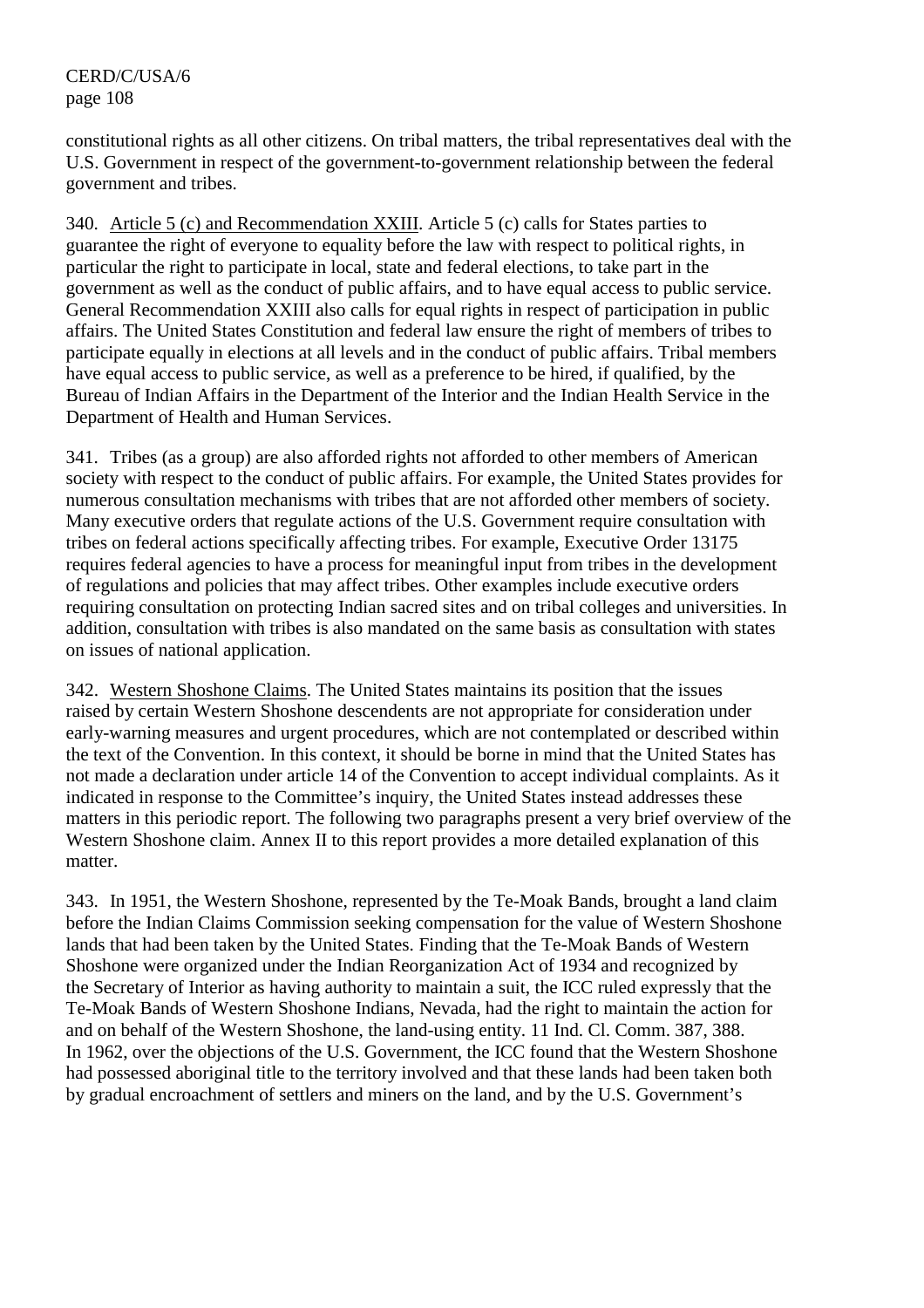## CERD/C/USA/6 page 109

treatment of portions of the land as federal or public lands. The parties to the litigation stipulated that the lands had been taken in 1872, a valuation trial was held, and the ICC declared the value of the lands and sub-surface rights to be over \$26 million at the valuation date (compensation worth approximately \$157 million as of March 2007).

344. (a) In 1974, certain Western Shoshone descendents, who had been part of the original litigating group, attempted to raise objections to the litigation strategy pursued in the claims case. These persons preferred not to claim compensation for a portion of the lands in favor of restoration of those lands. However, because they had failed to raise their objections in a timely manner so that the matter could be dealt with in the litigation under applicable law, their attempts to intervene were rejected. Specifically, the ICC and the appellate court found their attempt to intervene in the proceedings was untimely because:

- (1) They had waited 23 years from the start of the case before seeking to participate despite admitting in their filings to the court that they had been aware of the ICC proceedings for a very long time;
- (2) They had not presented an excuse to the court for the delay; and
- (3) They had not demonstrated fraud or collusion between the Te-Moak bands, which were prosecuting the case on behalf of the Western Shoshone, and the U.S. government.

Western Shoshone Legal Defense & Education Ass'n v. United States, 35 Ind. Cl. Comm. 457 (1975); affirmed, 531 F.2d 495 (Ct. Cl., 1976).

 (b) In 1979, the award was certified and placed in an interest bearing account, and the Supreme Court subsequently found that payment of the award into the trust account represented a full discharge of the United States, pursuant to the ICC Act, from all claims and demands of the Western Shoshone with regard to the lands at issue. United States v. Dann, 470 U.S. 39 (1985). Other courts in which these Western Shoshone descendents have continued to file claims, even after the 1985 Supreme Court decision, have reaffirmed that the Western Shoshone no longer have a property right in the lands they claim. Thus, the Court of Federal Claims (CFC) ruled on September 19, 2006 that the issue of Western Shoshone treaty title had been resolved by the Supreme Court in 1985, and that the Treaty of Ruby Valley does not provide the ownership claimed by the tribes and bands in litigation. The Department of the Interior is developing a process to distribute the award, now worth more than \$157 million, to the Western Shoshone descendents;

 (c) Because they have been unsuccessful in pursuing their objections, the dissenting Western Shoshone descendents now seek to bring before the CERD Committee what is essentially an internal dispute among the Western Shoshone, despite ample recourse before U.S. courts, including the U.S. Supreme Court, and despite the fact that their position is at odds with the decisions of the representatives of the Western Shoshone made at the time the case was litigated, and that their position does not now represent the views of all Western Shoshone descendents, most of whom wish to receive the compensation as awarded by the ICC. See discussion in Annex II.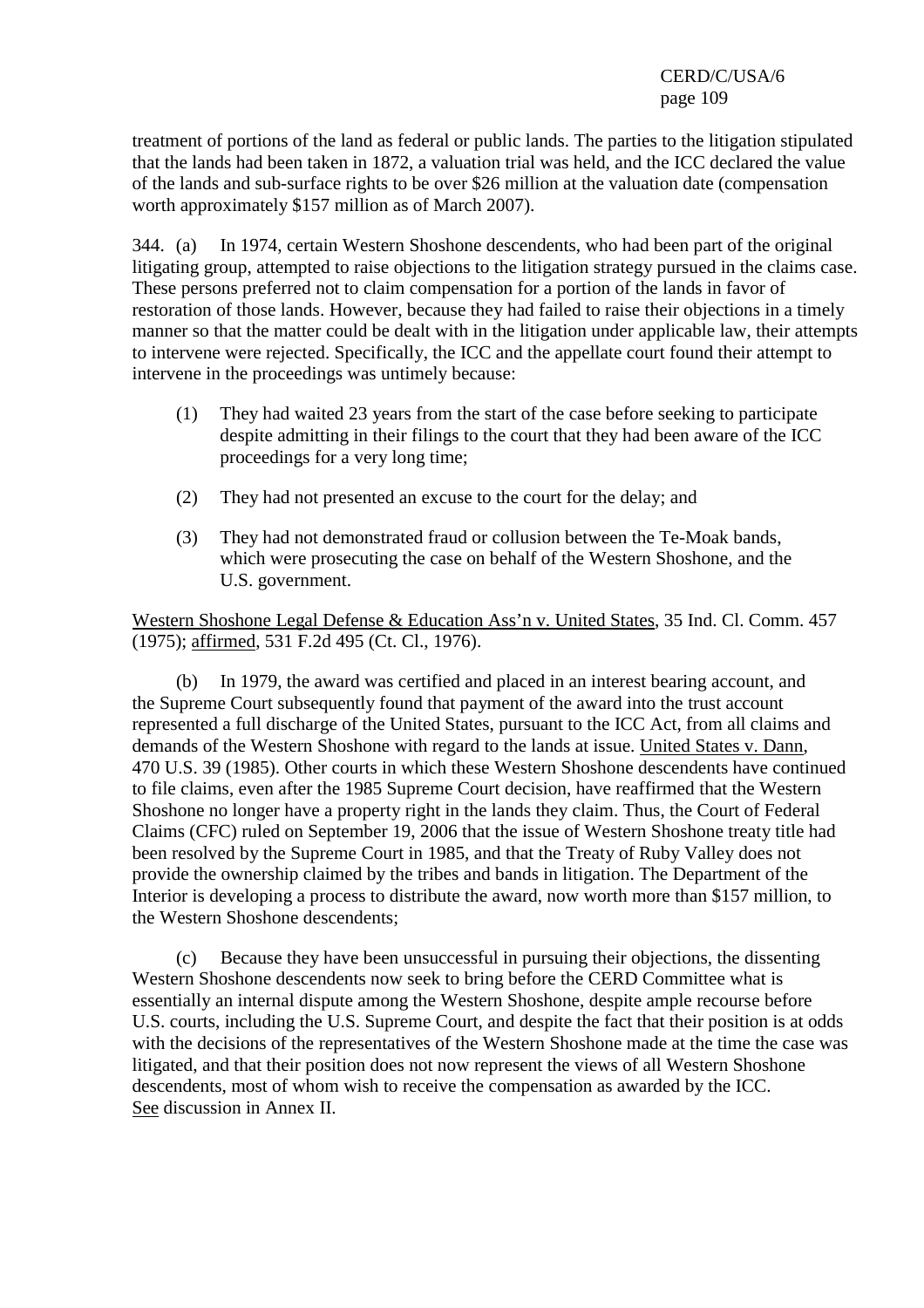345. Paragraph 8 of Decision 1 (68) recommends that the rights of the Western Shoshone be respected and protected without discrimination based on race, color, or national or ethnic origin, and that particular attention be paid to ensuring that the cultural rights and right to health of the Western Shoshone are not infringed. The United States does respect and protect the human rights of the Western Shoshone and members of Indian tribes without discrimination based on race, color or national or ethnic origin. In this regard, special benefits are accorded to Indian tribes - benefits not available to other groups or the general population. As noted above, these benefits are based on the unique political status of tribes rather than on race or ethnicity. With regard to the Committee's reference to the "right to health" and "cultural rights," the United States notes that article 5 of the CERD Convention does not require States parties to ensure enjoyment of such rights (some of which are not recognized as "rights" under U.S. law), but rather to prohibit discrimination in the enjoyment of those rights to the extent they are provided by domestic law. U.S. law fully complies with this requirement.

346. Moreover, the special laws and executive orders relating to Indian tribes noted above include numerous programs designed to help preserve and protect the cultural and ethnic identities of Indian tribes. For example:

- The Native American Graves Protection and Repatriation Act (NAGPRA) a process for transferring possession and control of human remains, funerary objects, sacred objects, and objects of cultural patrimony to culturally affiliated Indian tribes and individual Indians and Native Hawaiian organizations;
- The Archaeological Resources Protection Act a process for protecting material remains of human life or activities that are at least 100 years of age and of archaeological interest;
- The American Indian Religions Freedom Act requiring federal agencies to evaluate their policies and procedures, in consultation with native traditional religious leaders, in order to determine appropriate changes necessary to protect and preserve native religious cultural rights and practices;
- The Indian Arts and Craft Act promoting economic welfare through development of arts and crafts, as well as protecting against misrepresentation;
- The National Historic Preservation Act a process for protecting historic and prehistoric archeological sites;
- The Native Languages Act a policy to preserve, protect, and promote the rights and freedom of Native Americans to use, practice, and develop Native American languages;
- Executive Order 13007 to accommodate access to sacred sites on federal lands.

In addition, provisions within some federal criminal statutes also limit their application in order to protect and preserve native religious practices, including, for example, the sale, possession, and use of peyote and the possession and transfer of eagle feathers and eagle parts. Such protections are uniquely made for Indians to ensure that the cultural and spiritual significance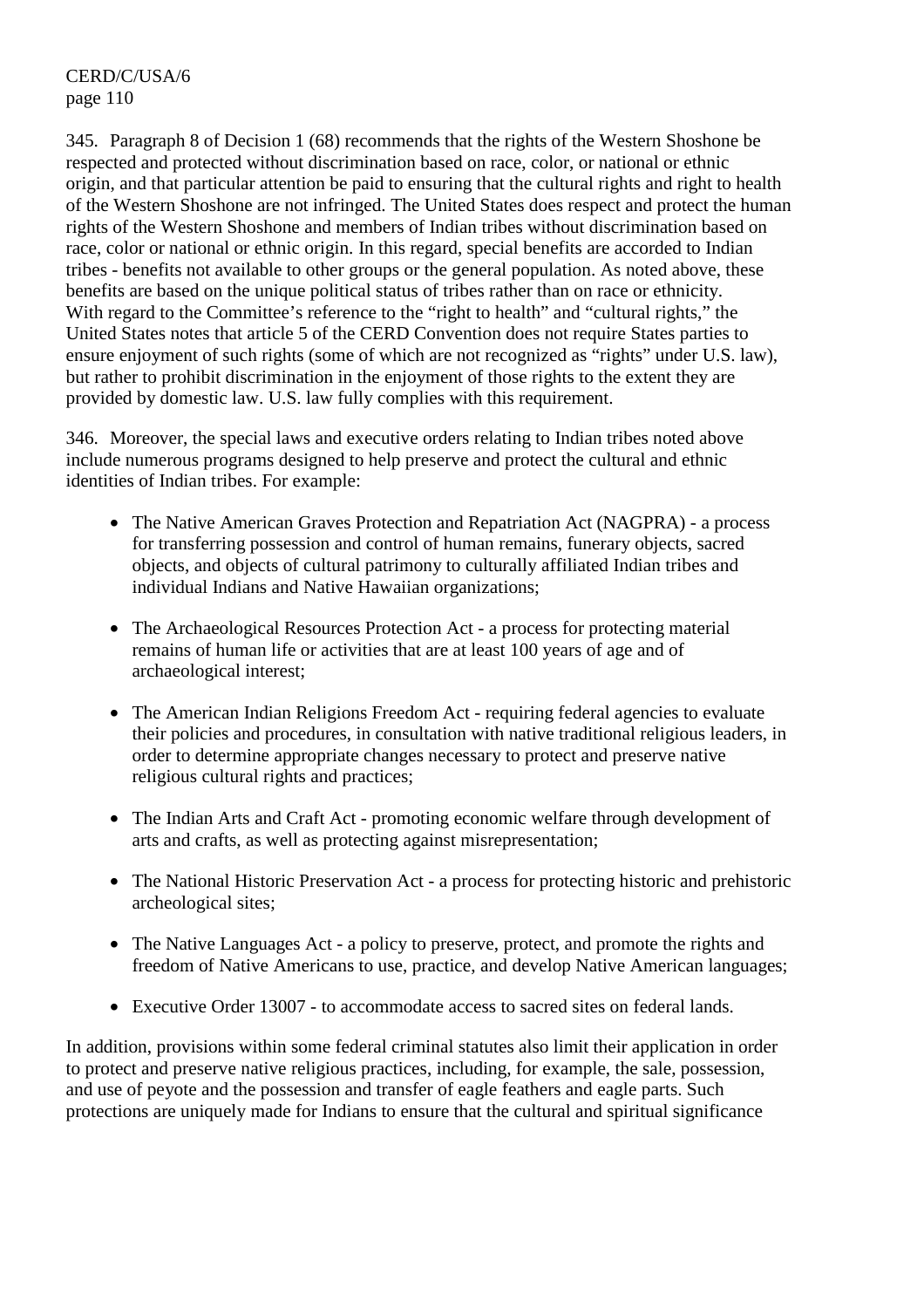Indians accord to their lands and activities are taken into consideration in decision-making. Thus, far from discriminating against the Western Shoshone, U.S. law provides benefits and protections not enjoyed by the general population.

347. Paragraph 9 of Decision 1 (68) urges an immediate dialogue with the Western Shoshone descendents in order to find a solution acceptable to them, in particular in light of General Recommendation XXIII. The United States would welcome a dialogue with the Western Shoshone descendents to resolve outstanding issues, and dialogue occurs in many areas. As noted above, the Western Shoshone people are organized in six different tribes, bands, and groups, including five federally-recognized tribes. These include the Te-Moak Tribes of Western Shoshone Indians, the Duckwater Shoshone Tribe, the Yomba Shoshone Tribe, and the Ely Shoshone Tribe, the Western Shoshone Committee of the Duck Valley Reservation, and the Fallon Band of Western Shoshone. As an example of government pursuit of such dialogue, the Bureau of Land Management (BLM) in the Department of the Interior engages various bands of the Western Shoshone about many land use issues, such as: traditional cultural properties; consistency of land uses with environmental requirements, particularly fire fuels reduction projects; oil, gas and geothermal leasing and land sales; matters involving the Archaeological Resources Protection Act (ARPA); and pine nut harvesting. More specifically:

- Traditional properties. The Te-Moak Tribe identified Mt. Tenabo as a traditional cultural property (TCP). Evaluation of Mt. Tenabo, in consultation with various Western Shoshone Tribes and Bands, resulted in two designations: the Mt. Tenabo/White Cliffs Property of Cultural and Religious Importance and the Horse Canyon Property of Cultural and Religious Importance. Two other properties, Tosawihi Quarries and Rock Creek, have been determined eligible for listing on the National Register of Historic Places. The BLM has also regularly taken elders from the Duck Valley Shoshone-Paiute Tribes to the Tosawihi Quarries area to monitor cultural sites that were burned over by wildfire and subsequently left exposed to looters;
- Land Acquisition. The BLM Elko Field Office is working with the Te-Moak Tribe of Western Shoshone (Elko, South Fork, Battle Mountain, and Wells Bands) to acquire land. The BLM's efforts include helping to identify available federal land, providing mapping services and serving as mediator among the tribes and city and country governments;
- Resource Impacts. The BLM Battle Mountain Field Office and the Te-Moak Tribe established the "Cortez Hills Tribal Working Group." The group consists of BLM and tribal staff and leadership. They will identify specific resources affected by mining in the Crescent Valley/Cortez area and explore alternatives or mitigation measures. The South Fork Band asked the BLM to work with them to identify borders of their traditional pine nut harvesting areas in the Sulphur Springs Range and the Roberts Mountains, with the intention to exclude or limit use within these areas by commercial pine nut harvesters. In a separate action, the BLM's Nevada Groundwater Projects Office received concerns and met with a group called the Western Shoshone Defense Project (representing numerous Western Shoshone tribes and bands) regarding the Proposed Clark, Lincoln, and White Pine Counties Groundwater Development Project.

Many other examples of consultation are set forth in Annex II.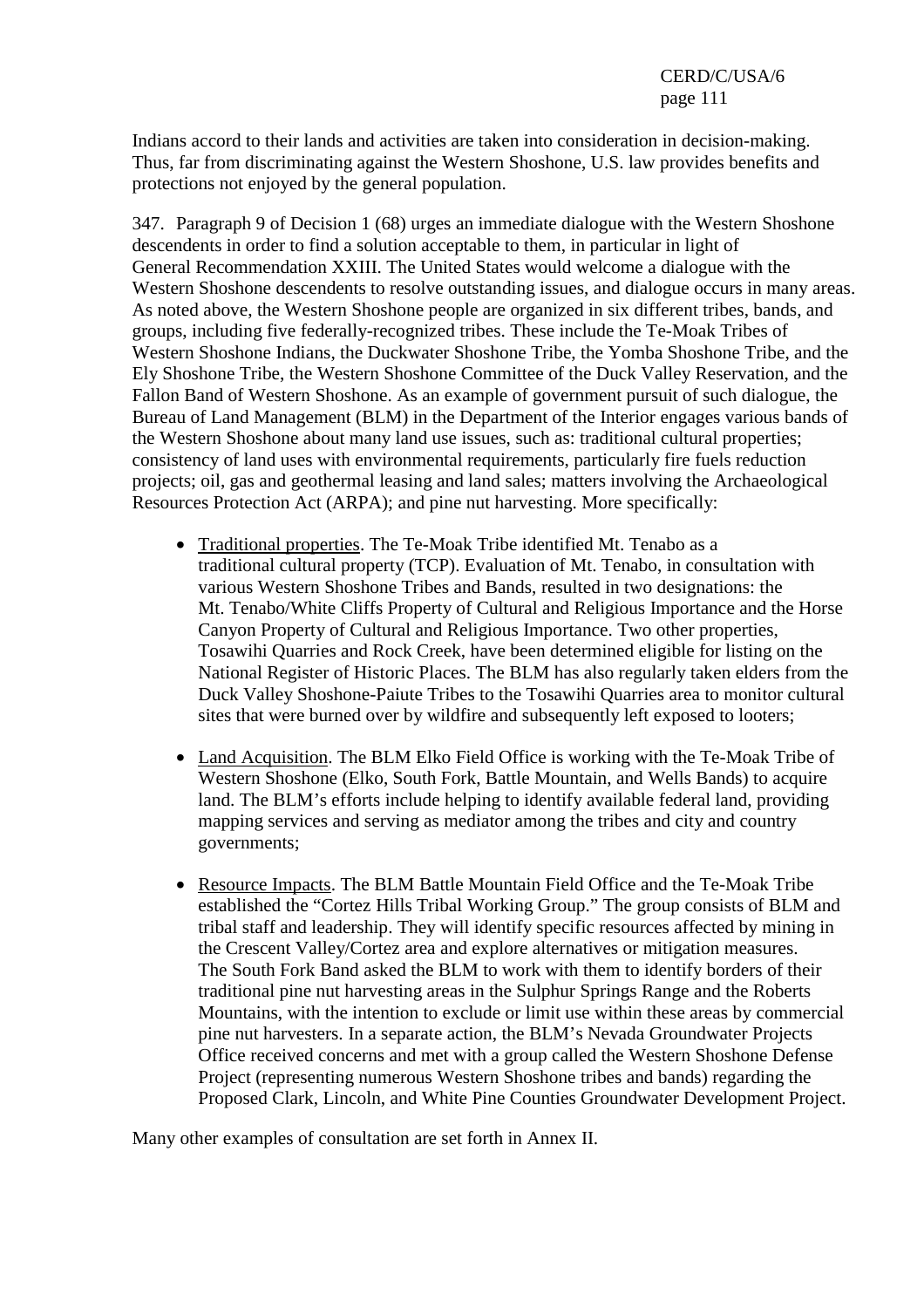CERD/C/USA/6 page 112

348. Dialogue has not always proven easy, however. For example, the BLM, which manages public lands with the mandate to maintain them in healthy condition, has sought repeatedly to engage the Western Shoshone Dann family regarding grazing livestock in trespass on public lands. In 1973, Carrie Dann stopped paying grazing fees for the use of public land. Since that time, Dann livestock use in trespass has resulted in severe overgrazing of the areas used. The Danns have been offered more opportunities than any other public land trespasser to resolve their issues with the BLM, but they have refused to do so.

349. Paragraph 10 of Decision 1 (68) urges adoption of three specific measures, including freezing any plan to privatize ancestral lands, desisting from all activities planned and/or conducted in relation to natural resources, and stopping grazing fees, trespass, and collection notices, etc. The recommended measures from the Committee on the Elimination of Racial Discrimination are inconsistent with the status of these lands under U.S. law, as repeatedly determined by U.S. courts. As noted above, under U.S. court decisions, including the 1977 ICC decision, the Court of Claims appellate decision and the 1985 Supreme Court decision, the Western Shoshone no longer have title to the lands claimed by the dissenting Western Shoshone. The Department of the Interior is developing a process to distribute the judgment, worth more than \$157 million, to the Western Shoshone descendents for the historic encroachment on their lands. That judgment was rendered according to the relevant legal obligations in effect. U.S. law has provided the Western Shoshone the same access (and in some respects greater access) than would have been provided to other citizens to the U.S. judiciary and to Congress to present their requests. In all events, as noted above, none of the actions taken by the United States with respect to the Western Shoshone descendents is based on the racial or ethnic identity of those individuals and, thus, such actions are not matters within the scope of the Convention.

350. ILO Convention Number 169. With regard to the Committee's reference to ILO Convention Number 169, the United States notes that it is not a State party to that Convention and that very few countries have ratified it. The United States believes it is appropriate to address the issues herein as they relate to its obligations under the CERD Convention, without reference to legal provisions that are not applicable to the United States or the large majority of other countries that have not assumed treaty obligations under that instrument.

**Noting the absence of data regarding racial discrimination in federal and State prisons and jails, the Committee invites the State party to provide, in its next report, information and statistics on complaints and subsequent action taken in this field (para. 401).** 

351. The requested data is contained in the section concerning article 5, Prisons.

**Having noted the establishment under Executive Order 13107 of 10 December 1998 of the Interagency Working Group with the task of raising the awareness of United States federal agencies about the rights and obligations provided by the Convention, the International Covenant on Civil and Political Rights and the Convention against Torture and Other Cruel, Inhuman or Degrading Punishment or Treatment, the Committee invites the State party to provide in its next report further**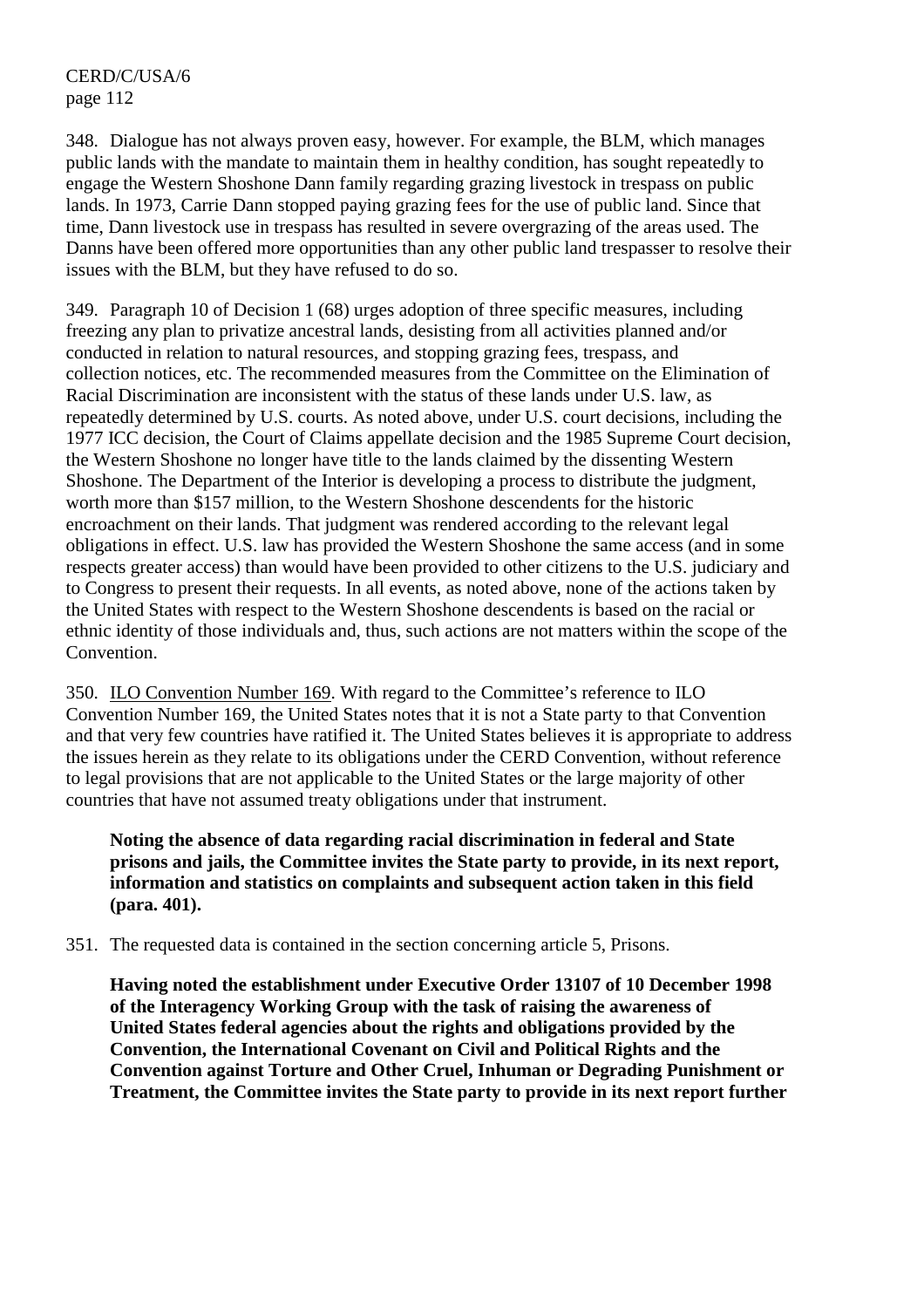**information on the powers of the Working Group and the impact of its activities. In this context, the Committee also notes that the present State party report primarily focuses on the implementation of the Convention at the federal level and recommends that the next periodic report contain comprehensive information on its implementation of the State and local levels and in all territories under United States jurisdiction, including Puerto Rico, the Virgin Islands, America Samoa, Guam and the Northern Mariana Islands (para. 402).** 

352. The Interagency Working Group on the Implementation of Human Rights Treaties continues to function under the leadership of the National Security Council in the White House and, among other things, oversees issues of human rights policy, as well as the preparation of United States reports to the United Nations Human Rights Commission and its constituent bodies. Indeed, the present report, like the May and October 2005 reports on U.S. implementation, respectively, of the Convention Against Torture and Other Cruel, Inhuman or Degrading Treatment or Punishment and the International Covenant on Civil and Political Rights, was organized under the auspices of that Interagency Working Group. The working group further acts as a point of contact and policy coordination on a wide range of U.S. bilateral and multilateral human rights initiatives, including U.S. participation in the United Nations General Assembly's Third Committee and the UN Human Rights Council.

353. Representative information concerning implementation at the state, local, and territorial levels is presented in the body of the report. Reporting at length on all 50 separate states and the territories would be extremely burdensome and so lengthy as to be unhelpful to the Committee. As an alternative, in addition to the representative information in the body of the report, we have included an Annex reporting at greater length on the programs in four states with varying geographic locations and varying racial and ethnic population compositions. This represents a milestone in U.S. human rights treaty reporting, which we hope will be of use to the Committee.

**The Committee further recommends that the next State party report contain socio-economic data, disaggregated by race, ethnic origin and gender, on, in particular: (a) the indigenous and Arab-American population; and (b) the populations of the States of Alaska and Hawaii (para. 403).** 

354. The requested information is set forth in the section on Land and People, above.

## **It is noted that the State party has not made the optional declaration provided for in article 14 of the Convention, and the Committee recommends that the possibility of such a declaration be considered (para. 404).**

355. In submitting the Convention to the United States Senate for ratification, President Carter recognized that if the Senate gave its advice and consent to ratification, the President would then have the right to decide whether to make a declaration, pursuant to article 14 of the Convention, recognizing the competence of the Committee on the Elimination of Racial Discrimination to consider communications from individuals. If such a declaration were contemplated, he noted that it would be submitted to the Senate for consent to ratification. The United States remains aware of the possibility of making the optional declaration under article 14, but has not made any decision to do so.